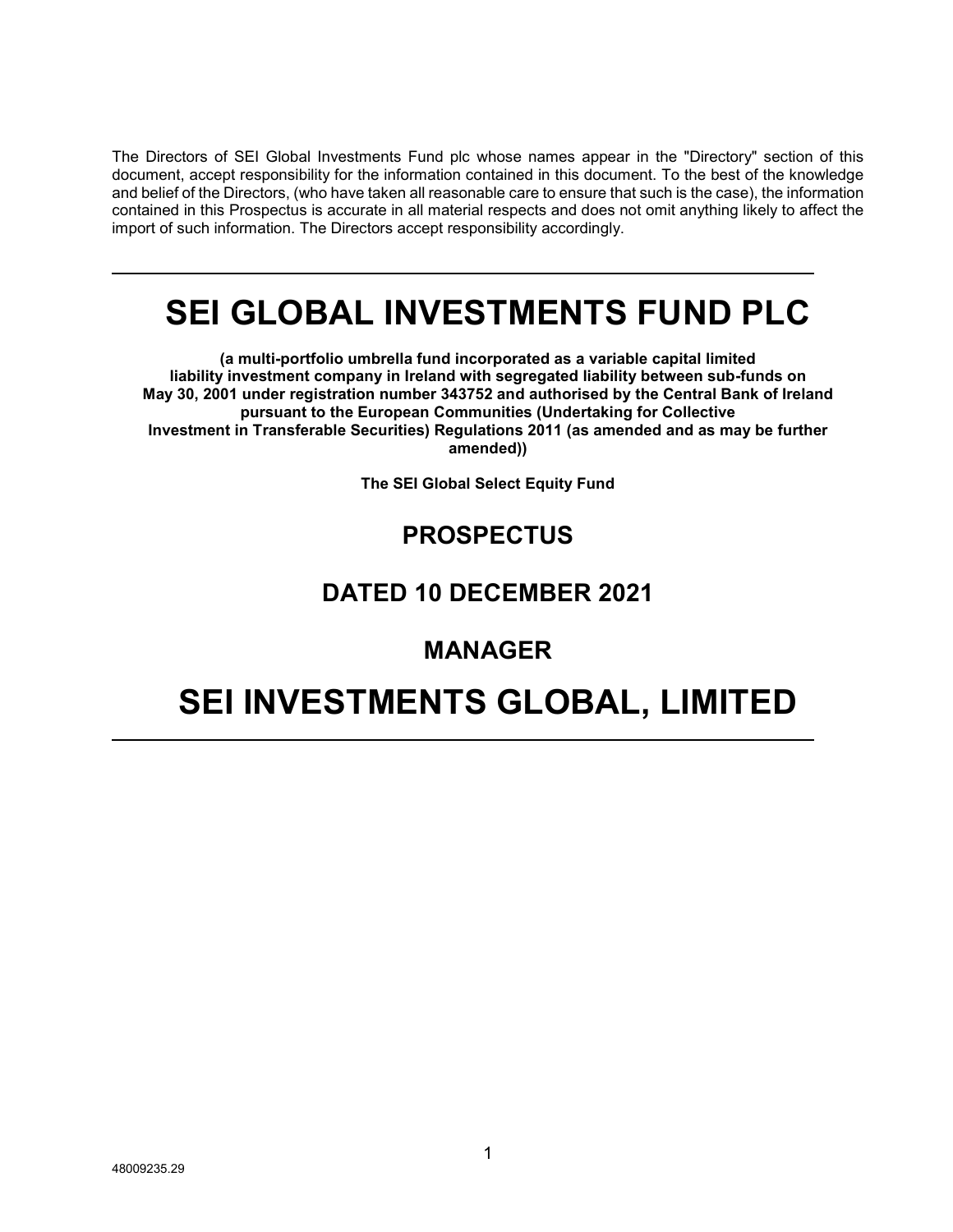#### **IMPORTANT INFORMATION**

#### **THIS PROSPECTUS**

This Prospectus describes SEI Global Investments Fund plc (the "Company"), an investment company with variable capital incorporated in Ireland as a public limited company and constituted as an umbrella fund, with segregated liability between sub-funds, insofar as the share capital of the Company (the "Shares") will be divided into different series of Shares with each series of Shares representing a portfolio of assets which will comprise a separate portfolio (a "Fund"). These series of Shares may be further divided into Shares of different classes (each a "Class") within the series to accommodate different subscriptions, management fee or charge arrangements applying, as between various Classes within the series. As the Company is availing of the provisions of the Companies Act 2014, it is intended that a Fund will have segregated liability from the other Funds and that the Company will not be liable as a whole to third parties for the liability of a Fund. However, investors should note the risk factor "Company's Liabilities" under "Risk Factors" below.

The portfolio of assets maintained for each series of Shares and comprising a Fund will be invested in accordance with the investment objectives and policies applicable to such Fund as specified herein. A separate pool of assets will not be maintained for each Class.

The investment objectives and policies of The SEI Global Select Equity Fund are set out in this Prospectus. The investment objectives and policies of any additional Fund which is established by the Company will be specified in a separate Prospectus issued in relation to that Fund or in a document published in respect of that Fund and containing information specific to that Fund ("Supplement"). Any Supplement should be read in conjunction with and construed as supplemental to this Prospectus.

This Prospectus has been approved solely for the purposes of section 21 of the Financial Services and Markets Act 2000 (the "Act") by SEI Investments (Europe) Limited, which is authorised and regulated by the Financial Conduct Authority ("FCA") in the conduct of its regulated activities in the United Kingdom. The Company is a recognised scheme for the purposes of Section 264 of the Act and will continue to be marketed in the United Kingdom pursuant to the temporary permissions regime as outlined by the EEA Passport Rights (Amendment, etc., and Transitional Provisions) (EU Exit) Regulations 2018.

Distribution of this document is not authorised unless it is accompanied by the latest half-yearly report and accounts or the latest annual report and accounts, as the case may be. Such reports and each Supplement shall form part of this Prospectus and all together shall constitute the Prospectus for the issue of Shares in each Fund.

The SEI Global Select Equity Fund has been authorised by the Financial Services Board for sale to residents of the Republic of South Africa.

Any translation of this Prospectus will be a direct translation from the English language. In the event of any inconsistency or ambiguity in relation to the meaning of any word or phrase in any translation, the English text shall prevail and all disputes as to the terms thereof shall be governed by, and construed in accordance with, the law of Ireland.

#### **INVESTOR RESPONSIBILITY**

**Prospective investors should review this Prospectus carefully and in its entirety and consult with their stockbroker, bank manager, accountant, legal, tax and financial advisers in relation to (i) the contents of the Prospectus and Relevant Supplement; (ii) the legal requirements within their own countries for the purchase, holding, exchanging, redeeming or disposing of Shares; (iii) any foreign exchange restrictions to which they are subject in their own countries in relation to the purchase, holding, exchanging, redeeming or disposing of Shares; and (iv) the legal, tax, financial or other consequences of subscribing for, purchasing, holding, exchanging, redeeming or disposing of Shares.**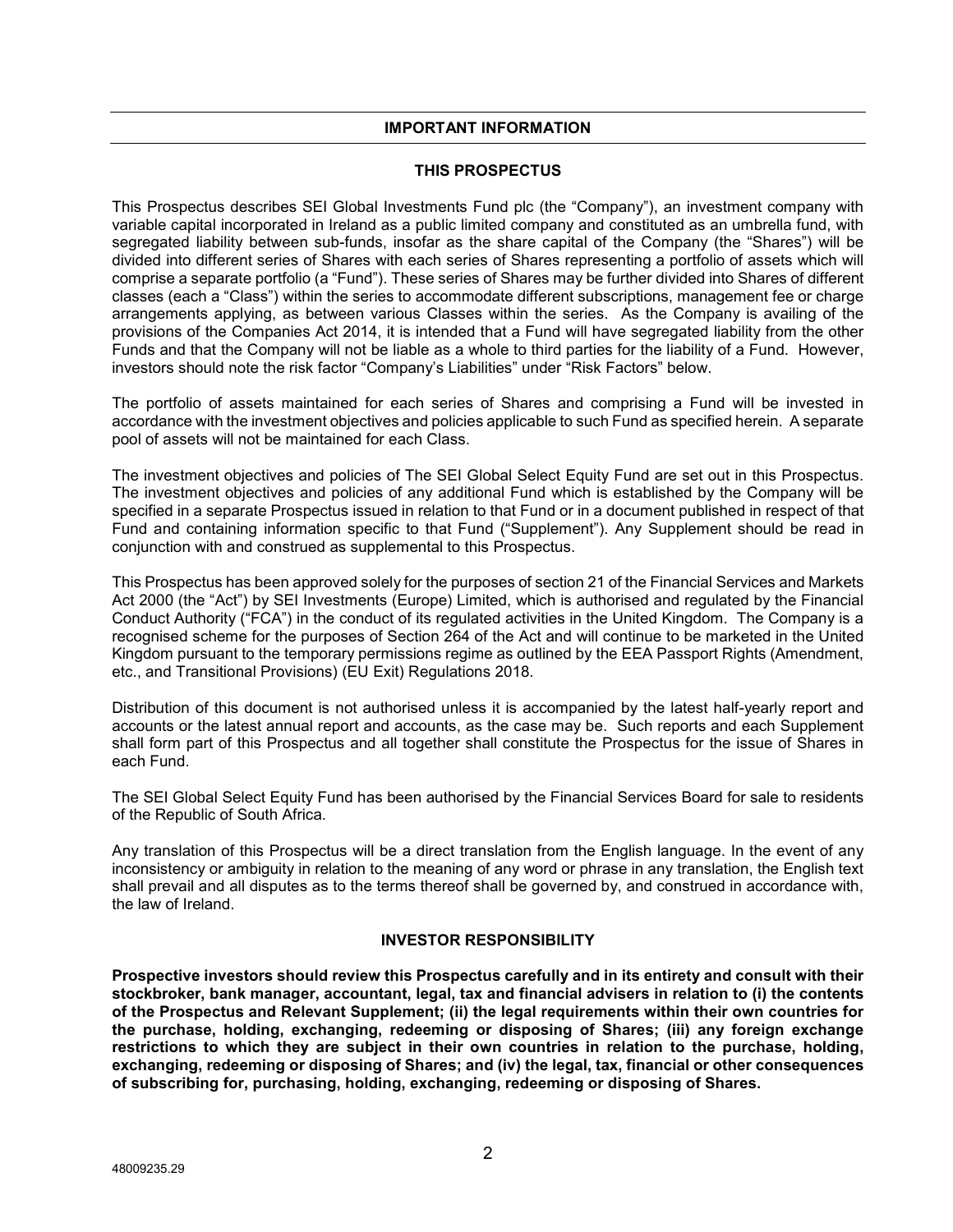#### **CENTRAL BANK AUTHORISATION**

**The Company was authorised by the Central Bank as an Undertaking for Collective Investment in Transferable Securities under the European Communities (Undertakings for Collective Investment in Transferable Securities) Regulations 2011 (as amended) and as may be further amended. Authorisation by the Central Bank does not constitute a warranty by the Central Bank as to the performance of the Company and the Central Bank shall not be liable by virtue of that authorisation for the performance or default of the Company. Authorisation of the Company by the Central Bank is not an endorsement or guarantee of the Company by the Central Bank nor is the Central Bank responsible for the contents of this Prospectus.** 

#### **DISTRIBUTION AND SELLING RESTRICTIONS**

The distribution of this Prospectus and the offering or purchase of the Shares may be restricted in certain jurisdictions. No persons receiving a copy of this Prospectus or the accompanying application form in any such jurisdiction may treat this Prospectus or such application form as constituting an invitation to them to subscribe for Shares, nor should they in any event use such application form, unless in the relevant jurisdiction such an invitation could lawfully be made to them and such application form could lawfully be used without compliance with any registration or other legal requirements. Accordingly, this Prospectus does not constitute an offer or solicitation by anyone in any jurisdiction in which such offer or solicitation is not lawful or in which the person making such offer or solicitation is not qualified to do so or to anyone to whom it is unlawful to make such offer or solicitation. It is the responsibility of any persons in possession of this Prospectus and any persons wishing to apply for Shares pursuant to this Prospectus to inform themselves of and to observe all applicable laws and regulations of any relevant jurisdiction. Prospective applicants for Shares should inform themselves as to the legal requirements of so applying and any applicable exchange control regulations and taxes in the countries of their respective citizenship, residence or domicile.

The Shares have not been and will not be registered under the Securities Act of 1933 of the United States of America (as amended) (the "1933 Act") or the securities laws of any of the States of the United States. The Shares may not be offered, sold or delivered directly or indirectly in the United States its territories or possessions or to or for the account or benefit of any U.S. Person as defined in Regulation S under the 1933 Act ("U.S. Person"). Any re-offer or resale of any of the Shares in the United States or to U.S. Persons may constitute a violation of U.S. law. Applicants for Shares may be required to certify that they are not U.S. Persons. Where the Directors become aware that a Shareholder (i) is a U.S. Person or is holding Shares for the account of a U.S. Person, or; (ii) is holding Shares in breach of any laws or requirements of any country or government authority or otherwise in circumstances (whether directly or indirectly) affecting such person or persons, and whether taken alone or in conjunction with any other persons connected or not, or any other circumstances appearing to the Directors to be relevant) which, in the opinion of the Directors, might result in the Company or any Shareholder incurring liability to taxation or suffering any other pecuniary, fiscal, legal or regulatory disadvantage which the Company or Shareholder might not otherwise have incurred or suffered; the Directors may (a) direct the Shareholder to dispose of those Shares to a person who is qualified or entitled to own or hold the Shares within such time period as the Directors stipulate or (b) redeem the Shares at their Net Asset Value per Share as at the Dealing Day after the date of notification to the Shareholder or following the end of the period specified for disposal pursuant to (a) above and may apply the proceeds of such compulsory redemption in the discharge of any taxation or withholding tax arising as a result of the holding or beneficial ownership of Shares by such person.

This Prospectus relates to Funds which are not subject to any form of regulation or approval by the Dubai Financial Services Authority ("DFSA"). The DFSA has no responsibility for reviewing or verifying any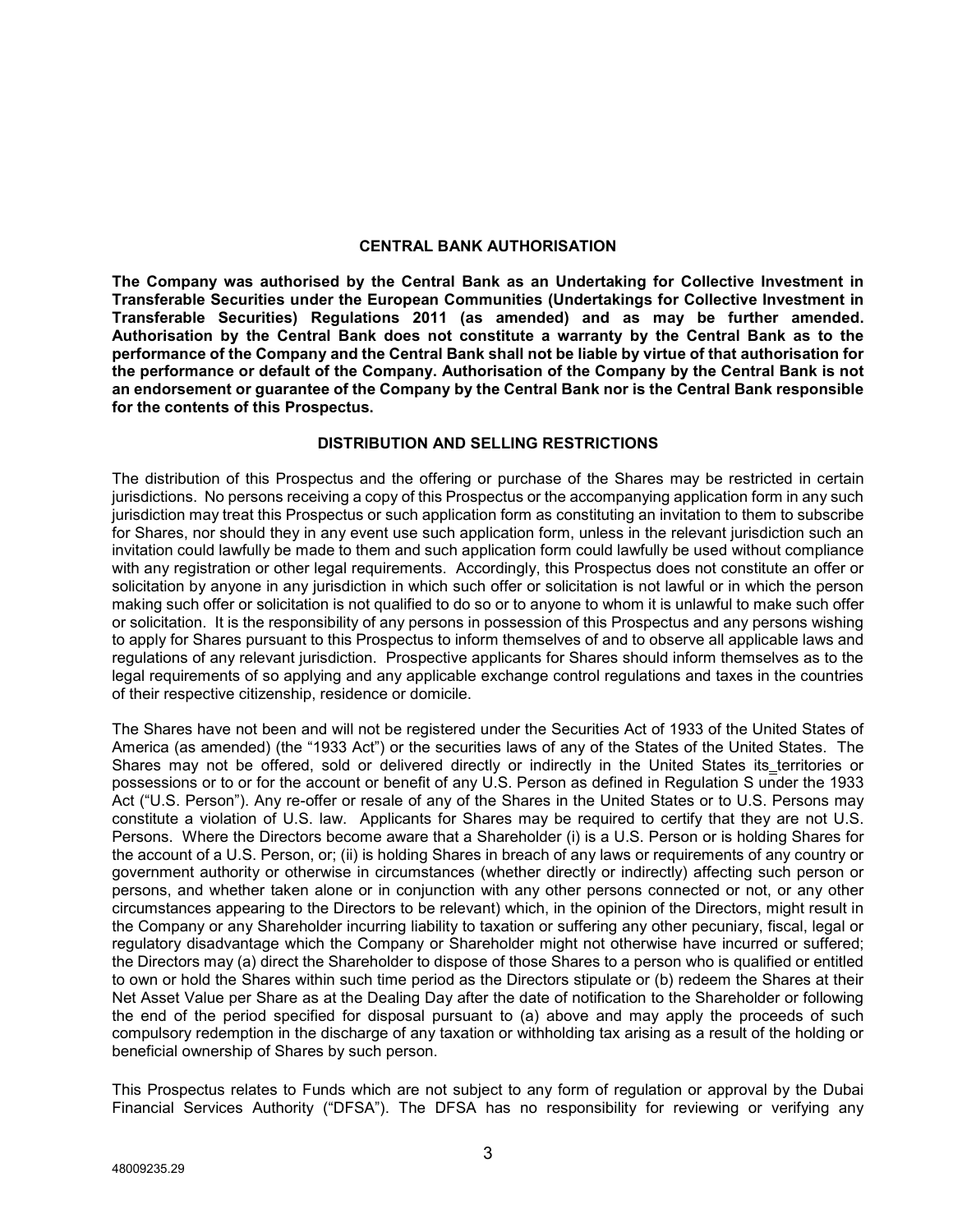prospectus or other documents in connection with these Funds. Accordingly, the DFSA has not approved this document or any other associated documents nor taken any steps to verify the information set out in this document and has no responsibility for it. The Shares to which this Prospectus relates may be illiquid and/or subject to restrictions on their resale. Prospective purchasers should conduct their own due diligence on the Funds. If you do not understand the contents of this document you should consult an authorised financial adviser.

This Prospectus is not a product disclosure statement for the purposes of New Zealand's Financial Markets Conduct Act 2013 (the "FMCA") and does not contain all the information typically included in such offering documentation. This offer of Shares in the Fund does not constitute a "regulated offer" for the purposes of the FMCA and, accordingly, there is neither a product disclosure statement nor a register entry available in respect of the offer. Shares in the Fund may only be offered in New Zealand in accordance with the FMCA and the Financial Markets Conduct Regulations 2014.

# **Guernsey**

This Prospectus is only being, and may only be, made available in or from within the Bailiwick of Guernsey and the offer that is referred to in this document is only being, and may only be, made in or from within the Bailiwick of Guernsey:

(i) by persons licensed to do so under the Protection of Investors (Bailiwick of Guernsey) Law, 1987 (as amended); or

(ii) to persons licensed under the Protection of Investors (Bailiwick of Guernsey) Law, 1987 (as amended), the Banking Supervision (Bailiwick of Guernsey) Law, 1994 (as amended), the Regulation of Fiduciaries, Administration Businesses and Company Directors, etc (Bailiwick of Guernsey) Law, 2000 (as amended) or the Insurance Managers and Insurance Intermediaries (Bailiwick of Guernsey) Law, 2002 (as amended). The offer referred to in this document and this document are not available in or from within the Bailiwick of Guernsey other than in accordance with the above paragraphs (i) and (ii) and must not be relied upon by any person unless made or received in accordance with such paragraphs.

#### **Jersey**

This Prospectus relates to a private placement and does not constitute an offer to the public in Jersey to subscribe for the Shares offered hereby. No regulatory approval has been sought to the offer in Jersey and it must be distinctly understood that the Jersey Financial Services Commission does not accept any responsibility for the financial soundness of or any representations made in connection with the Company. The offer of Shares is personal to the person to whom this Prospectus is being delivered by or on behalf of the Company, and a subscription for the Shares will only be accepted from such person. The Prospectus may not be reproduced or used for any other purpose.

#### **STOCK EXCHANGE LISTING**

It is not expected that the Shares of any Fund of the Company will be listed on any stock exchange.

### **RELIANCE ON THIS PROSPECTUS**

Shares in the Company are offered only on the basis of the information contained in this Prospectus, any Supplement and the latest audited annual accounts and any subsequent half-yearly report of the Company. Any further information or representations given or made by any dealer, broker or other person should be disregarded and accordingly, should not be relied upon. No person has been authorised to give any information or to make any representation in connection with the offering of Shares in the Company other than those contained in this Prospectus, any Supplement and in any subsequent half-yearly or annual report for the Company and, if given or made, such information or representations must not be relied on as having been authorised by the Company, the Directors, the Manager, the Investment Adviser, the Administrator or the Depositary.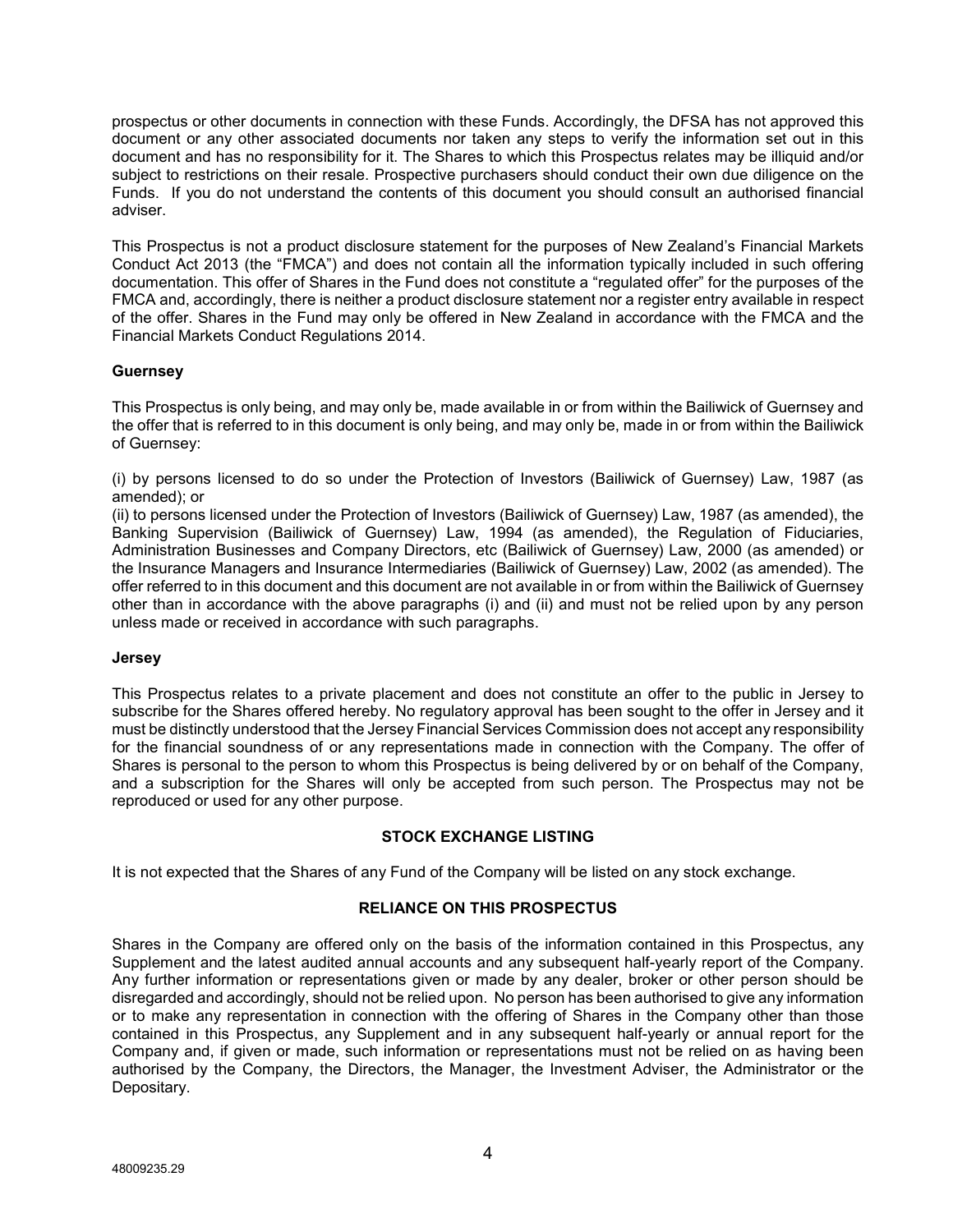Statements in this Prospectus are based on the law and practice currently in force in Ireland at the date hereof and are subject to change. Neither the delivery of this Prospectus nor the issue of Shares shall under any circumstances, create any implication or constitute any representation that the affairs of the Company have not changed since the date hereof.

#### **RISK FACTORS**

Investment in the Company carries with it a degree of risk. **The value of Shares and the income from them may go down as well as up, and investors may not get back the amount invested. In the case of any Fund or any Class of Shares in any Fund which impose sales and/or redemption charges the imposition of such charges and the resultant difference at any one time between the sale and repurchase price of Shares in such Fund or of such Class means that an investment in such Fund or Class of Shares therein should be viewed as medium to long-term. The maximum redemption charge which may be imposed is 3% of the Net Asset Value of the Shares being redeemed.** General investment risk factors for an investor to consider are set out in the "Risk Factors" section in this Prospectus and additional investment risk considerations may be specified in a Relevant Supplement.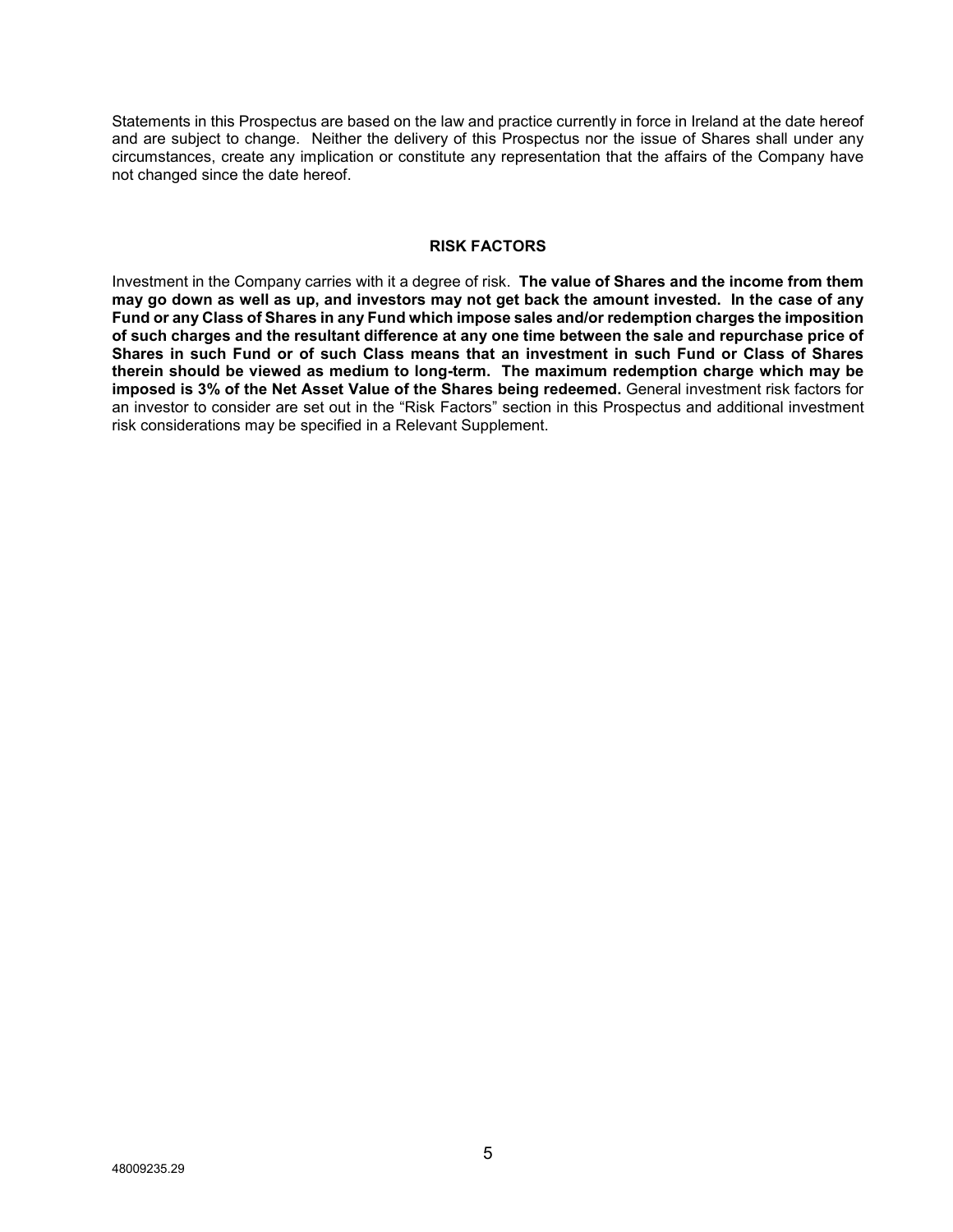#### **DIRECTORY**

# **SEI GLOBAL INVESTMENTS FUND PLC**

#### **Directors:**

Michael Jackson Desmond Murray Kevin Barr Robert Nesher Norman Jeffrey Klauder

#### **Manager:**

SEI Investments Global, Limited Styne House Upper Hatch Street Dublin 2 Ireland

### **Investment Adviser**

SEI Investments Management Corporation 1 Freedom Valley Drive Oaks, Pennsylvania 19456 U.S.A.

#### **Administrator:**

SEI Investments – Global Fund Services Limited Styne House Upper Hatch Street Dublin 2 Ireland

#### **Distributor and U.K Facilities Agent:**

SEI Investments (Europe) Limited 1st Floor Alphabeta 14-18 Finsbury Square London EC2A 1BR United Kingdom

### **Auditors:**

PricewaterhouseCoopers One Spencer Dock North Wall Quay Dublin 1 Ireland

# **Registered Office:**

Styne House Upper Hatch Street Dublin 2 Ireland

#### **Depositary:**

Brown Brothers Harriman Trustee Services (Ireland) Limited 30 Herbert Street Dublin 2 Ireland

#### **Legal Advisers as to Irish law:**

**Matheson** 70 Sir John Rogerson's Quay Dublin 2 Ireland

### **Company Secretary:**

Matsack Trust Limited 70 Sir John Rogerson's Quay Dublin 2 Ireland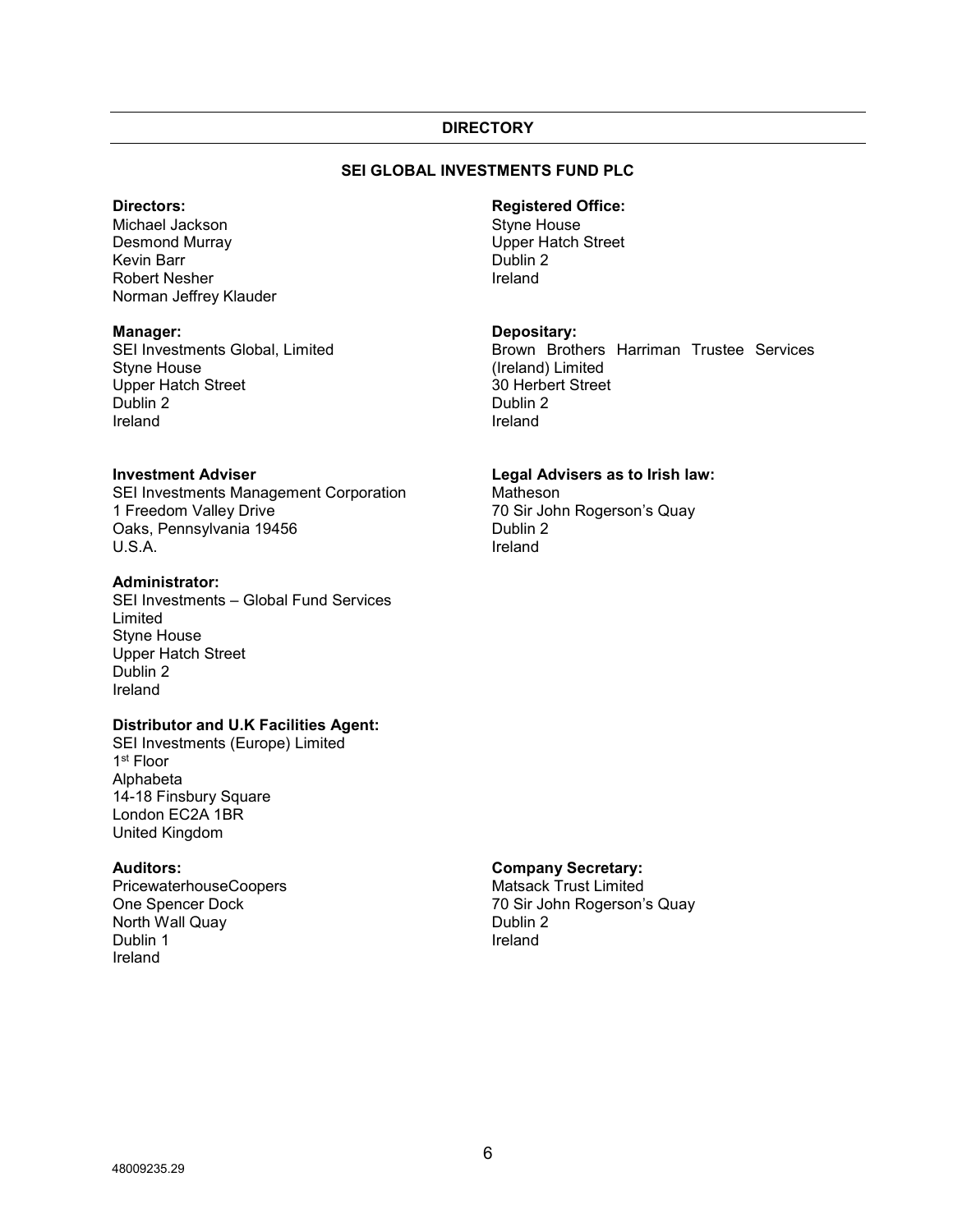# **CONTENTS**

| <b>SECTION</b> | <b>PAGE</b> |
|----------------|-------------|
|                |             |
|                |             |
|                |             |
|                |             |
|                |             |
|                |             |
|                |             |
|                |             |
|                |             |
|                |             |
|                |             |
|                |             |
|                |             |
|                |             |
|                |             |
|                |             |
|                |             |
|                |             |
|                |             |
|                |             |
|                |             |
|                |             |
|                |             |
|                |             |
|                |             |
|                |             |
|                |             |
|                |             |
|                |             |
|                |             |
|                |             |
|                |             |
|                |             |
|                |             |
|                |             |
|                |             |
|                |             |
|                |             |
|                |             |
|                |             |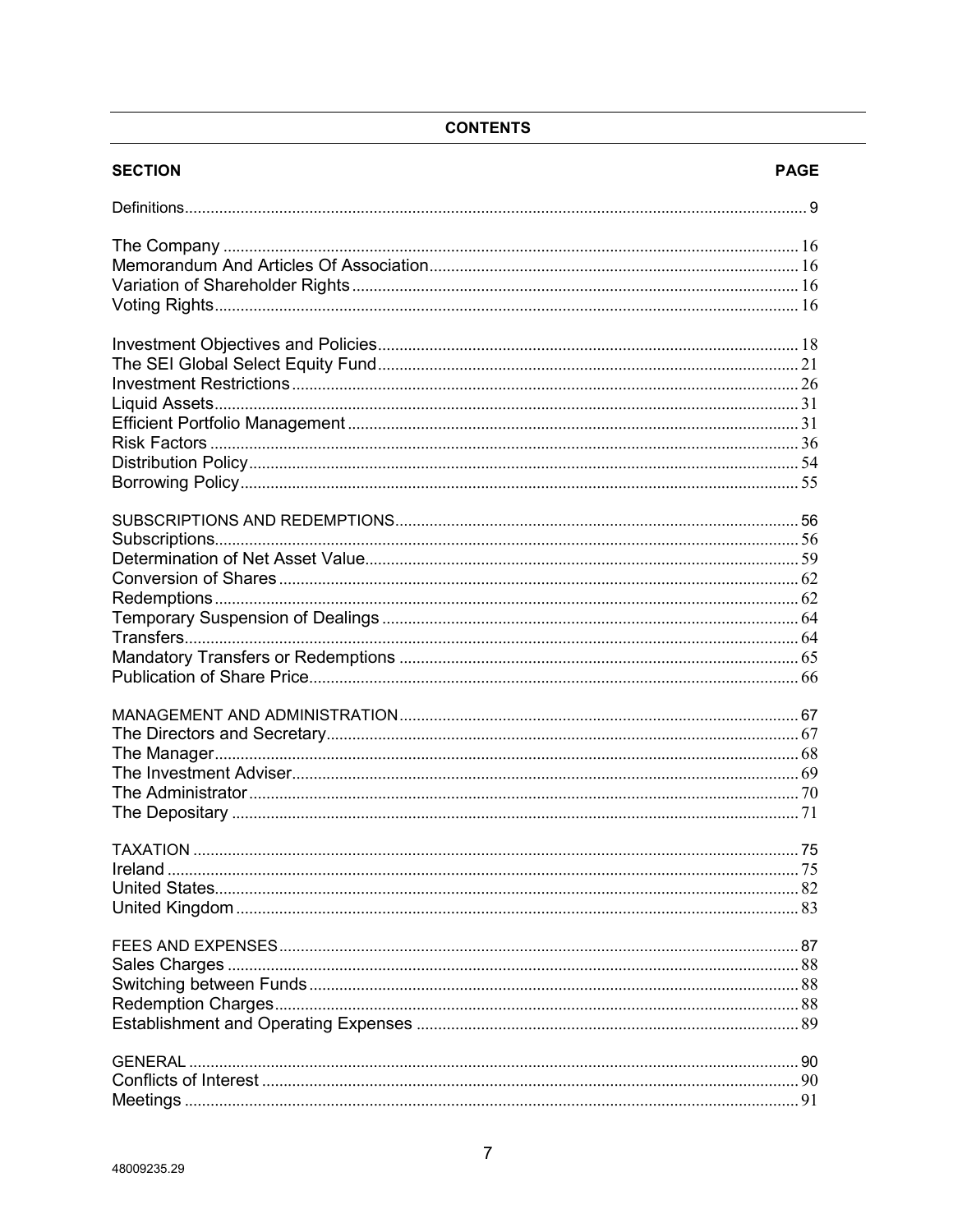| APPENDIX III VAR methodology and other information in relation to derivatives 101 |  |
|-----------------------------------------------------------------------------------|--|
|                                                                                   |  |
|                                                                                   |  |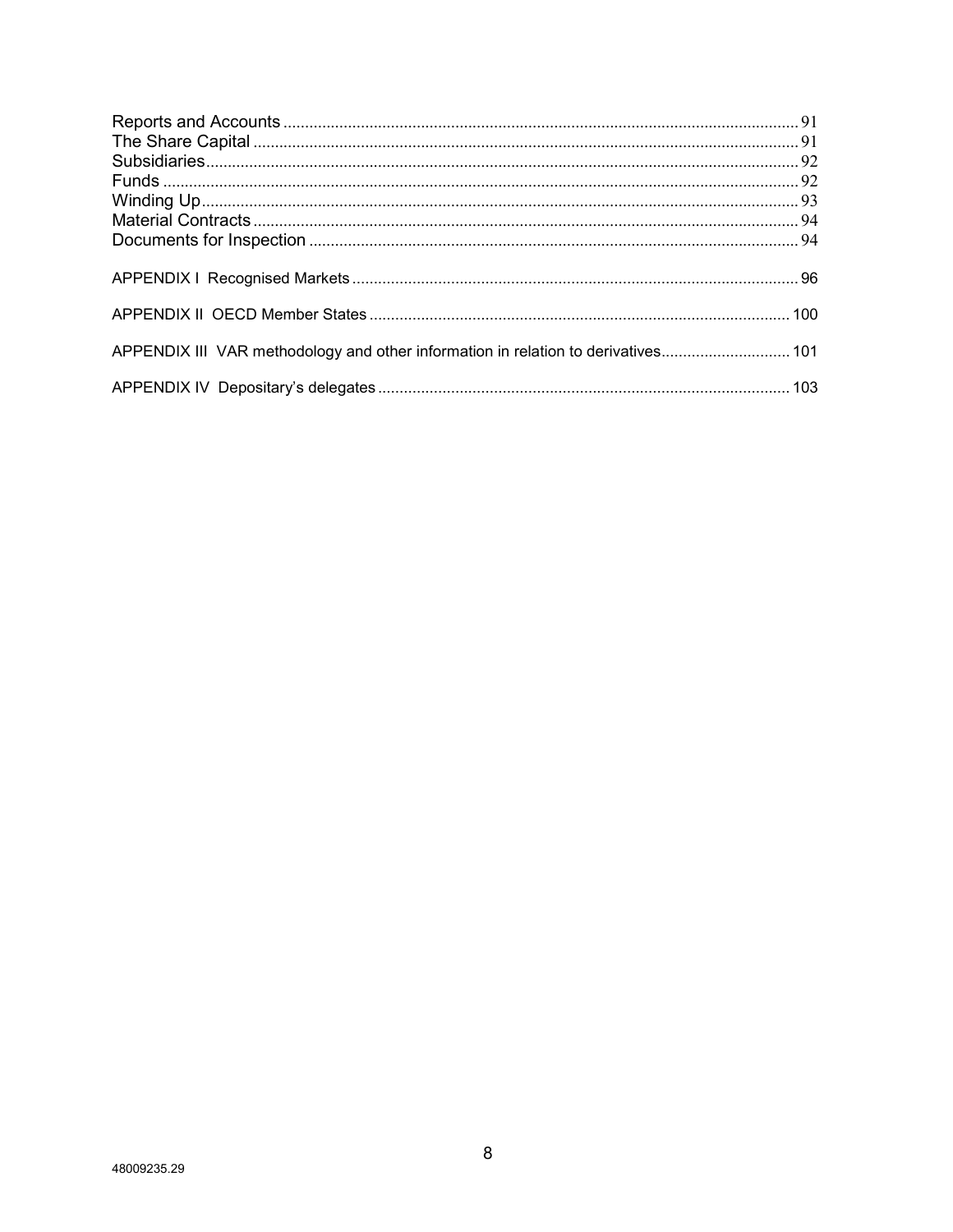In this Prospectus the following words and phrases have the meanings set forth below: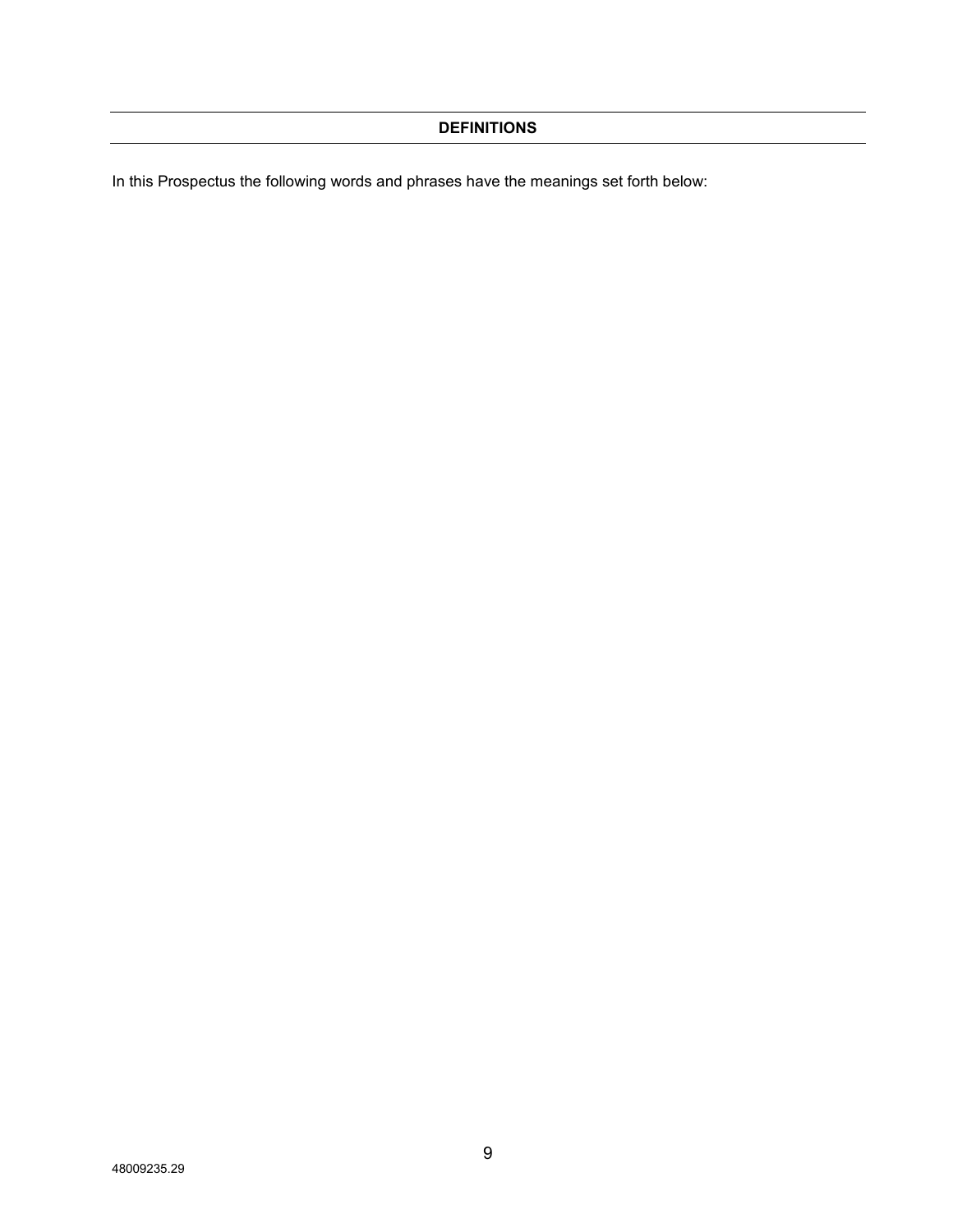| "Accumulating Classes"           | means, the US\$ Institutional Class, the Hedged US\$ Institutional<br>Class, the US\$ Institutional C Class, the Sterling Institutional Class,<br>the Sterling Institutional C Class, the Hedged Sterling Institutional<br>Class, the Euro Institutional Class, the Hedged Euro Institutional<br>Class and Shares of such other classes as may be designated by<br>the Directors from time to time;                    |
|----------------------------------|------------------------------------------------------------------------------------------------------------------------------------------------------------------------------------------------------------------------------------------------------------------------------------------------------------------------------------------------------------------------------------------------------------------------|
| "Administrator"                  | means SEI Investments - Global Fund Services Limited or such<br>other company as may from time to time be appointed to provide<br>fund administration, accounting, registration and transfer agency<br>services to the Company with the prior approval of the Central Bank;                                                                                                                                            |
| "Articles"                       | means the Articles of Association of the Company for the time being<br>in force and as may be modified from time to time;                                                                                                                                                                                                                                                                                              |
| "Auditors"                       | means PricewaterhouseCoopers or such other firm of chartered<br>accountants as may from time to time be appointed as auditors to<br>the Company;                                                                                                                                                                                                                                                                       |
| "Base Currency"                  | means, in relation to a Fund, the currency in which that Fund is<br>designated as specified herein;                                                                                                                                                                                                                                                                                                                    |
| "Business Day"                   | means any day on which banks in Dublin or London are open for<br>normal banking business, excluding Saturdays and Sundays and<br>such other day or days as may be determined by the Directors;                                                                                                                                                                                                                         |
| "Central Bank"                   | means the Central Bank of Ireland;                                                                                                                                                                                                                                                                                                                                                                                     |
| "Central Bank UCITS Regulations" | means the Central Bank (Supervision and Enforcement) Act 2013<br>(Section 48(1) Undertakings for Collective<br>Investment in<br>Transferable Securities) Regulations 2015 (as may be amended or<br>supplemented from time to time) in addition to any guidance issued<br>by the Central Bank in respect of same;                                                                                                       |
| "Class"                          | means each class of Shares within a Series carrying rights to<br>participate in the assets of the Fund attributable to that Series and<br>such other rights and obligations as many be determined by the<br>Directors from time to time and specified in the Relevant<br>Supplement;                                                                                                                                   |
| "Class Currency"                 | means, in relation to each Class in a Fund, the currency in which the<br>Shares of such Class are designated as specified herein or in a<br>Relevant Supplement;                                                                                                                                                                                                                                                       |
| "Class Expenses"                 | any expenses attributable to a specific Class including legal fees<br>and other professional advisory, marketing expenses and the<br>expenses of registering a Class in any jurisdiction or with any stock<br>exchange, regulated market or settlement system and such other<br>expenses arising from such registration and such further expenses<br>howsoever arising as may be disclosed in the Relevant Supplement; |
| "Closing Date"                   | means such Business Day as shall be designated a Closing Date<br>for a particular Series or Class in the Prospectus or a Relevant<br>Supplement;                                                                                                                                                                                                                                                                       |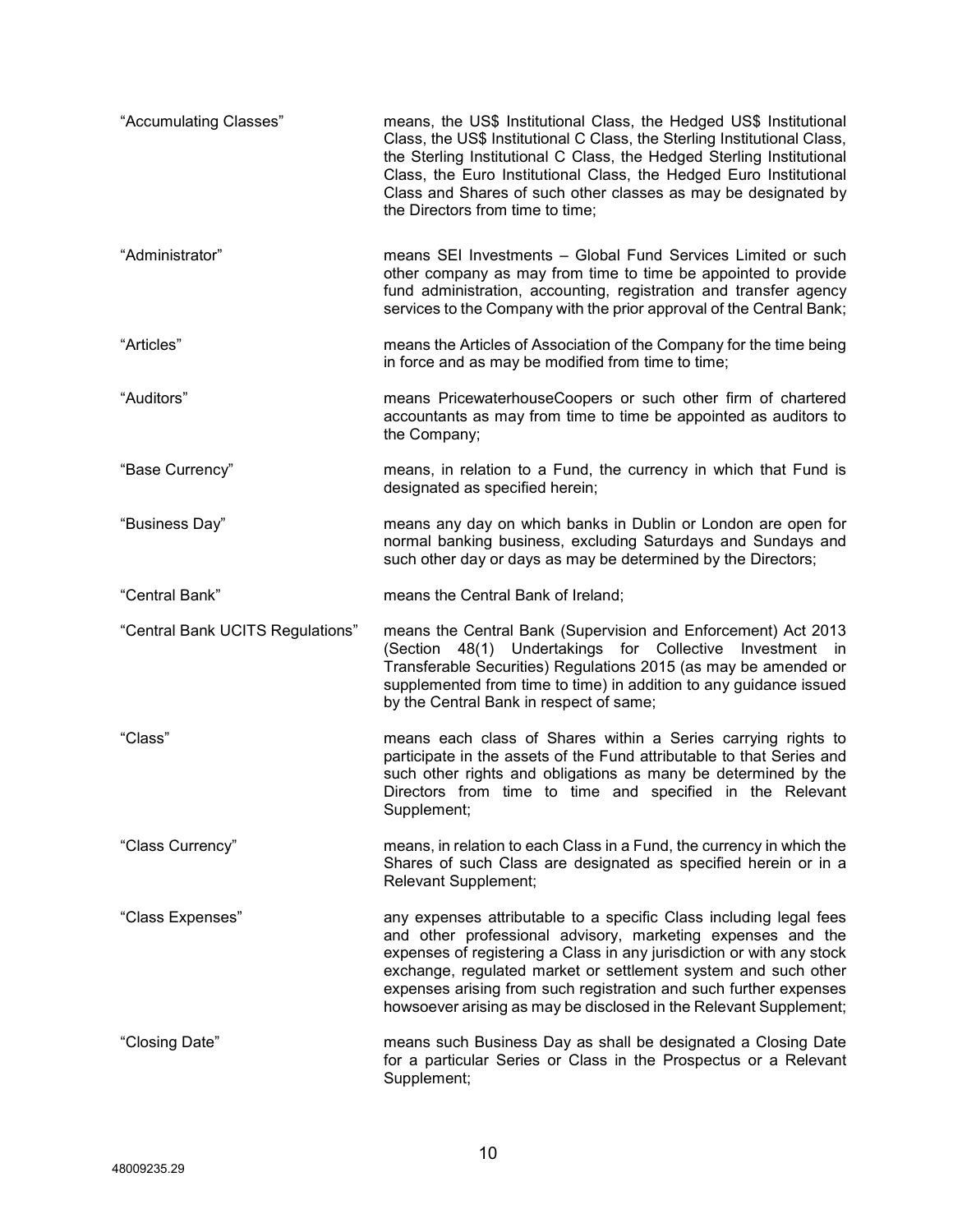| "Company"                     | means SEI Global Investments Fund plc;                                                                                                                                                                                                                                                                                                                                                                                                                                                                                                                                                                                                                                                                              |
|-------------------------------|---------------------------------------------------------------------------------------------------------------------------------------------------------------------------------------------------------------------------------------------------------------------------------------------------------------------------------------------------------------------------------------------------------------------------------------------------------------------------------------------------------------------------------------------------------------------------------------------------------------------------------------------------------------------------------------------------------------------|
| "Data Protection Legislation" | means (i) the Data Protection Acts 1988 and 2003 or any other<br>legislation or regulations implementing Directive 95/46/EC, (ii) the<br>European Communities (Electronic Communications Networks and<br>Services) (Privacy and Electronic Communications) Regulations<br>2011, (iii) the General Data Protection Regulation (Regulation (EU)<br>2016/679 of the European Parliament and the Council of 27 April<br>2016) ("GDPR") and any consequential national data protection<br>legislation and (iv) any guidance and/or codes of practice issued by<br>the Irish Data Protection Commissioner or other relevant<br>supervisory authority, including without limitation the European Data<br>Protection Board; |
| "Dealing Day"                 | means in the case of The SEI Global Select Equity Fund every<br>Business Day on which the New York Stock Exchange (NYSE) is<br>open for business except 24 December;                                                                                                                                                                                                                                                                                                                                                                                                                                                                                                                                                |
| "Dealing Deadline"            | means 2:00 pm (Irish time) on a Dealing Day or such other time as<br>the Directors may from time to time determine in relation to any<br>particular Fund and notify to Shareholders and/or as may be<br>specified in a Relevant Supplement;                                                                                                                                                                                                                                                                                                                                                                                                                                                                         |
| "Declaration"                 | means a valid declaration in a form prescribed by the Irish Revenue<br>Commissioners for the purposes of Section 739D of the Taxes<br>Consolidation Acts 1997 (as may be amended from time to time);                                                                                                                                                                                                                                                                                                                                                                                                                                                                                                                |
| "Depositary"                  | means Brown Brothers Harriman Trustee Services (Ireland) Limited<br>or such other company for the time being appointed as depositary<br>to the Company with the prior approval of the Central Bank;                                                                                                                                                                                                                                                                                                                                                                                                                                                                                                                 |
| "Developed Country"           | means any country:                                                                                                                                                                                                                                                                                                                                                                                                                                                                                                                                                                                                                                                                                                  |
|                               | that the World Bank defines as a High Income OECD member<br>country (see Appendix II) or within the Morgan Stanley Capital<br>International World Index, or the Bank of America Merrill Lynch<br>Global Government Index or another similar index maintained by a<br>recognised index provider.                                                                                                                                                                                                                                                                                                                                                                                                                     |
|                               | The Investment Adviser may in its discretion, from time to time, select<br>a different index for the purpose of this definition. In such event, the<br>new index will be disclosed in the next periodic report of the<br>Company;                                                                                                                                                                                                                                                                                                                                                                                                                                                                                   |
| "Directors"                   | means the board of directors of the Company for the time being and<br>any duly constituted committee thereof;                                                                                                                                                                                                                                                                                                                                                                                                                                                                                                                                                                                                       |
| "Distributing Classes"        | means the US\$ Institutional Distributing Class, the US\$ Institutional<br>C Distributing Class, the Sterling Institutional Distributing Class, the<br>Sterling Investor Distributing Class, the Sterling Investor Distributing<br>B Class, the Hedged Sterling Institutional Distributing Class, the<br>Sterling Institutional C Distributing Class, the Euro Institutional<br>Distributing Class, the Hedged Euro Institutional Distributing Class<br>and Shares of such other classes as may be designated by the<br>Directors from time to time;                                                                                                                                                                |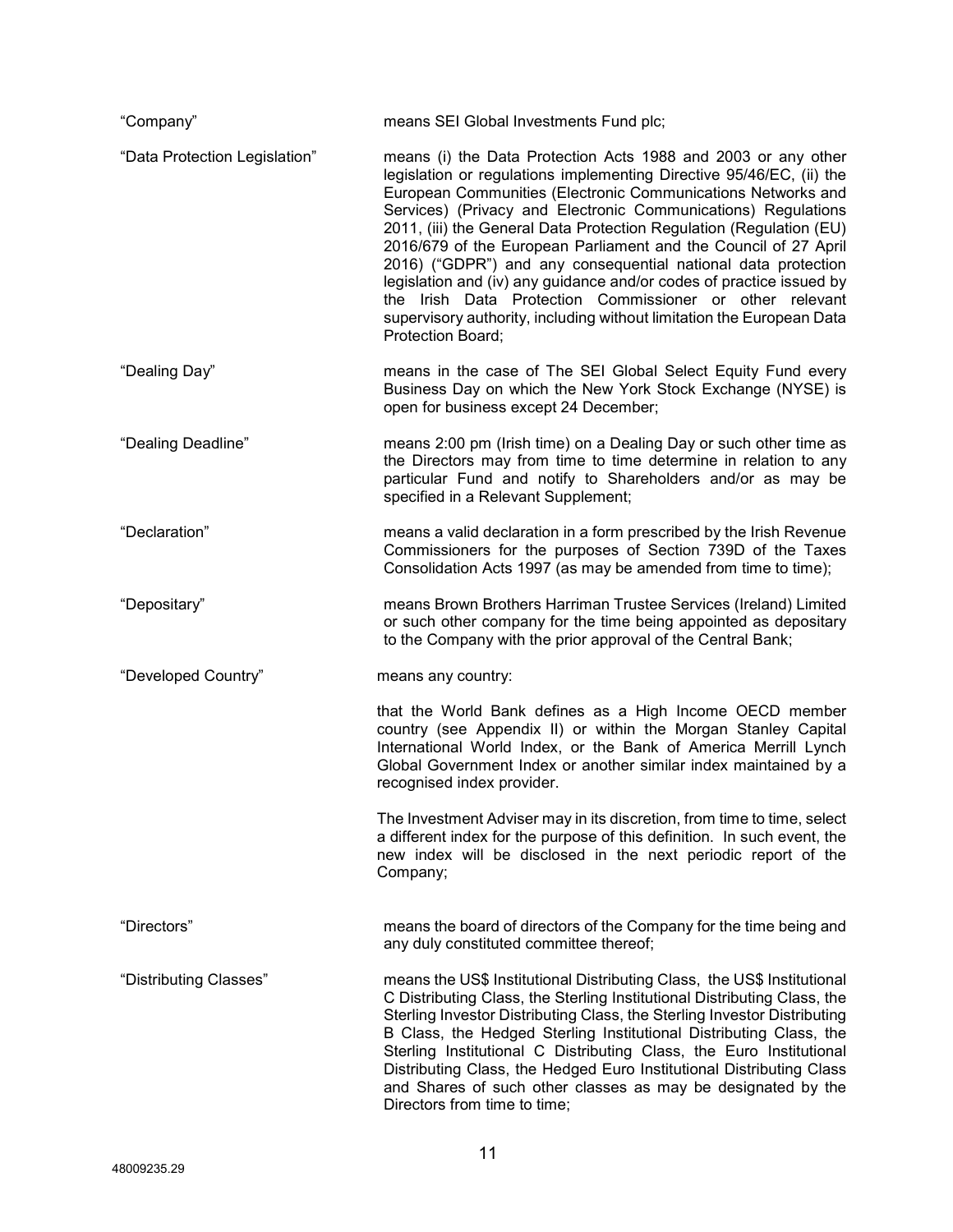| "Emerging Market Country" | means those countries that are: (i) characterised as developing or<br>emerging by any of the World Bank, the United Nations, the<br>International Finance Corporation, or the European Bank for<br>Reconstruction and Development; (ii) included in an emerging<br>markets index by a recognised index provider; or (iii) countries with<br>similar developing frontier or emerging characteristics as countries<br>classified as emerging market countries pursuant to sub-paragraph<br>(i) and (ii) above, in each case determined at the time of purchase,<br>but excluding any country that falls within the definition of Developed<br>Country above; |
|---------------------------|------------------------------------------------------------------------------------------------------------------------------------------------------------------------------------------------------------------------------------------------------------------------------------------------------------------------------------------------------------------------------------------------------------------------------------------------------------------------------------------------------------------------------------------------------------------------------------------------------------------------------------------------------------|
| "ESMA"                    | means the European Securities and Markets Authority;                                                                                                                                                                                                                                                                                                                                                                                                                                                                                                                                                                                                       |
| "Exempt Investor"         | means such persons as defined in the "Taxation" section below;                                                                                                                                                                                                                                                                                                                                                                                                                                                                                                                                                                                             |
| "EU Member State"         | means a Member State of the European Union;                                                                                                                                                                                                                                                                                                                                                                                                                                                                                                                                                                                                                |
| "Euro" or "Eur"           | means the single currency of participating member states of the<br>European Monetary Union introduced on 1 January 1999;                                                                                                                                                                                                                                                                                                                                                                                                                                                                                                                                   |
| "Fund"                    | means such portfolio or portfolios of assets as the Directors may<br>from time to time establish with the approval of the Depositary and<br>the Central Bank constituting in each case a separate portfolio of<br>assets represented by a separate Series of Shares and invested in<br>accordance with the investment objective and policies applicable to<br>such fund as specified in this Prospectus or in a Relevant<br>Supplement;                                                                                                                                                                                                                    |
| "Hedged Classes"          | means the Hedged US\$ Institutional Class, the Hedged Euro<br>Institutional Class, the Hedged Euro Institutional Distributing Class,<br>the Hedged Sterling Institutional Class, the Hedged Sterling<br>Institutional Distributing Class and Shares of such other classes as<br>may be designated by the Directors from time to time;                                                                                                                                                                                                                                                                                                                      |
| "Initial Offer Period"    | means in relation to a Fund or Class, such period as shall be<br>designated an "Initial Offer Period" in the Prospectus or a Relevant<br>Supplement;                                                                                                                                                                                                                                                                                                                                                                                                                                                                                                       |
| "Initial Offer Price"     | means such price per Share as shall be designated as the initial<br>price per Share in the Prospectus or a Relevant Supplement;                                                                                                                                                                                                                                                                                                                                                                                                                                                                                                                            |
| "Investment Adviser"      | means SEI Investments Management Corporation or such other<br>company as may from time to time be appointed to provide<br>investment management services to the Company;                                                                                                                                                                                                                                                                                                                                                                                                                                                                                   |
| "Ireland"                 | means the Republic of Ireland;                                                                                                                                                                                                                                                                                                                                                                                                                                                                                                                                                                                                                             |
| "Irish Resident"          | means any company resident, or other person resident or ordinarily<br>resident, in the Republic of Ireland for the purposes of Irish tax.<br>Please see the "Taxation" section below for the summary of the<br>concepts of residence and ordinary residence issued by the Irish<br>Revenue Commissioners;                                                                                                                                                                                                                                                                                                                                                  |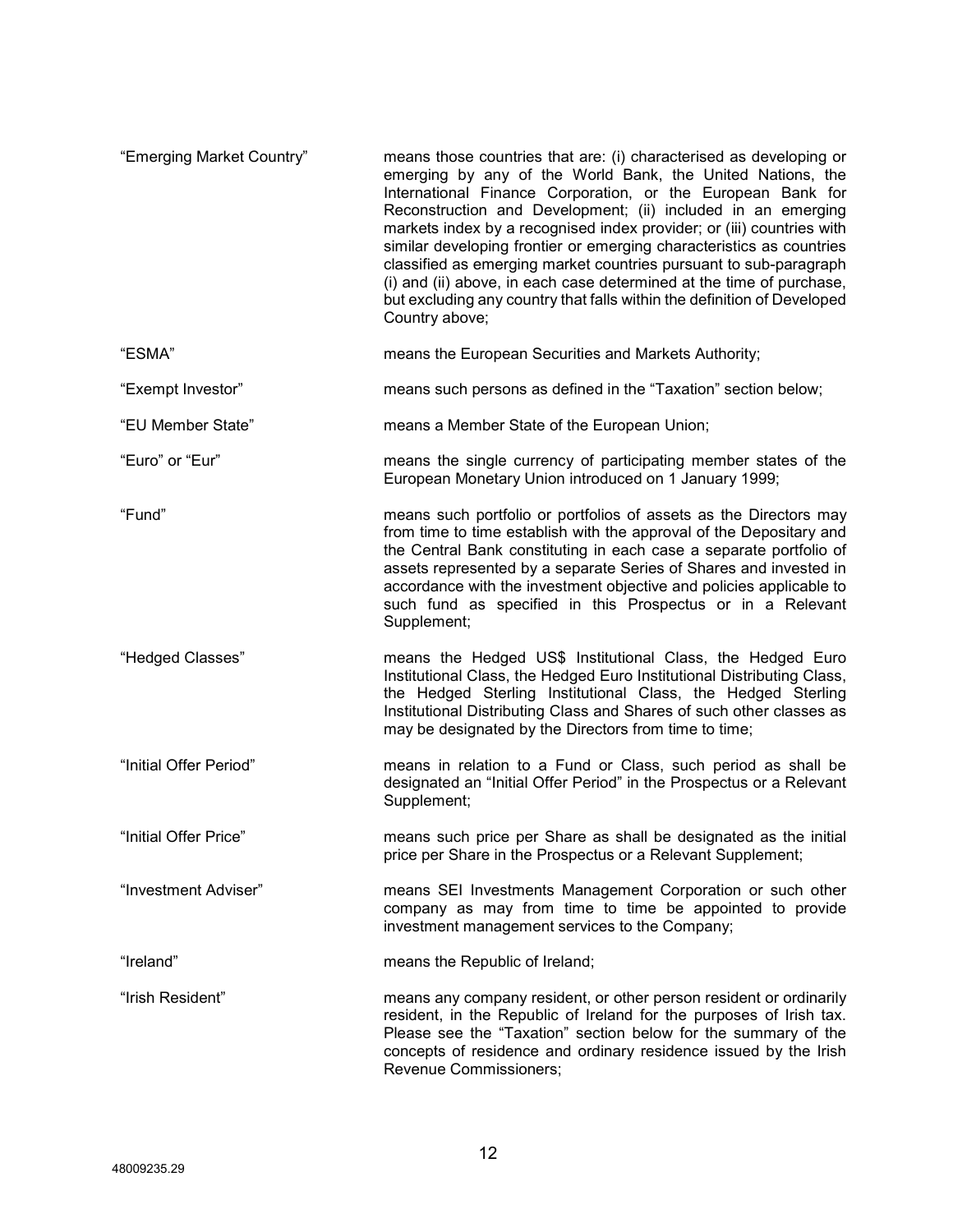| "Manager"                   | means SEI Investments Global, Limited or such other company as<br>may from time to time be appointed as manager to the Company<br>with the prior approval of the Central Bank;                                                                                                                                                                                                                                                                                                                       |
|-----------------------------|------------------------------------------------------------------------------------------------------------------------------------------------------------------------------------------------------------------------------------------------------------------------------------------------------------------------------------------------------------------------------------------------------------------------------------------------------------------------------------------------------|
| "Net Asset Value"           | means the Net Asset Value of a Fund of the Company calculated as<br>described or referred to herein;                                                                                                                                                                                                                                                                                                                                                                                                 |
| "Net Asset Value per Share" | means, in relation to any Series or Class of Shares, the Net Asset<br>Value divided as appropriate by the number of Shares of the<br>relevant Series or Class of Shares in issue or deemed to be in issue<br>in respect of that Fund subject to such adjustments, if any, as may<br>be necessary to reflect different management fee arrangements<br>and/ or charges in respect of different Classes of Shares in the<br>relevant Series as specified in the Prospectus or a Relevant<br>Supplement; |
| "Notified Holder"           | means a Shareholder on whom a notice is served by the Company<br>requiring the Shareholder to transfer its Shares in the circumstances<br>described in the "Mandatory Transfers or Redemptions" section<br>below;                                                                                                                                                                                                                                                                                    |
| "OECD"                      | the Organisation for Economic Co-operation<br>means<br>and<br>Development. The current member states of the OECD are listed in<br>Appendix II;                                                                                                                                                                                                                                                                                                                                                       |
| "Ordinary Resolution"       | means a resolution passed by a simple majority of the votes cast by<br>Shareholders entitled to vote on matters affecting the relevant<br>Series of Shares;                                                                                                                                                                                                                                                                                                                                          |
|                             |                                                                                                                                                                                                                                                                                                                                                                                                                                                                                                      |
| "Portfolio Managers"        | means such persons, firms or companies as may from time to time<br>be appointed by the Investment Adviser to provide investment<br>management or advisory services in relation to any Fund or Funds;                                                                                                                                                                                                                                                                                                 |
| "Privacy Statement"         | means the privacy statement adopted by the Company, as amended<br>from time to time, the current version of which will be appended to<br>application<br>form<br>available<br>the<br>website<br>the<br>and<br>via<br>https://seic.com/en-gb/fund-documents;                                                                                                                                                                                                                                           |
| "Prospectus"                | means this document, any Supplement or addendum designed to<br>be read and construed together with and to form part of this<br>document and the Company's most recent annual report and<br>accounts or, if more recent, its interim report and accounts;                                                                                                                                                                                                                                             |
| "Recognised Market"         | means any recognised exchange or market listed or referred in<br>Appendix I to this Prospectus and in such other markets as the<br>Directors may from time to time determine in accordance with the<br>regulatory criteria as defined in the Central Bank UCITS Regulations<br>and as shall be specified in a Supplement hereto;                                                                                                                                                                     |
| "Recognised Rating Agency"  | means Moody's Investors Service, S&P Global Ratings, Fitch<br>Ratings or an equivalent rating agency;                                                                                                                                                                                                                                                                                                                                                                                                |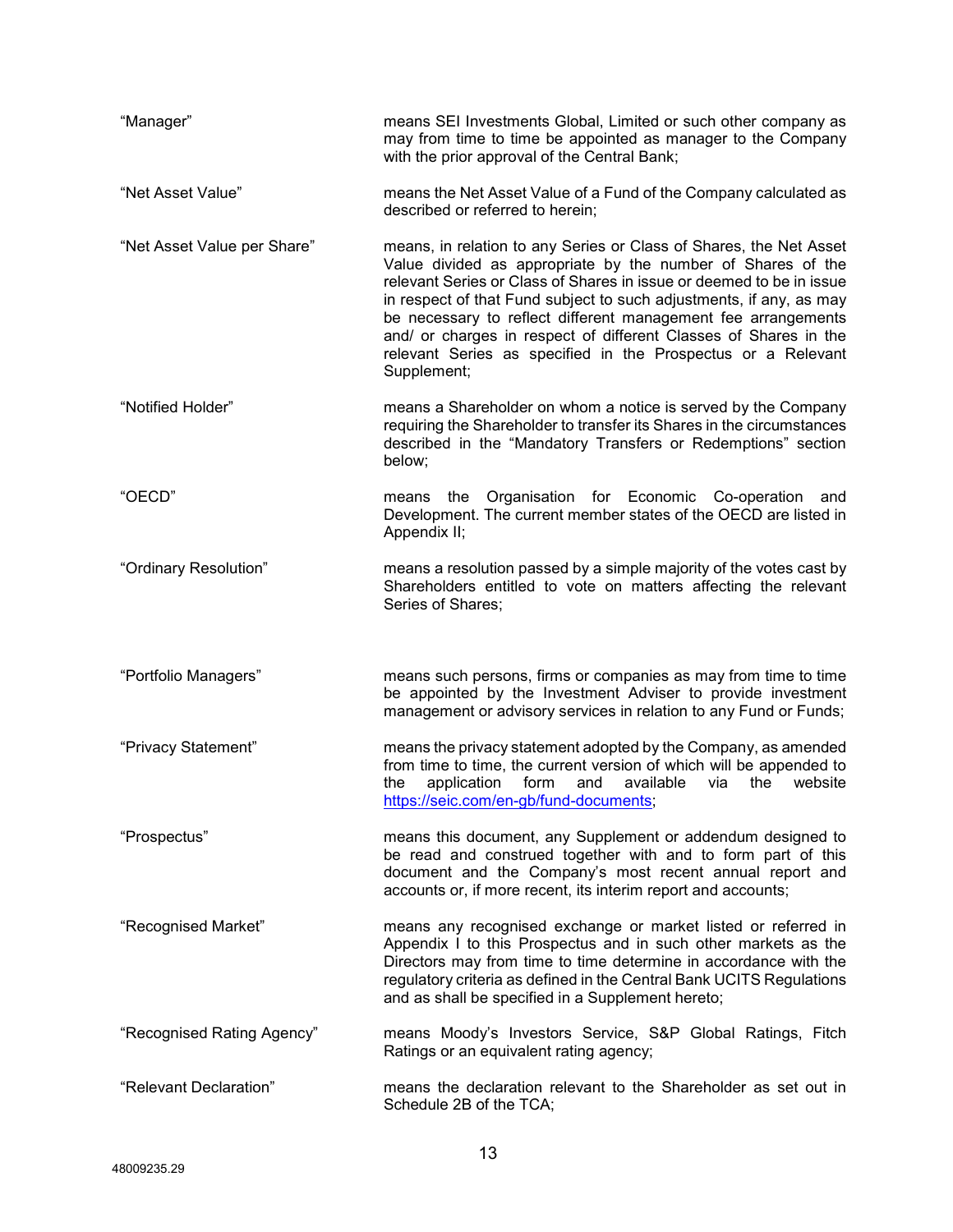| "Relevant Supplement"                                    | means a document supplemental to this Prospectus in relation to a<br>particular Class or Fund or otherwise which should be read in<br>conjunction with and construed as supplemental to this Prospectus;                                                                                                                                                                                              |
|----------------------------------------------------------|-------------------------------------------------------------------------------------------------------------------------------------------------------------------------------------------------------------------------------------------------------------------------------------------------------------------------------------------------------------------------------------------------------|
| "Series"                                                 | means each Series of Participating Shares in the Company<br>representing an interest in a particular Fund and which may be<br>further sub-divided into Classes;                                                                                                                                                                                                                                       |
| "SFDR"                                                   | means Regulation (EU) 2019/2088 of the European Parliament and<br>of the Council of 27 November 2019 on sustainability-related<br>disclosures in the financial services sector;                                                                                                                                                                                                                       |
| "Share" or "Shares"                                      | means a share or shares of whatsoever Series or Class in the capital<br>of the Company (other than Subscriber Shares) entitling the holders<br>to participate in the profits of the Company attributable to the<br>relevant Fund as described in this Prospectus;                                                                                                                                     |
| "Shareholder"                                            | means a person registered as a holder of Shares or a person<br>registered as a holder of Shares of a particular Series or Class, as<br>the context may require;                                                                                                                                                                                                                                       |
| "Special Resolution"                                     | means a resolution passed with the support of 75% or more of the<br>votes cast in its favour by Shareholders entitled to vote on matters<br>affecting the relevant Series or Class of Shares;                                                                                                                                                                                                         |
| "Sterling"                                               | means pounds sterling, the lawful currency of the U.K.;                                                                                                                                                                                                                                                                                                                                               |
| "Subscriber Shares"                                      | means the initial issued share capital of 30,000 Shares of no par<br>value issued at €1.269738 each and initially designated as<br><b>Subscriber Shares;</b>                                                                                                                                                                                                                                          |
| "Subscriber Shareholder" or<br>"Subscriber Shareholders" | means a holder or holders of Subscriber Shares;                                                                                                                                                                                                                                                                                                                                                       |
| "Subsidiary" or "Subsidiaries"                           | means a wholly owned subsidiary or subsidiaries of the Company<br>which may from time to time be established for efficient portfolio<br>management purposes in the circumstances described in the<br>"Efficient Portfolio Management" section below;                                                                                                                                                  |
| "Supplement"                                             | a document which contains specific information<br>means<br>supplemental to this document in relation to a particular Class or<br>Fund;                                                                                                                                                                                                                                                                |
| "TCA"                                                    | means the Taxes Consolidation Act, 1997, as amended;                                                                                                                                                                                                                                                                                                                                                  |
| "UCITS"                                                  | means an undertaking for collective investment in transferable<br>securities within the meaning of the UCITS Regulations;                                                                                                                                                                                                                                                                             |
| "UCITS Regulations"                                      | means the European Communities (Undertakings for Collective<br>Investment in Transferable Securities) Regulations 2011 as<br>amended by the European Union (Undertakings for Collective<br>Investment in Transferable Securities) (Amendment) Regulations<br>2016 (and any amendment thereto for the time being in force) and<br>all applicable Central Bank regulations (other than the Central Bank |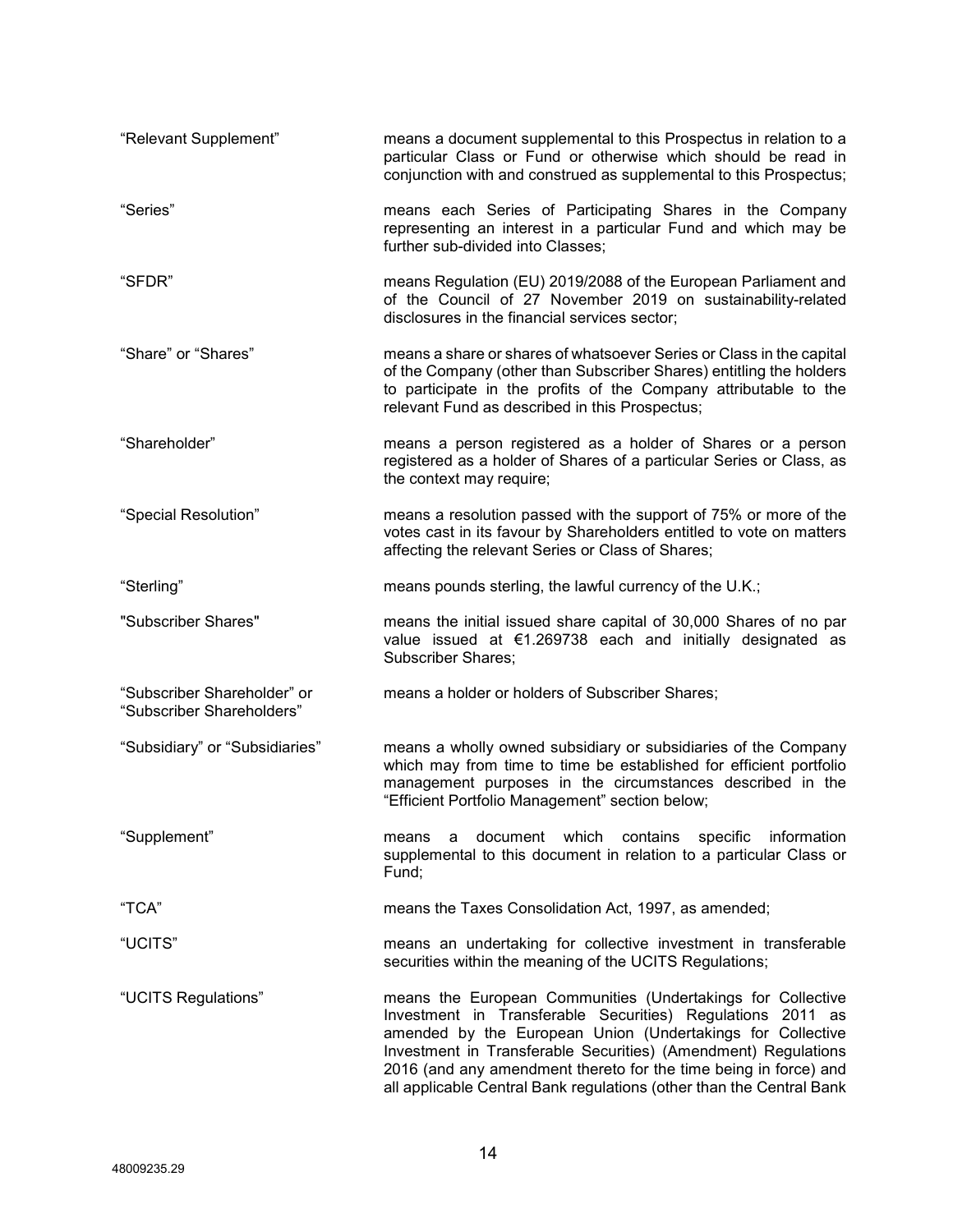|                                     | UCITS Regulations) made or conditions imposed or derogations<br>granted thereunder;                                                                                                                                                                                                 |
|-------------------------------------|-------------------------------------------------------------------------------------------------------------------------------------------------------------------------------------------------------------------------------------------------------------------------------------|
| "USD" or "U.S.\$" or "U.S. Dollars" | means the lawful currency of the United States of America;                                                                                                                                                                                                                          |
| "United States" or "U.S."           | means the United States of America, its territories and possessions,<br>including the States and the District of Columbia;                                                                                                                                                          |
| "U.K."                              | means the United Kingdom of Great Britain and Northern Ireland;                                                                                                                                                                                                                     |
| "U.K. Facilities Agent"             | means the address from which copies of the Company's<br>constitutional, regulatory and reporting documents can be obtained<br>(free of charge) and to which U.K. resident Shareholders can send<br>any complaints in relation to the Company or a Fund;                             |
| "U.S. Person"                       | means any citizen or resident of the U.S., any corporation,<br>partnership or other entity created or organised in or under the laws<br>of the U.S. or any person falling within the definition of the term "U.S.<br>Person" under Regulation S promulgated under the 1933 Act; and |
| "Valuation Point"                   | means 4:00 pm (Eastern Time) on a Dealing Day or such other time<br>or times in such place or places, as the Directors may from time to<br>time determine and notify to Shareholders in relation to any Fund<br>with the approval of the Administrator.                             |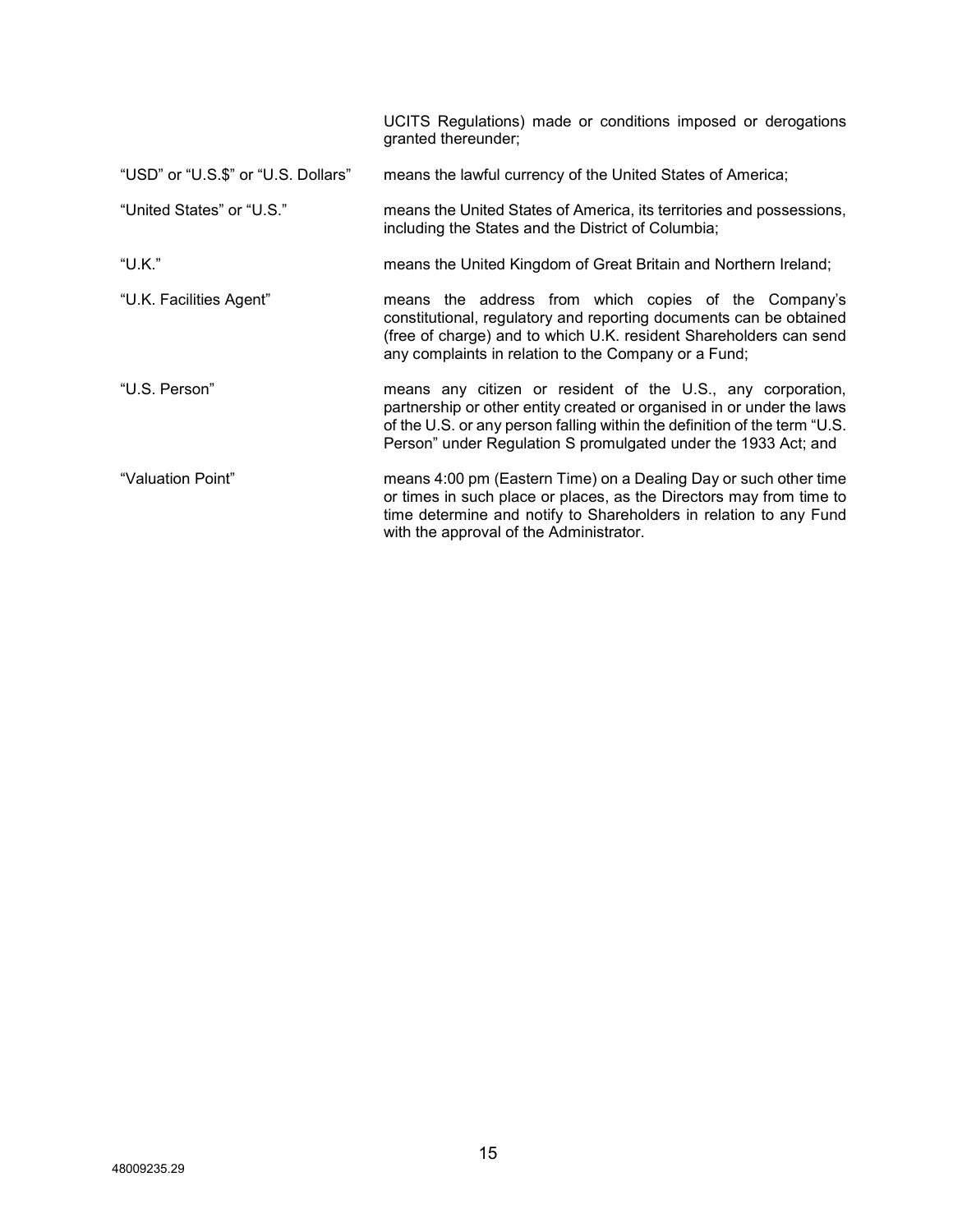# **THE COMPANY**

The Company is a variable capital investment company incorporated in Ireland on May 30, 2001 under registration number 343752 and authorised by the Central Bank as a UCITS pursuant to the UCITS Regulations on July 4, 2001. The object of the Company, as set out in Clause 2 of its Memorandum and Articles of Association, is the collective investment in transferable securities and other liquid financial assets of capital raised from the public operating on the principle of risk spreading in accordance with the UCITS Regulations. All holders of Shares are entitled to the benefit of, are bound by and are deemed to have notice of, the provisions of the Memorandum and Articles of Association of Company, copies of which are available as described in the "Documents for Inspection" section of this Prospectus.

The Company has been structured as an umbrella portfolio in that different Series of Shares may be issued from time to time by the Directors with the approval of the Central Bank. A separate portfolio of assets will be maintained for each Series of Shares and will be invested in accordance with the investment objective and policies applicable to such Fund as described herein. These Series of Shares may be further divided into Shares of different Classes within the Series to accommodate different fee or charge arrangements applying as between various Classes within the Series. In the event that a Series of Shares is further divided into different Classes, the Company may issue a separate Supplement containing information relating to that Class of Shares only. The Company currently has 17 Classes of Shares, details of which are set out under "Subscriptions" below. The Company will notify, and obtain clearance in advance from, the Central Bank before establishing any additional Classes of Shares. Pursuant to Irish law, the Company should not be liable as a whole to third parties and there should not be the potential for cross contamination of liabilities between Funds. However, there can be no categorical assurance that, should an action be brought against the Company in the courts of another jurisdiction, the segregated nature of the Funds will be necessarily upheld.

#### **MEMORANDUM AND ARTICLES OF ASSOCIATION**

All Shareholders are entitled to the benefit of, are bound by and are deemed to have notice of, the provisions of the Memorandum and Articles of Association of Company, copies of which are available as detailed in the "Documents for Inspection" section below.

# **VARIATION OF SHAREHOLDER RIGHTS**

Under the Articles, the rights attached to each Series or Class of Shares may, whether or not the Company is being wound up, be varied by Special Resolution of the Shareholders of that Series or Class or, with the sanction of a Special Resolution passed at a separate general meeting of the Shareholders of that Series or Class. The rights attaching to any Series or Class of Shares shall not be deemed to be varied by the creation or issue of further Shares ranking pari passu with Shares already in issue, unless otherwise expressly provided by the terms of issue of those Shares. The provisions of the Articles relating to general meetings shall apply to every such separate general meeting except that the necessary quorum at such a meeting shall be two persons present in person or by proxy holding Shares of the Series or Class in question or, at an adjourned meeting, one person holding Shares, of the Series or Class in question or his proxy. Any Shareholder present in person or by proxy may demand a poll.

# **VOTING RIGHTS**

The Articles provide that, on a show of hands at a general meeting of the Company, the Subscriber Shares shall entitle the holder or holders of such Shares to one vote only in respect of all Subscriber Shares in issue; on a poll at a general meeting of the Company every holder of Subscriber Shares shall have one vote in respect of each Share held; on a show of hands at a general meeting of the Company every holder of Shares present in person or by proxy shall have one vote and on a poll at a general meeting every holder of Shares who is present in person or by proxy shall have one vote in respect of each Share held by him; provided, however,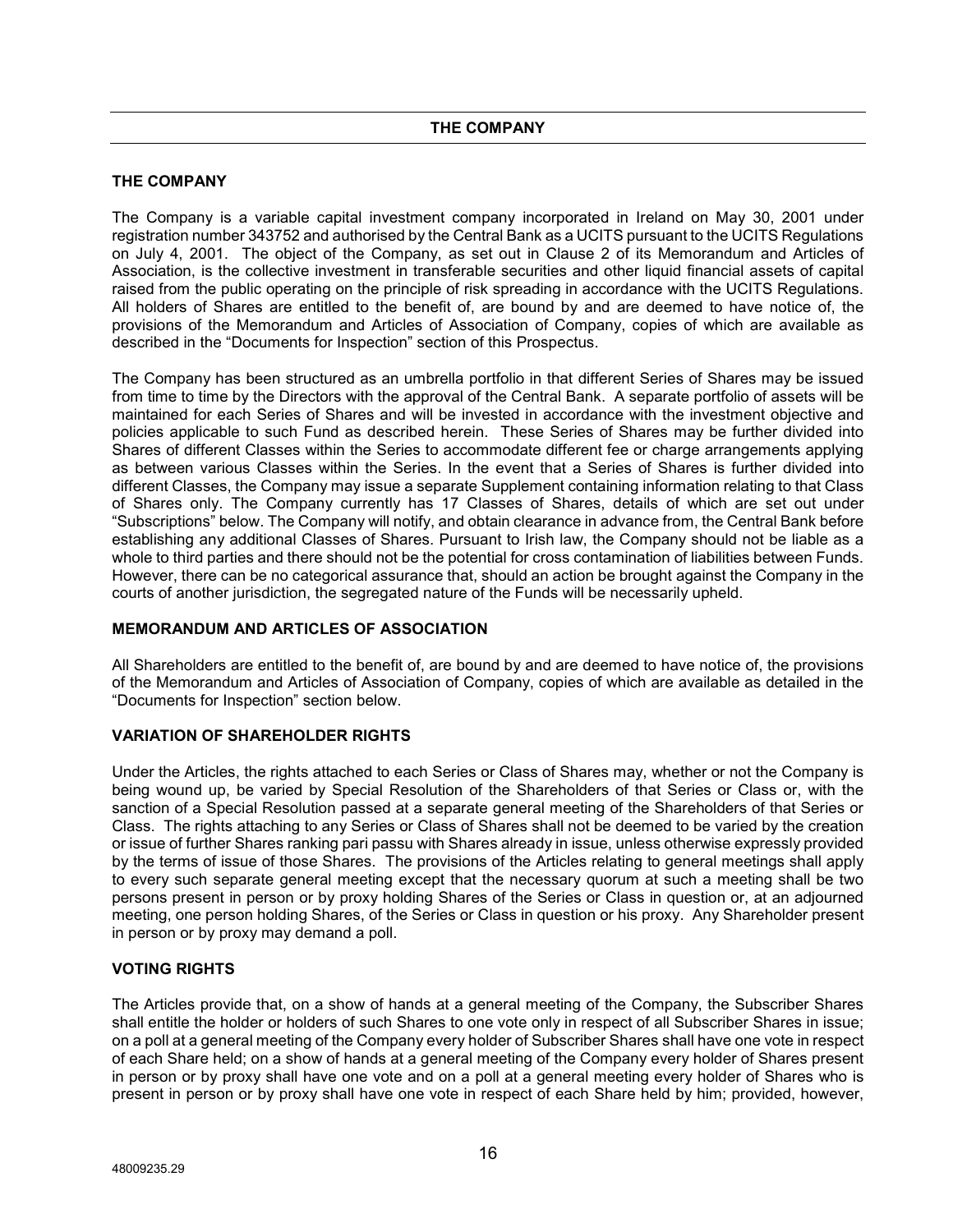that, in relation to a resolution which in the opinion of the Directors affects more than one Series or Class of Shares or gives or may give rise to a conflict of interest between the Shareholders of the respective Series or Classes, such resolution shall be deemed to have been duly passed, only if, in lieu of being passed through a single meeting of the Shareholders of those Series or Classes, such resolution shall have been passed at a separate meeting of the shareholders of each such Series or Class.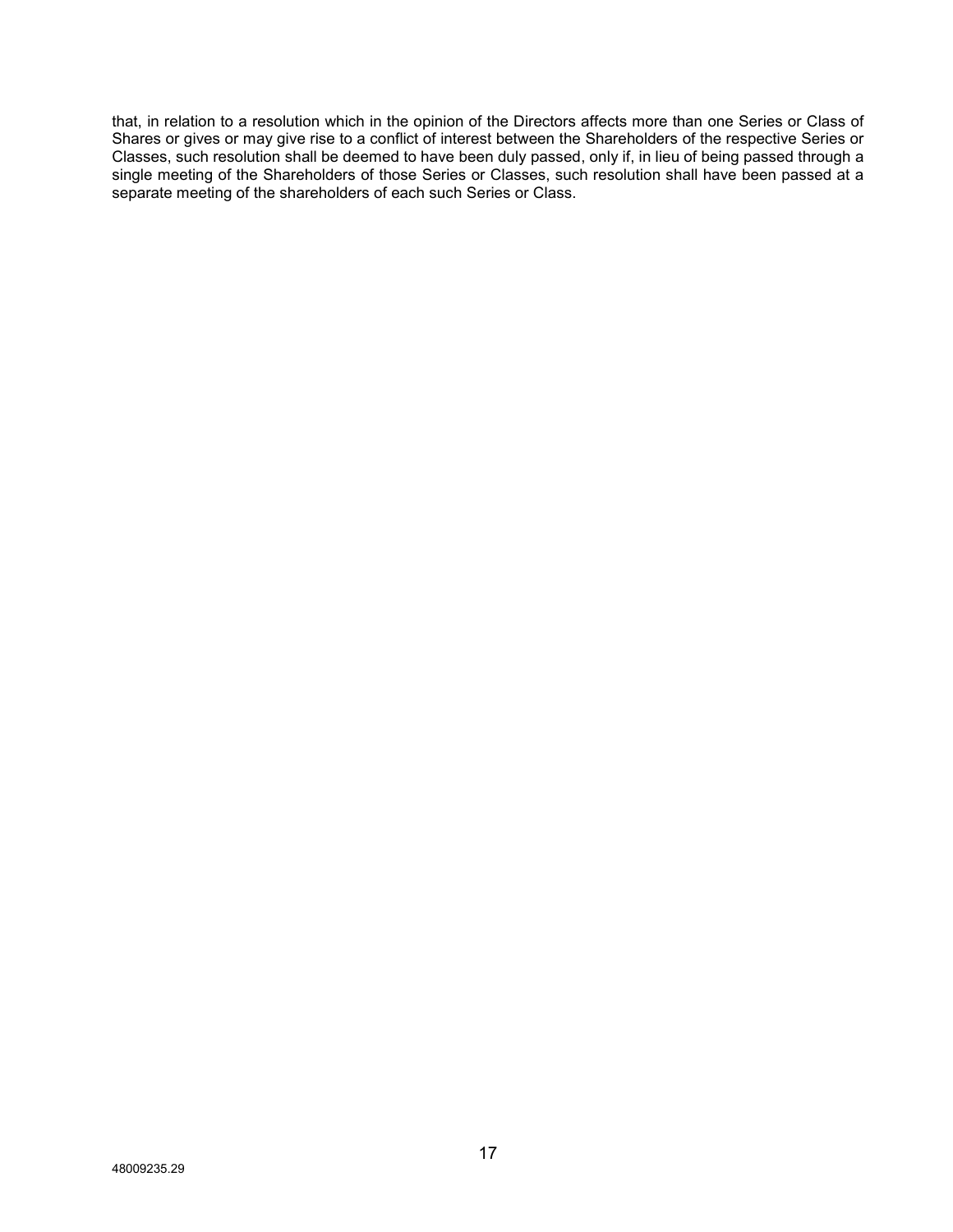# **INVESTMENT OBJECTIVES AND POLICIES**

#### **Investment Objectives and Policies**

The Company has been established for the purpose of investing in transferable securities in accordance with the UCITS Regulations. A Fund will invest in transferable securities listed or traded on the Recognised Markets referred to in Appendix I to this Prospectus and in such other markets as the Directors may from time to time determine in accordance with the UCITS Regulations, the regulatory criteria of the Central Bank as set out in the Central Bank UCITS Regulations and as set out in the Prospectus. The investment objective and policies adopted by the Directors in respect of a Fund are set out below. There is no assurance that a Fund will achieve its investment objective.

Changes to the investment objective and material changes to the investment policies of a Fund may only be made with the approval of an Ordinary Resolution of the Shareholders of the relevant Series. In the event of a change in the investment objective and/or material change to the investment policies of any Fund, Shareholders will be provided with sufficient notice of such changes to enable them to redeem their Shares prior to implementation of such change.

Each Fund will be managed by the Investment Adviser, Portfolio Managers selected by the Investment Adviser or by a combination of the Investment Adviser and one or more Portfolio Managers.

The Investment Adviser will monitor the Portfolio Managers in relation to complying with the investment policies of a Fund and may from time to time agree to more restrictive parameters with the Portfolio Managers. Detailed descriptions of the various types of securities in which the Funds may invest are set out under "Descriptions of Securities" below.

#### **Pooling**

To reduce operational and administrative charges and to facilitate diversification of investments the Company may authorise the Manager to arrange the management of the assets of any Fund in conjunction with other funds established by the Company or other funds promoted or managed by the Manager or any company affiliated to the Manager. This will be done by establishing a pool of assets ("Pool") comprising cash and investments contributed by all funds which participate in the Pool ("Participating Funds"). This technique is known as pooling.

Opportunities to establish pooling arrangements arise where the investment objectives and policies of Participating Funds are sufficiently similar so as to enable the assets contributed by a Participating Fund to be managed in a manner identical to that of all other Participating Funds in the Pool. However, it is not essential that the investment objectives and policies of each Participating Fund in the Pool be identical. It is sufficient that the Investment Adviser or Portfolio Manager be in a position to manage the Pool as one portfolio of assets whilst complying with the investment objectives, policies and restrictions applicable to each Participating Fund.

A Pool is not a separate legal entity and an investor may not invest directly in a Pool. The Investment Adviser shall not be permitted to manage the assets of any Fund on a pooled basis without the prior consent of the Directors. The Directors shall be notified in respect of the admission of any fund as a Participating Fund in a Pool in which a Fund participates. The Directors may elect at any time to terminate its participation in the Pool on notice to the Manager, the Administrator and the Depositary.

#### **Operational Issues**

Assets may be contributed to and withdrawn from the Pool by a Participating Fund at any time. A record shall be maintained of all the assets contributed to the Pool by a Participating Fund and the percentage allocation of each of the Pooled Assets within the Pool that is attributable to each Participating Fund, which shall be allocated on a pro rata basis on each Dealing Day. This percentage allocation shall be applied to all assets held in the Pool. When additional cash or securities are contributed to or withdrawn from the Pool by a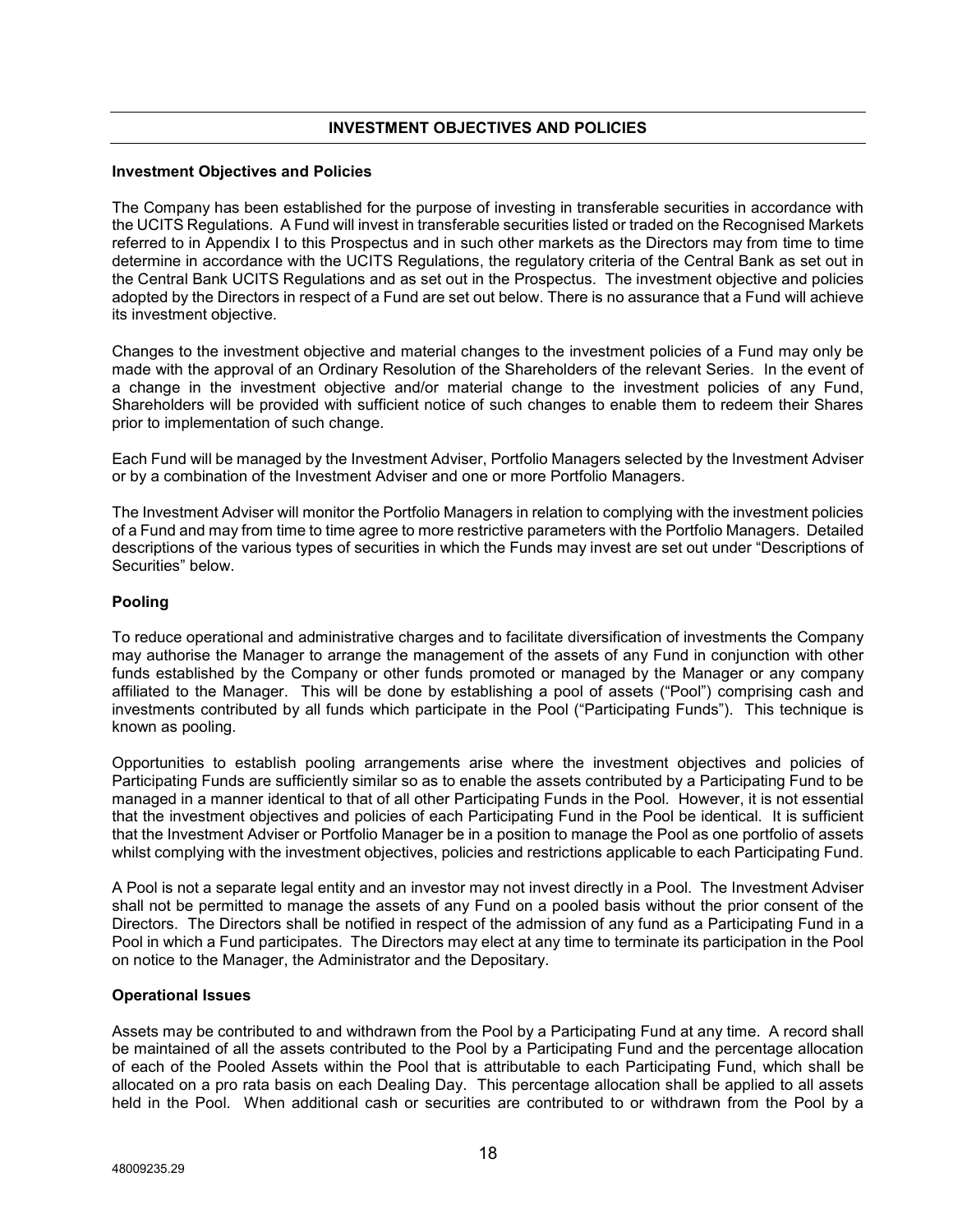Participating Fund the allocation percentage of each Participating Fund will be adjusted to reflect the change. Where a contribution is made in cash, a deduction may be made where the Investment Adviser considers this necessary to discharge transactions, costs and fiscal charges incurred in investing the cash concerned. Similarly, in the case of a cash withdrawal, a deduction may be made to reflect transaction costs in disposing of securities. Any transaction costs associated with a Participating Fund joining or withdrawing from the Pool shall be borne by that Participating Fund. Dividends, interest and any other distribution of income received in respect of assets will be allocated *pro-rata* to the Participating Fund's holding of assets. For the avoidance of doubt, assets and liabilities pertaining to the Pooled Assets will be allocated amongst the Participating Fund(s) in accordance with the records maintained by the Participating Fund through its Administrator.

Investors should note that the pooling arrangement may cause the composition of the assets of a Fund to be altered as a result of subscriptions and redemptions in another Participating Fund which would cause the Investment Adviser to dispose of or acquire assets for the Pool or may cause the Investment Adviser to increase the amount of ancillary liquid assets held by the Investment Adviser.

# **Custody of Assets**

The Company will participate in pooling arrangements only with Participating Funds who have appointed the Depositary as depositary and the Administrator as administrator. The Depositary shall, by relying on a common set of records produced by the Administrator's accounting systems, at all times ensure that it is in a position to identify the assets of the Fund even though the sub-custodian's records may identify the assets as being held in a pool.

# **Termination**

The Directors may elect at any time to terminate its participation in the Pool on notice to the Manager, the Administrator and the Depositary. Upon such termination each Participating Fund's interest in the Pool will be allocated back to the relevant Participating Fund.

#### **Change in Indices**

Certain Funds are actively managed in reference to a benchmark, as disclosed in the Investment Policies of the Fund. An active Fund may alter its benchmark from time to time to any other benchmark which the Investment Manager, in its sole discretion, deems representative for the Fund, in which case this Prospectus will be updated appropriately. Shareholders will be notified in advance of any change in the benchmark of the Fund.

#### **Approach to Sustainable Investment**

The Investment Adviser operates as a manager of managers and hires firms to provide investment management or advisory services to the Funds ("Portfolio Managers"). The Investment Adviser considers environmental, social and governance ("ESG") factors as part of its Portfolio Manager research and due diligence process, including an evaluation of the Portfolio Manager's approach to integrating sustainability risks in its investment process; however, no minimum threshold has been established with respect to these capabilities in order for a firm to be hired as a Portfolio Manager. To the extent consistent with their investment process, Portfolio Managers may embed such sustainability considerations in their investment process in order to help mitigate sustainability risks and improve long-term financial results. Portfolio Managers do so to varying degrees, depending on the particular firm's investment process. The Investment Adviser assesses and monitors the ESG and sustainability-related capabilities of its Portfolio Managers through a proprietary due diligence approach that considers three broad sets of factors: profile, resources and practices. The profile assessment analyses the extent of the Portfolio Manager's firm sustainability practices and commitment to sustainable investing practices. The resource assessment evaluates how well-resourced the Portfolio Manager is to achieve its sustainability objective. The practices assessment evaluates integration of ESG into the Portfolio Manager's investment process.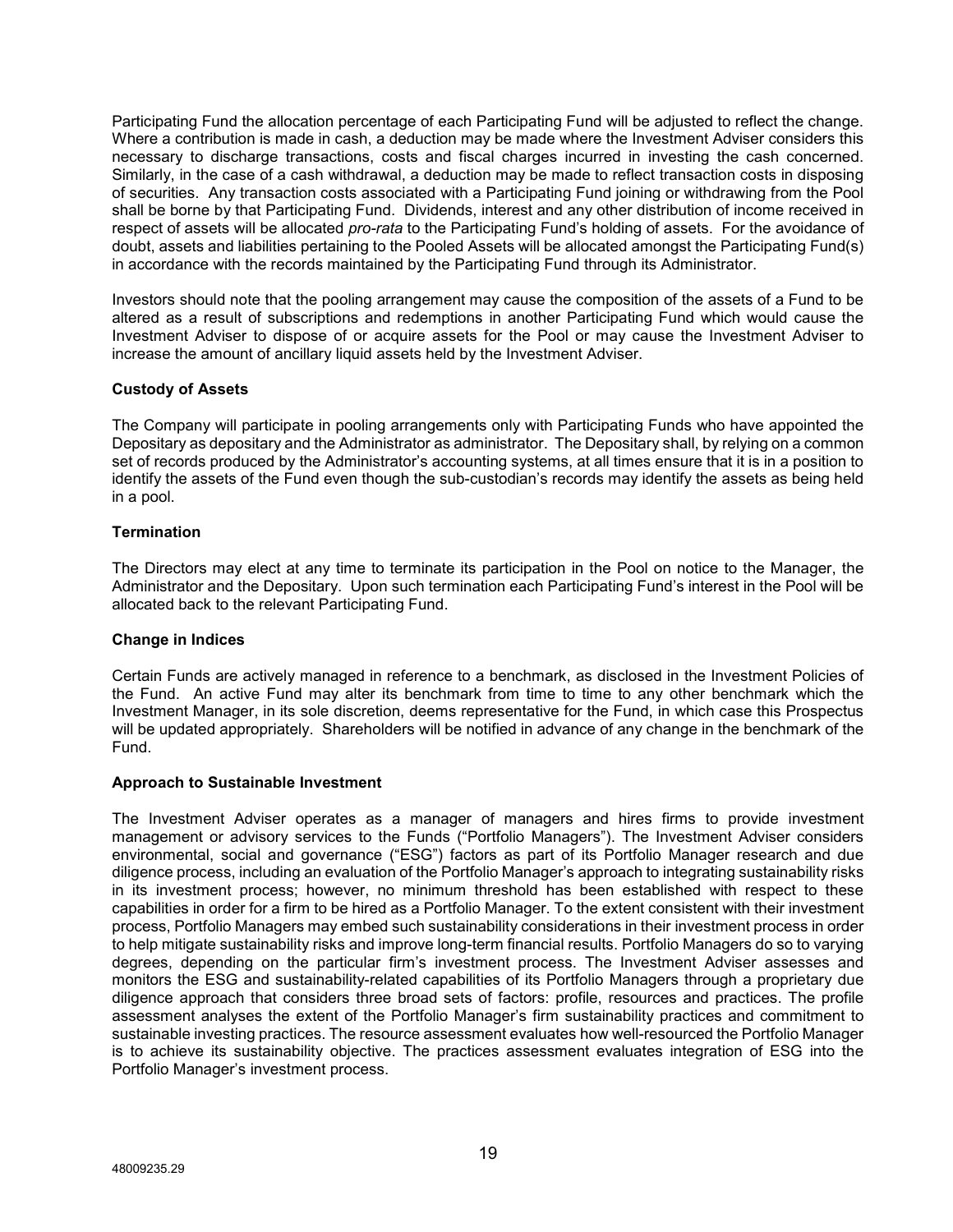Exercising ownership rights may be used to seek to increase performance and lower risk over time. Companies with well-managed sustainability factors may produce higher risk-adjusted returns over the long term. To encourage such practices, the Investment Adviser may engage certain companies held by the Funds with respect to sustainability risks and opportunities in order to gain insight into and encourage improvement in the issuer's long-term sustainability strategy and ESG management practices. Additionally, the Investment Adviser may incorporate ESG information into proxy research and voting decisions where it is determined to be in the best interest of the Shareholder to do so.

Additionally, the Investment Adviser has determined that investments in controversial weapons pose material risks to the performance of its investment products and has implemented a policy to exclude securities of issuers involved in the sale, production, research or development of cluster munitions and anti-personnel mines (collectively "Controversial Weapons") from the portfolio (see –"Cluster Munitions Screen" section).

The Manager and the Investment Adviser do not currently consider the adverse impacts of investment decisions on sustainability factors. This is pending the adoption of final regulatory technical standards by the European Commission, which shall set out detailed requirements in relation to the content, methodologies and presentation of information sustainability indicators in relation to adverse impacts on the climate and other environment-related adverse impacts. Following the adoption and coming into force of such regulatory technical standards, currently expected to be from 1 January 2022 but may be subject to change, the Manager in consultation with the Investment Adviser will reconsider its position in relation to the publication of adverse impacts and, if it determines to provide such information, this Prospectus shall be updated accordingly.

The investments underlying the Funds do not take into account the EU criteria for environmentally sustainable economic activities.

# **Proxy Voting and Engagement**

The Company has worked together with the Investment Adviser to develop an adequate and effective strategy for determining when and how voting rights attached to instruments held in the Funds are to be exercised. The Investment Adviser maintains a proxy voting committee (the "Committee") comprised of representatives of the Investment Adviser's investment and compliance personnel. The Committee provides oversight of the Investment Adviser's proxy voting policy (the "Proxy Policy") and activities and meets as necessary to perform its oversight function. The Investment Adviser has elected to retain a third-party proxy voting service to vote proxies on behalf of its clients in accordance with guidelines approved by the Committee, with certain limited exceptions as outlined in its Proxy Policy. The guidelines set forth the manner in which the Investment Adviser shall vote, or the manner in which the Investment Adviser shall determine how to vote, with respect to matters that may come up for shareholder vote. So long as the proxy voting service provider votes proxies in accordance with the guidelines provided by it, the Investment Adviser believes that there is an appropriate presumption that the manner in which the Investment Adviser votes was not influenced by, and did not result from, a conflict of interest.

The Investment Adviser has also engaged a third-party vendor to assist with shareholder engagement on behalf of the Funds which have significant equity holdings, with the goal of increasing corporate accountability with respect to sustainability risk by companies whose shares are held by the Funds. The Investment Adviser believes that proactive, professional and constructive engagement with companies may lead to a general improvement in standards with respect to sustainability risks, thus leading to an overall reduction in sustainability risk.

In certain circumstances, the shareholder engagement vendor will provide to the Investment Adviser a proxy voting recommendation with respect to a proxy matter that bears on the subject of the vendor's engagement with that issuer. In the event that the shareholder engagement vendor's recommendation conflicts with the Investment Adviser's proxy voting guidelines, the Committee will convene to consider the recommendation, in accordance with the conflict of interest policies set forth in the Proxy Policy. For any proposal where the Committee determines that the Investment Adviser does not have a material conflict of interest, the Committee may follow the recommendation of the shareholder engagement vendor if the Committee reasonably determines that doing so is in the best interests of the Shareholders.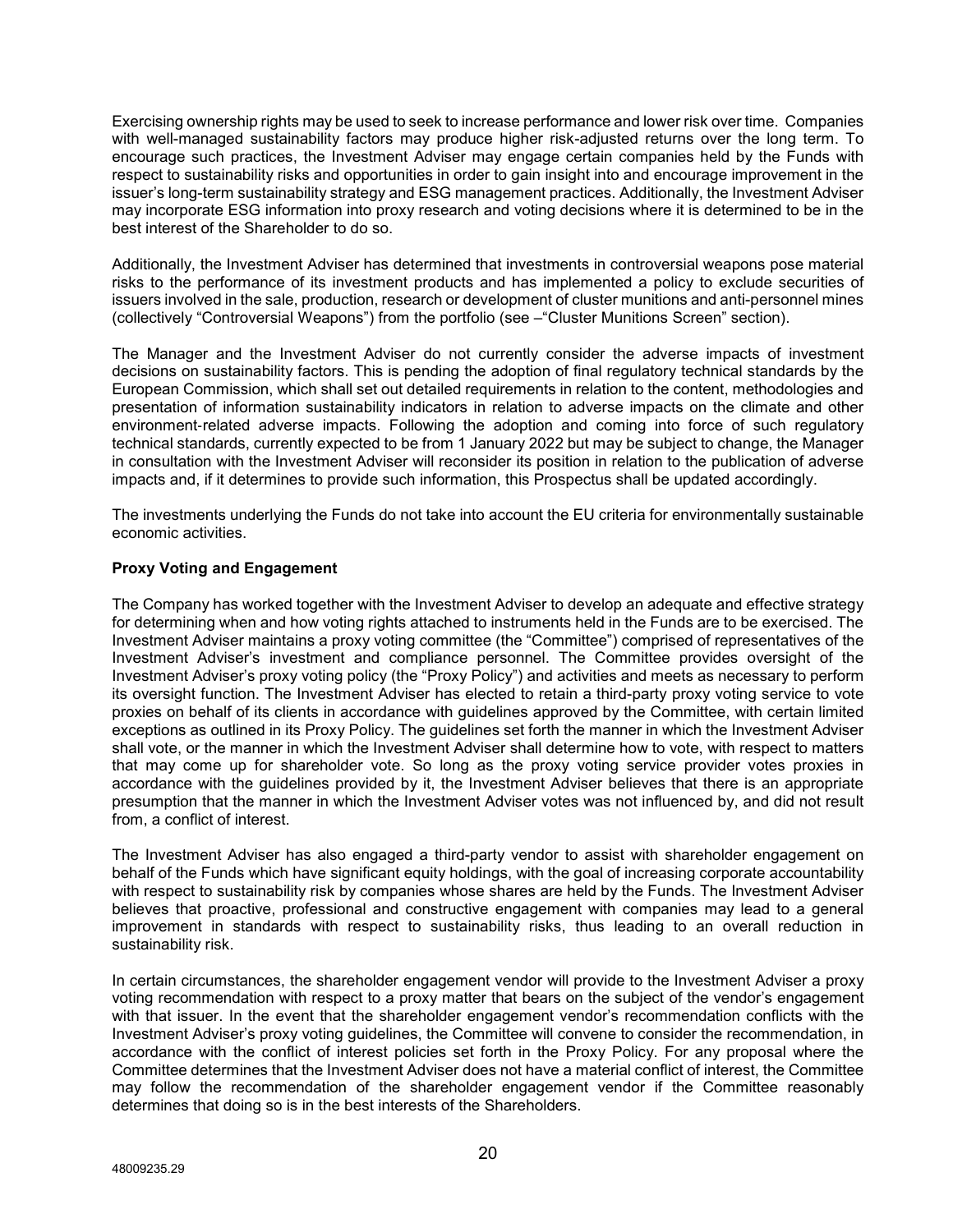The Investment Advisor is responsible for paying the fees of the proxy voting service and the shareholder engagement vendor.

The Distributor or its affiliates may offer an enhanced reporting service regarding the relevant Funds' proxy voting and engagement activities to Shareholders that request such enhanced reporting, and may charge such Shareholders a fee for these services, as agreed with such Shareholders.

#### **Cluster Munitions Screen**

Potential investments for a Fund are first selected in accordance with the investment objective and policies of the relevant Fund and then evaluated according to a screen which aims to exclude investment in securities issued by an entity involved in the sale, production, research or development of cluster munitions and antipersonnel mines (collectively "Controversial Weapons"). The definitions and guidelines on the nature and type of involvement in Controversial Weapons to be screened are set by Investment Adviser in conjunction with its third-party compliance provider (the "Screen Adviser"). The criteria used as the basis for setting the screens to be applied may evolve over time and the Investment Adviser reserves the right to change the criteria and the screens to be applied from time to time at its discretion without approval of Shareholders in the Funds.

The Screen Adviser researches and provides the Investment Adviser with a list of securities which fail the guidelines and reviews the list periodically. The Screen Adviser uses a broad range of information sources to identify companies which are involved in Controversial Weapons. These may include industry newsletters, annual reports, publications by academia, public interest groups, investors as well as governmental and intergovernmental bodies. The Screen Adviser also analyses the corporate structure of companies and the level of involvement to identify any breaches of guidelines. In addition to research and review the Screen Adviser may engage in dialogue with the companies expected to be involved in Controversial Weapons. Companies may be excluded, or not excluded, including if additional evidence or factors come to light over and above the considerations outlined above. The final list of companies which fail the guidelines set are passed to the Investment Adviser and then used to set the exclusionary criteria for the Investment Adviser or Portfolio Managers to apply within the Funds. The Investment Adviser or an affiliate will be responsible for paying the fees of the Screen Adviser out of their own assets.

### **THE SEI GLOBAL SELECT EQUITY FUND**

#### **Investment Objective**

The investment objective of The SEI Global Select Equity Fund is capital appreciation through investment in equity markets globally. The Base Currency of the Fund is U.S. Dollars.

#### **Investment Policies**

The Fund is actively managed. Under normal market conditions, the Fund will invest in equity securities of issuers located in either Developed or Emerging Market Countries as determined by the Portfolio Manager.

The performance and risk of the Fund are monitored relative to a benchmark index, the MSCI World Index, which is comprised of large and mid-cap equities of developed market countries. The Fund's investment strategy and risk monitoring are structured with the aim of outperforming that benchmark over time, gross of fees and expenses. The Fund does not use the benchmark as an investment limitation, and the Fund does not intend to track the benchmark. While the Fund will invest in securities which are constituents of the benchmark, the Fund's portfolio will not be constrained by reference to the benchmark and may invest in instruments which are not included in the benchmark.

While the Fund does not have a target or limit with respect to tracking error (i.e., performance deviation from the benchmark), the Fund does monitor tracking error with the goal of ensuring that the Fund does not bear excessive risk relative to the global equity market, as represented by the Fund's benchmark index.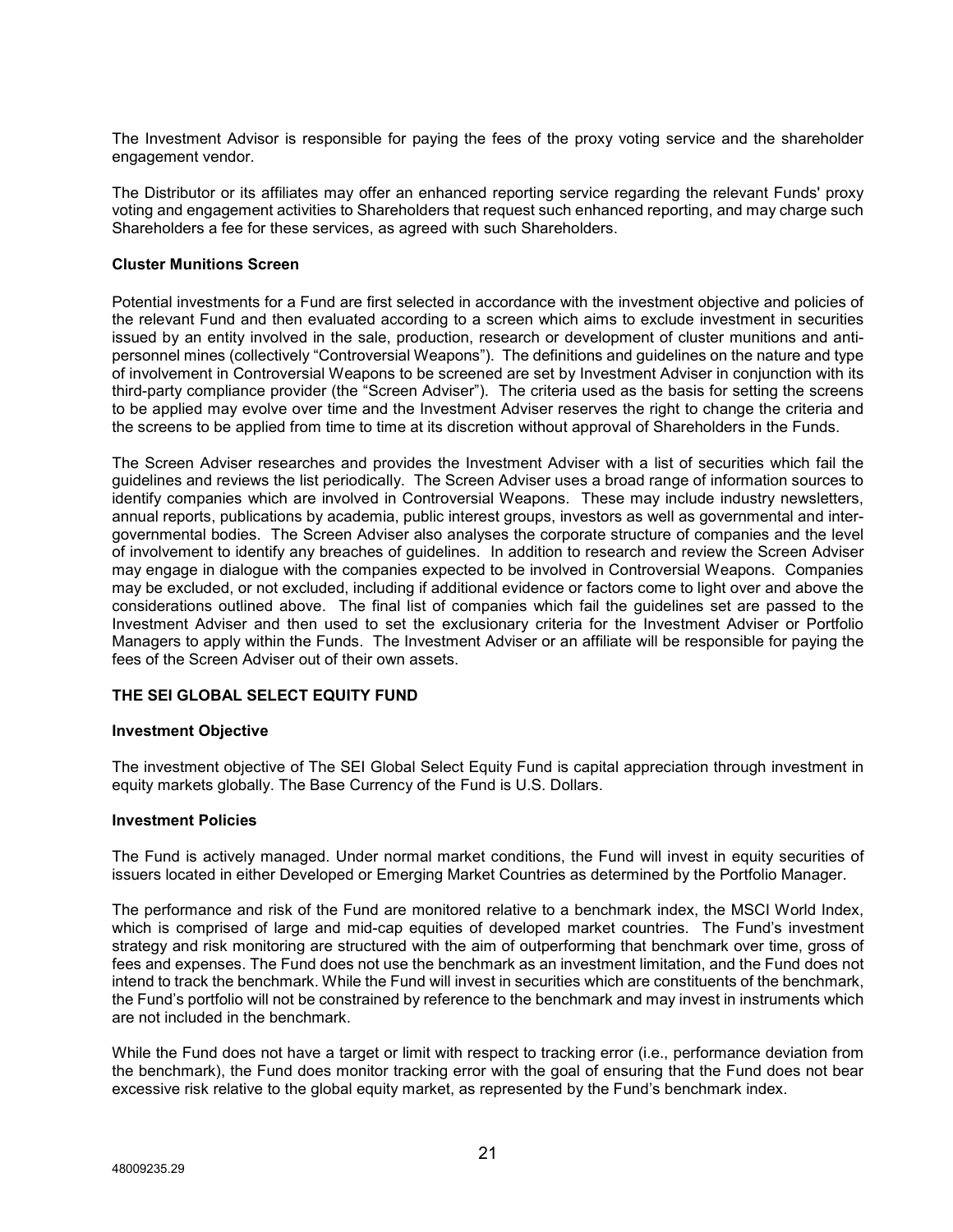The Fund will invest in equity and equity related securities (including warrants, provided that no more than 5% of the Fund's net assets will be invested in warrants) listed on Recognised Markets.

The Fund may invest no more than 20% in securities listed or traded on Recognised Markets located in Emerging Market Countries.

The Fund may also invest in European Depository Receipts ("EDRs"), Global Depository Receipts ("GDRs") and American Depository Receipts ("ADRs") (collectively "Depository Receipts"), which are securities issued by a financial institution which evidence ownership interests in a security or a pool of securities. The EDRs in which the Fund may invest will be primarily listed on the New York Stock Exchange and over-the-counter markets listed in Appendix I. The GDRs in which the Fund may invest may be traded on any major Recognised Market worldwide. The ADRs in which the Fund may invest will be primarily listed on the New York Stock Exchange and over-the-counter markets listed in Appendix I. In accordance with the UCITS Regulations no more than 10% of the Fund's net assets will be invested in EDRs or GDRs and any other transferable securities which are not listed or traded on a Recognised Market. The Fund may also invest in equity-linked notes.

The Fund may also invest in collective investment schemes investing in such equities, provided however, the Fund may not invest more than 20% of its net assets in any one collective investment scheme.

The Fund may also use derivative instruments such as futures, forwards, options, swaps and currency forward contracts to pursue its investment policies. These instruments may be used for hedging purposes and/or investment purposes. For example the Fund may use derivative instruments to hedge currency exposure (or to hedge against other risks or exposures) or to gain exposure to the performance of a particular underlying asset or class of assets. Without prejudice to the generality of the foregoing the Fund may use derivative instruments to implement a long/short strategy, by taking short exposure to any of the instruments described above. Future contracts may be used to hedge against market risk or to gain exposure to an underlying market. Forward contracts may be used for hedging purposes. Options may be used to hedge or to achieve exposure to a particular market instead of using a physical security. Swaps (total return swaps), the underlying securities of which must be liquid, may be used to achieve a profit as well as to hedge existing long positions. Forward foreign exchange transactions may be used to reduce the risk of adverse market changes in exchange rates or to increase exposure to foreign currencies or to shift exposure to foreign currency fluctuations from one country to another.

The Fund may take both long and short exposures (in the latter case through the use of financial derivatives instruments only) in stocks. The Investment Adviser or a Portfolio Manager may take "long" positions in those stocks it expects to outperform and obtain a short exposure to those stocks identified as being those likely to underperform. The Fund may therefore have a short exposure to a stock which it does not necessarily own in anticipation that the stock's price will underperform. Short exposures in stocks (implemented via a derivative instrument such as a swap) involve more risk than long positions in stocks because the maximum sustainable loss on a stock purchased is limited to the amount paid for the stock plus the transaction costs, whereas there is no maximum loss on a short exposure. It is possible that the market value of the securities the Fund holds in long positions will underperform at the same time that the market value of the securities for which the Fund has a short exposure outperforms, thereby increasing the Fund's potential volatility.

As the Fund may purchase derivatives generally using only a fraction of the assets that would be needed to purchase the relevant securities directly, the remainder of the assets allocated to a Portfolio Manager may be invested in other types of securities. In such circumstances the Fund may invest in U.S. and foreign, including emerging market, equity securities. A Portfolio Manager may therefore seek to achieve greater returns by purchasing derivatives and investing the remaining assets in other types of securities to add excess return.

The use of derivatives by the Fund may therefore increase its risk profile. For information in relation to the risks associated with the use of derivative instruments, please refer to the "Risk Factors" section of the Prospectus. The Fund may also be leveraged as a result of its use of derivatives. Please see Appendix III below for further information on the Fund's historical and maximum expected levels of leverage. Please also see Appendix III for information on the Fund's anticipated exposure to long and short positions. These ranges are not limits and the actual exposures may fall outside these estimated ranges, from time to time.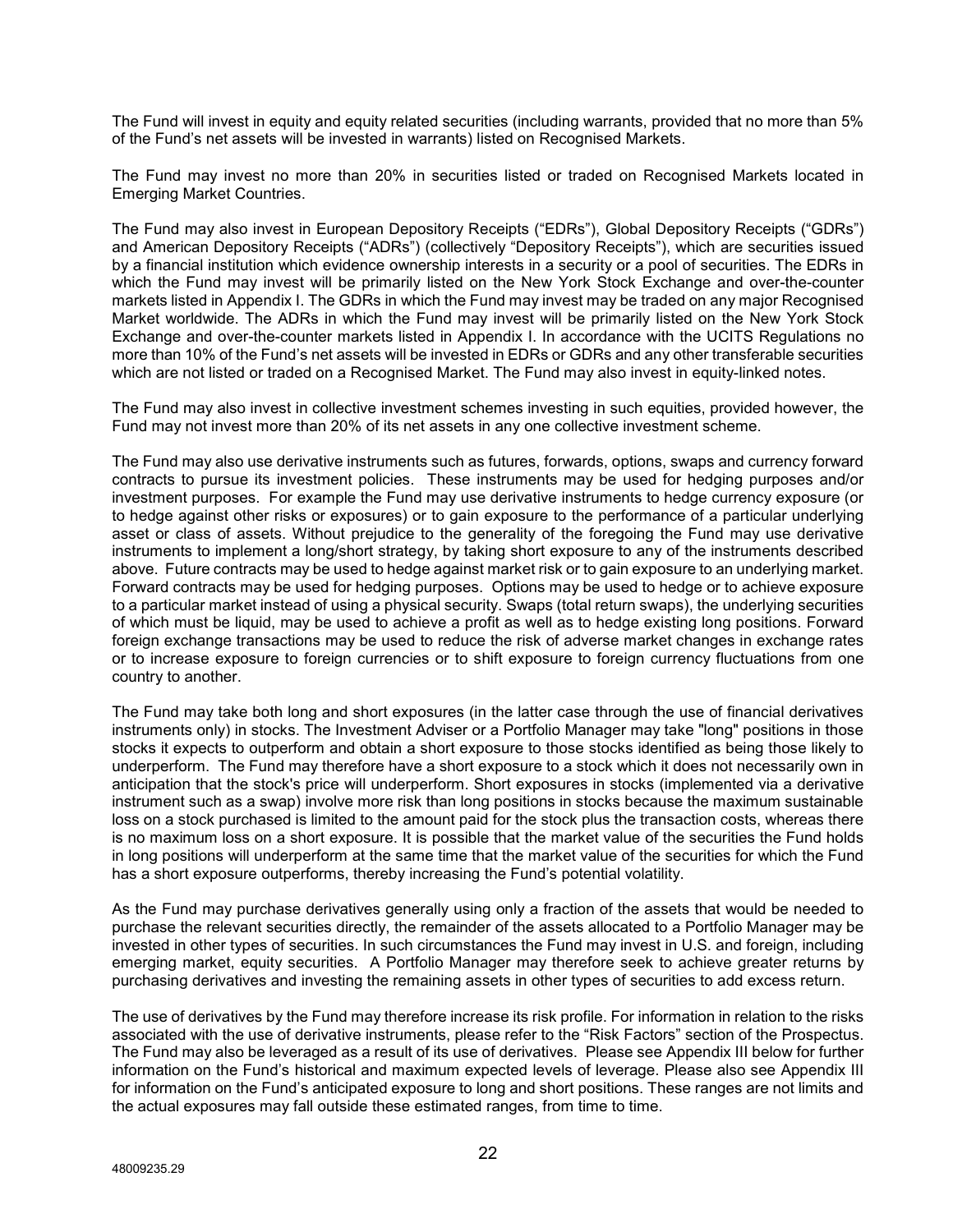Any market risk created through the use of derivatives will be measured using a risk measurement technique called "value at risk" ("VaR") as set out in detail in Appendix III below. No other methodology will be used to measure the market risk of the Fund.

The Fund may employ investment techniques for efficient portfolio management and hedging purposes as described under "Efficient Portfolio Management" below and within the limits set out by the Central Bank.

#### **Profile of a Typical Investor**

Suitable for retail or Institutional investors seeking long-term capital growth.

# **DESCRIPTION OF SECURITIES**

#### *Bank Debt Obligations*

Bank debt obligations include, but are not limited to, fixed or floating rate debt securities, bonds, debentures, commercial paper and notes (including structured notes and freely transferable promissory notes) issued or guaranteed by central banks or commercial banks. Subject to the investment restrictions described below under "Investment Restrictions", such debt obligations may be unlisted, or listed or traded on a Recognised Market.

#### *Deferred Payment Securities*

A deferred payment security is generally structured so that the issuer does not pay a cash interest payment for a specified period of time. At the end of the deferred period, cash interest accrues and is paid until maturity.

#### *Emerging Debt Structured Securities*

The relevant Fund may invest a portion of its assets in entities organised and operated solely for the purpose of restructuring the investment characteristics of sovereign debt obligations of emerging market issuers. This type of restructuring involves the deposit with, or purchase by, an entity, such as a corporation or trust, of specified instruments (such as commercial bank loans or Brady Bonds) and the issuance by that entity of one or more classes of securities ("Structured Securities") backed by, or representing interests in, the underlying instruments. The cash flow on the underlying instruments may be apportioned among the newly issued Structured Securities to create securities with different investment characteristics, such as varying maturities, payment priorities and interest rate provisions, and the extent of the payments made with respect to Structured Securities is dependent on the extent of the cash flow on the underlying instruments. Because Structured Securities of the type in which the relevant Fund anticipates it will invest typically involve no credit enhancement, their credit risk generally will be equivalent to that of the underlying instruments. The relevant Fund is permitted to invest in a class of Structured Securities that is either subordinated or unsubordinated to the right of payment of another class. Subordinated Structured Securities typically have higher yields and present greater risks than unsubordinated Structured Securities.

#### *Equity-Linked Notes*

Equity-linked notes such as Participation Notes ("P-Notes") provide an easy way for investors to gain access to markets where entry is difficult and time consuming due to regulatory issues. This is especially true in India, Taiwan and Saudi Arabia. A typical transaction is structured as follows: a broker would issue the notes to the Fund and in turn, the local branch of the broker would buy the local shares and issue a call note hedged on the underlying holding. If the Fund exercises the call and closes the position, the broker would sell the underlying stock and redeem the P-note. Although the primary exposure of the Fund will be to the issuer of the P-notes the Fund will have an economic exposure to the underlying shares.

Each P-note issued represents one share of the underlying security. Price, performance and liquidity are all directly linked to the underlying security. The P-notes are redeemable at 100% of the value of the underlying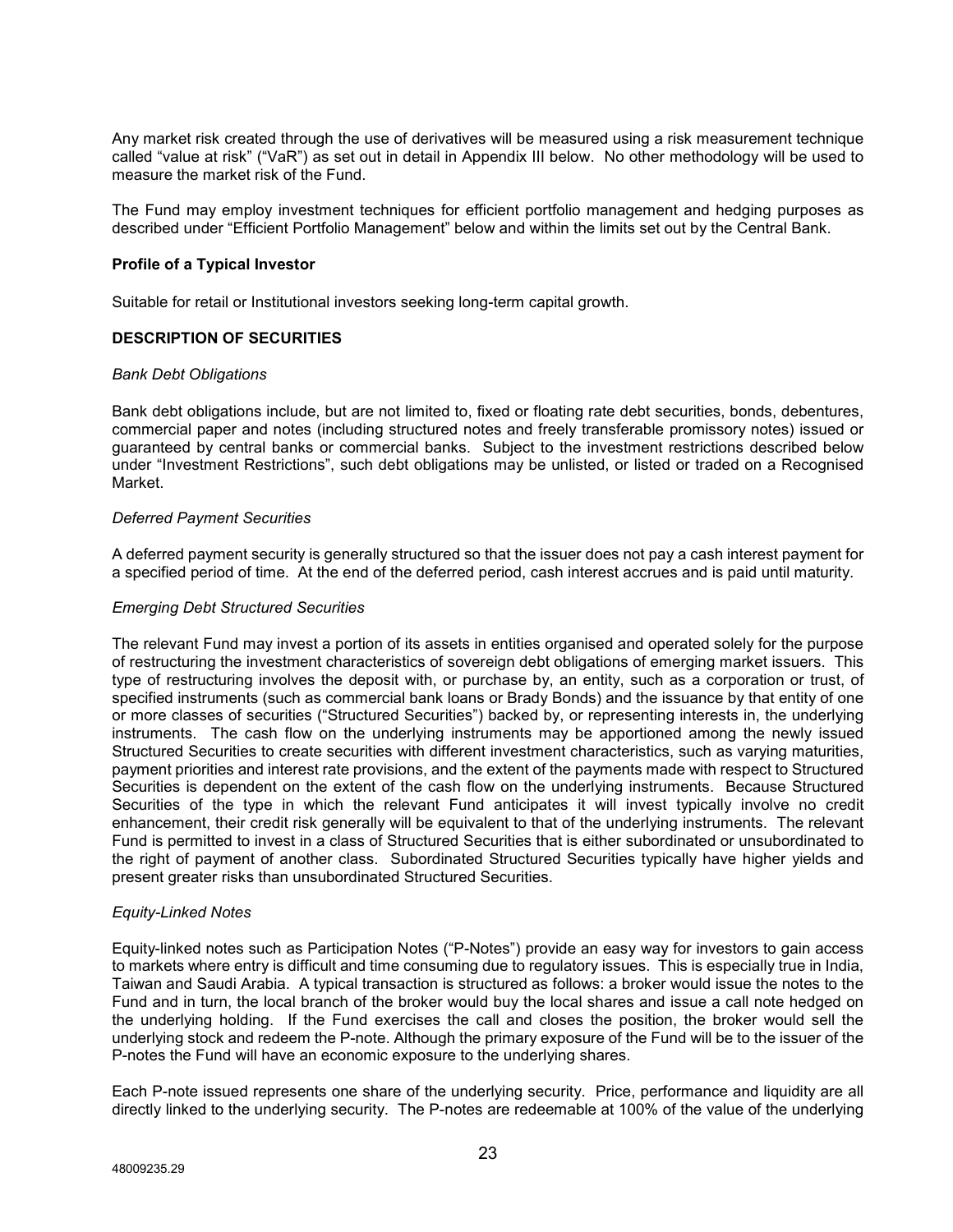security (less transaction costs). Although note holders have no voting rights, they would benefit from all corporate actions (i.e. cash and stock dividends, splits, rights issuance etc.).

Notes are issued as American or European style. American style notes can be exercised at any time. European style notes cannot be exercised before maturity date, but the investor may elect to sell the note back to the issuer, with an early redemption penalty. In these cases, the issuer is under no obligation to buy the note back from the investor. The Investment Adviser currently intends to invest only in American style notes and to purchase notes only from issuers with a high credit rating. A Fund will only invest in equity-linked notes which are listed or traded on a Recognised Market. A Fund will not invest in leveraged equity-linked notes but it may invest in fully-funded P-Notes.

#### *Equity Securities*

The types of equity securities in which the relevant Fund may invest are common stock, preferred stock, warrants or rights to subscribe to common stock (which are issued by a company to allow holders to subscribe for additional securities issued by the company) and, in general, any security that is convertible into or exchangeable for common stock.

#### *Eurodollar and Yankee Dollar Instruments*

Eurodollar and Yankee dollar instruments include senior and subordinated notes, mortgage related securities, preferred securities, warrants and equity accompanying a debt issue.

# *Fixed Income Securities*

The types of fixed-income securities in which the relevant Fund may invest include bonds, notes (including structured securities and freely transferable promissory notes), mortgage-related and asset-backed securities, municipal securities, eurodollar and Yankee dollar instruments, preferred stock and money market instruments, corporate bonds and debentures, commercial paper, exchange traded notes (ETNs), mortgage rolls, when issued/delayed delivery securities, zero coupon bonds, obligations of foreign governments and obligations of either supranational entities issued or guaranteed by certain banks and entities organized to restructure the outstanding debt of such issuers. The securities could contain any type of interest rate payment or reset terms, including fixed rate, adjustable rate, zero coupon, contingent deferred, payment-in-kind and those with auction rate features.

Generally fixed income securities with auction rate features are issued by governments. The concept of an auction rate interest rate feature means that the interest rate is reset on a regularly scheduled basis through an auction whereby the issuer informs the market that it needs to finance a particular amount of money. Buyers in the market then state their willingness to buy a portion of that amount at that interest rate. The interest rates and amounts are then set based on what the market participants are prepared to buy.

#### *Interest and Principal Only Components of Mortgage-Backed Securities*

Principal Only ("PO") components of mortgage-backed securities are zero-coupon mortgage-backed securities. These are created by stripping the coupon interest from the underlying mortgages to create the PO and an associated interest only ("IO") security. POs can be represent the principal from an entire pool of mortgages, or they can be tranches within a Collateralised Mortgages Obligation ("CMO"). POs are sold at a discount to face value and they pay no periodic coupon interest. Principal is returned in the form of scheduled amortization and prepayments. Ultimately, the entire face amount of a PO is repaid to the investor. Because there is no coupon, the financial performance of a PO is extremely sensitive to prepayment rates. Higher prepayments lead to a more rapid return of principal and higher yield.

Interest Only components of mortgage-backed securities are securities representing the coupon payments from an underlying pool of mortgages. IOs can represent the interest from an entire pool of mortgages, or they can be tranches within a CMO. A notional amount is the principal balance used as a reference to calculate the amount of interest due. As the notional principal amortised and is prepaid, the IO cash flow declines. Once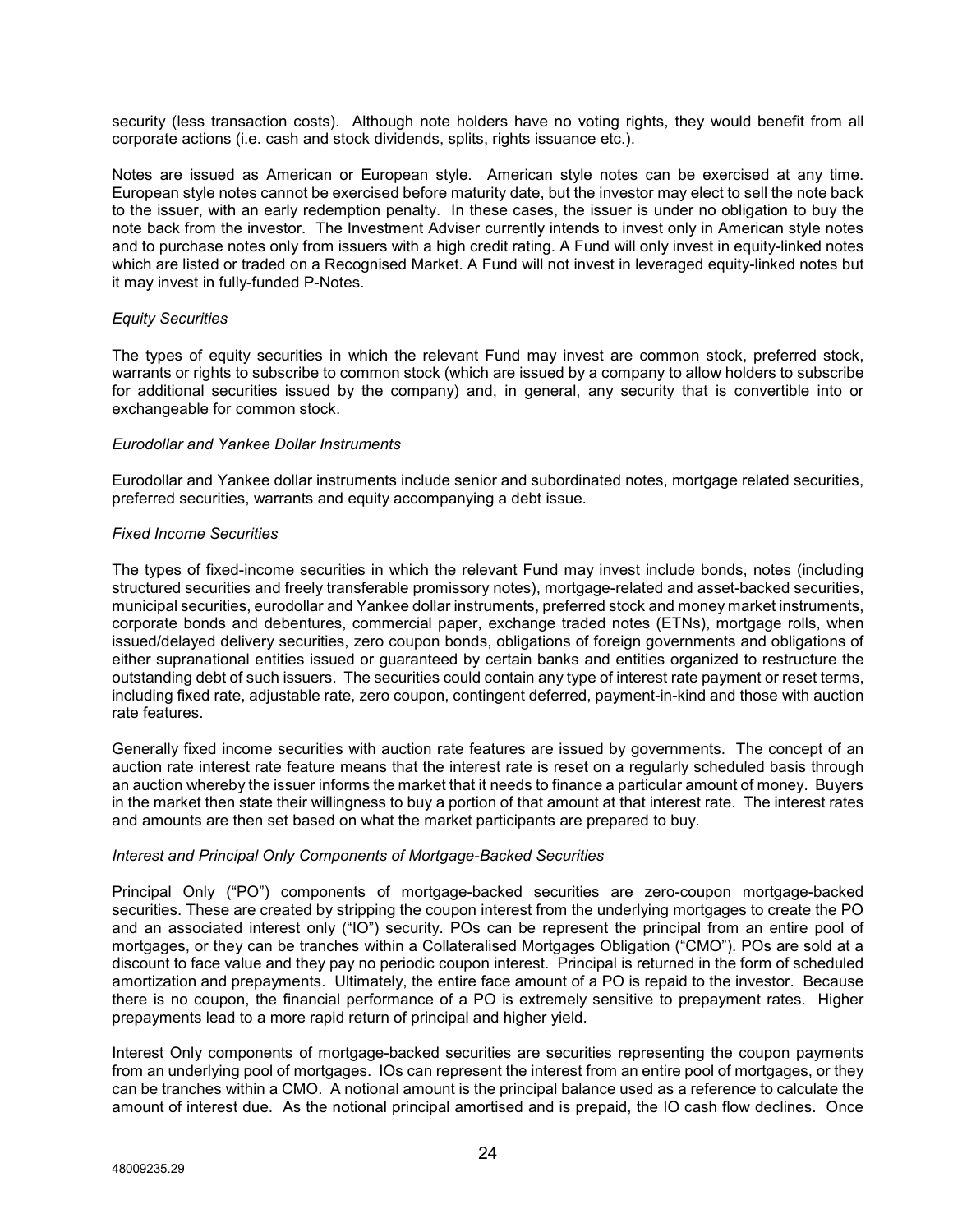the notional principal amount declines to zero, no further payments are made on the IO. There is no face amount or par amount on an IO. At high rates of prepayment, it is possible than an investor would receive less cash flow over the life of the asset than was initially invested. As with POs, IO performance is extremely sensitive to prepayment rates, but IOs increase in value when prepayment rates decline.

#### *Investment Funds*

Subject to the limitations set out under "Investment Restrictions" below, certain Funds may also invest their assets in other Funds of the Company or in sub-funds of SEI Global Master Fund plc and SEI Global Assets Fund plc. Each of SEI Global Master Fund plc and SEI Global Assets Fund plc is authorised as an umbrella fund by the Central Bank under the UCITS Regulations. The Manager and Investment Adviser also act as manager and investment adviser to SEI Global Master Fund plc and SEI Global Assets Fund plc. Copies of the current prospectuses for each of SEI Global Master Fund plc and SEI Global Assets Fund plc are available on request from the Administrator.

Where a Fund invests in shares of another collective investment scheme, including without limitation a subfund of SEI Global Master Fund plc or SEI Global Assets Fund plc, this may result in a lack of transparency in relation to the investments in which the Fund has an indirect interest. Investors will be subject to higher fees arising from the layered investment structure. The Funds will only invest in classes of SEI Global Master Fund plc or SEI Global Assets Fund plc that are not subject to any investment advisory fees, however, such classes will be subject to administration and custody fees. The alternative investment funds in which a Fund may invest will be domiciled and regulated in the EEA, U.K., U.S.A., Jersey, Guernsey or the Isle of Man.

Where the Funds invest in other (non SEI) collective investment schemes, such investments may be subject to management fees, which are generally not expected to exceed 1.00% of the net assets of the relevant collective investment scheme per annum, and may also be subject to performance fees, which are generally not expected to exceed 30% *(*although in certain limited circumstances may be up to 50%) of the outperformance of the relevant collective investment scheme, (for example outperformance above a benchmark rate of return or above a high water mark), in addition to any administration and custody fees to which such collective investment schemes are subject.

Due to the varying settlement cycles of the underlying collective investment schemes in which a Fund may invest, it may not be possible to deal in such underlying collective investment schemes on the same day as the relevant Dealing Day of a Fund.

The Manager of SEI Global Master Fund plc or SEI Global Assets Fund plc will not charge any sales charge for investments by the Company and any sales commission received by the Manager as a result of such investments will be paid into the assets of the relevant Fund.

#### *Loan Participations*

These securities represent an undivided fractional interest in a loan obligation by a borrower. They are typically purchased from banks or dealers that have made the loan or are members of the loan syndicate. The loan may be made to non-U.S. or U.S. companies. They are subject to the risk of default by the borrower. If the borrower fails to pay interest or repay principal, the Fund can lose money on its investment. The loan participations purchased by the Fund must be transferable securities. Only loan participations which are "securitised" and capable of free sale and transfer to other investors and which are purchased through recognised regulated dealers are deemed to be "transferable securities" traded on Recognised Markets. The Fund will not invest in leveraged loan participations. Money Market Instruments

#### *Money Market Instruments*

Money market instruments include short term commercial paper, bankers' acceptances, bank notes, government securities and certificates of deposit. An investment in a money market fund is not the same as, and carries different risks, to a bank deposit. Principal invested in a money market fund is, like all other investments, exposed to fluctuation caused by market events and circumstances.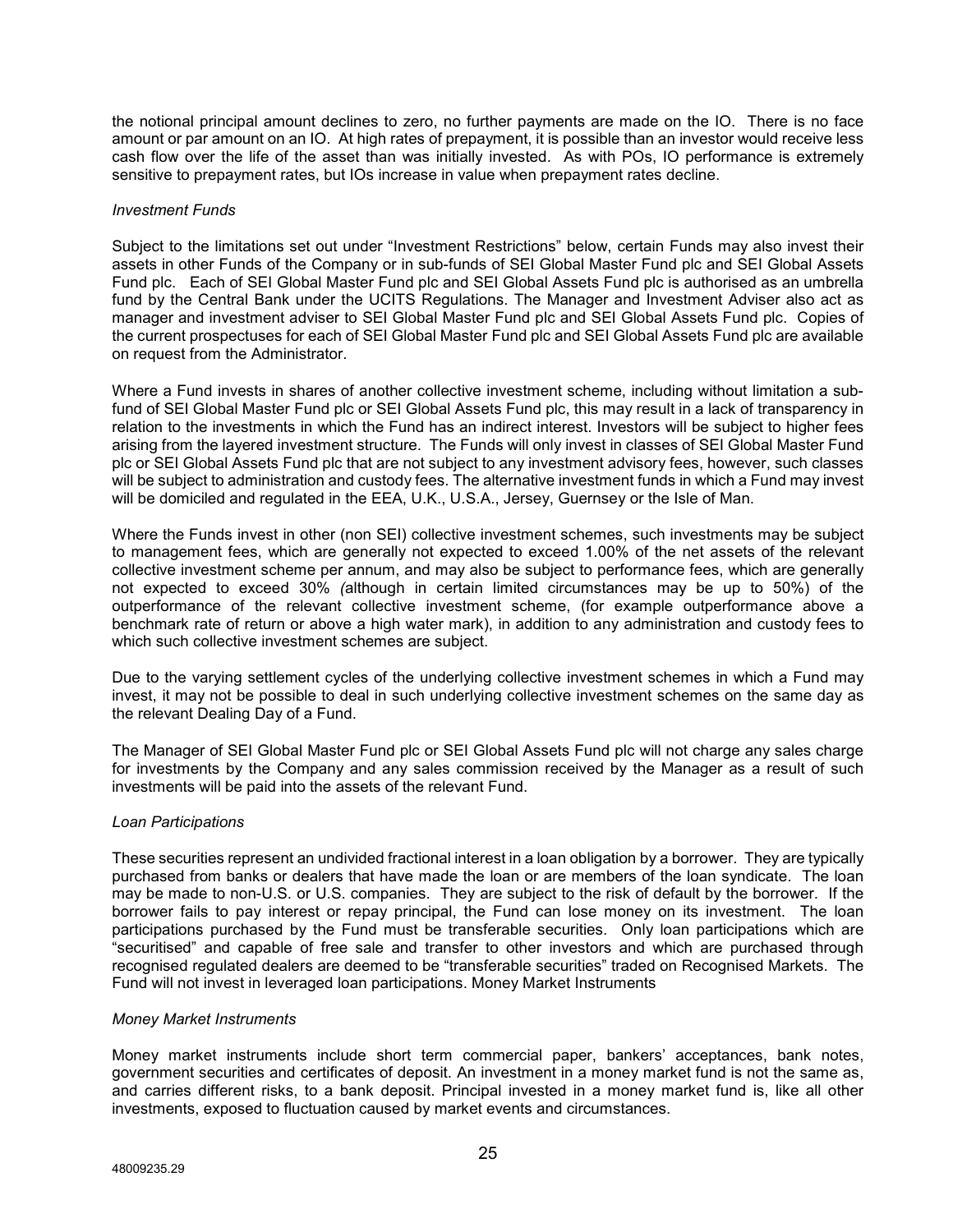#### *Municipal Securities*

Municipal securities are investment grade securities issued by or on behalf of U.S. States and municipal governments, U.S. territories and possessions of the U.S. and their authorities, agencies, instrumentalities and political subdivisions. The market for municipal securities is relatively small, which may result in a lack of liquidity and in price volatility of those securities.

#### *Receipts*

Receipts are principal and/or interest payments due in respect of a fixed income security. In certain circumstances a Fund may acquire receipts as part of a restructuring deal where the debtor promises to pay past due interest and/or principal and issues receipts as part of a restructuring deal and issues

receipts as indications of ownerships in these future payments. The receipts in which the Company may invest will be transferable securities

#### *Payment-In-Kind Securities*

Payment-in-kind securities are securities which pay interest in the form of additional securities of the same kind.

# *Structured Securities*

The types of structured securities in which the relevant Fund may invest are freely transferable, over-thecounter debt instruments created by a financial intermediary to provide access to domestically issued securities in certain countries. The financial intermediary, or a special purpose vehicle established by the financial intermediary, purchases domestically issued securities and in turn issues back to back securities to foreign investors. Structured securities transfer all interest payments and other economic effects attaching to the underlying domestically issued securities to the purchasers thereof. The purchaser of a structured security will not, however, have recourse to the financial intermediary if the issuer of the underlying securities defaults on payments of interest or repayments of principal. The Fund will not invest in leveraged structured securities. In accordance with the UCITS Regulations no more than 10% of the Fund's net assets will be invested in structured securities and any other transferable securities which are not listed or traded on a Recognised Market.

#### *U.S. Treasury obligations*

U.S. Treasury obligations consist of bills, notes and bonds issued by the U.S. Treasury, as well as separately traded interest and principal component parts of such obligations known as Separately Traded Registered Interest and Principal Securities ("STRIPS") that are transferable through the Federal book-entry system.

#### *Variable and Floating Rate Instruments*

Certain instruments may carry variable or floating rates of interest and may involve a conditional or unconditional demand feature. Such instruments bear interest at rates which are not fixed, but which vary with changes in specified market rates or indices. The interest rates on these securities may be reset daily, weekly, quarterly or may have some other reset period. There is a risk that the current interest rate on such obligations may not accurately reflect existing market interest rates. A demand instrument with a demand notice exceeding seven days may be considered illiquid if there is no secondary market for such security.

#### **INVESTMENT RESTRICTIONS**

The assets of a Fund will be invested in accordance with the investment restrictions contained in the UCITS Regulations which are summarised below and such additional investment restrictions, if any, as may be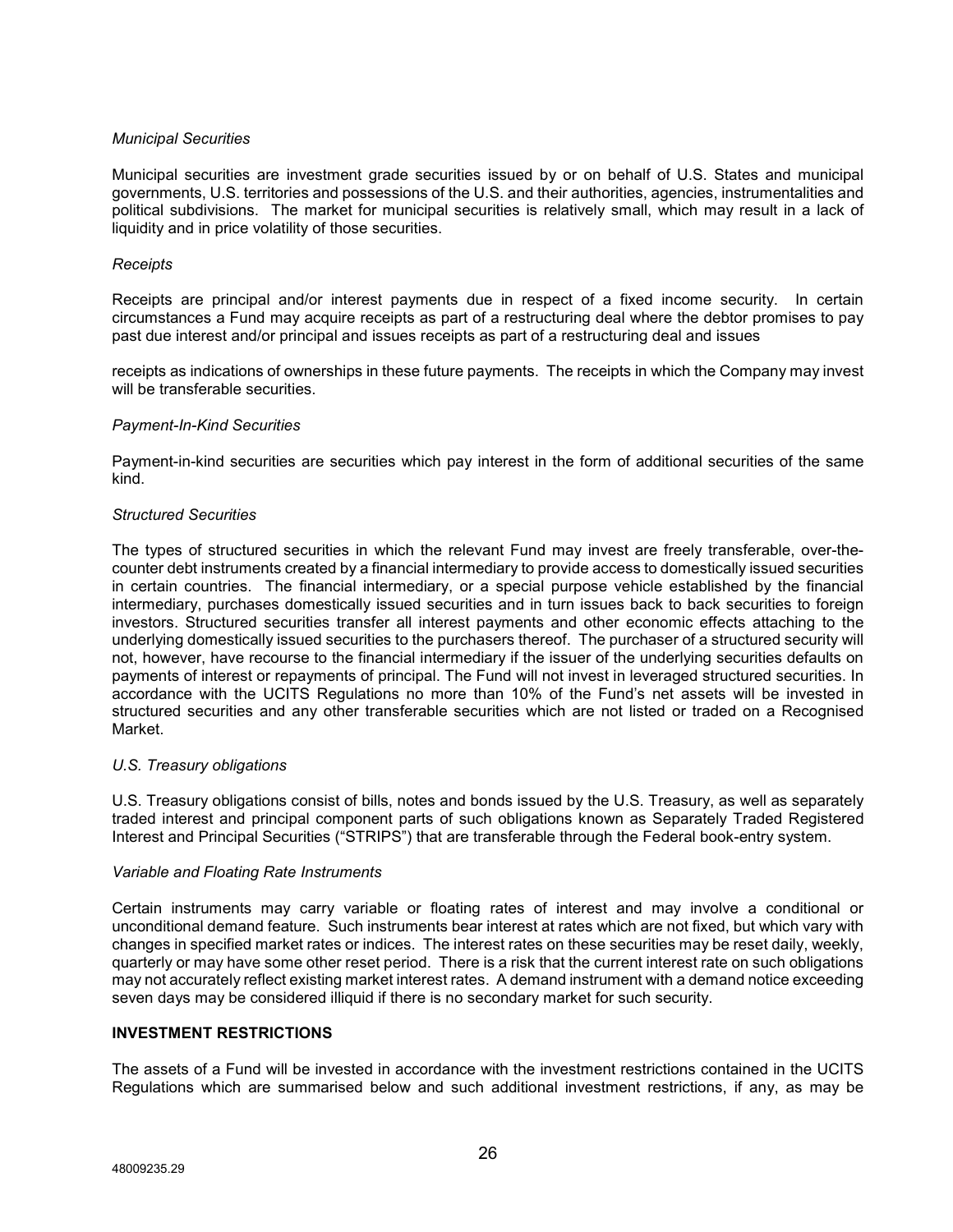adopted by the Directors for any Fund and specified above or in the Relevant Supplement. References below to a Fund means the Company acting for the account of the relevant Fund.

#### (i) **Permitted Investments**

A Fund may invest in:

- (a) transferable securities and money market instruments, which are either admitted to official listing on a Recognised Market in an EU Member State or non-EU Member State or which are dealt on a market which is regulated, operates regularly, is recognised and open to the public in an EU Member State or non-EU Member State;
- (b) recently issued transferable securities which will be admitted to official listing on a Recognised Market within a year;
- (c) money market instruments other than those dealt on Recognised Market;
- (d) units of UCITS;
- (e) units of alternative investment funds;
- (f) deposits with credit institutions; and
- (g) financial derivative instruments ("FDI").

#### (ii) **Investment Restrictions**

- (a) A Fund may invest no more than 10% of net assets in transferable securities and money market instruments other than those referred to in paragraph (i).
- (b) A Fund may invest no more than 10% of net assets in recently issued transferable securities which will be admitted to official listing on a Recognised Market within a year.
- (c) A Fund may invest no more than 10% of net assets in transferable securities or money market instruments issued by the same body provided that the total value of transferable securities and money market instruments held in the issuing bodies in each of which it invests more than 5% is less than 40%.
- (d) The limit of 10% (in (ii)(c)) is raised to 35% if the transferable securities or money market instruments are issued or guaranteed by an EU Member State or its local authorities or by a non-EU Member State or public international body of which one or more EU Member States are members.
- (e) The transferable securities and money market instruments referred to in (ii)(d) shall not be taken into account for the purpose of applying the limit of 40% referred to in (ii)(c).
- (f) A Fund may not invest more than 20% of net assets in deposits made with the same credit institution being (i) a credit institution authorised in the European Economic Area (the "EEA") (EU Member States, Norway, Iceland, Liechtenstein), (ii) a credit institution authorised within a signatory state (other than an EEA Member State) to the Basle Capital Convergence Agreement of July 1988 (Switzerland, Canada, Japan, United States of America) or (iii) a credit institution in a third country deemed equivalent pursuant to Article 107(4) of the Regulation (EU) No 575/2013 of the European Parliament and of the Council of 26 June 2013 on prudential requirements for credit institutions and investment firms and amending Regulation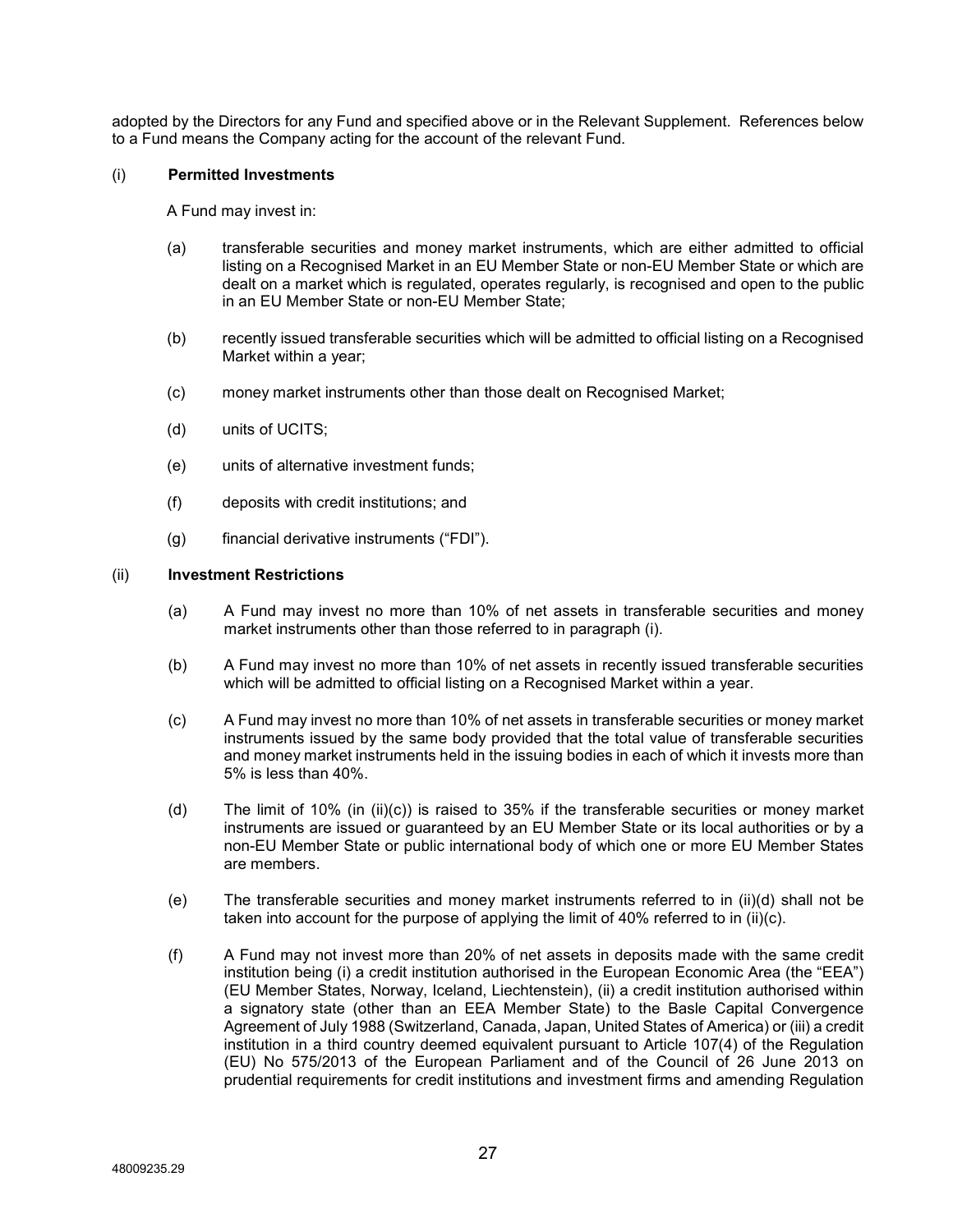(EU) No 648/2012. Cash booked in accounts and held as ancillary liquidity shall not exceed 20% of the net assets of the Fund.

- (g) The risk exposure of a Fund to a counterparty to an over-the-counter ("OTC") derivative may not exceed 5% of net assets. This limit is raised to 10% in the case of (i) a credit institution authorised in the EEA, (ii) a credit institution authorised within a signatory state (other than an EEA Member State) to the Basle Capital Convergence Agreement of July 1988 or (iii) a credit institution in a third country deemed equivalent pursuant to Article 107(4) of the Regulation (EU) No 575/2013 of the European Parliament and of the Council of 26 June 2013 on prudential requirements for credit institutions and investment firms and amending Regulation (EU) No 648/2012.
- (h) Notwithstanding paragraphs (ii)(c), (ii)(f) and (ii)(g) above, a combination of two or more of the following issued by, or made or undertaken with, the same body may not exceed 20% of net assets:

investments in transferable securities or money market instruments;

deposits, and/or

counterparty risk exposures arising from OTC derivatives transactions.

- (i) The limits referred to in (ii)(c), (ii)(d), (ii)(f), (ii)(g) and (ii)(h) above may not be combined, so that exposure to a single body shall not exceed 35% of net assets.
- (j) Group companies are regarded as a single issuer for the purposes of (ii)(c), (ii)(d), (ii)(f), (ii)(g) and (ii)(h). However, a limit of 20% of net assets may be applied to investment in transferable securities and money market instruments within the same group.
- (k) A Fund may invest up to 100% of net assets in different transferable securities and money market instruments issued or guaranteed by any EU Member State, its local authorities, non-EU Member States or public international body of which one or more EU Member States are members.

The individual issuers may be drawn from the following list:

OECD Governments (provided the relevant issues are investment grade), Government of the People's Republic of China, Government of Brazil (provided the issues are of investment grade), Government of India (provided the issues are of investment grade), Government of Singapore, European Investment Bank, European Bank for Reconstruction and Development, International Finance Corporation, International Monetary Fund, Euratom, The Asian Development Bank, European Central Bank, Council of Europe, Eurofima, African Development Bank, International Bank for Reconstruction and Development (The World Bank), The Inter-American Development Bank, European Union, Federal National Mortgage Association (Fannie Mae), Federal Home Loan Mortgage Corporation (Freddie Mac), Government National Mortgage Association (Ginnie Mae), Student Loan Marketing Association (Sallie Mae), Federal Home Loan Bank, Federal Farm Credit Bank, Tennessee Valley Authority, Straight-A Funding LLC.

A Fund must hold securities from at least 6 different issues, with securities from any one issue not exceeding 30% of net assets.

#### (iii) **Investment in Collective Investment Schemes ("CIS")**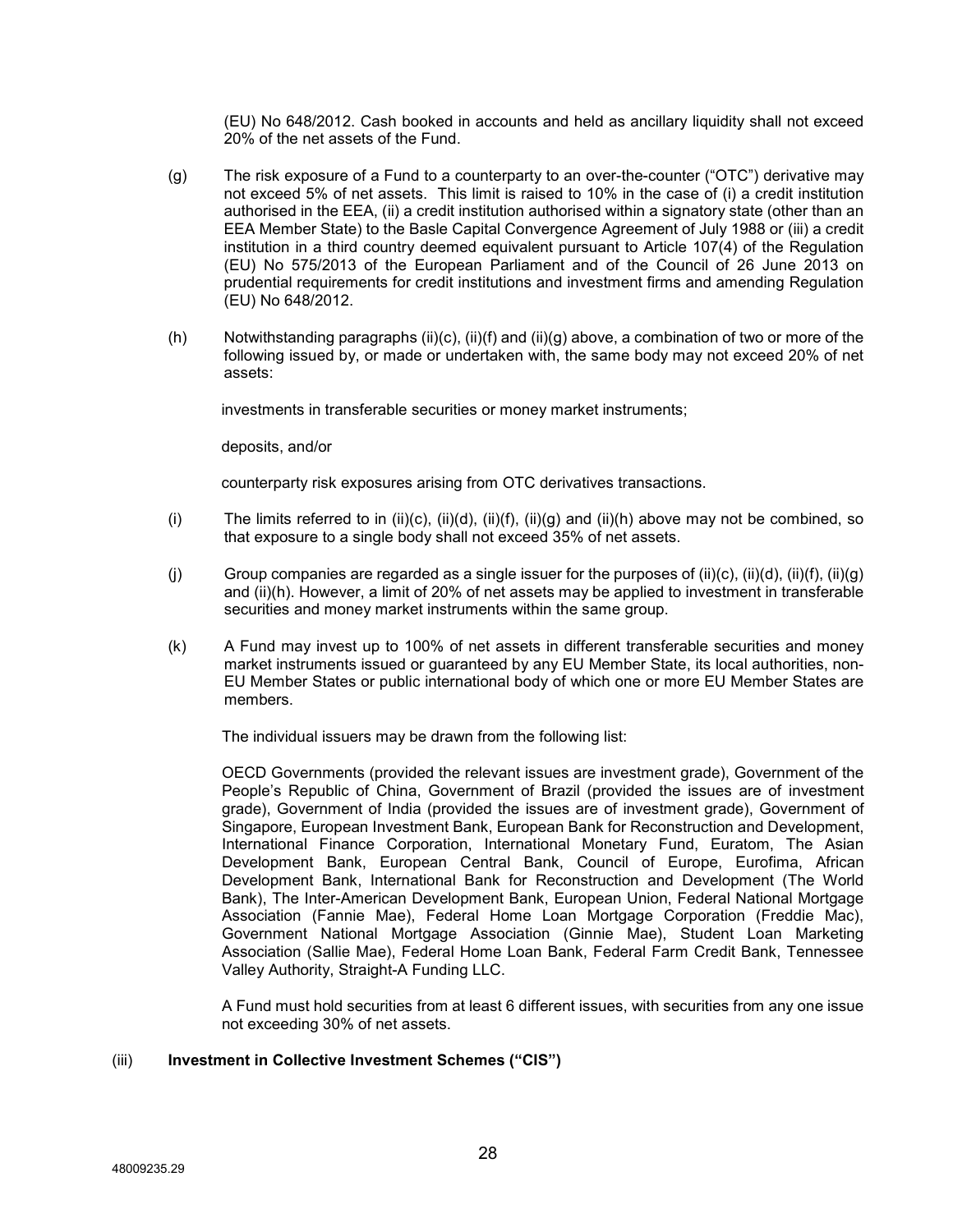- (a) With the exception of The SEI Global Select Equity Fund, a Fund may not invest more than 10% of net assets in any one CIS or in aggregate in other CIS. The SEI Global Select Equity Fund may not invest more than 20% of its net assets in any one CIS.
- (b) Investment by a Fund, other than The SEI Global Select Equity Fund, in non-UCITS may not, in aggregate, exceed 10% of net assets. Investment by The SEI Global Select Equity Fund in non-UCITS may not, in aggregate, exceed 20% of net assets.
- (c) The CIS are prohibited from investing more than 10 per cent of net assets in other CIS.
- (d) When a Fund invests in the units of other CIS that are managed, directly or by delegation, by the Manager or by any other company with which the Manager is linked by common management or control, or by a substantial direct or indirect holding, the Manager or other company will not charge subscription, conversion or redemption fees on account of the Fund's investment in the units of such other CIS.
- (e) Where a commission (including a rebated commission) is received by a Fund by virtue of an investment in the units of another CIS, this commission will be paid into the assets of the relevant Fund.

Where the CIS in which a Fund invests is an umbrella fund, the above restrictions shall apply to each sub-fund of the umbrella separately.

# (iv) **General Provisions**

- (a) The Company or the Manager may not acquire any shares carrying voting rights which would enable it to exercise significant influence over the management of an issuing body.
- (b) A Fund may acquire no more than:
	- $(1)$  10% of the non-voting shares of any single issuing body;
	- (2) 10% of the debt securities of any single issuing body;
	- (3) 25% of the units of any single CIS; or
	- (4) 10% of the money market instruments of any single body.

The limits laid down in  $(iv)(b)(2)$ ,  $(3)$  and  $(4)$  above may be disregarded at the time of acquisition if at that time the gross amount of the debt securities or of the money market instruments, or the net amount of the securities in issue cannot be calculated.

- (c)  $(iv)(a)$  and  $(iv)(b)$  shall not be applicable to:
	- (1) transferable securities and money market instruments issued or guaranteed by an EU Member State or its local authorities;
	- (2) transferable securities and money market instruments issued or guaranteed by a non-EU Member State;
	- (3) transferable securities and money market instruments issued by public international bodies of which one or more EU Member States are members;
	- (4) shares held by a Fund in the capital of a company incorporated in a non-EU Member State which invests its assets mainly in the securities of issuing bodies having their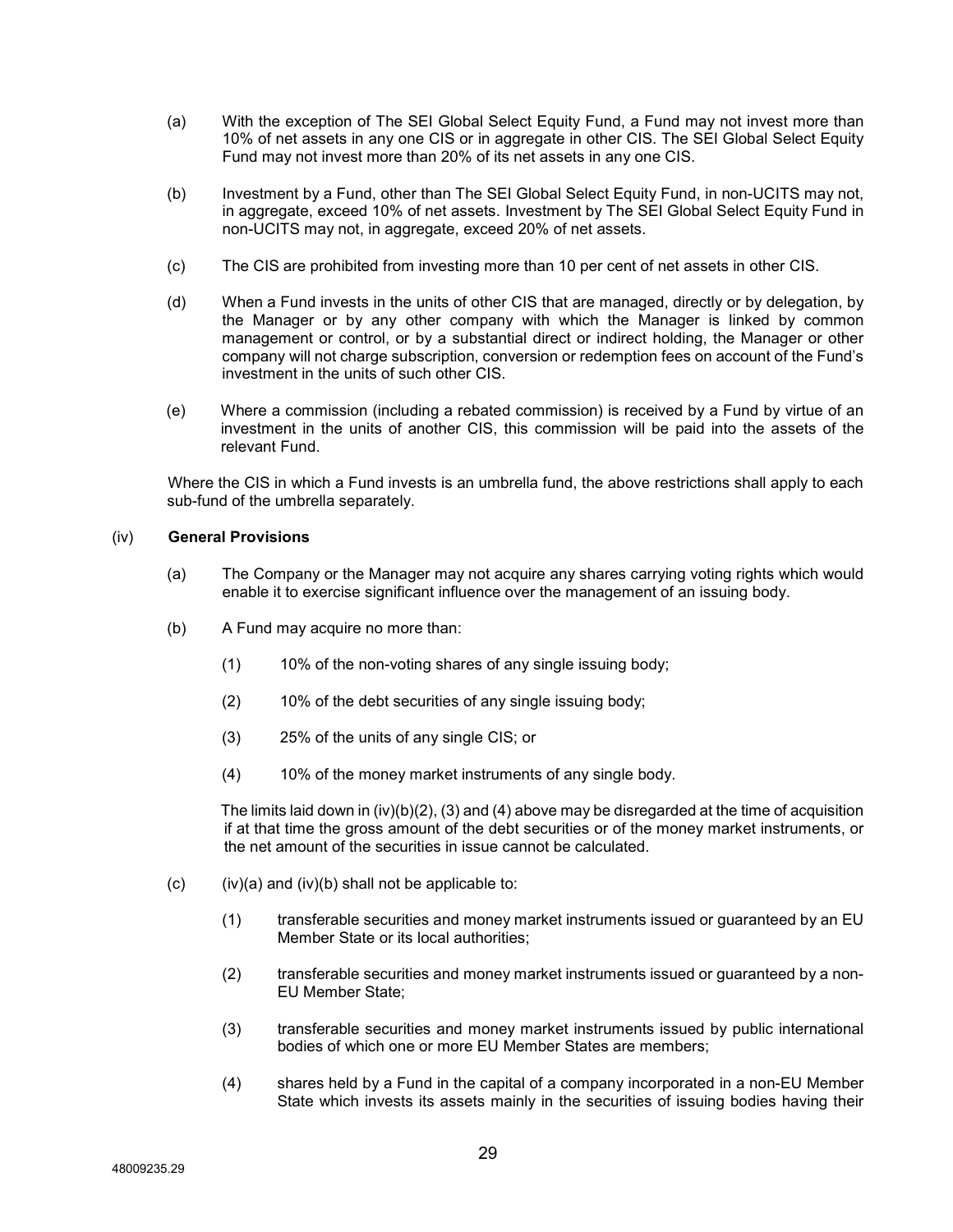registered offices in that State, where under the legislation of that State such a holding represents the only way in which a Fund can invest in the securities of issuing bodies of that State. This waiver is applicable only if in its investment policies the company from the non-EU Member State complies with the limits laid down in (ii)(c) to (ii)(i),  $(iii)(a)$ ,  $(iii)(b)$ ,  $(iv)(a)$ ,  $(iv)(b)$ ,  $(iv)(d)$ ,  $(iv)(e)$  and  $(iv)(f)$  and provided that where these limits are exceeded, paragraphs (iv)(e) and (iv)(f) below are observed.

- (5) Shares held by an investment company or investment companies or ICAV or ICAVs in the capital of subsidiary companies carrying on only the business of management, advice or marketing in the country where the subsidiary is located, in regard to the repurchase of units at unit-holders' request exclusively on their behalf.
- (d) A Fund need not comply with the investment restrictions herein when exercising subscription rights attaching to transferable securities or money market instruments which form part of their assets.
- (e) The Central Bank may allow a recently authorised Fund to derogate from the provisions of  $(ii)(c)$  to  $(ii)(k)$ ,  $(iii)(a)$  and  $(iii)(b)$  for six months following the date of its authorisation, provided it observes the principle of risk spreading.
- (f) If the limits laid down herein are exceeded for reasons beyond the control of the Directors, or as a result of the exercise of subscription rights, the Fund must adopt as a priority objective for its sales transactions the remedying of that situation, taking due account of the interests of the Shareholders.
- (g) Neither the Company, nor the Manager will carry out uncovered sales of:
	- transferable securities;
	- money market instruments;
	- units of CIS; or
	- financial derivative instruments.
- (h) A Fund may hold ancillary liquid assets.

# (v) **Financial Derivative Instruments**

- (a) a Fund's global exposure relating to FDI must not exceed its total net asset value.
- (b) Position exposure to the underlying assets of FDI, including embedded FDI in transferable securities or money market instruments, when combined where relevant with positions resulting from direct investments, may not exceed the investment limits set out in the Central Bank UCITS Regulations (This provision does not apply in the case of index based FDI provided the underlying index is one which meets with the criteria set out in the Central Bank UCITS Regulations.)
- (c) A Fund may invest in FDI dealt in over-the-counter ("OTC") provided that the counterparties to over-the-counter transactions (OTCs) are institutions subject to prudential supervision and belonging to categories approved by the Central Bank.

Investment in FDI is subject to the conditions and limits laid down by the Central Bank.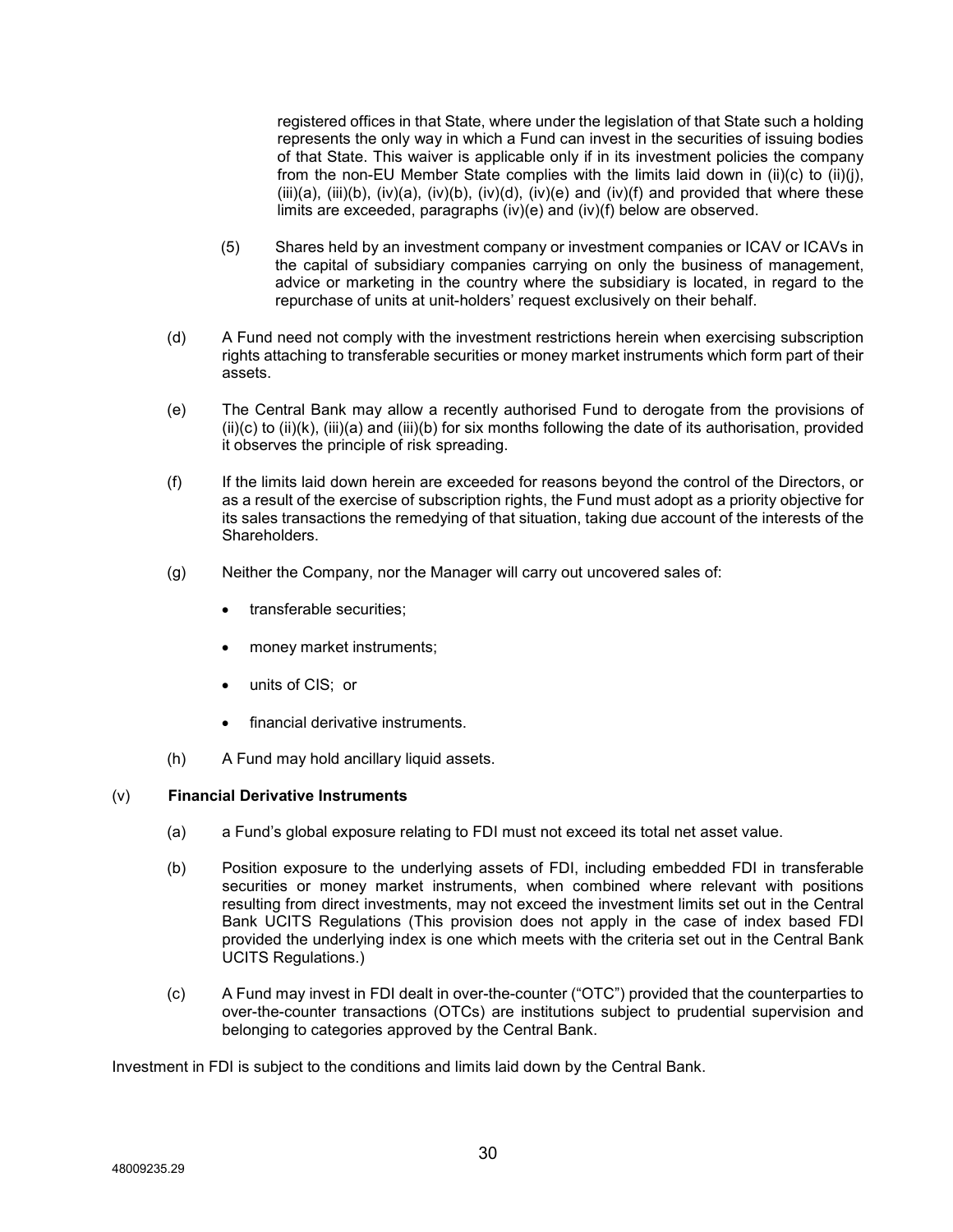Without limitation, the Directors, in accordance with the requirements of the Central Bank, may adopt additional investment restrictions to facilitate the distribution of Shares to the public in a particular jurisdiction. In addition, the investment restrictions set out above may be changed from time to time by the Directors in accordance with a change in the applicable law and regulations in any jurisdiction in which Shares are currently offered, provided that the assets of the Fund, at all times, will be invested in accordance with the restrictions on investments set out in the UCITS Regulations. The Company will not amend such investment restrictions except in accordance with the requirements of the Central Bank.

# **LIQUID ASSETS**

A Fund may also hold or maintain ancillary liquid assets which may include money market funds, time deposits, master demand notes, variable rate demand notes and short-term funding agreements, subject to compliance with the UCITS requirement that no more than 10% (or in the case of the ancillary liquid assets referred to at paragraph (k) above, 20%) of the Fund's Net Asset Value be held in ancillary liquid assets issued by the same issuer and no more than 10% of the Fund's net assets may be invested in a single money market fund.

#### **Master Demand Notes**

A master demand note is a note that permits investment of fluctuating amounts of money at varying rates of interest pursuant to arrangements with issuers of the notes. The interest rate on a master demand note may fluctuate based upon changes in specified interest rates or be set periodically according to a prescribed formula or may be a set rate. Although there is no secondary market in master demand notes, such notes have a demand feature pursuant to which the payee may demand payment of the principal amount for the note on relatively short notice, which generally can vary from one to seven days. A Fund will only invest in master demand notes issued by highly rated institutions or subsidiaries of highly rated institutions.

# **Short-Term Funding Agreements**

A short-term funding agreement is similar to a variable rate demand note insofar as it is an agreement which obligates the issuer, typically an insurance company, to pay a rate of interest on a principal sum deposited by the investor. The terms of the agreement specify, among other things, how long the funds will be placed with the issuer, the method for calculating the interest rate (which is usually a variable rate) and the frequency of change, and the terms of the put feature. The put (akin to a demand feature) obligates the issuer to pay the principal and accrued interest within a specified time after notice is given by the investor. A Fund will only enter into short term funding agreements which have a fixed maturity of no greater than seven days with highly rated institutions or subsidiaries of highly rated institutions.

# **Time Deposit**

Time deposits are non-negotiable receipts issued by a bank in exchange for the deposit of funds. Like a certificate of deposit, it earns a specified rate of interest over a definite period of time; however, it cannot be traded in the secondary market.

#### **Potential Adoption of a Defensive Investment Policy during Unusual Economic Conditions**

The investment objectives and policies described in this Prospectus are those that the Investment Adviser and Portfolio Managers manage to under normal market conditions. During unusual economic or market conditions, or for temporary defensive or liquidity purposes, a Fund may invest up to 100% of its assets in cash, money market instruments and other short term obligations that would not ordinarily be consistent with the Fund's objectives and policies. A Fund will do so only if the Investment Adviser or the Portfolio Managers believe that the risk of loss outweighs the opportunity for capital gains and higher income.

# **EFFICIENT PORTFOLIO MANAGEMENT**

For efficient portfolio management purposes the Company may employ investment techniques and instruments including futures, options, swaps, repurchase/reverse repurchase agreements and securities lending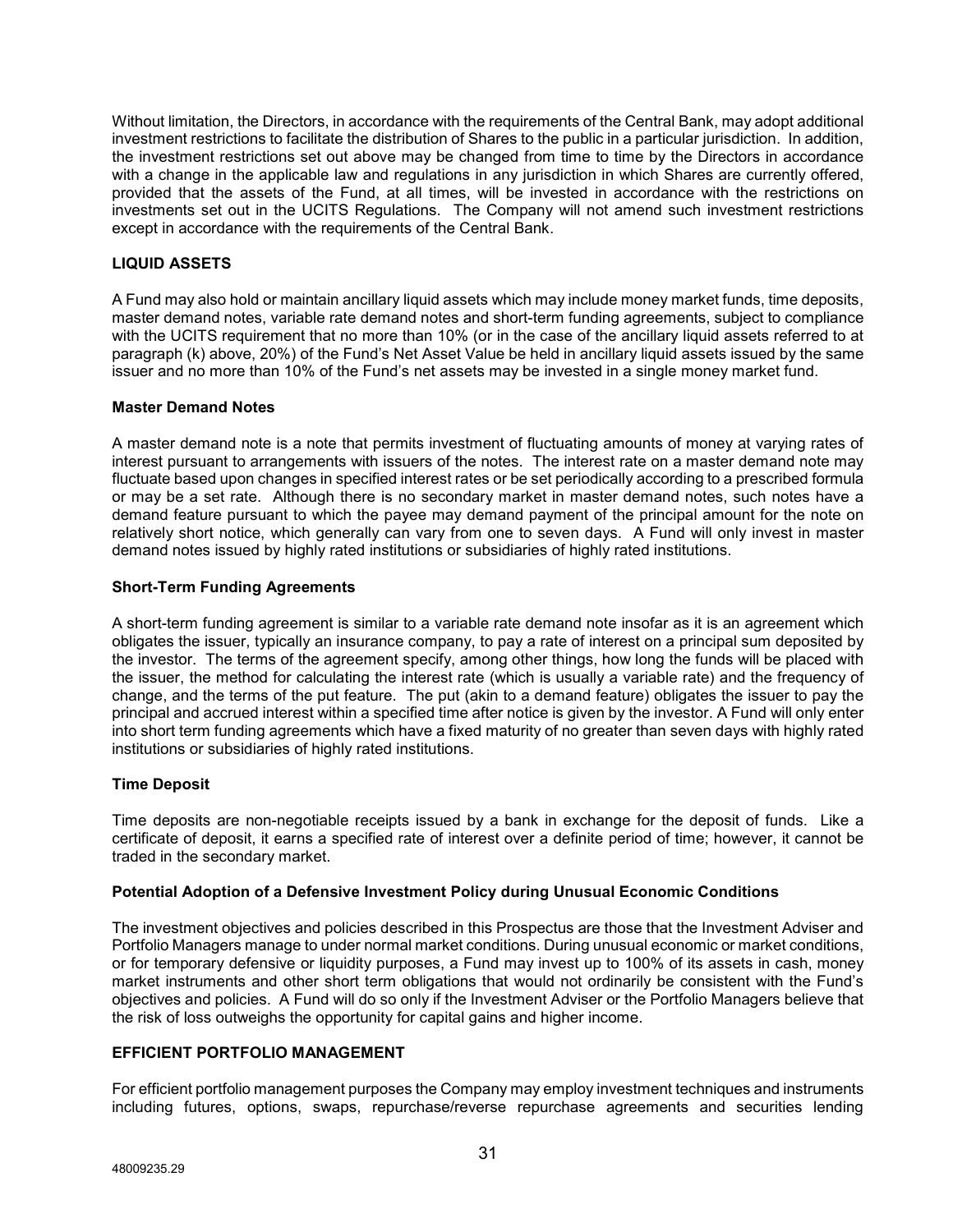arrangements subject to the conditions and limits set out in the Central Bank UCITS Regulations. These may be used for reduction of risk, reduction of cost and the generation of additional capital or income for the relevant Fund with an appropriate level of risk, taking into account the risk profile and best interests of the Fund and the general provisions of the UCITS Regulations. A Fund may only enter into OTC derivatives, repurchase/reverse repurchase agreements and securities lending arrangements with counterparties, which are entities with legal personality and typically located in OECD jurisdictions (and which may or may not be related to the Manager, Depositary or their delegates), in accordance with the requirements of the UCITS Regulations.

These techniques may be employed to obtain more efficient exposure to certain markets/securities and to generate liquidity to meet margin calls or to support collateral management and the margin and cover requirements for FDIs purchased within a Fund (in conjunction with the Investment Adviser and/or Portfolio Manager). Such techniques may include hedging against market movements, currency exchange or interest rate risks under the conditions and within the limits described above under "Investment Restrictions". The Company shall obtain clearance from the Central Bank for an appropriate risk management process in advance of any use by a Fund of FDIs for efficient portfolio management purposes.

The FDIs that may be used and the risks involved are discussed in more detail below. The use of FDIs may have a negative or positive contributing impact on the performance of a Fund.

Where the Fund holds liquid assets in order to cover a futures contract or any other such instrument, as described below, the Fund's effective exposure will be deemed to be to the asset which is the subject of the futures contract and not the liquid assets which the Fund holds in order to cover that futures contract or other such instrument.

#### *Costs of efficient portfolio management techniques*

All of the revenues arising from the use of investment techniques and instruments for efficient portfolio management, net of direct and indirect operational costs, will be returned to the relevant Fund.

# **Equitization**

The Company may, subject to the investment restrictions under "Investment Restrictions" above, invest up to 10% of the net assets of a Fund in collective investment schemes (including but not limited to exchange traded funds), and may employ efficient portfolio management techniques including futures, options and swaps for cash equitization purposes in order to obtain exposure to the market and make investments consistent with its investment policy while managing daily cash flows (ie, approximate the results which the Fund would obtain if it was invested directly in securities). Shareholders should be aware that the Funds' performance as a result of the use of such techniques may vary from the performance it would have achieved through direct investment in securities. Such equitization techniques may be employed in scenarios including, but not limited to, pending the appointment of a new Portfolio Manager, the replacement of an existing Portfolio Manager, to gain exposure to a particular portion of a market while awaiting an opportunity to purchase the securities directly, pending an appropriate investment opportunity for subscription monies or to retain exposure to the market once securities are sold in order to raise cash to fulfill a Shareholder redemption request within a Fund.

#### **Credit Default Swaps**

A credit default swap is a bilateral financial contract under which the protection buyer pays a fee, usually expressed in basis points per annum on the notional amount, in return for a payment by the protection seller contingent on the occurrence of a credit event, such as a bankruptcy, default, or restructuring, with respect to a referenced entity. The credit events and applicable settlement mechanism used to determine the contingent payment are negotiated between the counterparties at time of trading. Once the credit event has been declared, the protection buyer has the right to settle the contract. Settlement is usually physical, with the protection buyer having the right to deliver bonds of the reference entity up to the notional amount of the contract. In return, the protection buyer receives the par value of those obligations. Selling protection is the synthetic equivalent of buying a bond or alternative form of debt. Buying protection is the equivalent of synthetically shorting or hedging a bond or other credit exposure. The use of credit default swap contracts is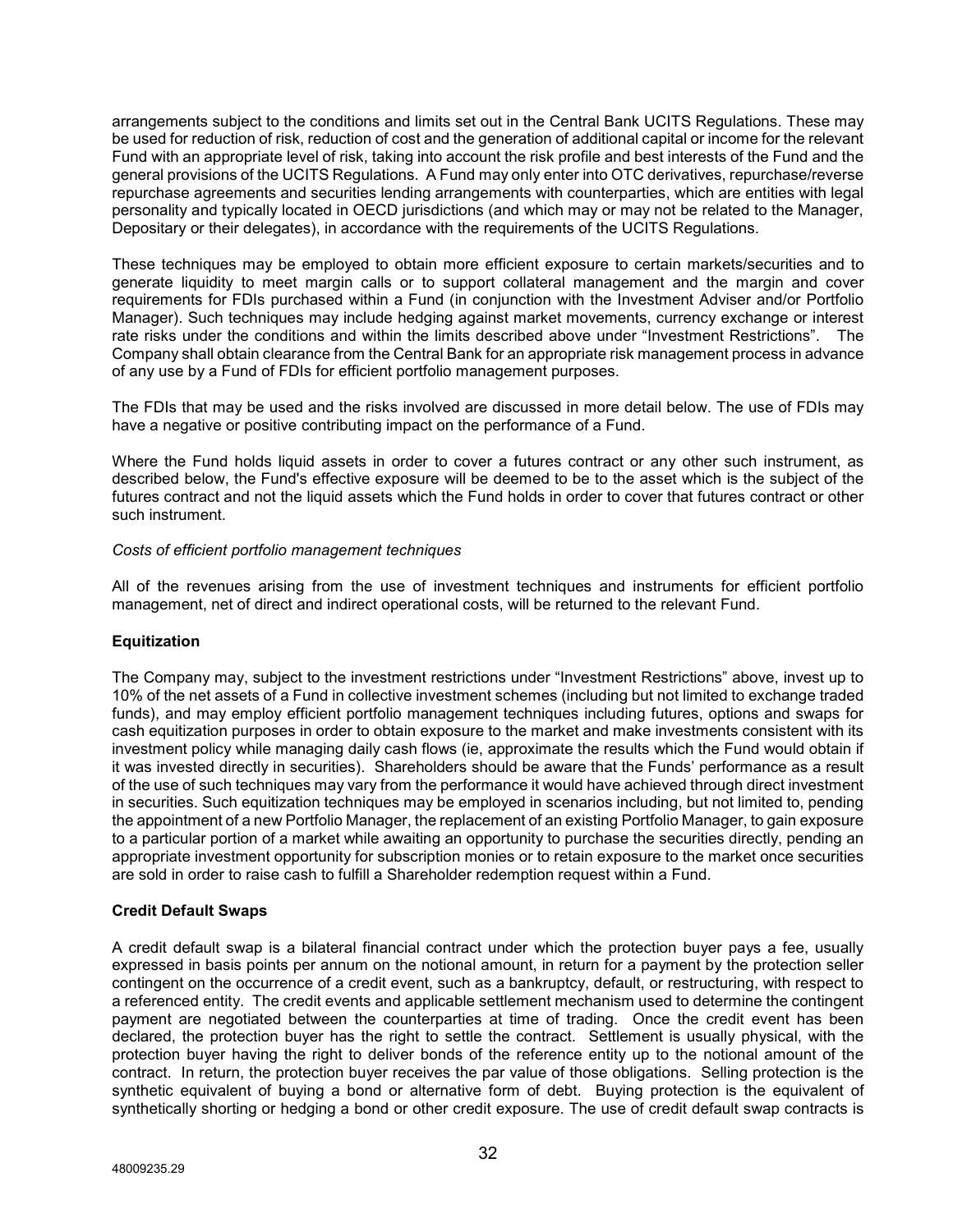restricted to the extent that the benefits to the Fund mirror that which could be obtained by direct investment in the underlying instruments and that the swaps do not expose the Fund to risks which it would not otherwise assume (other than the exposure to the credit default swap counterparty).

# **Total Return Swaps**

A Fund may enter into a total return swap in order to trade the return on an index which reflects the general composition of the assets of the Fund for a rate of return which will generally be at a fixed rate above or below applicable market rates. The rate of return to be paid by the Fund will be negotiated prior to entering the total return swap and will remain fixed throughout the term of the swap**.** A Fund may not use total return swaps to gain exposure to investments to which it could not take direct exposure under the UCITS Regulations or under its investment policy, as described in this Prospectus. A Fund may enter into total return swaps in order to gain market exposure in circumstances where it is not practical or economical to use direct investments or other forms of derivatives such as futures. The counterparties to total return swap transactions will be institutions subject to prudential supervision and belonging to categories approved by the Central Bank and will not have discretion over the assets of the Fund, unless it has been approved by the Manager to act in that capacity and such discretion only occurs after such counterparty has been approved to act as Portfolio Manager to the Fund. Furthermore, the approval of a counterparty is not required in relation to any transaction entered into on behalf of a Fund.

# **Sub-Underwriting**

A Portfolio Manager may, with the prior consent of the Investment Adviser, engage in sub-underwriting transactions on behalf of a Fund. In a sub-underwriting transaction an investment bank will underwrite an issue of securities and will in turn sub-underwrite the issue with various investors such as the Fund in return for a fee. Any fees received by a Portfolio Manager for sub-underwriting on behalf of a Fund will be paid into the assets of the relevant Fund. A Portfolio Manager may only engage in sub-underwriting in relation to securities which the relevant Fund could otherwise invest in directly in accordance with the investment objective and policies of the Fund and the restrictions set out under "Investment Restrictions" above. A Fund must also maintain at all times sufficient liquid assets or readily marketable securities to cover any its obligations under any sub-underwriting arrangements.

#### **Use of Repurchase/Reverse Repurchase Agreements**

A Fund may enter into repurchase agreements under which it acquires securities from a seller (for example, a bank or securities dealer) who agrees, at the time of sale, to repurchase the security at a mutually agreedupon date (usually not more than seven days from the date of purchase) and price, thereby determining the yield to the Fund during the term of the repurchase agreement. The resale price reflects the purchase price plus an agreed upon market rate of interest which is unrelated to the coupon rate or maturity of the purchased security. The Fund may enter into reverse repurchase agreements under which it sells a security and agrees to repurchase it at a mutually agreed upon date and price. An investment by a Fund in repurchase and reverse repurchase agreements shall be subject to the conditions and limits set out in the Central Bank UCITS Regulations (as may be amended from time to time). The provisions of the Central Bank UCITS Regulations as of the date of this Prospectus are summarised below.

#### **Collateral**

Any collateral obtained by a Fund under a repurchase agreement, securities lending arrangement or any derivative transaction must comply with the following criteria: (i) liquidity: collateral (other than cash) should be highly liquid and traded on a regulated market or multi-lateral trading facility with transparent pricing in order that it can be sold quickly at a price that is close to its pre-sale valuation; (ii) valuation: collateral should be capable of being valued on a daily basis and assets that exhibit high price volatility should not be accepted as collateral unless suitably conservative haircuts are in place. Collateral may be marked to market daily by the counterparty using its procedures, subject to any agreed haircuts, reflecting market values and liquidity risk and may be subject to variation margin requirements; (iii) issuer credit quality: collateral should be of high quality. The Manager shall ensure that: (a) where the issuer was subject to a credit rating by an agency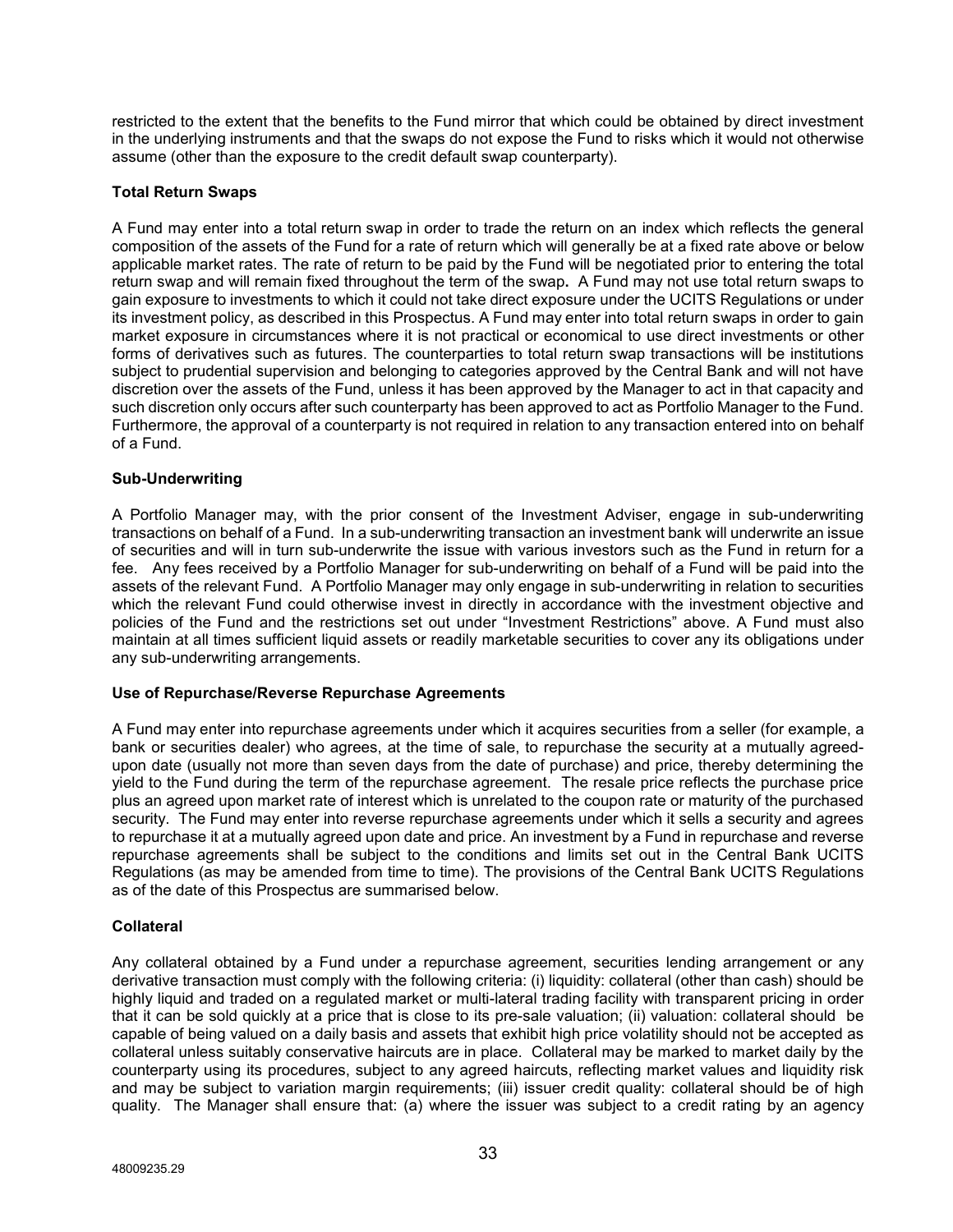registered and supervised by ESMA that rating shall be taken into account by the Manager in the credit assessment process; and (b) where an issuer is downgraded below the two highest short-term credit ratings by the credit rating agency referred to in (a) this shall result in a new credit assessment being conducted of the issuer by the Manager; (iv) correlation: collateral should be issued by an entity that is independent from the counterparty and is expected not to display a high correlation with the performance of the counterparty; (v) diversification: collateral should be sufficiently diversified in terms of country, markets and issuers with a maximum exposure to a given issuer of 20% of the Net Asset Value of a Fund. When a Fund is exposed to different counterparties, the different baskets of collateral should be aggregated to calculate the 20% limit of exposure to a single issuer. A Fund may be fully collateralised in different transferable securities and money market instruments issued or guaranteed by an issuer outlined in section (ii)(k) of the section headed "Investment Restrictions" above. Any such Fund shall receive securities from at least 6 different issues, but securities from any single issue should not account for more than 30% of the Fund's Net Asset Value; (vi) immediately available: collateral should be capable of being fully enforced by a Fund at any time without reference to or approval from the counterparty.

In accordance with the Central Bank UCITS Regulations, up until the expiry of a repurchase agreement, securities lending arrangement or other derivative contract, the collateral obtained under such contracts or arrangements must be: (a) marked to market daily (as valued by the counterparty using its procedures, subject to any agreed haircuts, reflecting market values and liquidity risk), (b) equal or exceed, in value, at all times, the value of the amount invested or securities loaned; (c) transferred to the Depositary, or its agent (where there is title transfer); and (d) capable of being fully enforced by the Company at any time without reference to or approval from the counterparty. The requirement in (c) above is not applicable in the event that there is no title transfer and the collateral can be held by a third party custodian which is subject to prudential supervision, and which is unrelated to the provider of the collateral.

# Permitted types of Collateral

In accordance with the above criteria, it is proposed that a Fund will accept the following types of Collateral in respect of repurchase agreements, securities lending arrangements and other derivative contracts as set out below in the section titled "Lending of Fund Securities":

- (i) cash;
- (ii) government or other public securities;
- (iii) certificates of deposit issued by Relevant Institutions;
- (iv) bonds/commercial paper issued by Relevant Institutions or by non-bank issuers where the issue or the issuer are rated A1 or equivalent;
- (v) letters of credit with a residual maturity of three months or less, which are unconditional and irrevocable and which are issued by Relevant Institutions; and
- (vi) equity securities traded on a stock exchange in the EEA, the United Kingdom, Switzerland, Canada, Japan, the United States, Jersey, Guernsey, the Isle of Man, Australia or New Zealand.

The Manager shall implement a haircut policy in respect of each class of assets received as collateral. The policy shall take account of the characteristics of the relevant asset class, including the credit standing of the issuer of the collateral and the price volatility of the collateral. Subject to the framework of agreements in place with the relevant counterparty, which may or may not include minimum transfer amounts, it is the intention of the Company that any collateral received shall have a value, adjusted in light of the haircut policy, which equals or exceeds the relevant counterparty exposure where appropriate.

In the event that a Fund receives collateral for at least 30% of its net assets, the Manager shall implement a stress testing policy to ensure that regular stress tests are carried out under normal and exceptional liquidity conditions in order to allow it to assess the liquidity risk attached to collateral. The liquidity stress testing policy will at least prescribe the following: (a) design of stress test scenario analysis including calibration, certification and sensitivity analysis; (b) empirical approach to impact assessment, including back-testing of liquidity risk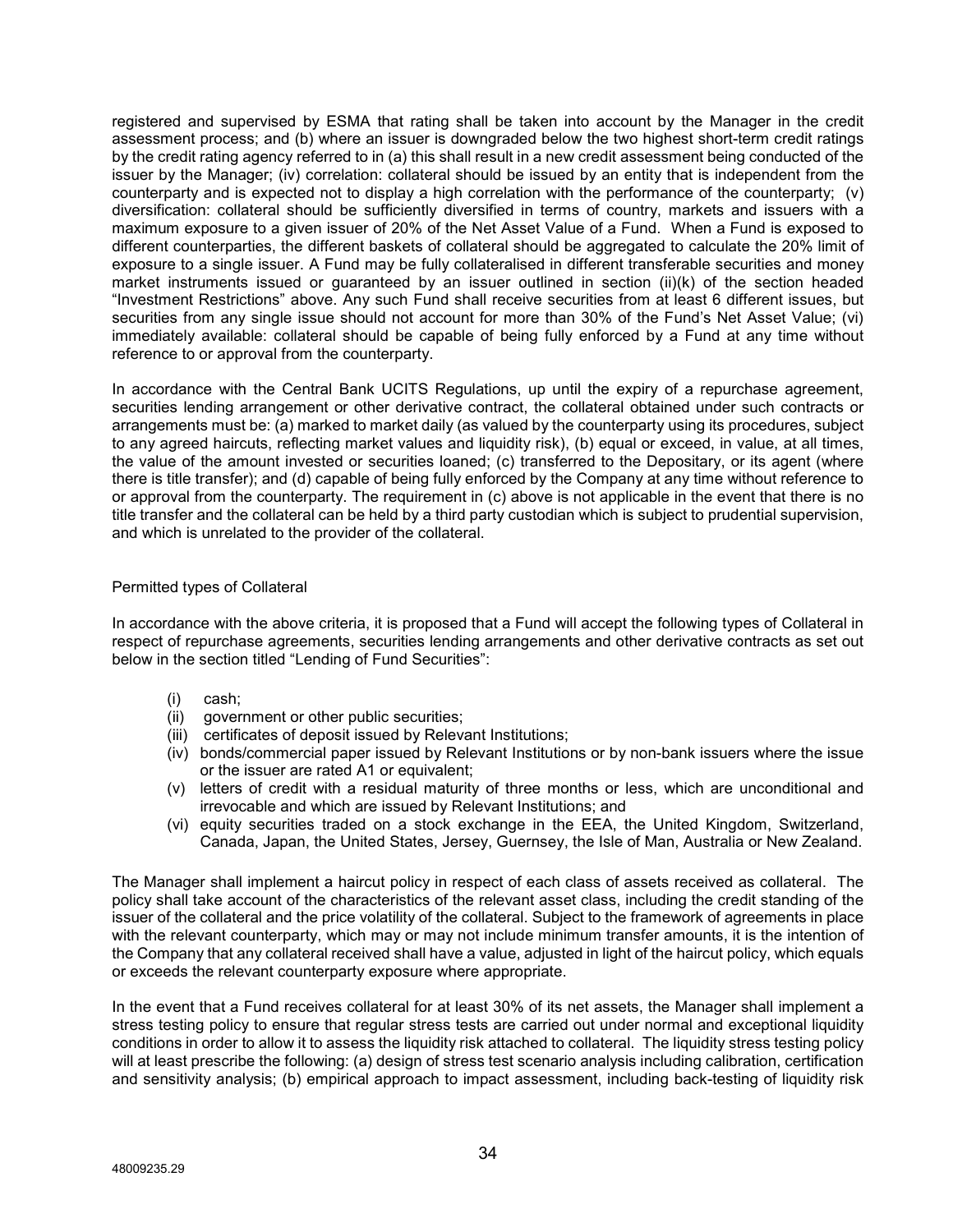estimates; (c) reporting frequency and limit/loss tolerance threshold/s; and (d) mitigation actions to reduce loss including haircut policy and gap risk protection.

Cash received as collateral should be diversified in accordance with the requirements applicable to non-cash collateral and should only be:

- placed on deposit with an EU credit institution, a bank authorised in the remaining Member States of the European Economic Area (EEA) (Norway, Iceland, Liechtenstein), a bank authorised by a signatory state, other than an EU Member State or a Member State of EEA, to the Basle Capital Convergence Agreement of July 1988 (Switzerland, Canada, Japan, United States) or a credit institution in a third country deemed equivalent pursuant to Article 107(4) of the Regulation (EU) No 575/2013 of the European Parliament and of the Council of 26 June 2013 on prudential requirements for credit institutions and investment firms and amending Regulation (EU) No 648/2012 ("Relevant Institutions"). Invested cash collateral may not be placed on deposit with the counterparty or a related entity;
- invested in high quality government bonds;
- used for the purpose of reverse repurchase agreements provided the transactions are with credit institutions subject to prudential supervision and the Company can recall at any time the full amount of the cash on an accrued basis; and
- invested in short term money market funds as defined in the ESMA Guidelines on a Common Definition of European Money Market Funds.

Where a Fund enters into a reverse repurchase agreement it must be able to recall the full amount of the cash at any time or terminate the reverse repurchase agreement on either an accrued basis or a mark to market basis. Where cash is recallable at any time on a mark to market basis, the mark to market basis value of the reverse repurchase agreement must be used to calculate the net asset value of the relevant Fund.

Where a Fund enters into a repurchase agreement it should be able to recall the securities or terminate the repurchase agreement at any time. Fixed term repurchase agreements that do not exceed seven days shall be deemed to comply with this requirement.

Re-invested cash collateral should be diversified in accordance with the diversification requirements application to non-cash collateral. Repo contracts do not constitute borrowing or lending for the purposes of the UCITS Regulations.

The section of this Prospectus headed "RISK FACTORS" provides a description of the risks associated with the use of derivatives, securities lending, repurchase and reverse repurchase agreements.

# **Mortgage Dollar Roll Transactions**

A Fund may enter into mortgage dollar roll transactions which are transactions in which mortgage-backed securities are sold for delivery in the current month and the seller simultaneously contracts to repurchase substantially similar securities on a specified future date. The difference between the sale price and the purchase price (plus any interest earned on the cash proceeds of the sale) is netted against the interest income foregone on the securities sold to arrive at an implied borrowing rate. Alternatively, the sale and purchase transactions can be executed at the same time, with the Fund being paid a fee as consideration for entering into the commitment to purchase. Mortgage dollar rolls may be renewed prior to cash settlement and initially may involve only a firm commitment agreement by the Fund to buy a security. If the broker-dealer to whom the Fund sells the security becomes insolvent, the Fund's right to repurchase the security may be restricted. Other risks involved in entering into mortgage dollar rolls include the risk that the value of the security may change adversely over the term of the mortgage dollar roll and that the security the Fund is required to repurchase may be worth less than the security that the Fund originally held. To avoid any leveraging concerns, the Fund will place U.S. government or other liquid securities in a segregated account in an amount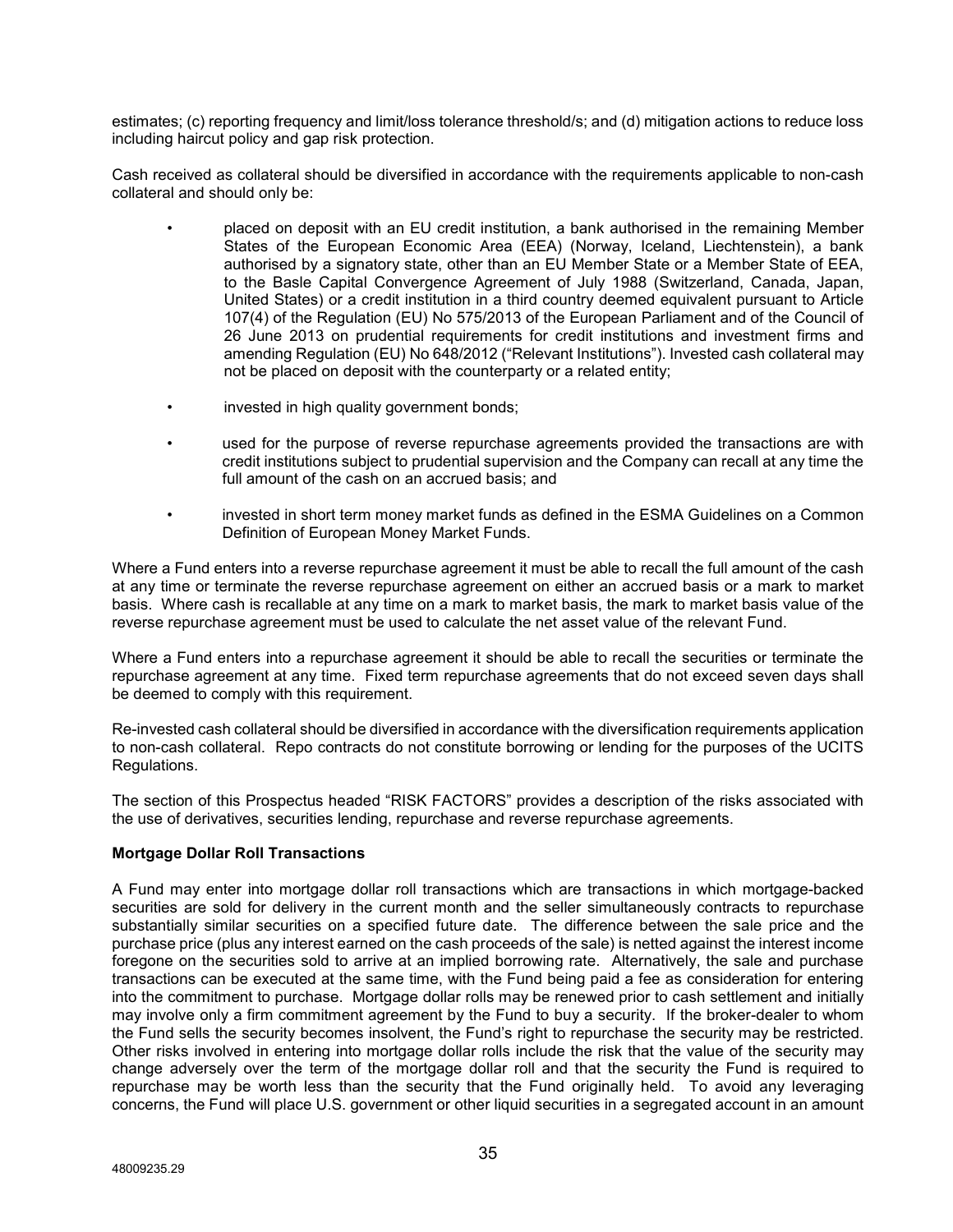sufficient to cover its repurchase obligation. The Fund's use of mortgage dollar rolls will be subject to the same conditions and restrictions as those applicable to repurchase agreements which are set out above.

#### **Delayed Delivery and When-Issued Securities**

A Fund may purchase securities on a "when-issued" basis and may purchase or sell securities on a "delayed delivery" basis. Such securities are termed "delayed delivery" when traded in the secondary market, or "whenissued" in the case of an initial issue of securities. The price, which is generally expressed in yield terms, is fixed at the time the commitment is made, but delivery and payment for the securities take place at a later date. When-issued securities and forward commitments may be sold prior to the settlement date, but a Fund will usually enter into when-issued and forward commitments only with the intention of actually receiving or delivering the securities or to avoid currency risk, as the case may be. No income accrues on securities which have been purchased pursuant to a forward commitment or on a when-issued basis prior to delivery of the securities. However, when the Fund undertakes a delayed delivery or when-issued purchase obligation, it immediately assumes the risk of ownership, including the risk of price fluctuation. If the Fund disposes of the right to acquire a when-issued security prior to its acquisition or disposes of its right to deliver or receive against a forward commitment, the Fund may incur a gain or loss. Failure by the issuer to deliver the security may result in a loss or missed opportunity to make an alternative investment. When issued and delayed delivery securities are taken into account when calculating the limits set out under "Investment Restrictions".

# **Lending of Fund Securities**

A Fund may lend its securities to brokers, dealers and other financial organisations in accordance with normal market practice. Where a counterparty to a securities lending transaction which has been entered into by the Manager on behalf of the Fund: (a) was subject to a credit rating by an agency registered and supervised by ESMA that rating shall be taken into account by the Manager in the credit assessment process; and (b) where a counterparty is downgraded to A-2 or below (or a comparable rating) by the credit rating agency referred to above, this shall result in a new credit assessment being conducted of the counterparty by the Manager without delay.

Collateral obtained under such contracts or transactions must comply with the restrictions outlined under "Use of Repurchase/Reverse Repurchase Agreements" above.

Any interest or dividends paid on securities which are the subject of such securities lending agreements shall accrue to the Company for the benefit of the relevant Fund.

In addition, a Fund must have the right at any time to terminate any securities lending agreement entered into by it, and to demand the return of any or all securities lent. Securities lending transactions do not constitute borrowing or lending for the purposes of the UCITS Regulations.

#### **Currency Transactions**

A Fund may seek to hedge its investments against currency fluctuations which are adverse to the Base Currency of the relevant Fund by utilising OTC Contracts, currency options, futures contracts and forward exchange contracts. In addition to hedging its foreign currency exposure into the Base Currency of the Fund, a Fund may enter into foreign exchange transactions which alter the currency exposure characteristics of its investments but will be in accordance with the requirements of the Central Bank.

#### **RISK FACTORS**

The value of investments of the Company and income from them, and therefore the value of, and income from, Shares can go down as well as up and an investor may not get back the amount invested. An investment in a Fund may not be appropriate for all investors. The risk factors set out below are not purported to be exhaustive and potential investors should review this Prospectus and any Relevant Supplement carefully and in its entirety and consult with their professional advisers before making an application for Shares. Different risk factors may apply to each Series of Shares.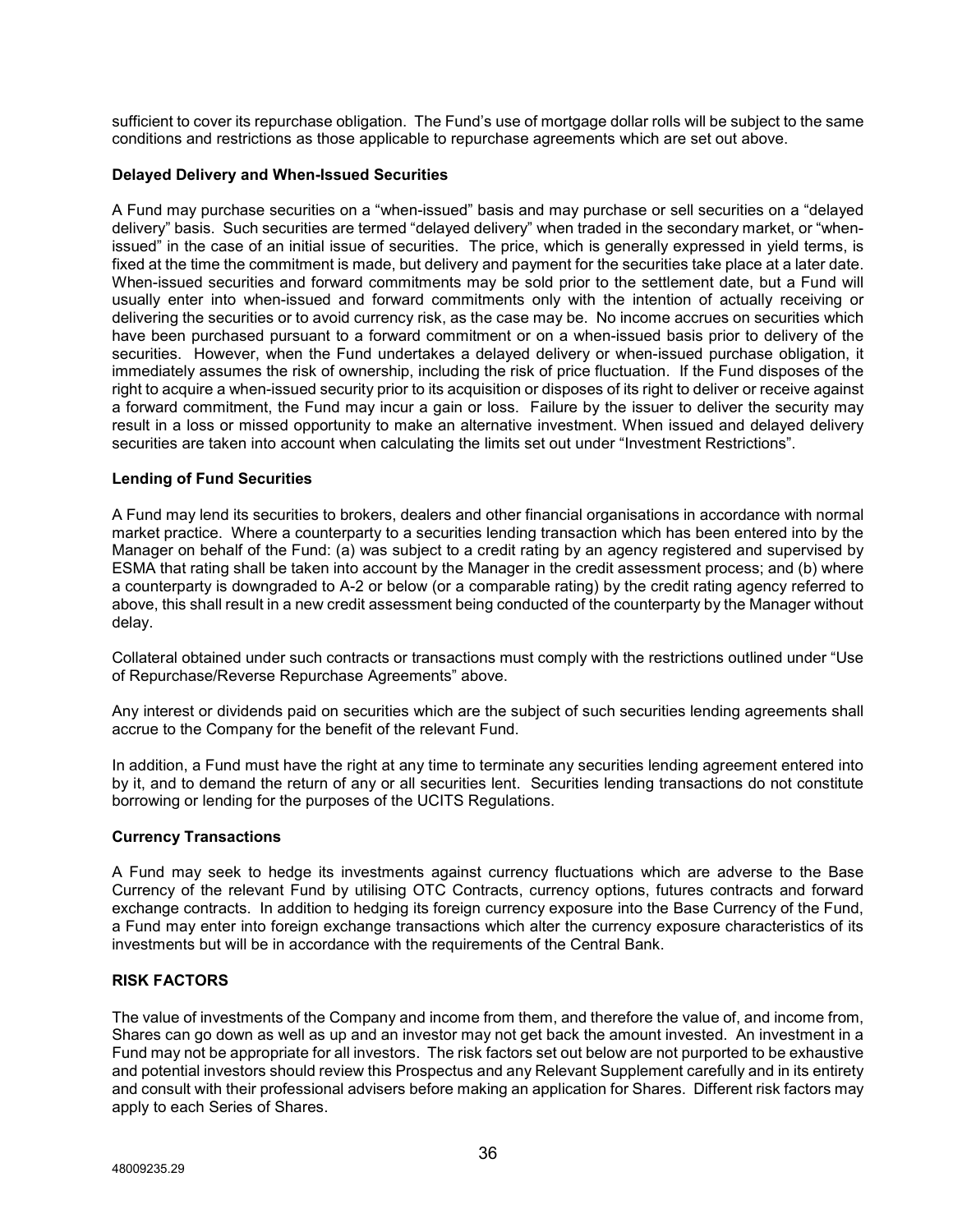## **Political and/or Regulatory Considerations**

The value of the assets of the Company and/or the Funds may be affected by uncertainties such as international political developments, changes in government policies, taxation, exchange control regulations, expropriation and withholding of dividends at source, restrictions on foreign investment and currency repatriation, currency fluctuations and other developments in applicable laws and regulations.

## **Currency Fluctuations & Transactions**

The Net Asset Value per Share will be computed in the Base Currency of the relevant Fund whereas the investments held for the account of that Fund may be acquired in other currencies. The value in terms of the relevant Base Currency of the investments of the Company, which may be designated in any currency, may rise and fall due to exchange rate fluctuations of individual currencies. Adverse movements in currency exchange rates can result in a decrease in return and a loss of capital. It may not be possible or practicable to successfully hedge against the consequent currency risk exposure in all circumstances.

Furthermore, as a Fund may enter into foreign exchange transactions which alter the currency exposure characteristics of its securities, performance may be strongly influenced by movements in exchange rates as currency positions held by a Fund may not correspond with the securities positions held by that Fund.

A Fund may take active positions in currencies, which involves different techniques and risk analyses than the Fund's purchase of securities. Active investment in currencies may subject the Fund to additional risks, including changes in exchange rates, and the value of the Fund's investments may fluctuate in response to broader macroeconomic risks than if the Fund invested only in fixed income securities. Exchange rates for currencies fluctuate daily and are affected by, among other factors, the general economic conditions of a country, the actions of the U.S. and non-U.S. governments or central banks, and the imposition of currency controls and speculation. As a result, a Fund may experience volatility with respect to its value and returns as a result of its exposure to foreign currencies through direct holdings of such currencies.

In the case of a Class which is designated in the currency other than the Base Currency of the relevant Fund, a currency conversion will take place on subscriptions, redemptions, exchanges and distributions at the prevailing rate of exchange available to the Manager and the cost of conversion will be deducted from the relevant Class.

# **Share Currency Designation Risk**

A Class of Shares may be designated in a currency other than the Base Currency of the relevant Fund. In such circumstances adverse exchange rate fluctuations between the Base Currency of a Fund and the Class Currency may result in a decrease in return and/or a loss of capital for Shareholders. The Investment Adviser may try to mitigate this risk by using any of the efficient portfolio management techniques and instruments, (including currency options and forward currency exchange contracts) set out above, within the conditions and limits imposed by the Central Bank, to hedge the foreign currency exposure of such classes into the Base Currency of the relevant Fund or into the currency or currencies in which the assets of the relevant Fund are denominated. A Class may not be leveraged as a result of the use of such techniques and instruments, the value of which may be up to but may not exceed 105% of the Net Asset Value attributable to the relevant Class, and shall not be below 95% of the portion of the Net Asset Value attributable to the relevant Class to be hedged. The Investment Adviser will monitor hedging with the aim of ensuring that hedged positions do not exceed the -95% / +105% thresholds for any month-end. This review will also incorporate a procedure to ensure that positions materially in excess of 100% will not be carried forward from month to month. While not the intention, over hedged or under hedged positions may arise due to factors outside the control of the Company. It may not be practical or efficient to hedge the foreign currency exposure of the Shares exactly to the currency or currencies in which all the assets of the relevant Fund are denominated. Accordingly in devising and implementing its hedging strategy the Investment Adviser may hedge the foreign currency exposure of the Shares to the major currencies in which the assets of the relevant Fund are, or are expected to be, denominated. In determining the major currencies against which the foreign currency exposure of the relevant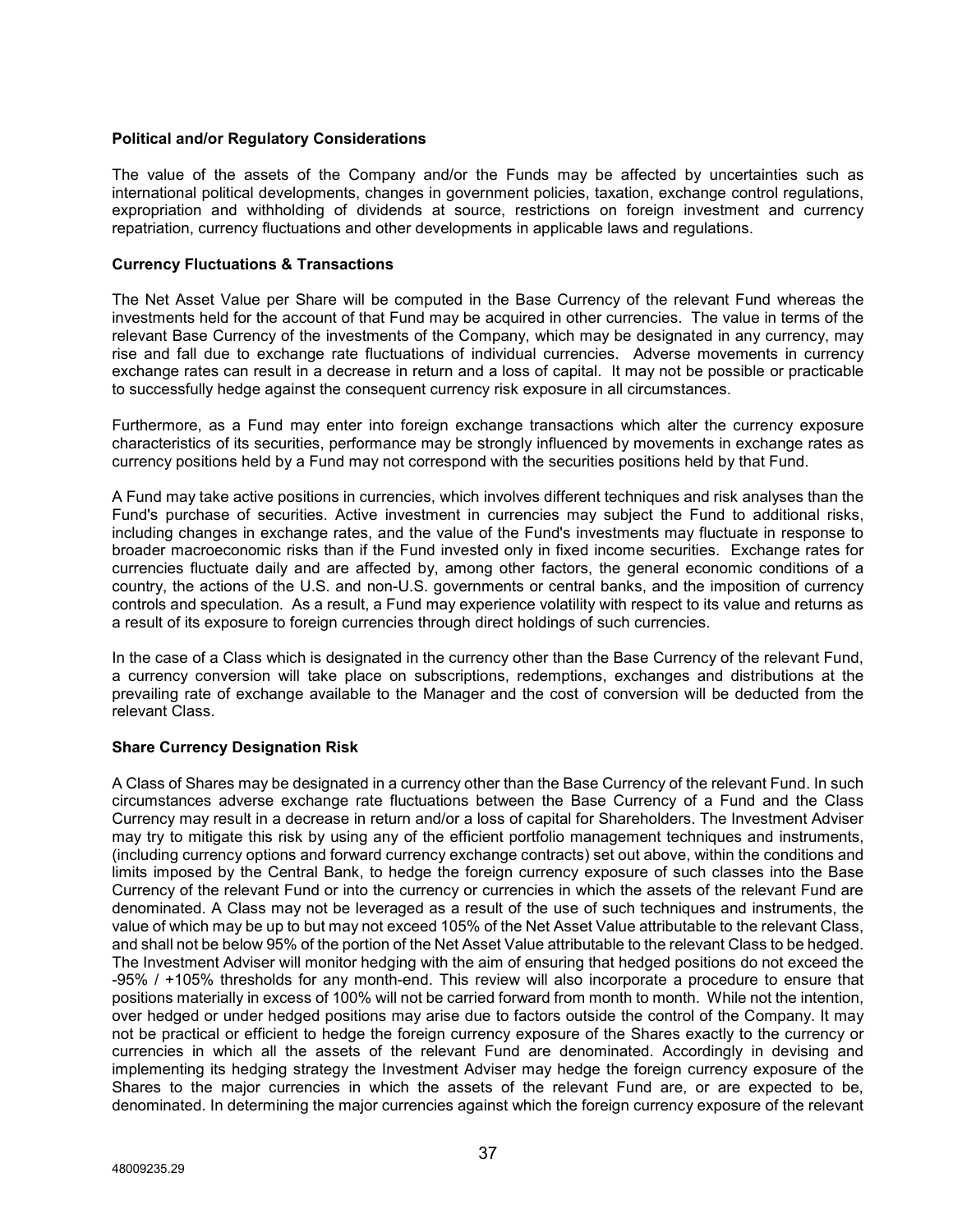Class should be hedged, the Investment Adviser may have regard to any index which is expected to closely correspond to the assets of the relevant Fund.

Where there is more than one Hedged Class in a Fund denominated in the same currency (which is a currency other than the Base Currency of the relevant Fund) and it is intended to hedge the foreign currency exposure of such classes into the Base Currency of the relevant Fund or into the currency or currencies in which the assets of the relevant Fund are denominated, the Investment Adviser may aggregate the foreign exchange transactions entered into on behalf of such Hedged Classes and apportion the gains/loss on and the costs of the relevant financial instruments *pro rata* to each such Hedged Class in the relevant Fund.

Investors should be aware that this strategy may substantially limit Shareholders of the relevant Hedged Class from benefiting if the Class Currency falls against the Base Currency of the relevant Fund and/or the currency/currencies in which the assets of the relevant Fund are denominated. In such circumstances, Shareholders of the Hedged Class may be exposed to fluctuations in the Net Asset Value per Shares reflecting the gains/loss on and the costs of the relevant financial instruments.

In the case of a Class which is designated in the currency other than the Base Currency of the relevant Fund, a currency conversion will take place on subscriptions, redemptions, exchanges and distributions at the prevailing rate of exchange available to the Manager and the cost of conversion will be deducted from the relevant Class.

Although hedging strategies may not necessarily be used in relation to each Class within the Company, the financial instruments used to implement such strategies shall be assets/liabilities of the Company as a whole. However, the gains/losses on and the costs of the relevant financial instruments will accrue solely to the relevant hedged Class. Any currency exposure of a Hedged Class may not be combined with or offset with that of any other Class of the Company.

# **Financial Derivative Instruments**

A Fund may use futures, forwards, options, swaps, contracts for differences, credit derivatives, caps, floors and currency forward contracts for hedging and/or investment purposes. A Fund's ability to use financial derivative instruments may be limited by market conditions, legal and regulatory limits and tax considerations. Use of financial derivative instruments involves certain special risks, including: (a) dependence on the Investment Adviser's ability to predict movements in the price of assets or classes of assets and movements in interest rates; (b) imperfect correlation between movements in the securities or currency on which a futures or options contract is based and movements in the securities or currencies in the relevant Fund; (c) the absence of a liquid market or of accurate pricing information for any particular instrument at any particular time; (d) the degree of leverage inherent in futures trading (i.e. the low margin deposits normally required in futures trading) means that a relatively small price movement in a futures contract may result in an immediate and substantial loss to the Fund; and (e) possible impediments to effective portfolio management or the ability to meet redemption requests or other short-term obligations because of the percentage of a Fund's assets segregated to cover its obligations; and (f) loss due to the unexpected application of a law or regulation because contracts are not legally enforceable or documented correctly.

The Company will, on request, provide supplementary information to Shareholders in a given Fund relating to any risk management methods to be employed by such Fund, including the quantitative limits that are applied, and any recent developments in the risk and yield characteristics of the main categories of investments.

## **Counterparty and Settlement Considerations**

The Company will be exposed to credit risk on the counterparties with which it trades in relation to options, futures contracts and other derivative financial instruments that are not traded on a recognised exchange. Such instruments are not afforded the same protections as may apply to participants trading futures or options on organised exchanges, such as the performance guarantee of an exchange clearing house. The Company will be subject to the possibility of the insolvency, bankruptcy or default of a counterparty with which the Company trades such instruments, which could result in substantial losses to the Company.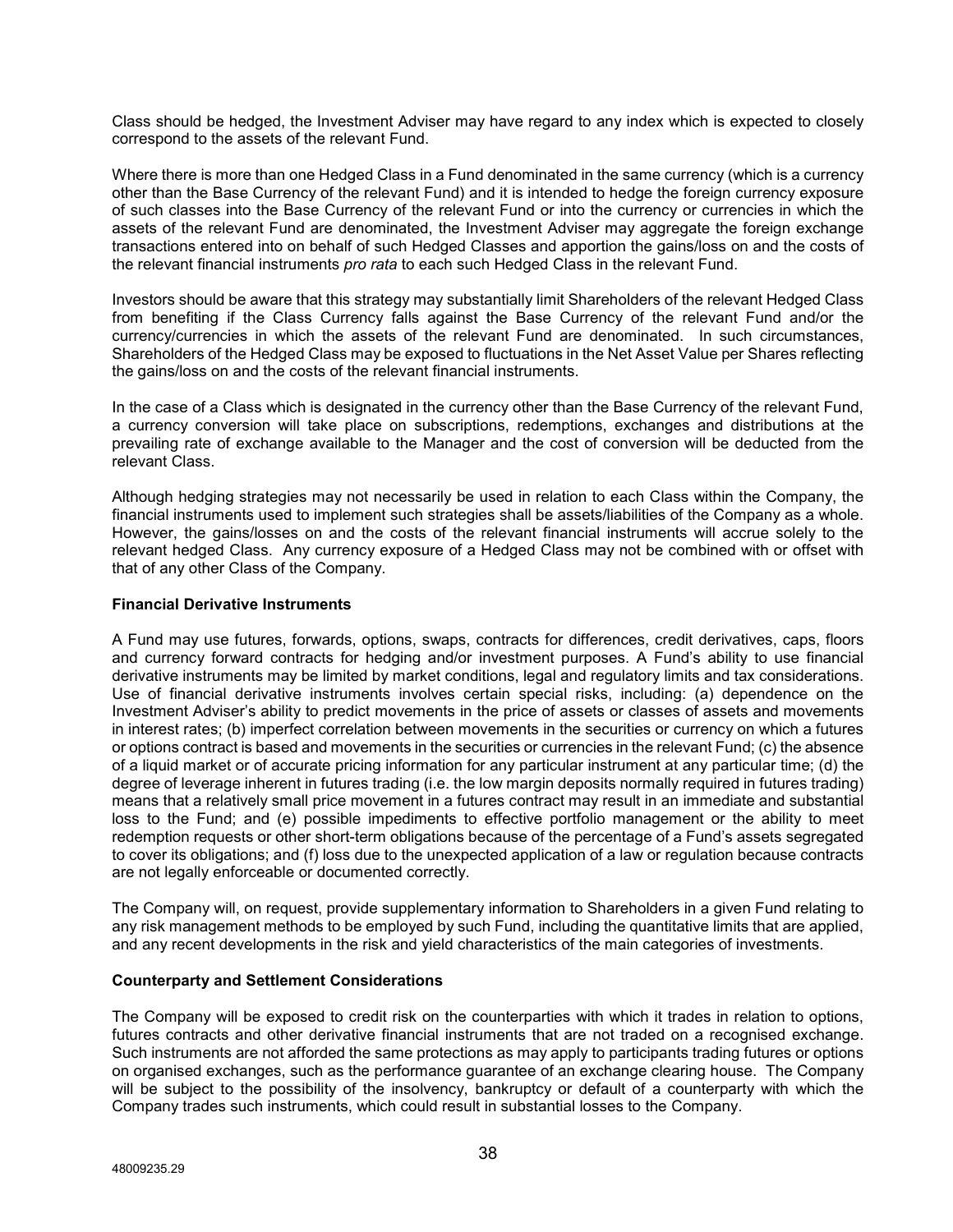The Company will also be exposed to a credit risk on parties with whom it trades securities, and may also bear the risk of settlement default, in particular in relation to debt securities such as bonds, notes and similar debt obligations or instruments. Shareholders should also note that settlement mechanisms in emerging markets are generally less developed and reliable than those in more developed countries and that this therefore increases the risk of settlement default, which could result in substantial losses for the Company in respect to investments in emerging markets. Shareholders should also note that the securities of small capitalisation companies as well as the securities of companies domiciled in emerging markets are less liquid and more volatile than more developed stock markets and this may result in fluctuations in the price of the Shares of the Company.

# **Potential Illiquidity of Assets**

A Fund may make investments or hold trading positions in markets that are volatile and which may become illiquid. Timely divestiture or sale of trading positions can be impaired by decreased trading volume, increased price volatility, concentrated trading positions, limitations on the ability to transfer or liquidate positions and changes in industry and government regulations. It may be impossible or costly for a Fund to liquidate positions rapidly in order to meet margin calls, redemption requests or otherwise, particularly if there are other market participants seeking to dispose of similar assets at the same time or the relevant market is otherwise moving against a position or in the event of trading halts or daily price movement limits on the market or otherwise.

## **Accounting Standards**

The legal infrastructure and accounting, auditing and reporting standards in emerging markets in which various Funds will invest may not provide the same degree of information to investors as would generally apply internationally. In particular, valuation of assets, depreciation, exchange differences, deferred taxation, contingent liabilities and consolidation may be treated differently from international accounting standards.

## **Equity Securities**

Equity securities represent ownership interests in a company or corporation, and include common stock, preferred stock and warrants and other rights to acquire such instruments. Investment in equity securities in general are subject to market risks that may cause their prices to fluctuate over time. The value of convertible equity securities is also affected by prevailing interest rates, the credit quality of the issuer and any call provisions. Fluctuations in the value of equity securities in which a Fund invests would cause the Net Asset Value of the Fund to fluctuate.

## **Small Capitalisation Companies**

Investments in small capitalisation companies involve greater risk than is customarily associated with larger, more established companies due to the greater business risks of small size, limited markets and financial resources, narrow product lines and a frequent lack of depth of management. The securities of small or medium-sized companies are often traded over-the-counter, and may not be traded in volumes typical of securities traded on a national securities exchange. Consequently, the securities of smaller companies may have limited market stability and may be subject to more abrupt or erratic market movements than securities of larger, more established companies or the market averages in general.

# **Exchange Traded Funds ("ETFs")**

ETFs are investment companies whose shares are bought and sold on a securities exchange. ETFs invest in a portfolio of securities designed to track a particular market segment or index. ETFs, like mutual funds, have expenses associated with their operation, including advisory fees. When a Fund invests in an ETF, in addition to directly bearing expenses associated with its own operations, it will bear a pro rata portion of the ETF's expenses. Such ETF's expenses may make owning shares of the ETF more costly than owning the underlying securities directly. The risks of owning shares of an ETF generally reflect the risks of owning the underlying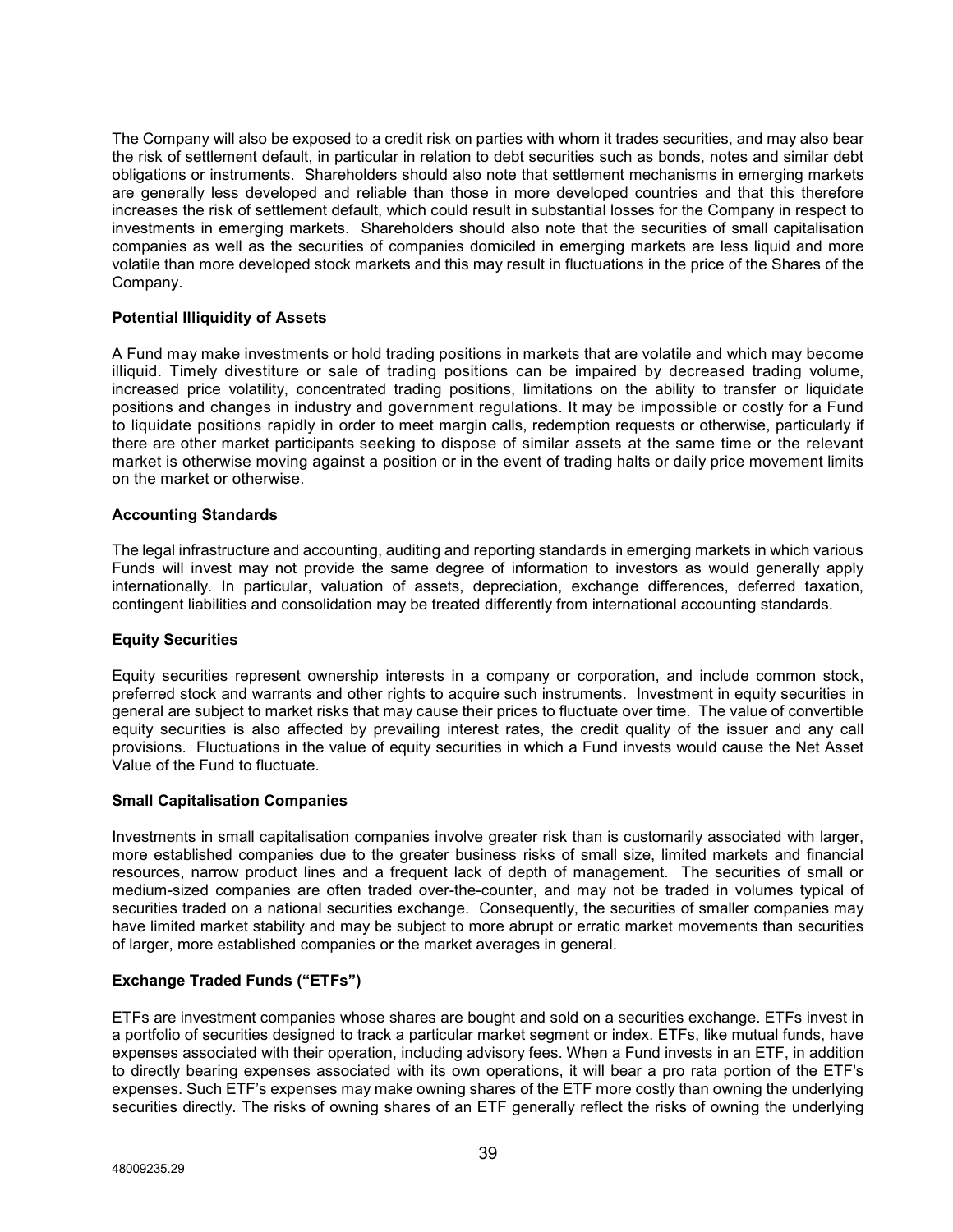securities the ETF is designed to track, although lack of liquidity in an ETF could result in its value being more volatile than the underlying portfolio of securities. A Fund may only invest in ETFs which comply in all material respects with the Central Bank UCITS Regulations and are therefore UCITS eligible.

# **Fixed Income Securities**

Fixed income securities are subject to the risk of an issuer's ability to meet principal and interest payments on the obligation (credit risk), and may also be subject to price volatility due to such factors as interest rate sensitivity, market perception of the creditworthiness of the issuer and general market liquidity (market risk). The fixed-income securities in which the Company will invest are interest rate sensitive. An increase in interest rates will generally reduce the value of fixed-income securities, while a decline in interest rates will generally increase the value of fixed-income securities. The performance of a Fund will therefore depend in part on the ability to anticipate and respond to such fluctuations on market interest rates, and to utilise appropriate strategies to maximise returns, while attempting to minimise the associated risks to investment capital.

# **Lower Rated Securities**

Lower rated or unrated (i.e. high yield) securities are more likely to react to developments affecting market and credit risk than are more highly rated securities, which primarily react to movements in the general level of interest rates. Investors should carefully consider the relative risks of investing in high yield securities and understand that such securities generally are not meant for short-term investing.

The Company may find it more difficult to sell high yield securities or may be able to sell the securities only at prices lower than if such securities were widely traded. Furthermore, the Company may experience difficulty in valuing certain securities at certain times. Prices realised upon the sale of such lower rated or unrated securities, under these circumstances, may be less than the prices used in calculating the Net Asset Value per Share. In addition, prices for high yield securities may be affected by legislative and regulatory developments which could adversely affect the Net Asset Value per Share insofar as they could adversely affect the secondary market for high yield securities, the financial condition of issuers of these securities and the value of outstanding high yield securities. For example, Federal legislation in the United States requiring the divestiture by Federally insured savings and loan associations of their investments in high yield bonds and limiting the deductibility of interest by certain corporate issuers of high yield bonds adversely affected the market in recent years.

Lower rated or unrated fixed income obligations also present risks based on payment expectations. If an issuer calls the obligations for redemption, the Company may have to replace the security with a lower yielding security, resulting in a decreased return for investors. If the Company experiences unexpected net redemptions, it may be forced to sell its higher rated securities, resulting in a decline in the overall credit quality of the Company's investment portfolio and increasing the exposure of the Company to the risks of high yield securities.

## **Asset-Backed and Mortgage-Backed Securities**

Asset-backed securities are created by the grouping of certain governmental, government-related and private loans, receivables and other lender assets into pools. Mortgage-backed securities represent pools of mortgage loans assembled for sale to investors by various U.S. governmental agencies such as the Government National Mortgage. Association ("GNMA') and U.S. government-related organizations such as Fannie Mae and the Federal Home Loan Mortgage Corporation ("FHLMC"), as well as by non-governmental issuers such as commercial banks, savings and loan institutions, mortgage bankers, and private mortgage insurance companies. Mortgage-backed securities are instruments that entitle the holder to a share of all interest and principal payments from mortgages underlying the security. The mortgages backing these securities include conventional fifteen- and thirty-year fixed-rate mortgages, graduated payment mortgages, adjustable rate mortgages and balloon mortgages. Asset-backed securities are issued as pass-through certificates, which represent undivided fractional ownership interests in the underlying pool of assets, or as debt instruments that are generally issued as the debt of a special purpose entity, such as a trust, organised solely for the purpose of owning such assets and issuing such debt. As the name implies, a pass-through certificate passes on the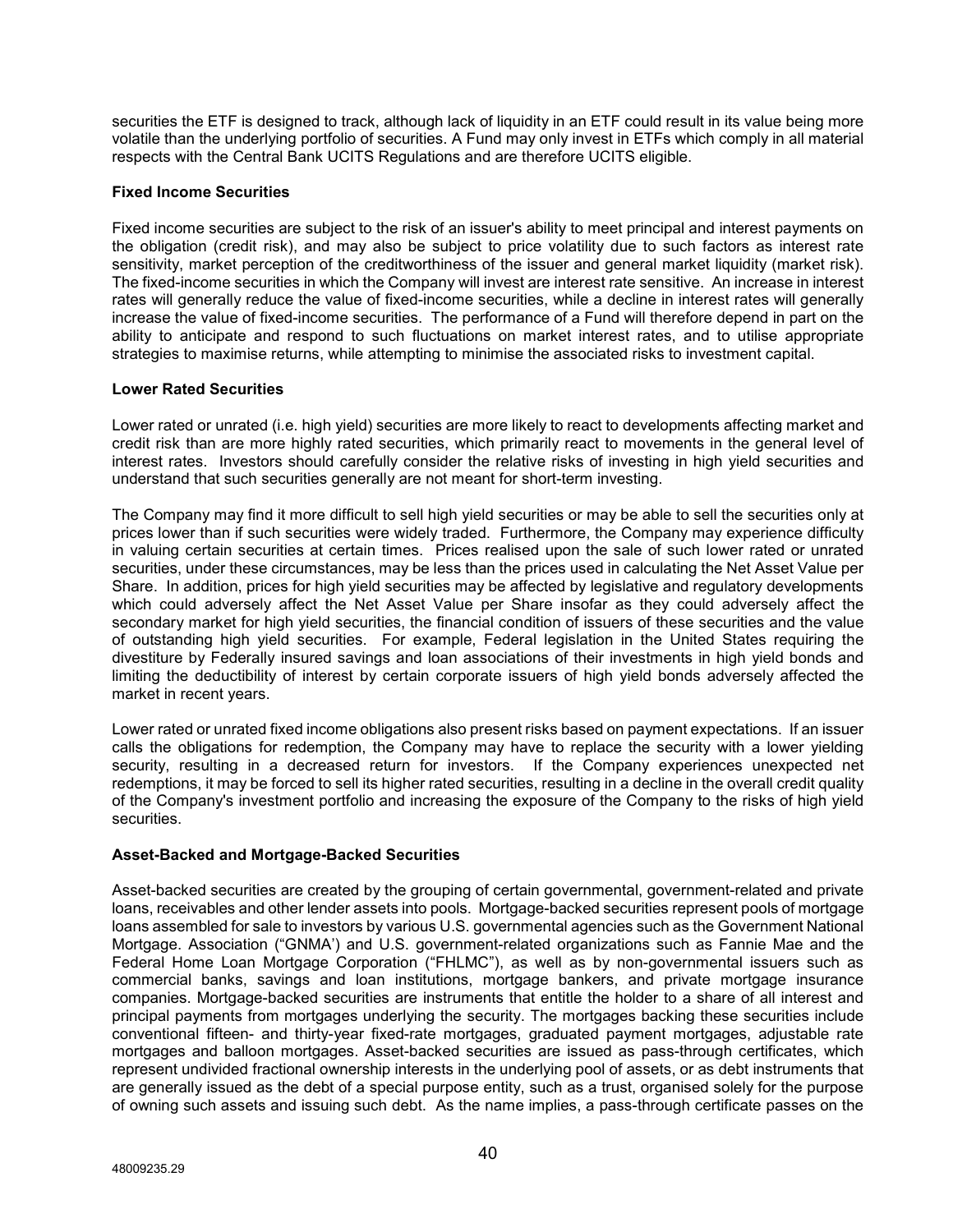monthly principal and interest payments from a pool of mortgage loans to holders of the security. Since the loans held in the asset pool often may be prepaid without penalty or premium, asset-backed securities are generally subject to higher prepayment risks than most other types of debt instruments. The pass-through certificate is also the most common structure for mortgage-backed securities. A pass-through certificate issuer acquires mortgages either by originating them or by purchasing them in the whole-loan market. Many mortgages with similar characteristics are collected into a pool, and undivided ownership interests in the pool are sold as pass-through certificates. The undivided interest entitles the owner of the security to a pro rata share of all interest payments and all scheduled or prepaid principal payments.

Prepayment risks on mortgage backed-securities tend to increase during periods of declining mortgage interest rates. Depending upon market conditions, the yield that a Fund receives from the reinvestment of such prepayments, or any scheduled principal payments, may be lower than the yield on the original mortgage backed-security. As a consequence, mortgage backed-securities may be a less effective means of "locking in" interest rates than other types of debt securities having the same stated maturity and may also have less potential for capital appreciation.

For certain types of asset pools, such as collateralised mortgage obligations or collateralised debt obligations (both of which consist of bonds issued by single-purpose, stand-alone finance subsidiaries or trusts of financial institutions, government agencies, investment banks, or companies related to the construction industry), prepayments may be allocated to one tranche of securities ahead of other tranches, in order to reduce the risk of prepayment for the other tranches. Prepayments may result in a capital loss to a Fund to the extent that the prepaid mortgage backed-securities were purchased at a market premium over their stated amount.

The asset-backed and mortgage-backed securities in which a Fund may invest will be transferable securities and in accordance with the UCITS Regulations no more than 10% of the Fund's net assets will be invested in asset-backed and mortgage-backed securities and any other transferable securities which are not listed or traded on a Recognised Market.

## **Market Considerations**

The investments of the Company are subject to normal market fluctuations and the risks inherent in investment in global securities markets and there can be no assurances that appreciation will occur. The Company will endeavour to maintain a diversified Fund of investments so as to reduce risk but the price of the Shares in the Company can go down as well as up and investors may not realise their initial investment.

## **Portfolio Turnover**

Due to its investment strategy, a Fund may buy and sell securities frequently. This may result in higher transaction costs and distribution to Shareholders of additional capital gains for tax purposes.

## **Company's Liabilities**

The performance of the Funds may be affected by changes in economic and marketing conditions and in legal, regulatory and tax requirements. The Company will be responsible for paying its fees and expenses regardless of its level of profitability. Pursuant to Irish law, the Company should not be liable as a whole to third parties and there should not be the potential for cross contamination of liabilities between Funds. However, there can be no categorical assurance that, should an action be brought against the Company in the courts of another jurisdiction, the segregated nature of the Funds will necessarily be upheld.

## **Portfolio Management**

To the extent that the Manager's expectations in employing such techniques and investments as are described in the "Efficient Portfolio Management" section above are incorrect, the Company may suffer a loss having an adverse impact on the Net Asset Value of the Shares.

## **Repurchase and Reverse Repurchase Agreements**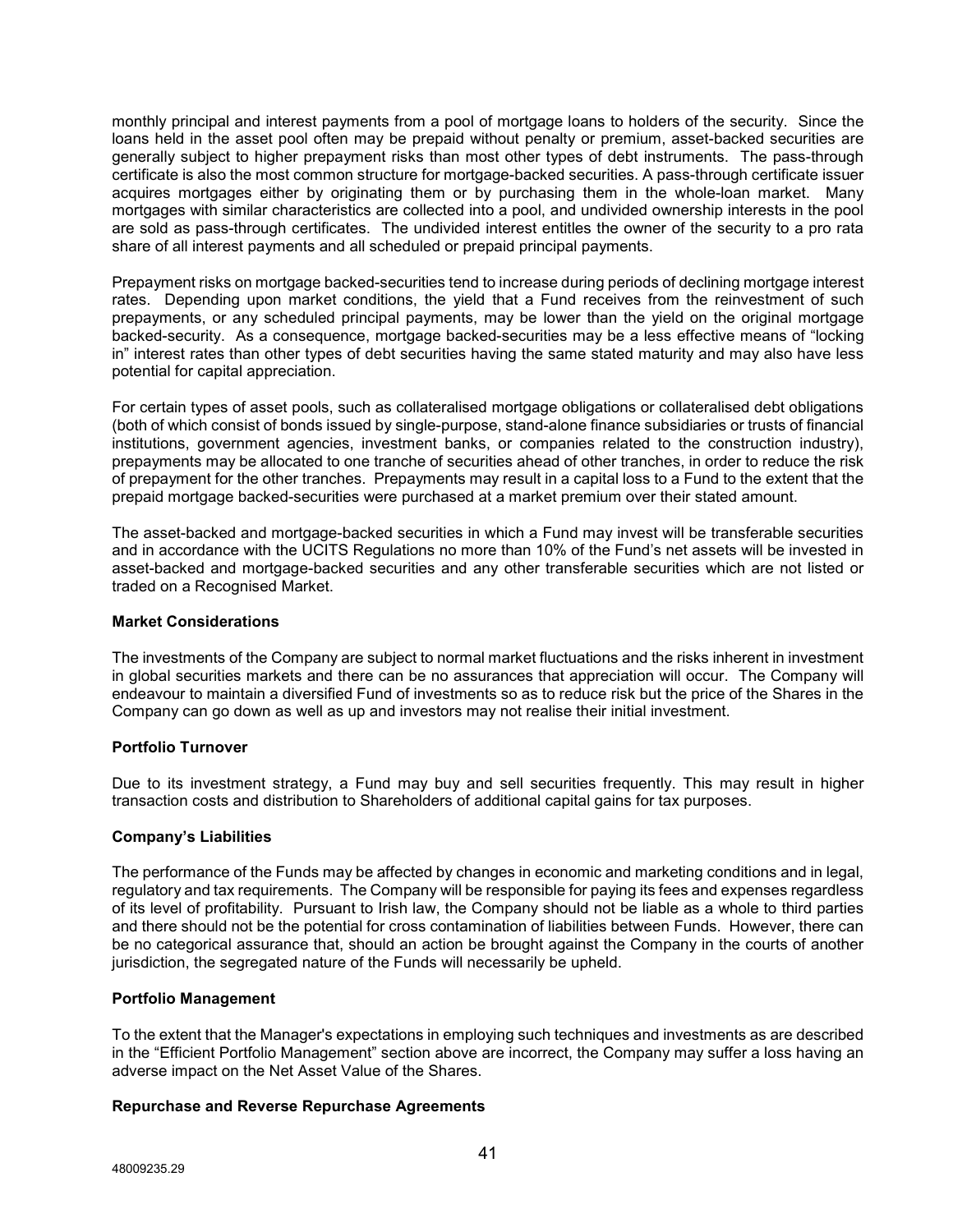The Company may purchase Repurchase and Reverse Repurchase Agreements. In the event of a bankruptcy or other default of a seller of a repurchase agreement, the Company could experience both delays in liquidating the underlying securities and losses, including a possible decline in the value of the underlying security during the period while the Company seeks to enforce its rights thereto, possible sub-normal levels of income and lack of access to income during this period and the expenses of enforcing its rights.

If the counterparty to the repurchase agreement or reverse repurchase agreement is located in a jurisdiction where the local law is not familiar with or does not recognise the mechanism of set-off as incorporated in the market standard repurchase or reverse repurchase agreements, there is a risk that upon the insolvency of such counterparty, any rights of set-off would not be permitted to be enforced.

If the assets received in a repurchase agreement or reverse repurchase agreement are not denominated in the Base Currency of the relevant Fund, there is potential exposure to changes in currency exchange rates in the event of default by the counterparty and enforcement by sale of the relevant assets.

# **Depository Receipts**

The Company may purchase sponsored or unsponsored American Depository Receipts ("ADRs"), European Depository Receipts ("EDRs") and Global Depository Receipts ("GDRs") (collectively "Depository Receipts"), typically issued by a bank or trust company which evidence ownership of underlying securities issued by a foreign corporation. EDRs and GDRs are typically issued by banks or trust companies and evidence ownership of underlying securities issued by a corporation. Generally, Depository Receipts in registered form are designed for use in the U.S. securities market and Depository Receipts in bearer form are designed for use in securities markets outside the United States. Depository Receipts may not necessarily be denominated in the same currency as the underlying securities into which they may be converted. Depository Receipts may be issued pursuant to sponsored or unsponsored programs. In sponsored programs, an issuer has made arrangements to have its securities traded in the form of Depository Receipts. In unsponsored programs, the issuer may not be directly involved in the creation of the program. Although regulatory requirements with respect to sponsored and unsponsored programs are generally similar, in some cases it may be easier to obtain financial information from an issuer that has participated in the creation of a sponsored program. Accordingly, there may be less information available regarding issuers of securities underlying unsponsored programs and there may not be a correlation between such information and the market value of the Depository Receipts.

## **Futures and Options Contracts**

The Company may purchase Futures and Options Contracts. Successful use of futures contracts and related options is subject to special risk considerations. Low margin deposits normally required in futures trading means that futures trading may be highly leveraged. Margin requirements for futures trading are in some cases as low as 2% of the face value of the contracts traded. Accordingly, a relatively small price movement in a futures contract may result in an immediate and substantial loss to the Company. A liquid secondary market for any futures or options contract may not be available when a futures position is sought to be closed. In addition, there may be an imperfect correlation between movements in the securities or foreign currency on which the futures or options contract is based and movements in the securities or currency in the relevant Fund's portfolio. Successful use of futures or options contracts is further dependent on the ability of the Investment Adviser or a Portfolio Manager as the case may be, to correctly predict movements in the securities or foreign currency markets and no assurance can be given that its judgement will be correct. Successful use of options on securities or stock indices is subject to similar risk considerations.

The purchasing and selling of futures contracts are highly specialized activities and entail greater than ordinary market risks. In addition, in order to purchase and sell futures contracts, a Fund may be required to file notices and financial statements with agencies in the appropriate jurisdictions that oversee futures trading and to make certain of their books and records available to such agencies.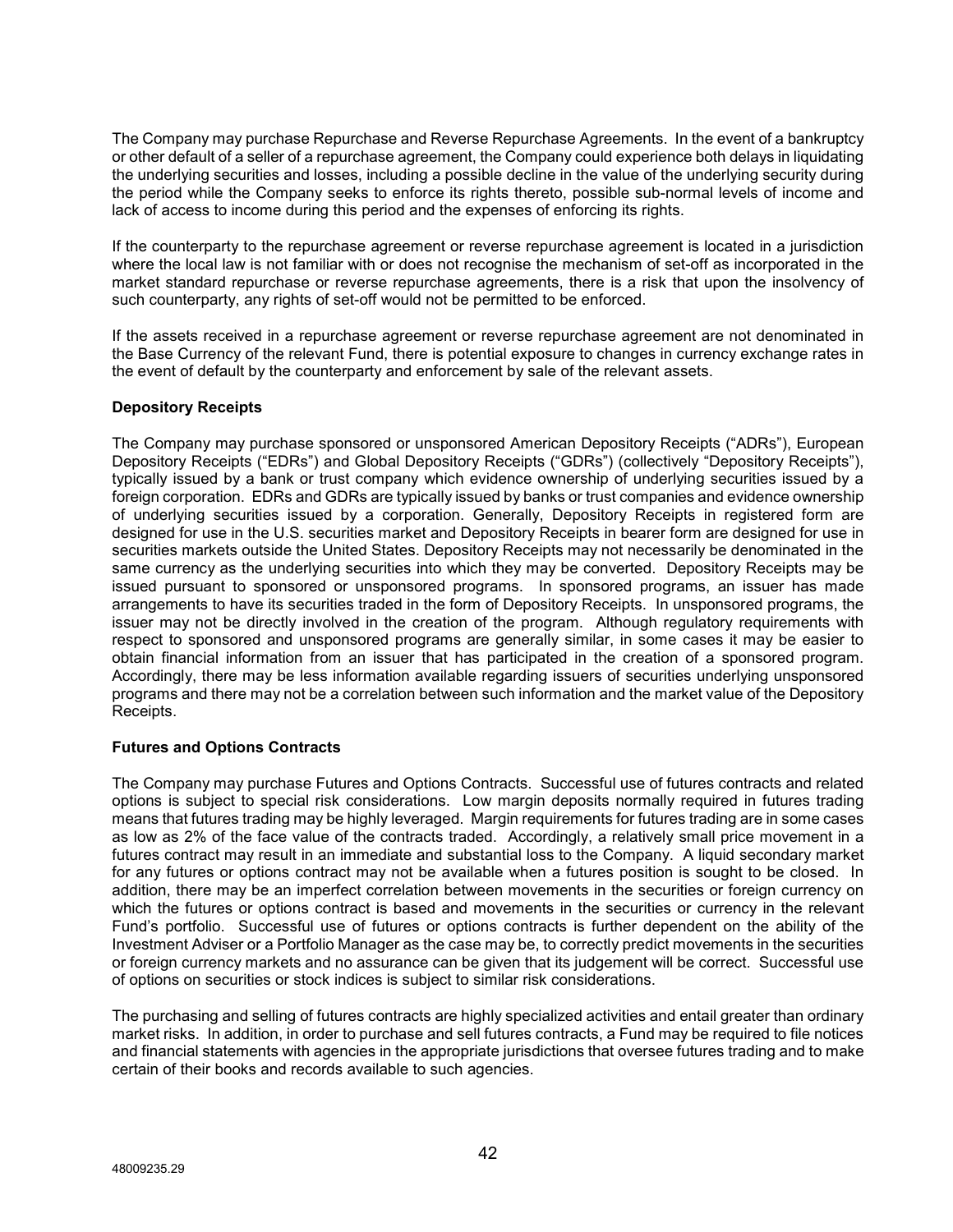Unlike exchange-traded options, which are standardized with respect to the underlying instrument, expiration date, contract size, and strike price, the terms of over-the-counter (OTC) options (options not traded on exchanges) generally are established through negotiation with the other party to the option contract. While this type of arrangement allows a Fund greater flexibility to tailor an option to its needs, OTC options generally involve greater credit risk than exchange-traded options (i.e., risk of counterparty failure or default), which are guaranteed by the clearing organization of the exchanges where they are traded.

Purchasing and writing put and call options are highly specialized activities and entail greater than ordinary market risks.

# **Forward Contracts**

Forward contracts involve a number of the same characteristics and risks as futures contracts but there also are several differences. Forward contracts are not market traded. They settle only at the pre-determined settlement date. This can result in deviations between forward prices and futures prices, especially in circumstances where interest rates and futures prices are positively correlated. Second, in the absence of exchange trading and involvement of clearing houses, there are no standardized terms for forward contracts. Accordingly, the parties are free to establish such settlement times and underlying amounts of a security or currency as desirable, which may vary from the standardized provisions available through any futures contract. Finally, forward contracts, as two party obligations for which there is no secondary market, involve counterparty credit risk not present with futures.

## **Swap Contracts and Contracts for Differences**

A Fund may only close out a swap, contract for differences, cap, floor or collar or OTC option with the particular counterparty. Also, if the counterparty defaults, a Fund will have contractual remedies pursuant to the agreement related to the transaction, but there is no assurance that contract counterparties will be able to meet their obligations pursuant to such contracts or that, in the event of default, a Fund will succeed in enforcing contractual remedies. There also may be documentation risk, including the risk that the parties may disagree as to the proper interpretation of the terms of a contract. If such a dispute occurs, the cost and unpredictability of the legal proceedings required for a Fund to enforce its contractual rights may lead the Fund to decide not to pursue its claims against the counterparty. A Fund thus assumes the risk that it may be unable to obtain payments owed to it under swap contracts, OTC options and other two-party contracts or that those payments may be delayed or made only after the Fund has incurred the costs of litigation.

The EU Regulation on OTC derivatives, central counterparties and trade repositories ("**EMIR**") introduced uniform requirements covering financial counterparties, such as investment firms, credit institutions, insurance companies and managers of alternative investment funds and certain non-financial counterparties in respect of central clearing of so-called "eligible" OTC derivative contracts through a duly authorized central counterparty, reporting the details of derivative contracts to a trade repository and certain risk mitigation requirements. The regulatory changes arising from EMIR may increase the cost of entering into OTC derivative transactions and therefore reduce the use of OTC derivative transactions by a Fund.

## **Real Estate Investment Trusts**

The Company may purchase interests in Real Estate Investment Trusts ("REITs"). REITs are trusts that invest primarily in commercial real estate or real estate-related loans. The value of interests in REITs may be affected by the value of the property owned or the quality of the mortgages held by the trust. The ability to trade REITs in the secondary market can be more limited than other shares or securities. The liquidity of REITs on the major U.S. stock exchanges is on average less than the typical stock quoted on the S&P 500 Index.

## **Risks of Local Paying Agents**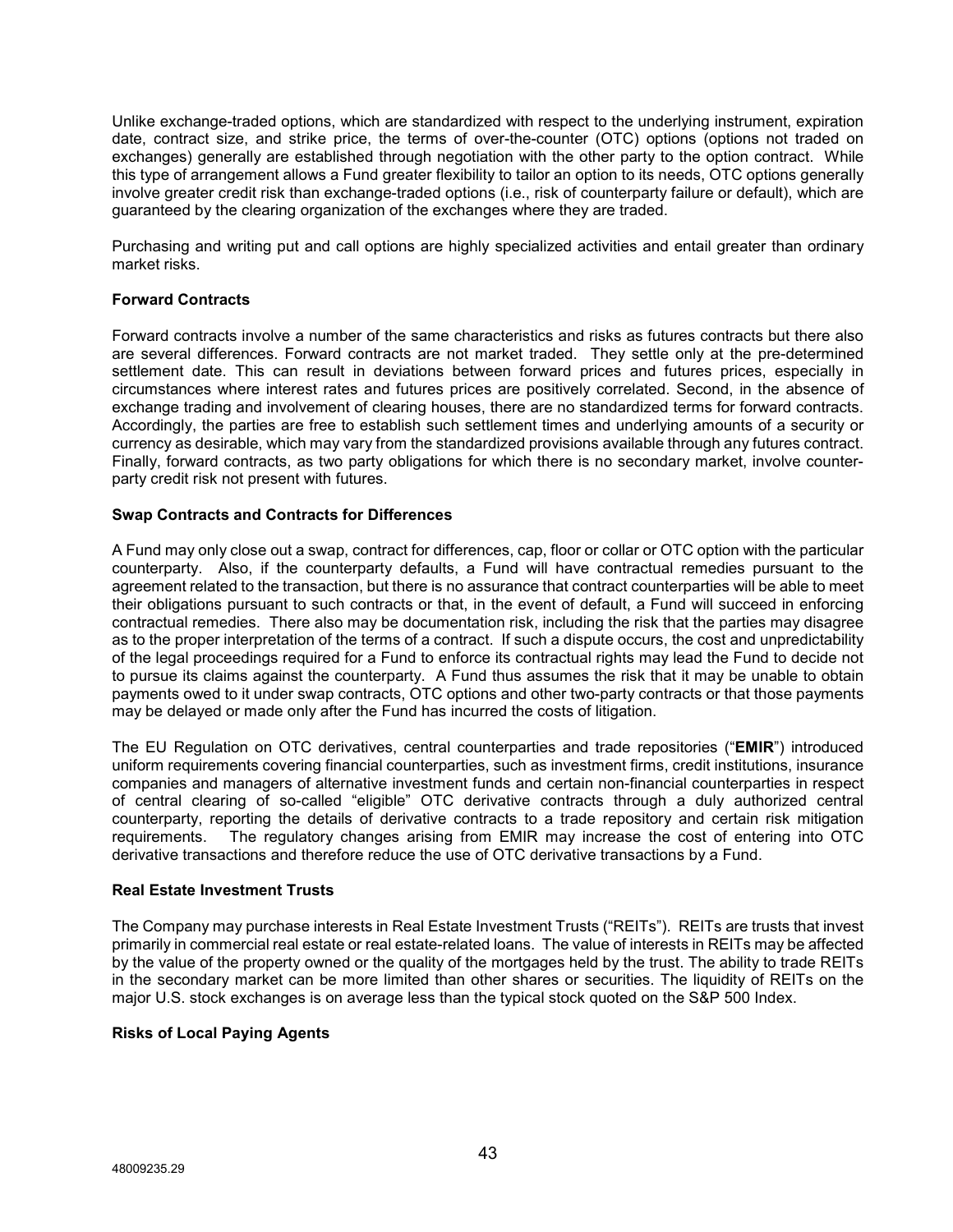Local regulations in certain countries may require the appointment of paying agents and maintenance of accounts by such agents through which subscriptions and redemption monies may be paid; and investors who choose or are obliged under local regulations to pay/receive subscription/redemption monies via an intermediary entity rather than directly to the Depositary (e.g. a sub-distributor or agent in the local jurisdiction) bear a credit risk against that intermediate entity with respect to (a) subscription monies prior to the transmission of such monies to the Depositary for the account of the relevant Fund and (b) redemption monies payable by such intermediate entity to the relevant investor; and (c) fees of sub-distributors and paying agents may be borne by the Company.

# **Provisional Allotments**

As the Company may provisionally allot Shares to proposed investors prior to receipt of the requisite subscription monies for those Shares the Company may suffer losses as a result of the non-payment of such subscription monies.

# **Emerging Market Economies**

The economies of emerging markets in which some of the Funds may invest may differ favourably or unfavourably from the economies of industrialised countries. The economies of developing countries are generally heavily dependent on international trade and have been and may continue to be adversely affected by trade barriers, exchange controls, managed adjustments in relative currency values and other protectionist measures imposed or negotiated by the countries with which they trade. Investments in emerging markets entail risks which include the possibility of political or social instability, adverse changes in investment or exchange control regulations, expropriation and withholding of dividends at source. In addition, such securities may trade with less frequency and volume than securities of companies and governments of developed, stable nations. There is also a possibility that redemption of Shares following a redemption request may be delayed due to the illiquid nature of the assets. Investments in these markets may also be adversely affected by laws, stock exchange practices or regulatory supervision not comparable with those in more developed markets.

Detailed investment considerations concerning the Funds which invest primarily in emerging markets are set out below.

## *Currency Fluctuation/Exchange Rate Variations*

A significant risk arises from the fact that a Fund may invest primarily in securities denominated in foreign currencies while valuing its securities and other assets and preparing its financial statements in U.S. Dollars. As a result, the Net Asset Value of the Fund fluctuates with changes in the exchange rates of local currencies relative to the U.S. Dollar as well as with changes in the prices of the Fund's investments. In addition, the currencies in certain emerging markets may be fixed or managed, and therefore not free-floating against the U.S. Dollar, or may not be internationally traded. An increase in the value of the U.S. Dollar compared to the currencies in which the Fund makes its investments reduces the effect of increases, and increases the effect of decreases, in the prices of the Fund's securities in relevant local markets. Conversely, a decrease in the value of the U.S. Dollar has the opposite effect of increasing the effect of increases, and reducing the effect of decreases, in the prices of the Fund's securities. Historically, periodic devaluations of local currencies against the U.S. Dollar have been common.

Fluctuations in currency exchange rates may also affect the performance of emerging market issuers in which the Fund invests without regard to the effect such fluctuations have on income received or gains realised by the Fund. Given the level of foreign-denominated debt owed by many countries with emerging markets, fluctuating exchange rates significantly affect the debt service obligations of those countries. This could, in turn, affect local interest rates, profit margins and exports which are a major source of foreign exchange earnings. Although it might be theoretically possible to hedge for anticipated income and gains, the ongoing and indeterminate nature of the foregoing risk (and the costs associated with hedging transactions) makes it virtually impossible to hedge effectively against such risk.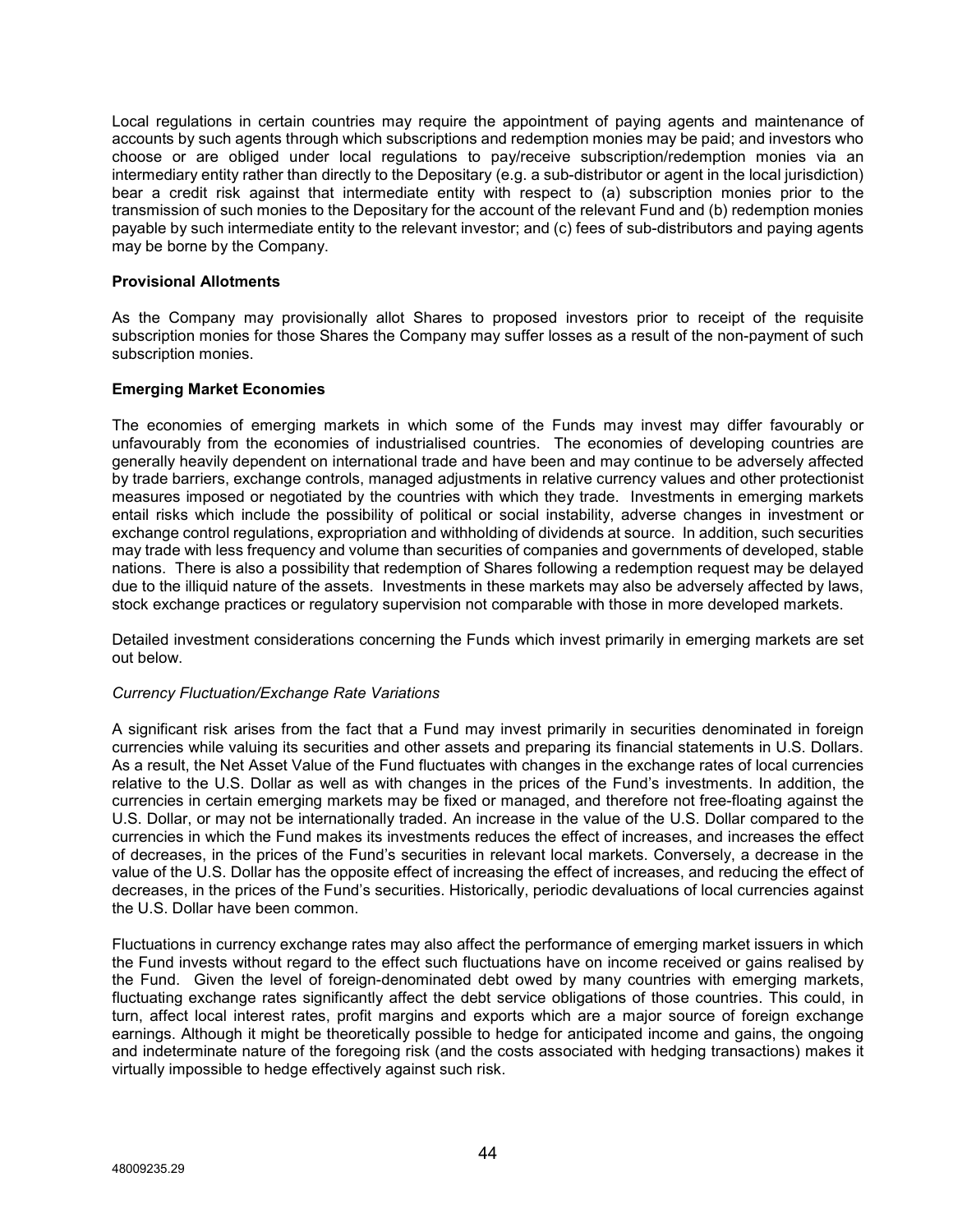To some extent, if forward markets are available, currency exchange risk can be managed through hedging operations. However, governmental regulations and limited currency exchange markets in most emerging markets make it highly unlikely that the Fund will be able to engage in any hedging operations, at least in the foreseeable future. In the event hedging opportunities become available and the Portfolio Managers elect to employ them, the Fund may incur investment risks and substantial transaction costs to which it would not otherwise be subject.

#### *Restrictions On Investments And Repatriation Of Investment Income*

Some emerging market countries have laws and regulations which currently preclude direct foreign investment in the securities of their companies. Other countries require prior governmental approval for foreign investments. Foreign investment opportunities in some emerging markets may be further limited by measures such as percentage restrictions on ownership, prohibitions on investments in certain sectors of the economy and restrictions on the exercise of voting rights by foreign investors.

Repatriation of investment income, capital and the proceeds of sales by foreign investors may be subject to minimum required holding periods for specific securities and may require government registration and/or approval in certain countries. The Fund could be adversely affected by delays in obtaining or a refusal to grant any required governmental approvals for such repatriation, as well as by any revocations of such approvals, either on a prospective or retroactive basis.

To the extent an Emerging Market Country faces a liquidity crisis with respect to its foreign exchange reserves, it may increase restrictions on the outflow of any foreign exchange. Repatriation is ultimately dependent on the ability of the Portfolio Managers to liquidate the Fund's investments and convert the local currency proceeds obtained from such liquidation into U.S. Dollars. Where this conversion must be done through official channels (usually the relevant central bank or certain authorised commercial banks), the ability to obtain U.S. Dollars is dependent on the availability of such U.S. Dollars through those channels and, if available, upon the willingness of those channels to allocate those U.S. Dollars to the Fund. In such a case, the Fund's ability to obtain U.S. Dollars may be adversely affected by any increased restrictions imposed on the outflow of foreign exchange.

## *Political and Economic Factors*

In addition to restricting or blocking the flow of earnings from assets, foreign governments of emerging market countries can and have expropriated the assets themselves or applied confiscatory taxation. There also exists the possibility of political changes (including coups and wars) and social instability, including possible instability resulting from the general evolution of the political systems of many emerging market countries towards democracy and more liberal policies. Fund assets invested in emerging markets may also be subject to exchange control regulations.

The economies of individual emerging market countries may differ substantially from economies of more developed countries in such respects as growth of gross domestic product, rate of inflation, capital reinvestment, resource self-sufficiency and balance of payments position. Further, the economies of certain emerging market countries often are heavily dependent upon international trade and, accordingly, have been and may continue to be adversely affected by trade barriers, managed adjustments in relative currency values and other protectionist measures imposed or negotiated by the countries with which they trade. Emerging market economies also have been and will continue to be adversely affected by economic conditions in the countries with which emerging market nations trade.

A significant political and economic factor affecting investments in emerging markets is the high level of external debt owed to commercial banks and foreign governments. Further, the Fund may encounter difficulties or be unable to pursue legal remedies and enforce judgements in foreign courts.

#### *Inflation*

Over the last quarter of a century, inflation in many emerging market countries has been significantly higher than the world average. While some emerging market countries have sought to develop a number of corrective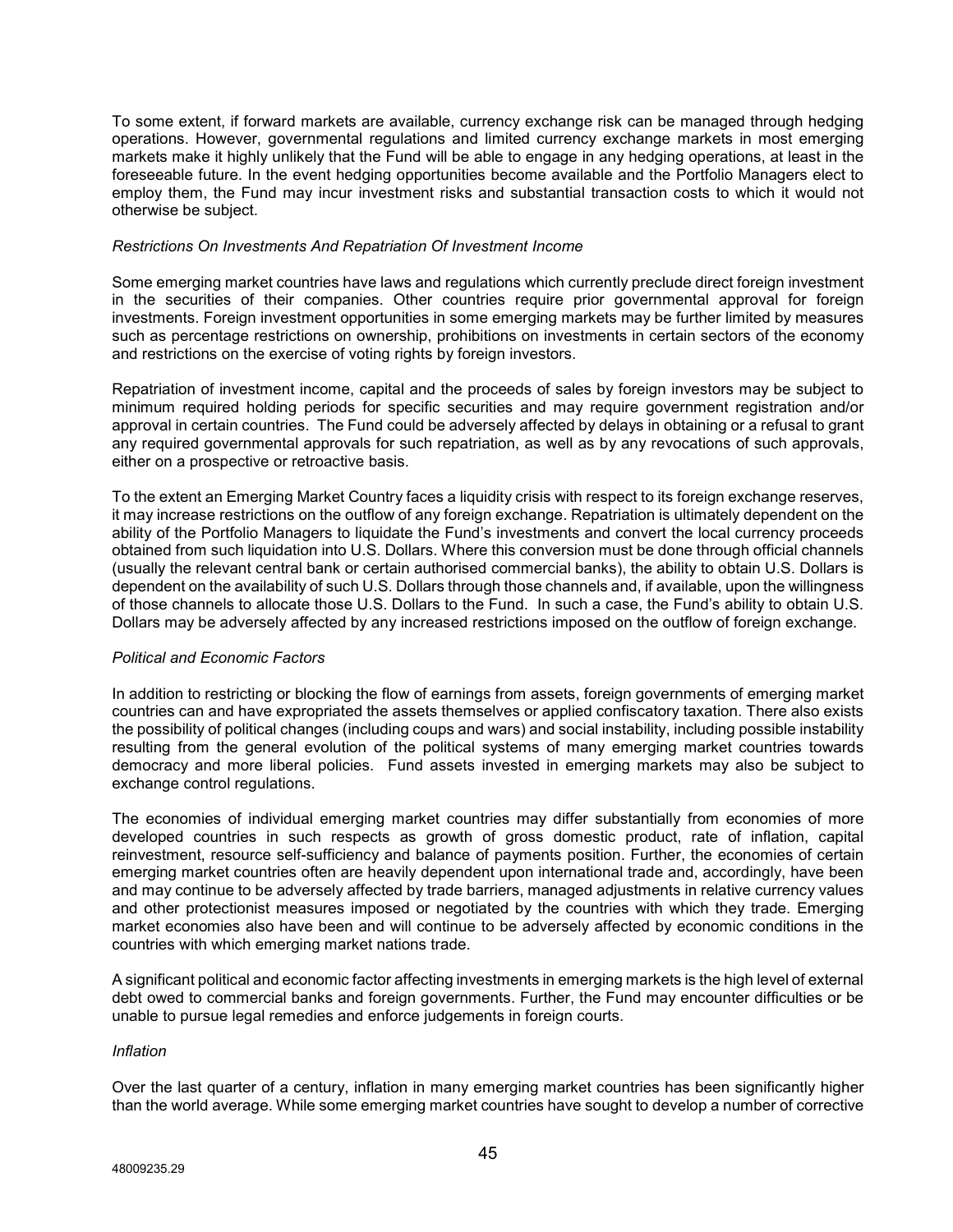mechanisms to reduce inflation or mitigate its effects, inflation may continue to have significant effects both on emerging market economies and their securities markets.

#### *Settlement*

The markets in which the Company will invest are emerging markets, where the settlement mechanisms of the stock markets are generally less developed and reliable than those in more developed countries. The settlement mechanisms in certain emerging markets may be untested. Some emerging markets use physical share delivery settlement procedures. In such circumstances, there may be share registration and delivery delays and it may not be possible to ensure delivery against payment.

#### *Immature Securities Markets*

Many emerging stock markets are undergoing rapid growth and change and their market capitalizations may be relatively small. Consequently, securities of the Fund may be less liquid and more volatile than securities in more mature markets.

#### *Insufficient Information*

The financial information available in respect of listed companies in emerging markets, especially those transformed from state-owned enterprises, remains limited by international standards. The corporate form of organisation has only recently been permitted in many of these markets and corporate laws regarding fiduciary duties of directors and officers and the protection of investors are often not well-developed. Companies whose securities are traded in emerging markets are generally not subject to the same degree of regulation as those in many of the world's developed markets with respect to such matters as uniform accounting, auditing and financial reporting standards, insider trading rules, take-over bid regulations, shareholder proxy requirements, the timely disclosure of information and the amount of information disclosed. Disclosure standards tend to vary greatly from country to country, making comparative analysis of data extremely difficult. Further, there is, in general, less information publicly available about companies in emerging markets than is available for companies in many of the world's developed markets. Because of the foregoing, any information furnished with respect to emerging market issuers may not be as complete or reliable as that furnished for issuers in more developed countries.

## *Country Information*

This document does not include detailed information on the political, economic and legal environment of the emerging markets in which the Fund may invest. Investors who elect to subscribe for shares do so on the basis that they are responsible for making an independent assessment of relevant conditions and risks in emerging markets generally.

#### *Liability to Taxation*

Emerging markets typically have less well defined tax laws and procedures than those of major markets and such laws may permit retroactive taxation so that the Fund could in the future become subject to a local tax liability that had not reasonably been anticipated in the valuation of the assets of the Fund.

#### *Custodial Risk*

As some of the Funds may invest in markets where custodial and/or settlement systems are not fully developed, the assets of any Fund which are traded in such markets which have been entrusted to sub-custodians in circumstances where the use of such sub-custodian is necessary, may be exposed to risk in circumstances where the Depositary will have no liability.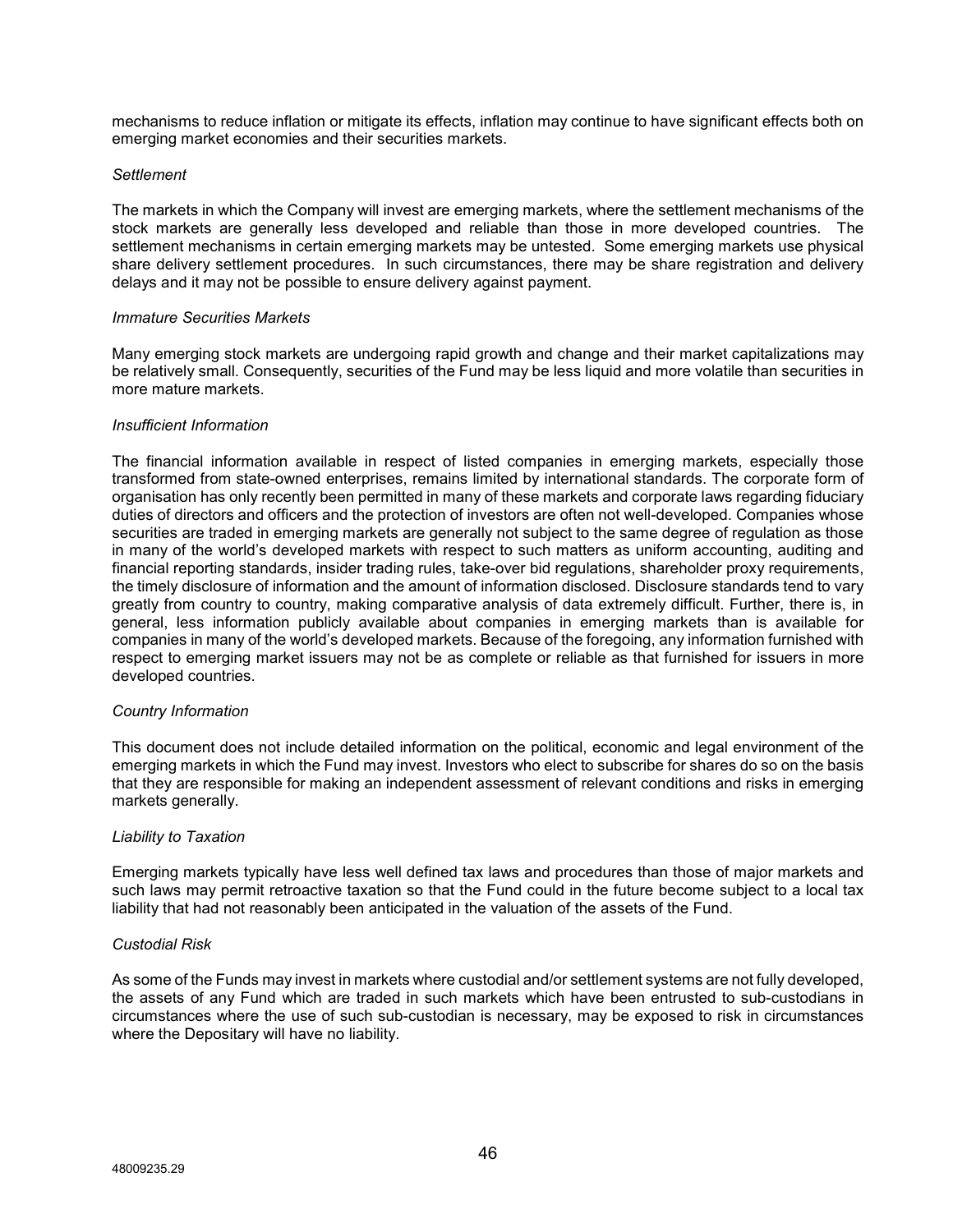## *Chinese Markets Risk*

There are significant risks which a Fund may become exposed to, by investing in China. The securities market and the regulatory framework for the Chinese securities industry is at an early stage of development. In addition, for over a decade, the Chinese government has been reforming the economic and political systems of China. Whilst these reforms may continue, many of the reforms are unprecedented or experimental in nature and may be refined or changed. Political, economic and social factors could also lead to further readjustments to the reform measures. A Fund's operations and financial results could be adversely affected by adjustments in China's state plans, political, economic and social conditions, changes in the policies of the Chinese government such as changes in laws and regulations (or the interpretation thereof), measures which may be introduced to control inflation, changes in the rate or method of taxation, imposition of additional restrictions on currency conversion and the imposition of additional import restrictions. A Fund's equity investments in the Chinese market (via the Shanghai-Hong Kong Stock Connect and the Shenzhen-Hong Kong Stock Connect collectively "**Stock Connect**" or either or both referred to as "**SC**") are subject to quotas and the Company's ability to make investments may be adversely affected by the investments and performance of other investors affiliated to the Investment Adviser which also use the same quota to make investments in China.

## **RISKS ASSOCIATED WITH THE SHANGHAI-HONG KONG STOCK CONNECT AND THE SHENZHEN-HONG KONG STOCK CONNECT**

Certain Funds may invest in China A Shares of companies incorporated in the People's Republic of China ("**PRC**") by participating in the SC, a program approved by the China Securities Regulatory Commission ("**CSRC**") and the Securities and Futures Commission of Hong Kong, which is intended to provide mutual stock market access between the PRC and Hong Kong. The SC is a securities trading and clearing linked program developed by Hong Kong Exchanges and Clearing Limited ("**HKEx**"), the Shanghai Stock Exchange ("**SSE**") / Shenzhen Stock Exchange ("**SE**") and China Securities Depository and Clearing Corporation Limited ("**ChinaClear**").

Any Fund which invests through the SC may be subject to the following additional risks.

## *Regulatory Risk:*

To the extent that a Fund(s) participates in SC or any similar access program that is novel, new or under development, the Fund may be subject to new, uncertain or untested rules and regulations promulgated by the relevant regulatory authorities and there is no certainty as to how they will be applied as the PRC authorities and regulators have been given wide discretion in such investment regulations and there is no precedent or certainty as to how such discretion may be exercised now or in the future. Moreover, current regulations governing a Fund's investment in PRC companies may be subject to change. There can be no assurance that SC or any other investment program will not be abolished. Any Fund investing in securities issued by issuers from the PRC or the greater China region may be adversely affected as a result of such changes.

## *Beneficial ownership risk:*

## **Stock Connect securities**

The HKSCC, a wholly-owned subsidiary of HKEx, and ChinaClear will establish the clearing links and each will become a participant of each other to facilitate clearing and settlement of cross-border trades. For cross-border trades initiated in a market, the clearing house of that market will on one hand clear and settle with its own clearing participants, and on the other hand undertake to fulfil the clearing and settlement obligations of its clearing participants with the counterparty clearing house. HKSCC, as nominee holder, does not guarantee the title to SC securities held through it and is under no obligation to enforce title or other rights associated with ownership on behalf of beneficial owners. Consequently, courts may consider that any nominee or custodian as registered holder of SC securities would have full ownership thereof, and that a beneficial owner may have no rights whatsoever in respect thereof. Should the remote event of ChinaClear default occur and ChinaClear be declared as a defaulter, HKSCC's liabilities in trades under its market contracts with clearing participants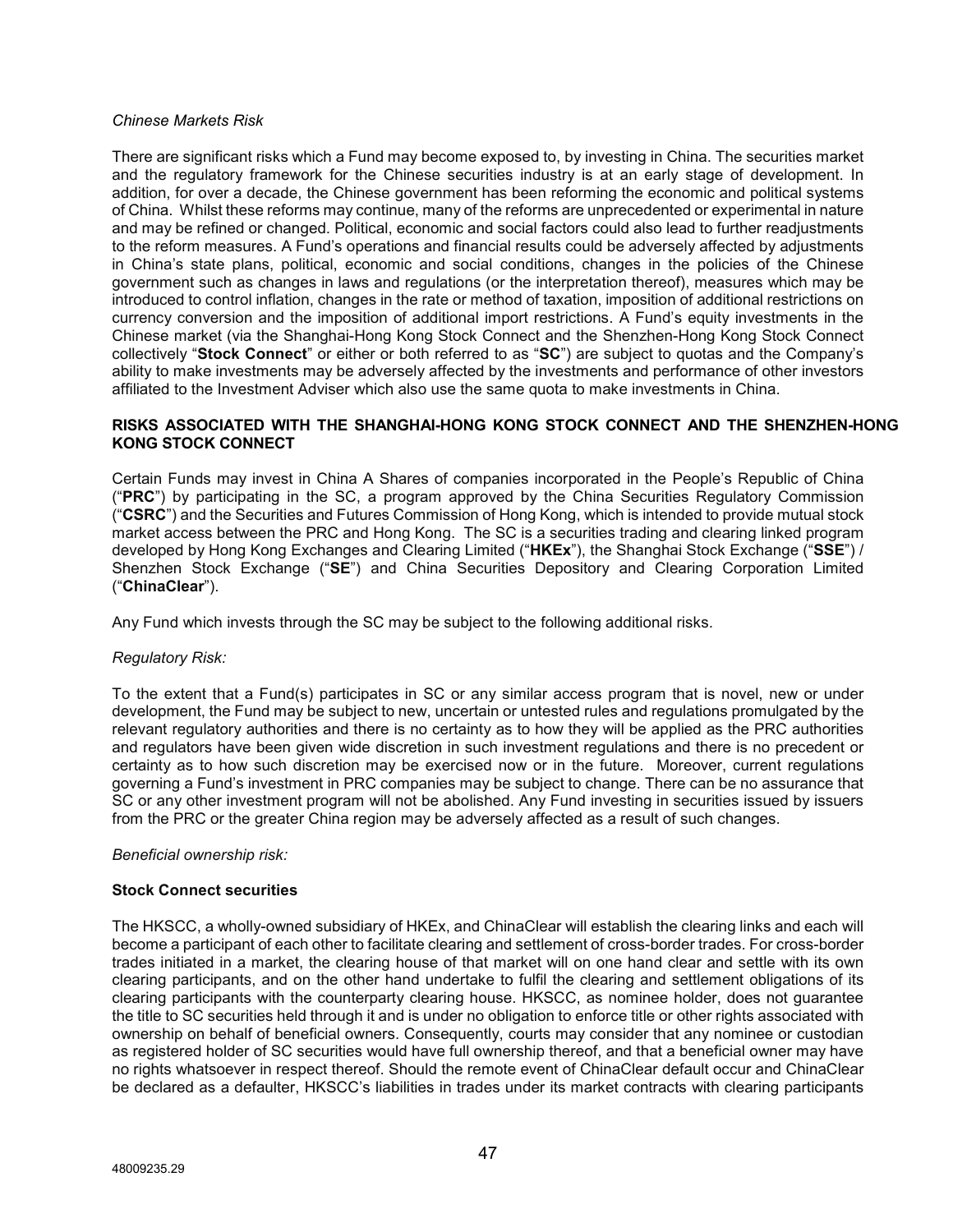will be limited to assisting clearing participants in pursuing their claims against ChinaClear. In that event, Funds may suffer delay in the recovery process or may not be able to fully recover their losses from ChinaClear.

## *Quota limitations:*

Trading under SC will be subject to a daily quota. Once the available daily quota is exceeded, no further buy orders will be accepted for the remainder of the day. However, investors are allowed to continue to sell their cross-boundary securities regardless of the quota balance. A Fund does not have exclusive use of the daily quota and such quota is utilised on a first-come-first served basis. Therefore, quota limitations may restrict a Fund's ability to invest in China A Shares through SC on a timely basis. The daily quota may change from time to time without prior notice. An aggregate investment quota under SC was abolished since 16 August 2016, but there is no guarantee that it will not be re-imposed or re-instated under SC in future.

## *Suspension risk:*

It is contemplated that both The Stock Exchange of Hong Kong Limited ("**SEHK**") and the SSE / SE would reserve the right to suspend trading if necessary for ensuring an orderly and fair market and that risks are managed prudently. Where a suspension in trading through SC is effected, the Funds' ability to access the PRC market will be adversely affected.

# *Clearing and settlement risk:*

The HKSCC, a wholly-owned subsidiary of HKEx, and ChinaClear will establish the clearing links and each will become a participant of each other to facilitate clearing and settlement of cross-border trades in SC. For crossborder trades initiated in a market, the clearing house of that market will on one hand clear and settle with its own clearing participants, and on the other hand undertake to fulfil the clearing and settlement obligations of its clearing participants with the counterparty clearing house.

## *Differences in trading day:*

SC will only operate on days when both the PRC and Hong Kong markets are open for trading and when banks in both markets are open on the corresponding settlement days. So it is possible that there are occasions when it is a normal trading day for the PRC markets but Hong Kong investors (such as a Fund) cannot carry out any China A Shares trading. Funds may be subject to a risk of price fluctuations in China A Shares during the time when SC is not trading as a result.

# *Operational risk*:

The SC is premised on the functioning of the operational systems of the relevant market participants. Market participants are able to participate in this program subject to meeting certain information technology capability, risk management and other requirements as may be specified by the relevant exchange and/or clearing house. There is no assurance that the systems of the SEHK and market participants will function properly or will continue to be adapted to changes and developments in both markets. In the event that the relevant systems failed to function properly, trading in both markets through the program could be disrupted. Funds' ability to access the China A Share market will be adversely affected.

## *Restrictions on selling imposed by front-end monitoring*:

PRC regulations require that before an investor sells any share, there should be sufficient shares in the account; otherwise SSE / SE will reject the sell order concerned. SEHK will carry out pre-trade checking on China A Shares sell orders of its exchange participants (i.e. the stock brokers) to ensure there is no overselling. If a Fund desires to sell certain China A Shares it holds, SEHK requires that the broker involved in the sale of the China A Shares must confirm the Fund holds sufficient amount of those China A Shares before the market opens on the day of selling. If the broker cannot confirm this prior to the market opens, it will not be able to execute the sale of those China A Shares on behalf of the Fund on that trading day.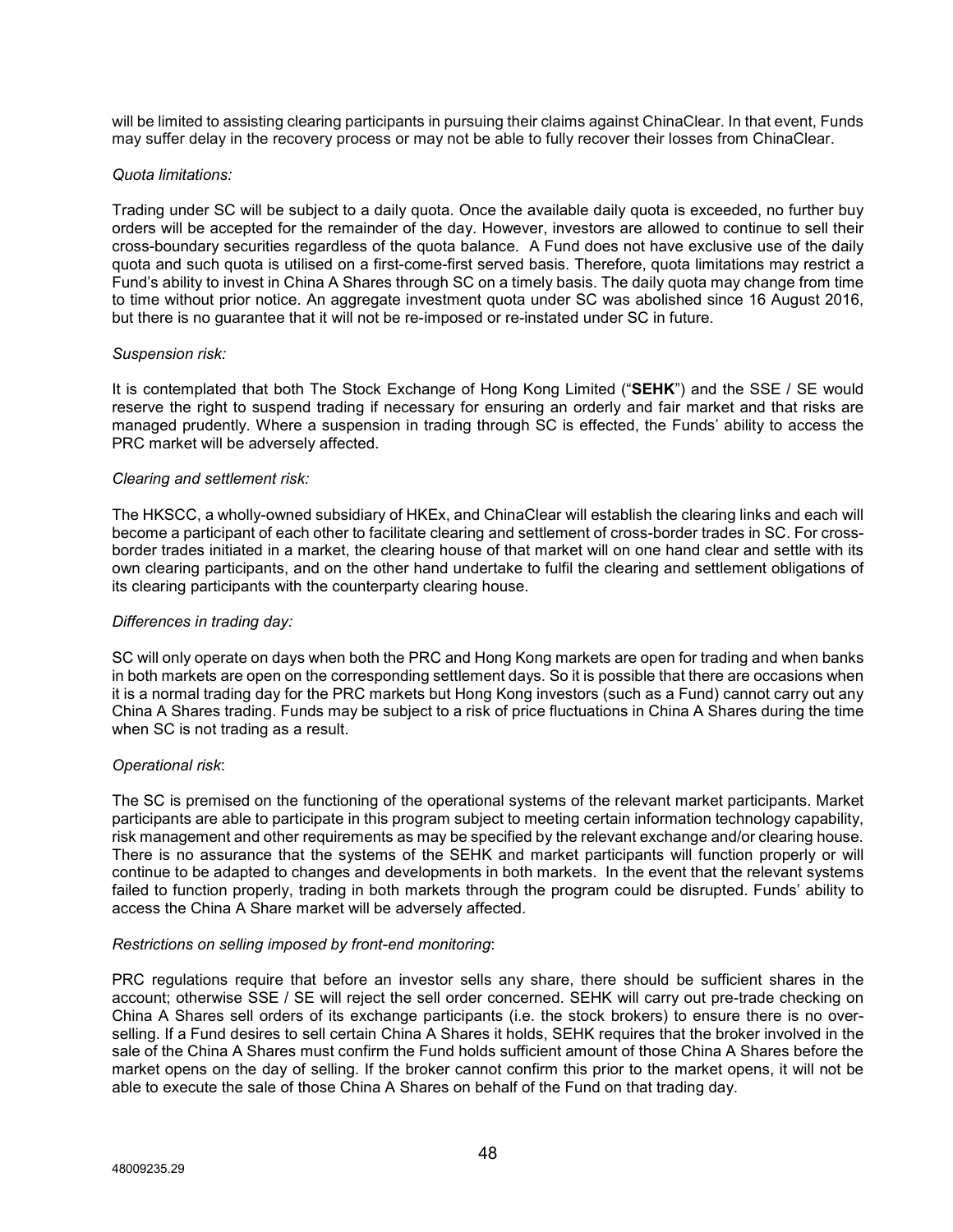## *Short swing profit rule*:

According to the PRC Securities Law, a shareholder of 5% or more of the total issued shares of a PRC listed company has to return any profits obtained from the purchase and sale of shares of such PRC listed company if both transactions occur within a six-month period. In the event that the Company or a Fund becomes a major shareholder of a PRC listed company by investing in China A Shares via the SC, the profits that Funds may derive from such investments may be limited and thus the performance of the Funds may be adversely affected.

## *Recalling of eligible stocks*:

When a stock is recalled from the scope of eligible stocks for trading via the SC, the stock can only be sold but will be restricted from being bought. This may affect the investment Fund or strategies of a Fund, for example, when the Investment Adviser wishes to purchase a stock which is recalled from the scope of eligible stocks.

# *Participation in corporate actions and shareholders' meetings:*

The time for investors to take actions for some types of corporate actions of SSE / SE securities may be as short as one business day. Therefore, Funds may not be able to participate in some corporate actions in a timely manner. Hong Kong and overseas investors (including Funds) are holding SSE / SE securities traded via the SC program through their brokers or custodians. According to existing PRC practice, multiple proxies are not available. Therefore, Funds may not be able to appoint proxies to attend or participate in shareholders' meetings in respect of the SSE / SE securities.

# *No Protection by Investor Compensation Fund:*

Investment through the SC is conducted through broker(s), and is subject to the risks of default by such brokers in their obligations. Fund investments through SC will not be covered by Hong Kong's Investor Compensation Fund because default matters in trading via the SC do not involve products listed or traded on the SEHK or Hong Kong Futures Exchange Limited. Furthermore, since Funds will be carrying out trading via the SC through securities brokers in Hong Kong but not PRC brokers, they are not protected by the China Securities Investor Protection Fund in the PRC. Therefore Funds are exposed to the risks of default of the broker(s) it engages in its trading in China A Shares through the program.

Pursuant to Caishui 2016 No.36, gains realised from trading of marketable securities and interest income would generally be subject to VAT at 6%, unless specifically exempted under laws and regulations. If VAT is applicable, there are also other surtaxes that could apply. Gains realised by recognised foreign investors from trading RMB-denominated debt securities in the PRC inter-bank bond market are exempted from VAT, and interest received by foreign investors from government bonds and local government bonds are also exempt from VAT.

## **Russian Markets Risk**

There are significant risks inherent in investing in Russia. There is no history of stability in the Russian market and no guarantee of future stability. The economic infrastructure of Russia is poor and the country maintains a high level of external and internal debt. Tax regulations are ambiguous and unclear and there is a risk of imposition of arbitrary or onerous taxes. Banks and other financial systems are not well developed or regulated and as a result tend to be untested and have low credit ratings. Bankruptcy and insolvency are commonplace features of the business environment. Foreign investment is affected by restrictions in terms of repatriation and convertibility of currency.

The concept of fiduciary duty on the part of a company's management is generally non-existent. Local laws and regulations may not prohibit or restrict a company's management from materially changing the company's structure without shareholder consent. Foreign investors cannot be guaranteed redress in a court of law for breach of local laws, regulations or contracts. Regulations governing securities investment may not exist or may be applied in an arbitrary and inconsistent manner.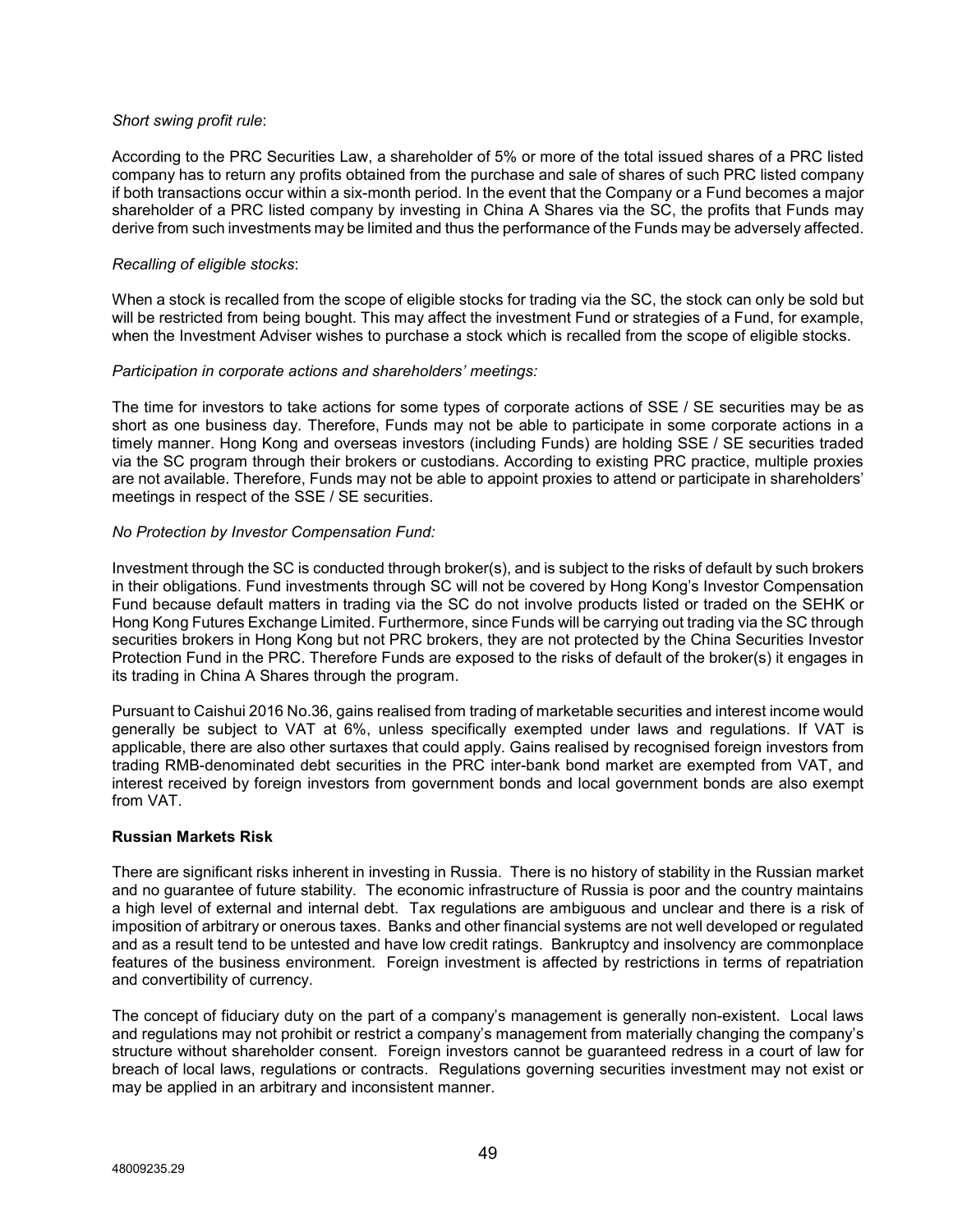Equity securities in Russia are issued only in book entry form and ownership records are maintained by registrars who are under contract with the issuers. Although a Russian sub-custodian will maintain copies of the registrar's records ("Share Extracts") on its premises, such Share Extracts may not, however, be legally sufficient to establish ownership of securities. Further a quantity of forged or otherwise fraudulent securities, Share Extracts or other documents are in circulation in the Russian markets and there is therefore a risk that a Fund's purchases may be settled with such forged or fraudulent securities.

# **Euro Currency Risk**

The operation of the Euro currency requires the participation of multiple Eurozone sovereign states and is therefore sensitive to the credit, general economic and political position of each such state including each state's actual and intended ongoing engagement with and/or support for the other sovereign states then forming the EU, in particular those within the Eurozone. A Fund may hold Euro currency, Euro denominated bonds and other obligations as assets and/or collateral and changes in these factors might materially adversely impact the value of those instruments. In addition, instability in the Eurozone contributes to the volatility in the financial markets described above and any adverse effects that may be felt by the Company and the relevant Fund due to such market conditions. Instability in the Eurozone may also mean that a Fund will be subject to heightened risks associated with the potential failure of brokers, counterparties and exchanges, as well as increased systemic risks associated with the potential failure of one or more systemically important institutions, the potential default of certain sovereign states and/or the collapse (either partial or complete) of the Euro itself.

# **Potential Adoption of a Defensive Investment Policy during Unusual Economic Conditions**

The investment objectives and policies described in this Prospectus are those that the Investment Adviser and Portfolio Managers manage to under normal market conditions. During unusual economic or market conditions, or for temporary defensive or liquidity purposes, a Fund may invest up to 100% of its assets in cash, money market instruments and other short term obligations that would not ordinarily be consistent with the Fund's objectives and policies. A Fund will do so only if the Investment Adviser or the Portfolio Managers believe that the risk of loss outweighs the opportunity for capital gains and higher income.

# **Umbrella Cash Accounts**

The Company has established a collection account at umbrella level in the name of the Company (the "**Umbrella Cash Collection Account**") and has not established such accounts at Fund level. Subscriptions monies received in respect of a Fund in advance of the issue of Shares will be held in the Umbrella Cash Collection Account in the name of the Company. Investors will be unsecured creditors of such Fund with respect to the amount subscribed until such Shares are issued, and will not benefit from any appreciation in the Net Asset Value of the Fund, or any other Shareholder rights (including dividend entitlement) until such time as Shares are issued. In the event of an insolvency of the relevant Fund or the Company there is no guarantee that the Fund or the Company will have sufficient funds to pay unsecured creditors in full.

Payment by the Fund of redemption proceeds and dividends is subject to receipt by the Administrator of original subscription documents and compliance with all anti-money laundering procedures. Notwithstanding this, redeeming Shareholders will cease to be Shareholders, with regard to the redeemed Shares, from the relevant Dealing Day. Redeeming Shareholders and Shareholders entitled to distributions will, from the redemption or distribution date, as appropriate, be unsecured creditors of the relevant Fund and will not benefit from any appreciation in the Net Asset Value of the Fund, or any other Shareholder rights (including further dividend entitlement), with respect to the redemption or distribution amount. In the event of an insolvency of the Fund or the Company during this period, there is no guarantee that the Fund or the Company will have sufficient funds to pay unsecured creditors in full. Redeeming Shareholders and Shareholders entitled to distributions should therefore ensure that any outstanding documentation and information is provided to the Administrator promptly. Failure to do so is at such Shareholder's own risk.

In the event of the insolvency of another Fund of the Company, recovery of any amounts to which a Fund is entitled, but which may have transferred to such other Fund as a result of the operation of the Umbrella Cash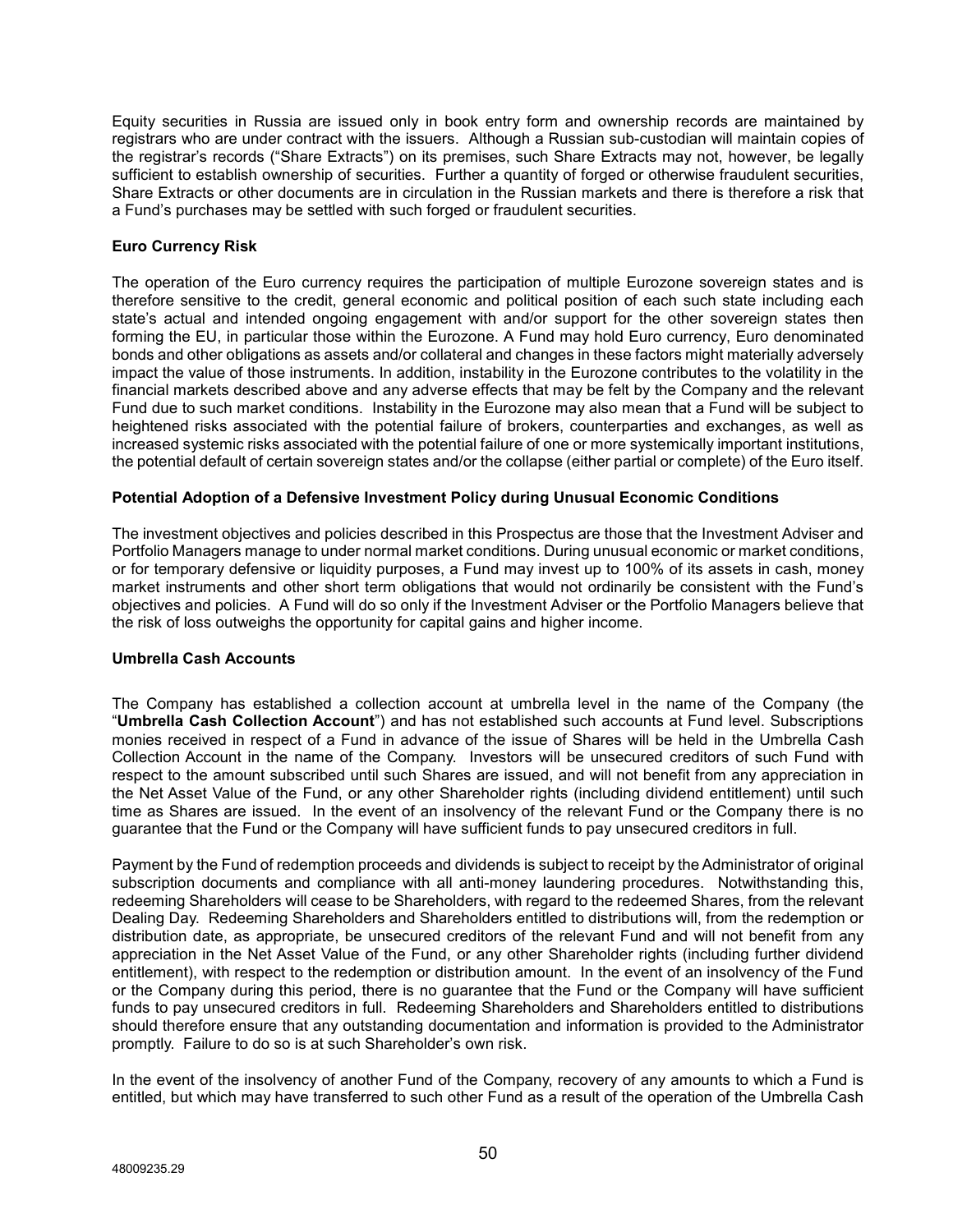Collection Account, will be subject to the principles of Irish trust law and the terms of the operational procedures for the Umbrella Cash Collection Account. There may be delays in effecting and / or disputes as to the recovery of such amounts, and the insolvent Fund may have insufficient funds to repay amounts due to the relevant Fund. Accordingly, there is no guarantee that such Fund or the Company will recover such amounts. Furthermore, there is no guarantee that in such circumstances the Fund or the Company would have sufficient funds to repay any unsecured creditors.

## **No Investment Guarantee Equivalent to Deposit Protection**

**Investment in a Fund is not in the nature of a deposit in a bank account and is not protected by any government, government agency or other guarantee scheme which may be available to protect the holder of a bank deposit account and any capital invested in a Fund is capable of fluctuation.**

# **Potential implications of Brexit**

On 23 June 2016 the United Kingdom held a referendum and voted to leave the European Union. This has led to volatility in the financial markets of the United Kingdom and more broadly across Europe and may also lead to weakening in consumer, corporate and financial confidence in such markets. On 31 January 2020, the United Kingdom formally left the European Union and entered into a transition period that lasted until 31 December 2020. On 24 December 2020, a formal withdrawal agreement was agreed between the European Union and the United Kingdom the terms of which dictate the extent and process by which the United Kingdom exits the European Union, and the longer term economic, legal, political and social framework to be put in place between the United Kingdom and the European Union (the "**Withdrawal Agreement**"). The Withdrawal Agreement took effect on 1 January 2021.

Notwithstanding the avoidance of a "no-deal Brexit" and the increased uncertainty that would likely have accompanied such a scenario, the United Kingdom's exit from the European Union will likely lead to exacerbated periods of volatility and economic uncertainty in both the United Kingdom and in wider European markets in the short to mid-term. In particular, the decision made in the British referendum may lead to a call for similar referendums in other European jurisdictions which may cause increased economic volatility in the European and global markets. This uncertainty may have an adverse effect on the economy generally and on the ability of the Company and the Funds to execute their respective strategies and to receive attractive returns.

Leaving the European Union may also result in significant changes to law and regulation in the United Kingdom. It is not currently possible to assess the effect of these changes on the Company or the position of the Shareholders. Investors should be aware that these and other similar consequences following from the referendum result may adversely affect the value of the Shares and the Company's performance.

# **Impact of Regulation on the Company**

Directive 2014/61/EU on markets in financial instruments and Regulation 600/2014/EU on markets in financial instruments (collectively, "**MiFID II**") took effect in EU Member States on January 3, 2018. MiFID II forms the legal framework governing the requirements applicable to EU investment firms and trading venues and thirdcountry firms providing investment services or activities in the EU. The extent to which MiFID II will have an indirect impact on markets and market participants is unclear and yet to fully play out in practice. It will likely impact pricing, liquidity and transparency in most asset classes and certainly impact the research market.

MiFID II prohibits an investment firm authorised in an EU Member State from receiving investment research unless it is paid for directly by the firm out of its own resources or from a separate research payment account regulated under MiFID II and funded either by a specific periodic research charge to the client or by a research charge that is not collected from the client separately but instead alongside a transaction commission. Specifically, MiFID II will have practical ramifications in certain areas such as payment for equity research and fixed income, currency and commodities research. Accordingly, while difficult to predict the full impact of MiFID II on the Company and the Portfolio Managers that are authorised under MiFID, it could include an increase in the overall costs of entering into investments. Shareholders should be aware that the regulatory changes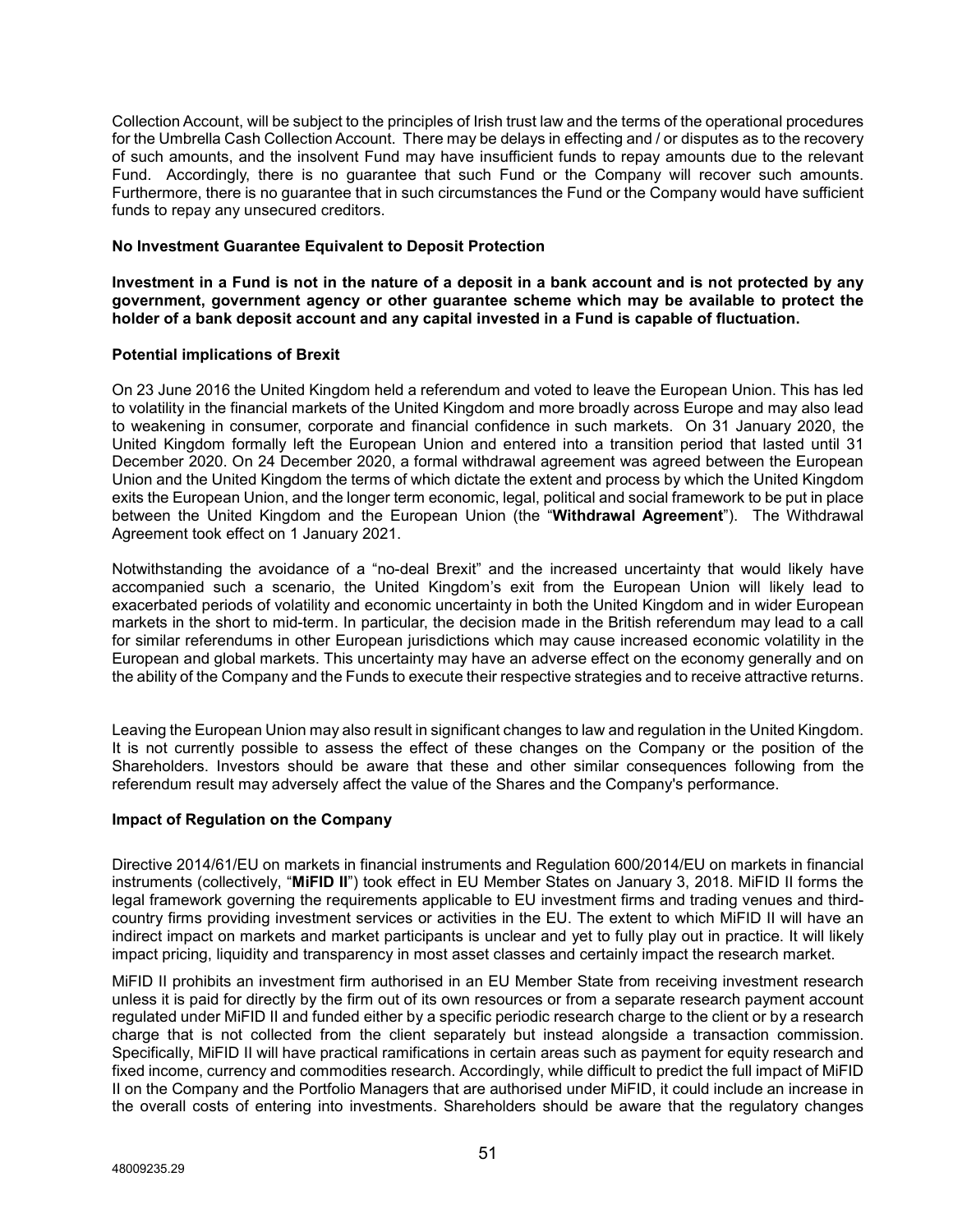arising from MiFID II may affect each Fund's ability to adhere to its investment approach and achieve its investment objective.

EU research providers that are MiFID II firms will be obliged to price their research services separately from their execution services. It is uncertain whether these changes will lead to an overall increase in the price of research and/or lead to reduced access to research for the advisers. While the exact impact of MiFID II and the related Markets in Financial Instruments Regulation on certain funds and the advisers remain unclear and will take time to quantify, the impact on them and on the EU financial markets may be material.

## **Benchmarks**

For actively managed funds that are managed with respect to a benchmark, the Fund will be subject to the market or other risks inherent in the asset class or securities market represented by the benchmark. An active Fund's performance relative to its benchmark may be subject to wide variation depending on market conditions and economic cycles, and the Fund's performance could move closely in line with that of the benchmark over certain periods. Even if an active Fund achieves an excess return above its benchmark gross of fees, if you are in a share class with fees and expenses that exceed that excess return then the net performance of your shares would be less than the benchmark due to those expenses.

# **COVID-19**

Events such as health pandemics or outbreaks of disease may lead to increased short-term market volatility and may have adverse long-term effects on the U.S. and world economies and markets generally. For example, beginning in late 2019, China experienced an outbreak of a new and highly contagious form of coronavirus disease, COVID-19 or 2019-nCOV. In the ensuing months, COVID-19 spread to numerous countries, prompting precautionary government-imposed closures and restrictions of certain travel and businesses in many countries.

Certain countries have been susceptible to epidemics, most recently COVID-19, which has meaningfully disrupted the global economy and markets. The outbreak of such epidemics, together with any resulting restrictions on travel or quarantines imposed, could have a negative impact on the economy and business activity in the countries in which the Funds may invest and global commercial activity and thereby adversely affect the performance of the Funds' investments. Health pandemics or outbreaks could result in a general economic decline in a given region, or globally, particularly if the outbreak persists for an extended period of time or spreads globally. This could have an adverse impact on the Funds' investments, or the Funds' ability to source new investments or to realize its investments. Pandemics and similar events could also have an acute effect on individual issuers or related groups of issuers and could adversely affect securities markets, interest rates, auctions, secondary trading, ratings, credit risk, inflation, deflation and other factors relating to the Funds' investments or the Investment Adviser's operations and the operations of the Investment Adviser's and the Funds' service providers.

Any outbreak of disease epidemics such as the severe acute respiratory syndrome, avian influenza, H1N1/09, including most recently, COVID-19, or other similarly infectious diseases may result in the closure of the Investment Adviser's and/or a Portfolio Manager's offices or other businesses, including office buildings, retail stores and other commercial venues and could also result in (a) the lack of availability or price volatility of raw materials or component parts necessary to an investment's business, (b) disruption of regional or global trade markets and/or the availability of capital or economic decline. Such outbreaks of disease may have an adverse impact on the Funds' value and/or the Funds' investments.

In addition, to the extent an epidemic, including COVID-19, is present in jurisdictions in which the Investment Adviser has offices or investments, it could affect the ability of the Investment Adviser and its service providers to operate effectively, including the ability of personnel to function, communicate and travel to the extent necessary to carry out the Funds' investment strategy and objectives. The Funds may also suffer losses and other adverse impacts if travel and other COVID-19-related disruptions continue for an extended period of time. In addition, the Investment Adviser's personnel may be directly impacted by the spread of COVID-19, both through direct exposure (the likelihood of which can increase due to the frequency of travel) and exposure to family members. The spread of COVID19 among the Investment Adviser's personnel would significantly affect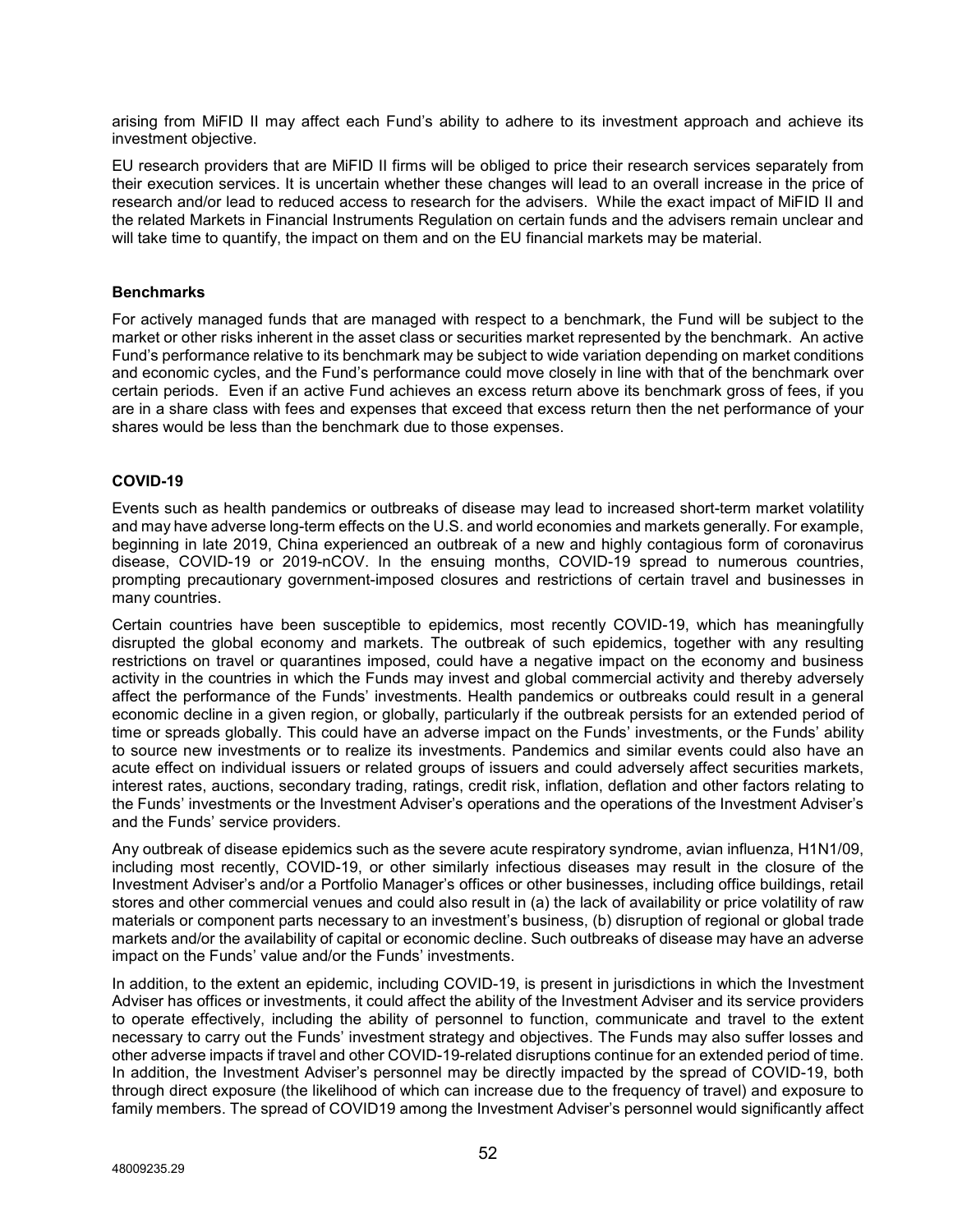its ability to properly oversee the affairs of the Funds, resulting in the possibility of temporary or permanent suspension of the Funds' investment activities or operation.

## **Sustainability Risks**

SFDR defines sustainability risk as an environmental, social or governance event or condition that, if it occurs, could cause an actual or a potential material negative impact on the value of an investment. The Investment Adviser does not systematically assess the likely impact of sustainability risks on the returns of the Funds.

The universe of sustainability risks is very broad, and their relevance, materiality and impact on investments will depend on a number of factors such as the investment strategy pursued by the Fund, asset class, asset location and asset sector. A sustainability risk may arise and impact a specific investment or may have a broader impact on an economic sector, geographical regions and/or jurisdictions and political regions. If they materialise, sustainability risks can reduce the value of underlying investments held within a Fund and could have a material impact on the performance and returns of the Fund. The returns of Funds that do not integrate sustainability risk in their investment processes may be more negatively impacted by sustainability risk events materialising.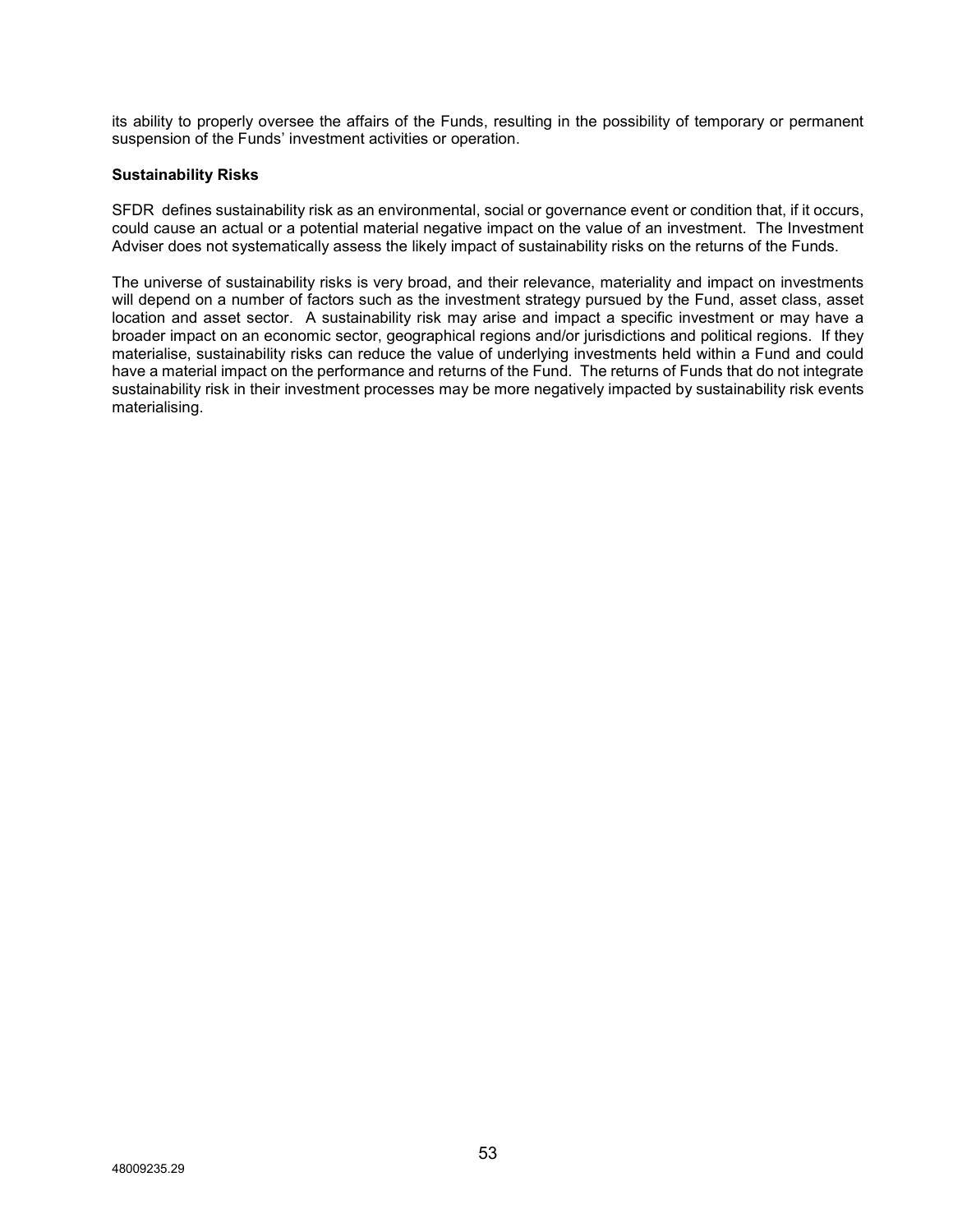## **DISTRIBUTION POLICY**

The Articles empower the Company in a general meeting to declare dividends in respect of any Shares provided that no dividend shall exceed the amount recommended by the Directors. The Articles also empower the Directors to declare interim dividends. The Directors have determined to reinvest all net income and net realised capital gains of the Company attributable to the Accumulating Class Shares. Accordingly, no dividends will be paid in respect of such Shares and all net income and net realised capital gains of the Company attributable to such Shares will be reflected in the Net Asset Value per Share of those Shares.

The Directors expect that all or substantially all of the net investment income of the relevant Funds attributable to the Sterling Investor Distributing B Class Shares will be calculated as of the last Dealing Day of October and April of each year (in relation to the Sterling Investor Distributing B Class Shares, the "Record Date") and declared as a dividend to eligible Shareholders on the relevant Fund's register of Shareholders on the Record Date. Any such dividend will be distributed to the relevant Shareholders by electronic bank transfer to the account designated by the Shareholder in the application form, as amended from time to time, and normally within ten Dealing Days from the relevant Record Date. The Articles of Association empower the Directors to declare dividends in respect of any Shares out of net income (including interest income) and the excess of realised and unrealised capital gains over realised and unrealised losses in respect of investments of the Company. This includes, is but not restricted to, the right to declare dividends in order to more closely align distributions made in relation to a reporting period to income calculated as reportable for UK Offshore Funds tax purposes (for further information refer to United Kingdom taxation section below). Net realised and unrealised capital gains of the relevant Funds attributable to the Sterling Investor Distributing B Class Shares are expected to be retained by the relevant Fund which will result in an increase in the Net Asset Value per Share. The Directors, nevertheless, reserve the right to declare dividends in respect of such realised and unrealised capital gains less realised and unrealised capital losses in their sole discretion.

The Directors expect that all or substantially all of the net investment income of the relevant Funds attributable to the US\$ Institutional Distributing Class, Sterling Institutional Distributing Class and Sterling Investor Distributing Class will be calculated as of the last Dealing Day of each calendar quarter (in relation these classes of Shares, the "Record Date") and declared as a dividend to eligible Shareholders on the relevant Fund's register of Shareholders on the Record Date. Any such dividend will be distributed to the relevant Shareholders by electronic bank transfer to the account designated by the Shareholder in the application form, as amended from time to time, and normally within ten Dealing Days from the last calendar Dealing Day of the relevant calendar quarter. The Articles of Association empower the Directors to declare dividends in respect of any Shares out of net income (including interest income) and the excess of realised and unrealised capital gains over realised and unrealised losses in respect of investments of the Company. Net realised and unrealised capital gains of the relevant Funds attributable to the US\$ Institutional Distributing Class, Sterling Institutional Distributing Class and Sterling Investor Distributing Class Shares are expected to be retained by the relevant Fund which will result in an increase in the Net Asset Value per Share. The Directors, nevertheless, reserve the right to declare dividends in respect of such realised and unrealised capital gains less realised and unrealised capital losses in their sole discretion.

Upon the declaration of any dividends to the holders of relevant Shares, the Net Asset Value of the relevant Shares of the Fund will be reduced by the amount of such dividends, which will occur on the first Dealing Day after the relevant Record Date.

The Directors may from time to time, and in their sole discretion, determine that the Company shall, on behalf of one or more Funds, apply an equalisation formula in respect to any Distributing Class Shares for any distribution period in which it is expected that significant subscriptions or redemptions of Shares in the relevant Fund during that distribution period might have a significant impact on the net investment income of the relevant Fund which would otherwise be available for distribution on the relevant Record Date. In such circumstances, the subscription price of the Distributing Class Shares in the relevant Fund will be deemed to include an equalisation amount which represents a portion the accrued income of the relevant class up to the point of subscription, and the first distribution in respect of Distributing Class Shares in the relevant Fund will include a payment of capital usually equal to the amount of such equalisation payment. The redemption price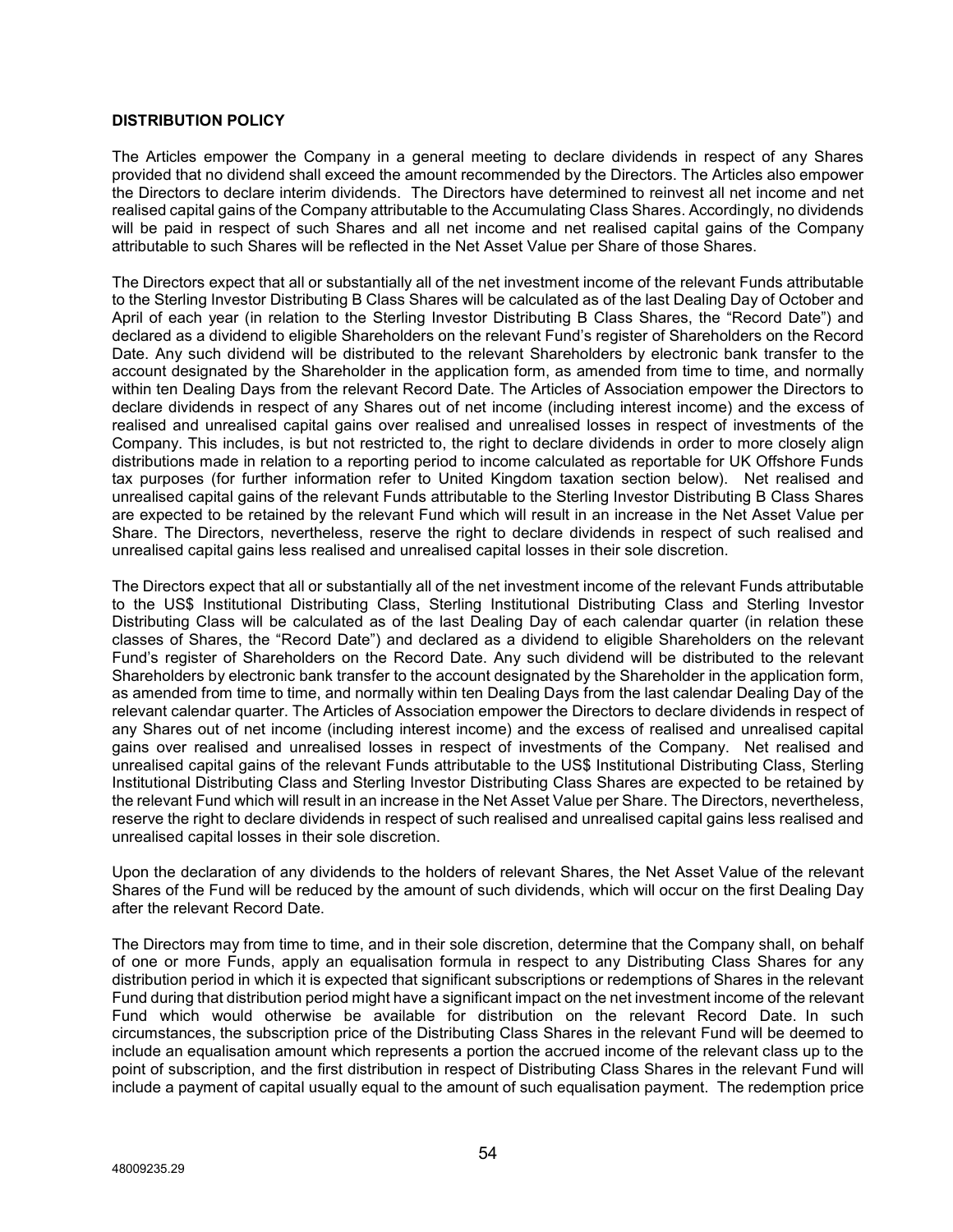of each Distributing Class Share will also include an equalisation payment in respect of the accrued income of the relevant Fund up to the Dealing Day on which the relevant Distributing Class Shares are redeemed.

Each dividend declared on the outstanding Shares held by a Shareholder will, at the election of the Shareholder, be paid in cash or additional full and fractional Shares of the relevant Fund. This election should be made on a Shareholder's application form and may be changed at any time upon notice to the Administrator prior to the Record Date for a particular dividend or distribution. If no election is made, all dividend distributions will be reinvested in the relevant Fund. Such reinvestment will be made at the Net Asset Value per Share as of the Dealing Day on which such dividends are declared. There is no sales charge on reinvestment of dividends.

Shares issued pursuant to a subscription effected prior to the Dealing Deadline on a Dealing Day shall accrue dividends from such Dealing Day until the day immediately preceding the Dealing Day on which the relevant Shares are redeemed.

Any dividend unclaimed after six years from the date when it first became payable shall be forfeited automatically, without the necessity for any declaration or other action by the Company.

## **BORROWING POLICY**

Under the Articles, the Directors are empowered to exercise all of the borrowing powers of the Company, subject to any limitations under the UCITS Regulations, and to charge the assets of the Company as security for any such borrowing.

A Fund may not borrow money, grant loans or act as guarantor on behalf of third parties, except (i) foreign currency may be acquired by means of a back-to-back loan (i.e., borrowing one currency against the deposit of an equivalent amount of another currency), provided that where foreign currency borrowings exceed the value of the "back-to-back" deposit, any excess shall be regarded as borrowing and therefore aggregated with other borrowings for the purposes of the 10% limit referred to below); and (ii) a Fund may incur temporary borrowings not exceeding 10% of its Net Asset Value and may charge its assets as security for such borrowings. Reverse repurchase agreements are not treated as borrowings for these purposes.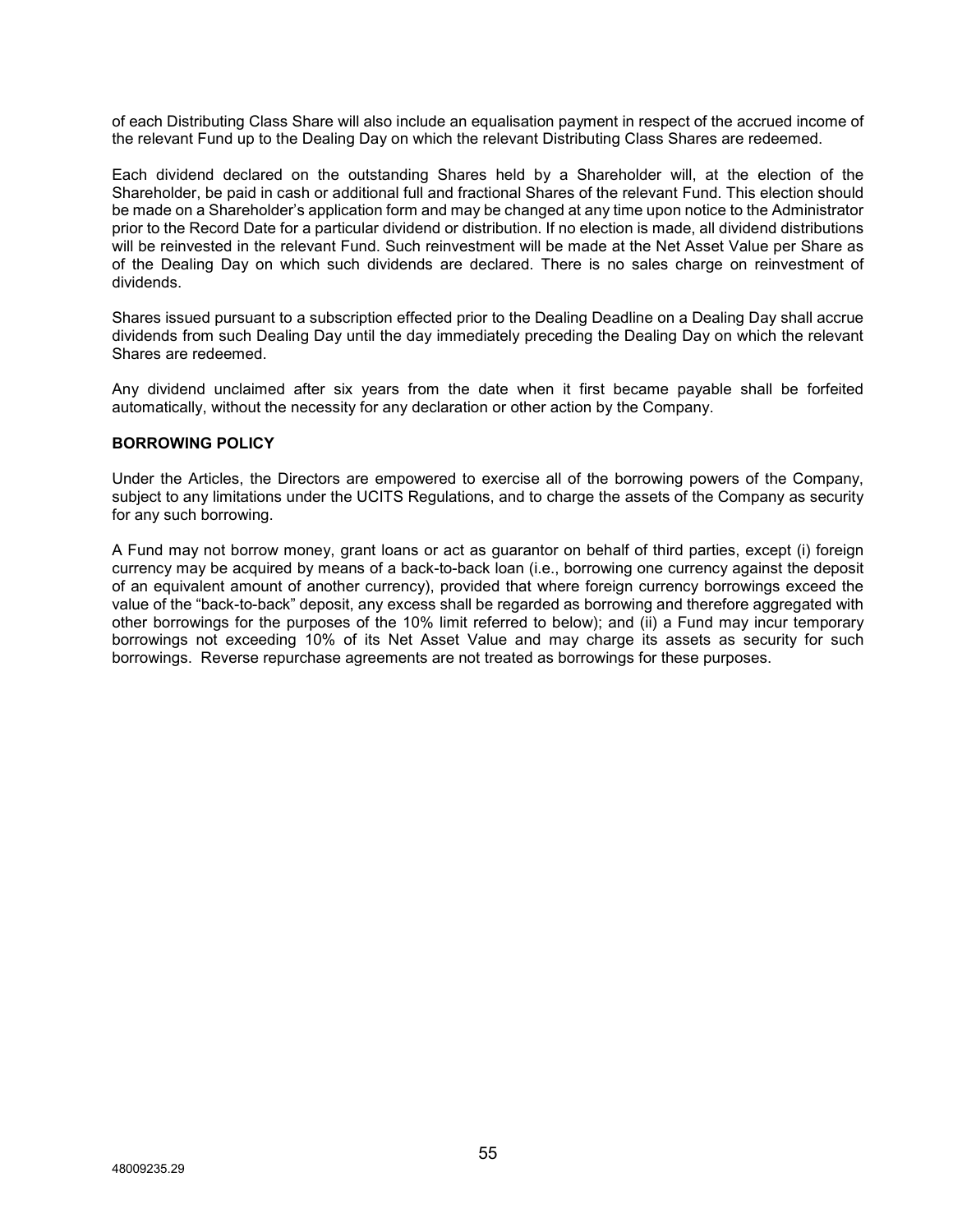## **SUBSCRIPTIONS**

The Manager is given authority to effect the issue of Shares of any Series or Class in respect of a Fund and in accordance with the requirements of the Central Bank, to create new Series or Classes of Shares on such terms as they may from time to time determine in relation to any Fund. Issues of Shares will be made with effect from a Dealing Day in accordance with the subscription and settlement details and procedures below, unless otherwise specified in a Relevant Supplement.

Shares will be issued at their Net Asset Value per Share as of the Valuation Point on the Dealing Day provided the Administrator or its agents has received a properly completed subscription request by 2.00 pm (Irish time) on the relevant Dealing Day (the "Dealing Deadline") and cleared funds representing the subscription monies by the third Dealing Day from the date on which the Administrator or its agents receives a properly completed subscription request. Unless the Manager otherwise determines, and except as set out below, if such subscription request is received after the Dealing Deadline on any Dealing Day, the Shares will be issued at the Net Asset Value per Share calculated as of the Valuation Point on the next Dealing Day. Shareholders may be subject to such subscription charges or sales commissions, if any, as may be specified below or in a Relevant Supplement.

Applications for Shares should be made in writing in such form as the Manager may from time to time determine and should be posted or sent by facsimile (with the original subscription request sent by post immediately thereafter in the case of an initial subscription to the Company by an investor) to the address and fax number specified in such application form. Applications for Shares will not be deemed to be complete until all antimoney laundering procedures have been completed. Subsequent subscriptions for Shares should be made in writing in such form as the Manager may from time to time determine. Redemption proceeds will not be paid until the original subscription request has been received by the Administrator in respect of the initial subscription to the Company by the investor and all anti-money laundering procedures have been completed.

Subscriptions for Shares must be in the relevant Class Currency or such other currency as may be specified in a Relevant Supplement, unless the Manager otherwise agrees to accept subscriptions in any freely convertible currency approved by the Manager, in which case such subscriptions will be converted into the relevant Class Currency or such other currency as will be specified in a Relevant Supplement at the rate of exchange available to the Manager and the cost of conversion will be deducted from the subscription monies. Payment for Shares should be made to the account of the Manager by wire transfer to the account specified in the original subscription form. The Company reserves the right to reject subscriptions in its sole discretion and if so rejected the relevant subscription monies shall be returnable to the applicant within a reasonable timeframe and at his own risk.

In the event that subscription monies are not received by the Administrator by the third Dealing Day from the date on which the Administrator or its agents receives a properly completed subscription request, the subscription may be rejected and the provisional allotment of Shares in relation thereto will be cancelled. However the directors of the Manager reserve the right, in their sole discretion, to accept such subscription and provisionally allotted Shares in relation thereto. In this event, the Company may temporarily borrow an amount equal to the subscription monies and invest such monies in accordance with the investment objectives and policies of the relevant Fund. Once the subscription monies are received the Company will use such subscription monies to repay the relevant borrowings and reserves the right to charge that investor interest on<br>such outstanding subscription monies at normal commercial rates. If cleared funds representing the such outstanding subscription monies at normal commercial rates. subscription monies in respect of the Shares are not received by the Company within such period as the Manager may determine the Manager may cancel any provisional allotment of Shares in respect thereof and if the applicant is a Shareholder, redeem or sell all or part of his holding of Shares and use the proceeds thereof to satisfy and make good any loss, cost, expense or fees suffered by the Company as a result of the nonreceipt of cleared funds within such time limits as may be specified by the Manager).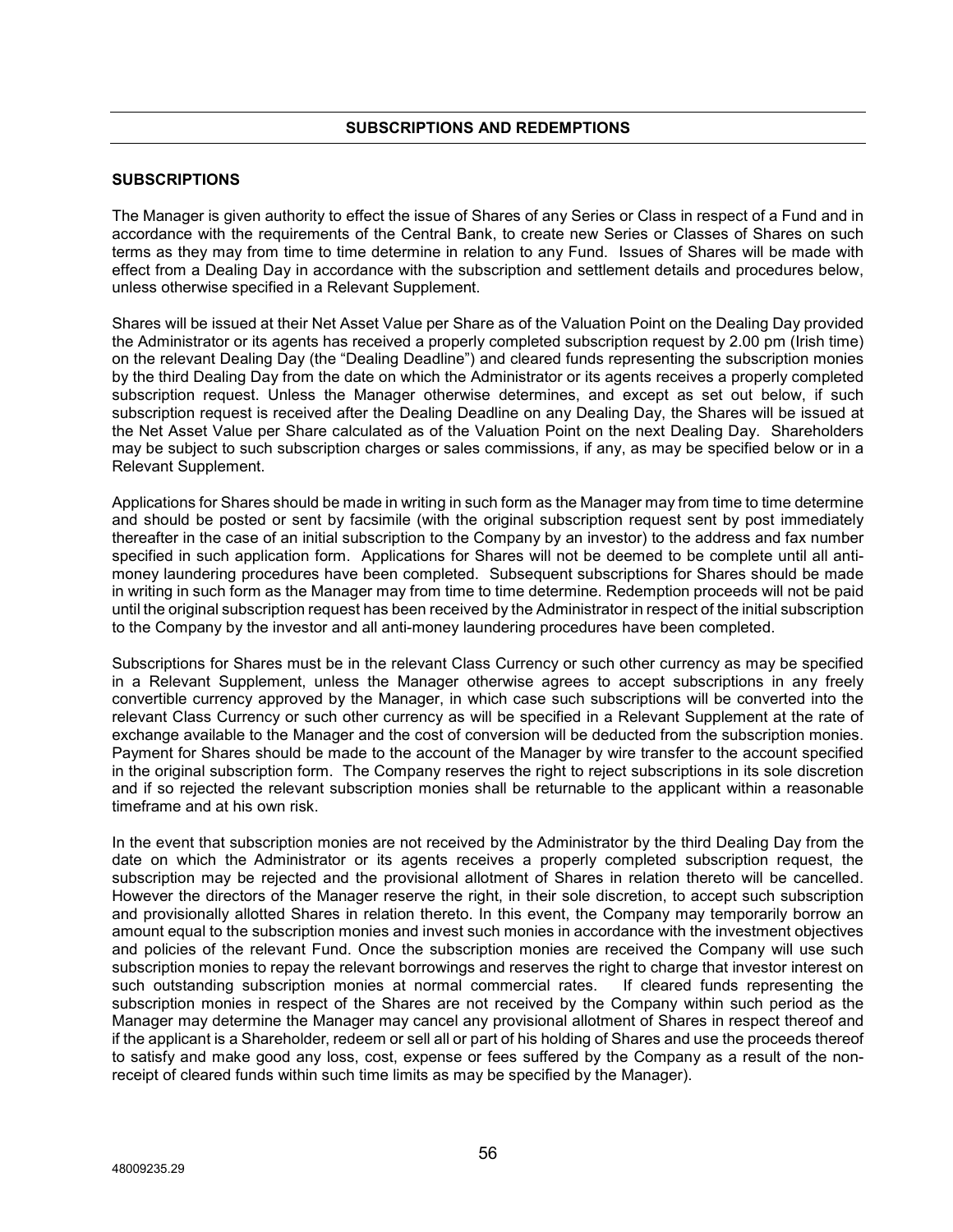If the Administrator or its agents do not receive a properly completed subscription request by the Dealing Deadline, the Shares will be issued at the Net Asset Value per Share calculated as of the Valuation Point on the next Dealing Day. The Administrator or its agents, on an individual basis and at its sole discretion, as agreed by the Manager, may in exceptional circumstances accept properly completed subscription request received after the Dealing Deadline but always before the relevant Valuation Point.

The Classes of Shares available for all Funds are set out below:

**EURO INSTITUTIONAL CLASS EURO INSTITUTIONAL DISTRIBUTING CLASS HEDGED EURO INSTITUTIONAL CLASS HEDGED EURO INSTITUTIONAL DISTRIBUTING CLASS HEDGED STERLING INSTITUTIONAL CLASS HEDGED STERLING INSTITUTIONAL DISTRIBUTING CLASS STERLING INSTITUTIONAL CLASS STERLING INSTITUTIONAL DISTRIBUTING CLASS STERLING INSTITUTIONAL C CLASS STERLING INSTITUTIONAL C DISTRIBUTING CLASS STERLING INVESTOR DISTRIBUTING CLASS STERLING INVESTOR DISTRIBUTING B CLASS HEDGED US\$ INSTITUTIONAL CLASS US\$ INSTITUTIONAL CLASS US\$ INSTITUTIONAL DISTRIBUTING CLASS US\$ INSTITUTIONAL C CLASS US\$ INSTITUTIONAL C DISTRIBUTING CLASS**

The Class Currency, minimum initial subscription amount and minimum holding amount where applicable, for each Class is set out below. The Manager or Directors may, in their sole discretion, waive or reduce the minimum initial subscription amount or minimum holding amount applicable to any Class from time to time.

| <b>Class</b>                                                                                                                                                                                                                                                                                                                                                        | <b>Minimum Initial Subscription</b><br><b>Amount</b>                                                                                                                         | <b>Minimum Holding</b><br>Amount                           |
|---------------------------------------------------------------------------------------------------------------------------------------------------------------------------------------------------------------------------------------------------------------------------------------------------------------------------------------------------------------------|------------------------------------------------------------------------------------------------------------------------------------------------------------------------------|------------------------------------------------------------|
| <b>Euro Denominated Classes</b>                                                                                                                                                                                                                                                                                                                                     |                                                                                                                                                                              |                                                            |
| <b>Euro Institutional Class</b><br>Euro Institutional Distributing Class<br><b>Hedged Euro Institutional Class</b><br><b>Hedged Euro Institutional Distributing Class</b>                                                                                                                                                                                           | EUR1,000,000<br>EUR1,000,000<br>EUR1,000,000<br>EUR1,000,000                                                                                                                 |                                                            |
| <b>UK Pound Sterling Denominated Classes</b>                                                                                                                                                                                                                                                                                                                        |                                                                                                                                                                              |                                                            |
| <b>Hedged Sterling Institutional Class</b><br>Hedged Sterling Institutional Distributing Class<br><b>Sterling Institutional Class</b><br><b>Sterling Institutional Distributing Class</b><br>Sterling Institutional C Class<br>Sterling Institutional C Distributing Class<br><b>Sterling Investor Distributing Class</b><br>Sterling Investor Distributing B Class | U.S.\$100,000 (in Sterling)<br>U.S.\$100,000 (in Sterling)<br>U.S.\$100,000 (in Sterling)<br>U.S.\$100,000 (in Sterling)<br>STG50,000<br>STG50,000<br>STG50,000<br>STG25,000 | U.S.\$100,000 (in Sterling)<br>U.S.\$100,000 (in Sterling) |
| <b>US Dollar Denominated Classes</b>                                                                                                                                                                                                                                                                                                                                |                                                                                                                                                                              |                                                            |
| Hedged U.S.\$ Institutional Class<br>U.S.\$ Institutional Class                                                                                                                                                                                                                                                                                                     | U.S.\$100,000<br>U.S.\$100,000                                                                                                                                               |                                                            |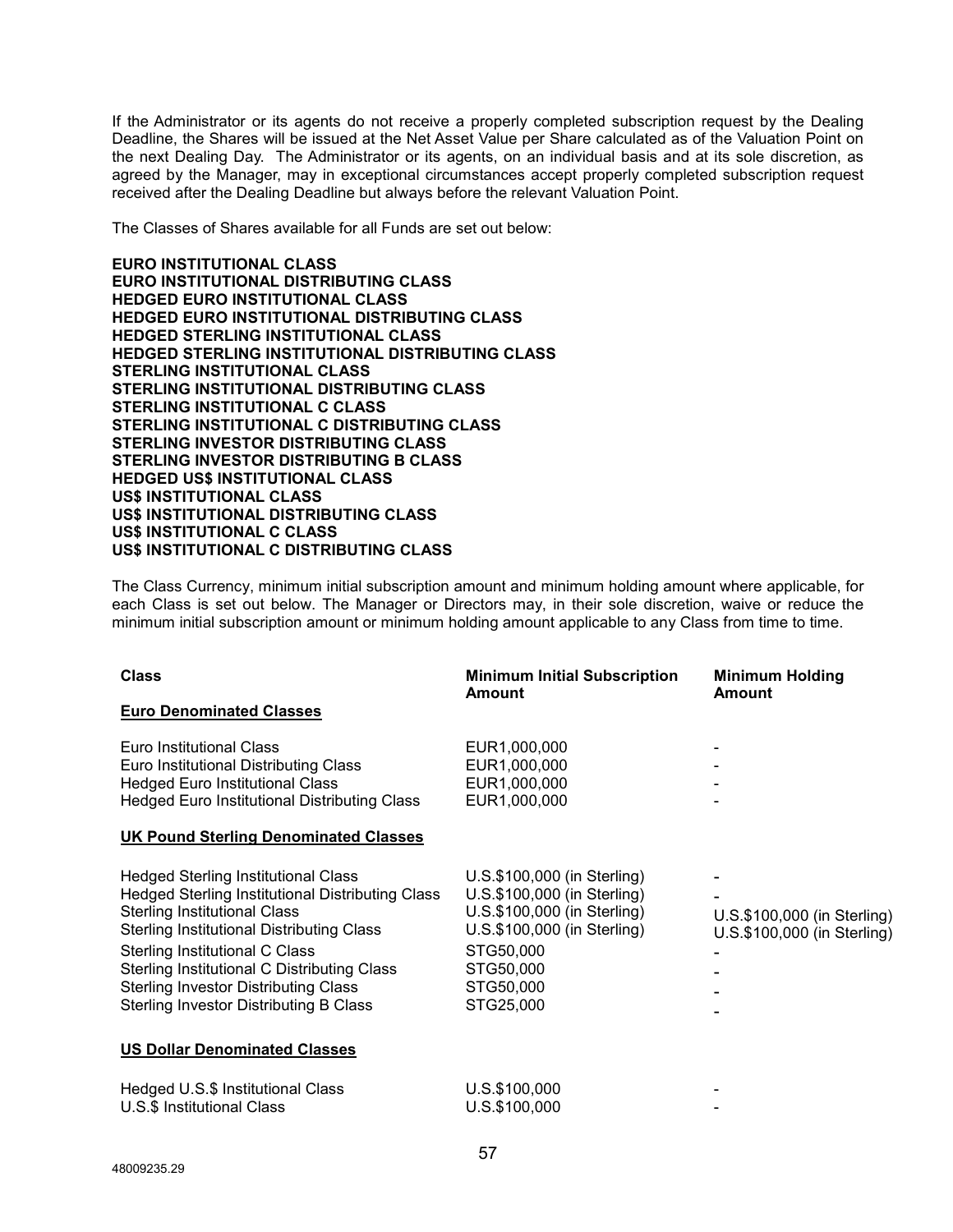| U.S.\$ Institutional Distributing Class   | U.S.\$100.000 | -                        |
|-------------------------------------------|---------------|--------------------------|
| U.S.\$ Institutional C Class              | U.S.\$100.000 | -                        |
| U.S.\$ Institutional C Distributing Class | U.S.\$100.000 | $\overline{\phantom{a}}$ |

Shares are available for subscription at the Net Asset Value per Share applicable on each Dealing Day, except in relation to the initial issue of Shares of a Class in any Fund. In the case of the initial offer of Shares in any Class of a Fund, such Shares will be issued at STG£10 per Share (in the case of Shares with a Class Currency of Sterling), EUR10 per Share (in the case of Shares with a Class Currency of euro) and U.S.\$10 per Share (in the case of Shares with a Class Currency of US Dollars). The initial offer period for each Class of Shares in a Fund will be determined by the Directors from time to time and notified to the relevant investors at the time of subscription. The initial offer period in relation to any Class in any Fund may not commence until the Business Day immediately following the approval of such Fund by the Central Bank. The initial offer period for the Euro Institutional Distributing Class, Hedged Euro Institutional Distributing Class, Hedged Sterling Institutional Distributing Class, Sterling Institutional C Class, Sterling Institutional C Distributing Class, Sterling Investor Distributing Class, Sterling Investor Distributing B Class, U.S.\$ Institutional Distributing Class, and the U.S.\$ Institutional C Distributing Class in The SEI Global Select Equity Fund commenced at 9.00 am on 7 September 2021 and will end at 2.00 pm on 4 March 2022 or such other period as the Directors may from time to time determine and notify to the Central Bank.

The Base Currency of each Fund is set out below. Except in the case of the Hedged Classes, it is not intended to hedge the Shares against any fluctuation in the value of the Base Currency of a Fund relative to the relevant Class Currency and accordingly in the event that the Base Currency of a Fund differs from the Class Currency of the relevant Shares, the Shareholder will bear the risk of any currency fluctuation.

The Investment Adviser intends to hedge the foreign currency exposure of the Hedged Classes in order that investors in these classes receive a return in the relevant Class Currency which is not materially affected by changes between the value of the relevant Class Currency and the currency or currencies in which the assets of the relevant Fund are denominated, although there is no guarantee that the Investment Adviser will be successful in this regard.

Changes in the exchange rate between the currency or currencies in which the assets of the relevant Fund are denominated and the relevant Class Currency may lead to a difference in the value of Shares as expressed in relevant Class Currency. The Investment Adviser will try to mitigate this risk by using techniques and instruments, including currency options and forward currency exchange contracts. Investors in the Hedged Classes should be aware that this strategy may substantially limit them from benefiting if the relevant Class Currency falls against the currency or currencies in which the assets of the relevant Fund are denominated. In such circumstances, investors in Hedged Classes may be exposed to fluctuations in the Net Asset Value per Share reflecting the gains or losses on, and the costs of, the relevant financial instruments.

As the foreign exchange hedging will be utilised solely for the benefit of the Hedged Classes its cost and related liabilities and/or benefits will be for the account of each relevant Hedged Class only. The Investment Adviser will limit hedging to the extent of each Hedged Class' currency exposure. Foreign exchange hedging will not be used for speculative purposes. Please see "*RISK FACTORS – Share Currency Designation Risk*" above, for a description of the risks associated with hedging the foreign currency exposure of the Hedged Classes.

## **Fund Base Currency**

The SEI Global Select Equity Fund U.S.\$

In relation to the Sterling Investor Distributing Class and Sterling Investor Distributing B Class, where an investor uses the services of a nominee shareholder neither the Company, the Manager nor any of their delegates shall be obliged to deal with any party other than the nominee shareholder, being the shareholder of record, and an investors' relationship shall be with the nominee shareholder only. The Company shall not be responsible for the fees (if any) of any such nominee shareholder.

48009235.29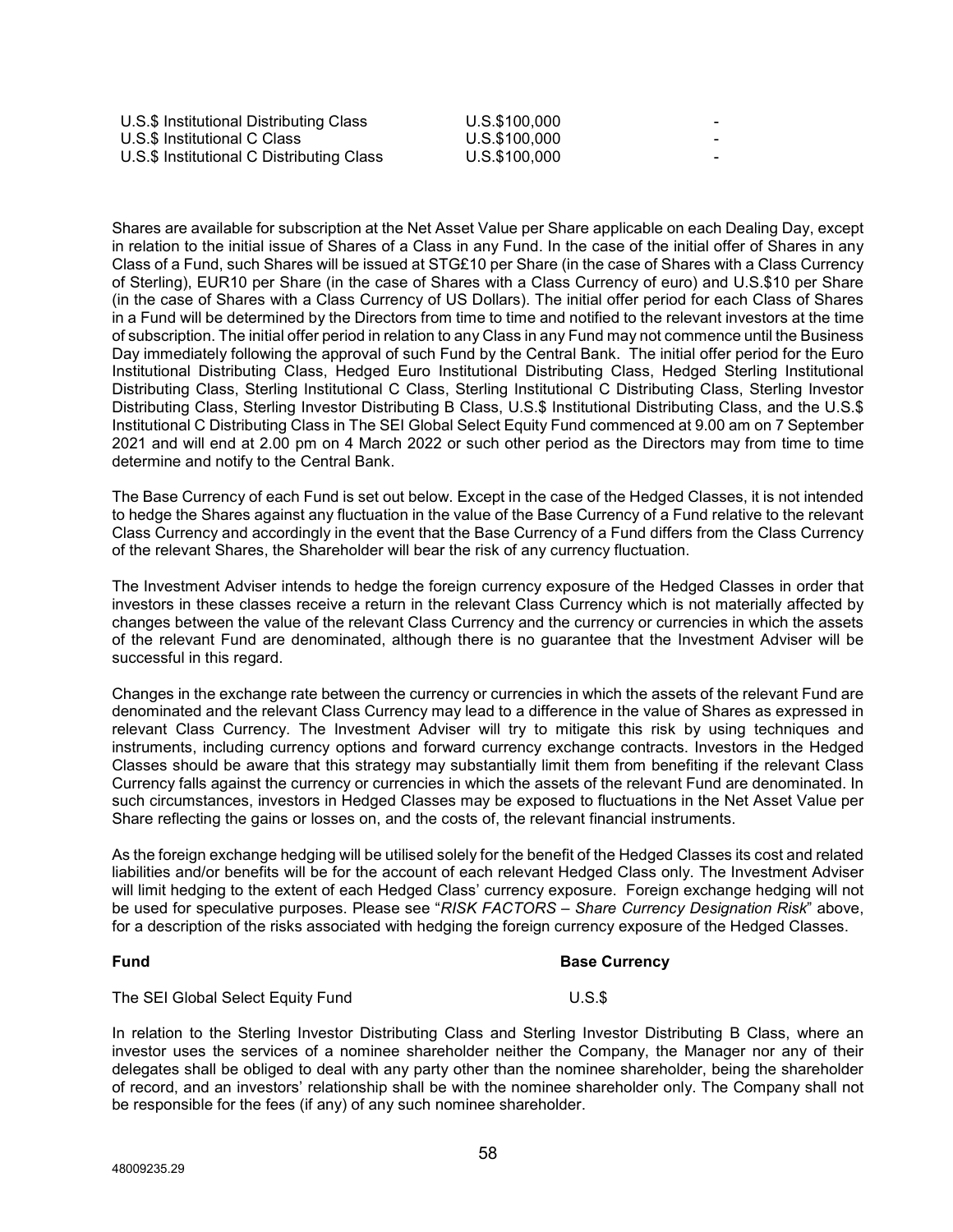The Company may issue fractional Shares (rounded to the nearest one hundredth of a Share) where the net subscription monies received by the Company are insufficient to purchase an integral number of Shares.

The Directors may issue Shares in exchange for investments in which a Fund may invest in accordance with the investment objectives and policies described herein. No Shares may be issued in exchange for such investments unless the Directors are satisfied that (i) the amount of Shares issued will not be more than the amount which would have been issued for the cash equivalent of the subscription in specie; (ii) all fiscal duties and charges arising in connection with the vesting of such investments in the Depositary for the account of the Company are paid by the person to whom the Shares are to be issued or, at the discretion of the Directors, out of the assets of the Company; and (iii) the Directors are satisfied that (a) the terms of such exchange will not materially prejudice the Shareholders; and (b) the investments have been vested in the Depositary or its subcustodian or in the nominee or agent thereof or arrangements have been made to vest the investments in the Depositary or its sub-custodian or in the nominee or agent thereof. Where the Administrator has received a duly completed share application by the Dealing Deadline but the relevant investments have not vested in the Depositary, its sub-custodian or in a nominee or agent thereof, the Directors may, in their sole discretion, accept the subscription, and provisionally allot Shares, subject to the vesting of the relevant investments within three Business Days, or at such later time as the Directors may from time to time determine*.* The investor shall indemnify the Company for any loss suffered by the Company as a result of the investor's failure to vest the relevant investments in the Depositary, its sub-custodian or in a nominee or agent thereof in a timely fashion. The Company also reserves the right to cancel the provisional allotment of the relevant Shares in those circumstances. Shares may not be issued in exchange for such investments unless title to such investments has been delivered.

A contract note confirming ownership will be issued to the investor within one Business Day of the relevant Valuation Point. The contract note will provide full details of the transaction. All Shares will be in registered form and no Share certificates will be issued. Statements of accounts will be issued to all Shareholders on a monthly basis confirming the Shareholders' account details and Share balance.

Applications for Shares received during any period when the issue or valuation of Shares has been temporarily suspended in the circumstances described in "Suspension of Dealings" below, will not be dealt with until dealings have recommenced. Such applications will be dealt with on the next Dealing Day after dealings have recommenced, unless such application has been withdrawn during the period of suspension of dealings.

The Directors or their delegate reserve the right to reject an application for Shares for any reason in whole or in part without assigning any reason therefor, in which event the application monies or any balance thereof will be returned to the applicant by transfer to the applicant's account or by post at the applicant's risk. Shares will not be allotted in circumstances which would result in Shares being held by a U.S. Person (absent an exemption from registration under U.S. securities laws).

Due to money laundering requirements operating within its jurisdiction, the Administrator may require further identification of the applicant before the Shares can be registered in the applicant's name for any applications) and an acknowledgement from the applicant that the underlying beneficial owners of all monies and units invested in the Company are not sanctioned parties named on governmental watch lists related to terrorism and other crimes, including but not limited to those of the United Nations, European Union, and the U.S. Treasury's Office of Foreign Assets Control.

## **DETERMINATION OF NET ASSET VALUE**

The Company has delegated the determination of the Net Asset Value and the Net Asset Value per Share to the Manager, which in turn has sub-delegated these duties to the Administrator. The Net Asset Value and the Net Asset Value per Share shall be calculated by the Administrator to the nearest two decimal places as of the Valuation Point in accordance with the valuation provisions set out in the Articles and summarised below. The Net Asset Value and the Net Asset Value per Share in relation to a Fund shall be calculated and expressed in the Base Currency, unless otherwise specified in a Relevant Supplement. The Net Asset Value shall be calculated by ascertaining the value as of the Valuation Point of the total assets of the relevant Fund (including,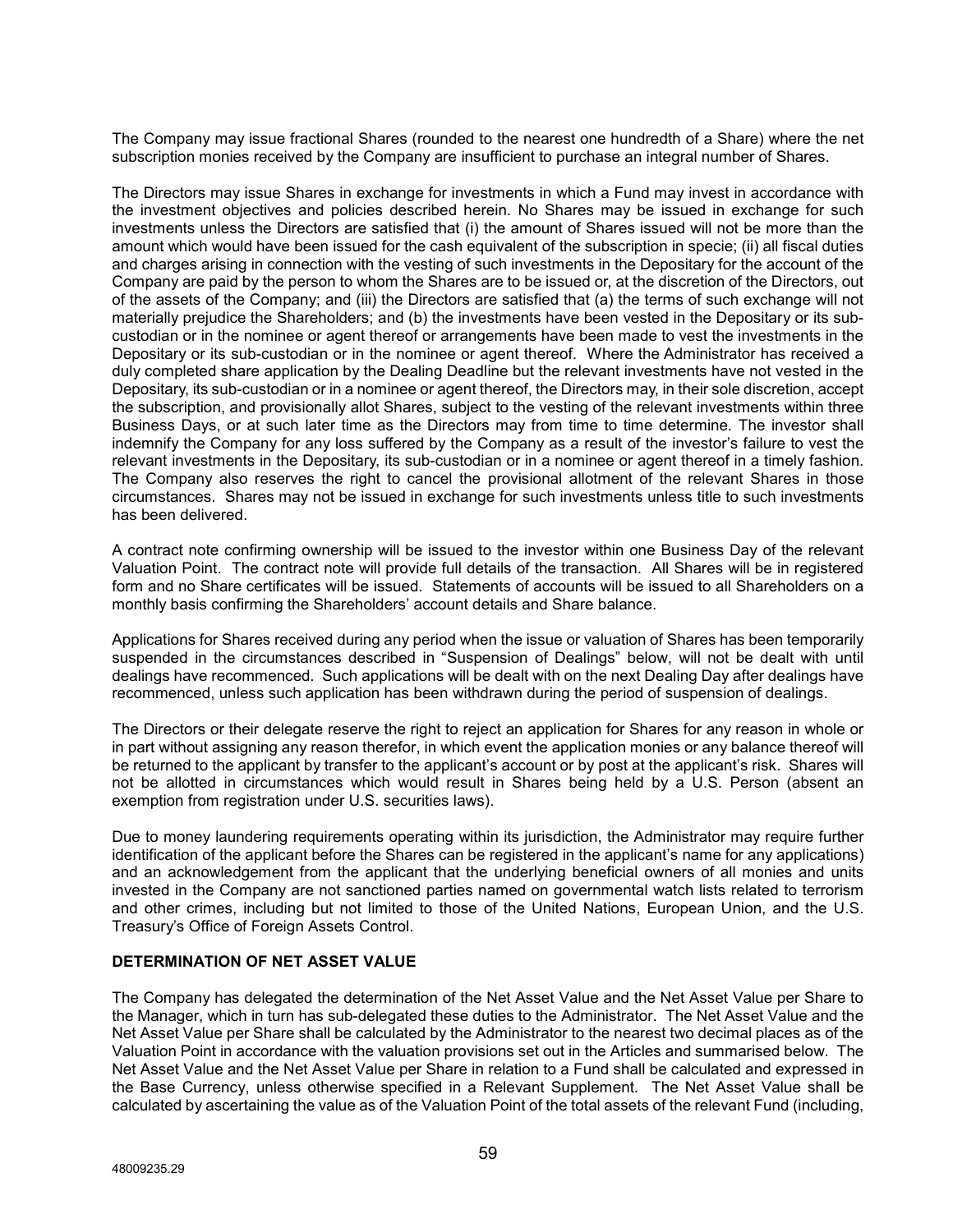without limitation, any unamortised expenses), and deducting therefrom the total liabilities attributable to such Fund (including, without limitation, accrued expenses and such amount in respect of contingent or projected expenses as the Directors consider fair and reasonable).

In the event that a Fund is further divided into different Classes of Shares, the amount of the Net Asset Value attributable to a Class shall be determined by establishing the number of Shares issued in the Class at the relevant Valuation Point and by allocating the relevant fees and Class Expenses to the Class and making appropriate adjustments to take account of distributions paid out of the Fund, if applicable, and apportioning the Net Asset Value of the Fund accordingly.

The Investment Adviser may hedge the foreign currency exposure of a Hedged Class into the Base Currency of the relevant Fund or the currency or currencies in which the assets of the relevant Fund are denominated in order that investors in that Class receive a return in the currency of that Class which is not materially affected by changes in value between the Class Currency and the currency or currencies in which the assets of the relevant Fund are denominated. In devising and implementing its hedging strategy the Investment Adviser may hedge the foreign currency exposure of the Shares to the major currencies in which the assets of the relevant Fund are, or are expected to be, denominated. As foreign exchange hedging may be utilised for the benefit of a particular Class, its cost and related liabilities and/or benefits shall be for the account of that Class only. Accordingly, such costs and related liabilities and/or benefits will be reflected in the Net Asset Value per Share for Shares of any such Class. Where there is more than one Hedged Class in a Fund denominated in same currency (which is a currency other than the Base Currency of the relevant Fund), the Investment Adviser may aggregate the foreign exchange transactions entered into on behalf of such Classes and apportion the gains/loss on and the costs of the relevant financial instruments *pro rata* to each such Class in the Fund.

The currency exposures of the assets of the Funds will not be allocated to separate classes. The Investment Adviser shall limit hedging to the extent of the particular Hedged Class' currency exposure. Foreign exchange hedging shall not be used for speculative purposes. The periodic reports of the Company will indicate how hedging transactions have been utilised.

The Net Asset Value per Share in respect of a Fund will be calculated by dividing the Net Asset Value by the number of Shares of the relevant Fund in issue. In the event that a Fund is further subdivided into different Classes of Shares, the Net Asset Value per Share in respect of a Class will be calculated by dividing the Net Asset Value of the relevant Class by the number of Shares of the relevant Class in issue.

In determining the value of the assets of any Fund, each investment which is quoted, listed or traded on or under the rules of any Recognised Market shall be valued by reference to the last traded price or, if unavailable, the latest mid-market quotation (i.e. the mid price between the latest available bid and offer prices) on the principal exchange or market for such investment as at the Valuation Point, provided that if no such mid-market quotation is available, or if the last traded price or mid-market quotation is unrepresentative in the opinion of the Directors (or the Manager or the Administrator as their delegates), such investment shall be valued at such value as shall be estimated with care and in good faith as the probable realisation value of the investment by a competent professional person, firm or corporation appointed by the Directors (and approved for such purpose by the Depositary). If an investment is normally quoted, listed or traded on more than one Recognised Market, the relevant Recognised Market shall be the Recognised Market which the Directors determine provides the fairest criterion of value for the investment. Any investment which is not quoted, listed or traded on or under the rules of a Recognised Market shall be valued at its probable realisation value estimated with care and in good faith by the Manager or its delegate, in consultation with the Administrator or by a competent person, firm or corporation appointed for such purpose by the Manager and approved for such purpose by the Depositary. Securities listed or traded on a Recognised Market, but acquired or traded at a premium or at a discount outside of the relevant Recognised Market may be valued taking into account the level of premium or discount at the date of the valuation with the approval of the Depositary.

Fixed income securities may be valued by reference to the valuation of the securities which are considered comparable in rating, yield, due date and other characteristics where reliable market quotations are not available, using a methodology which will be compiled by the Directors or their delegate.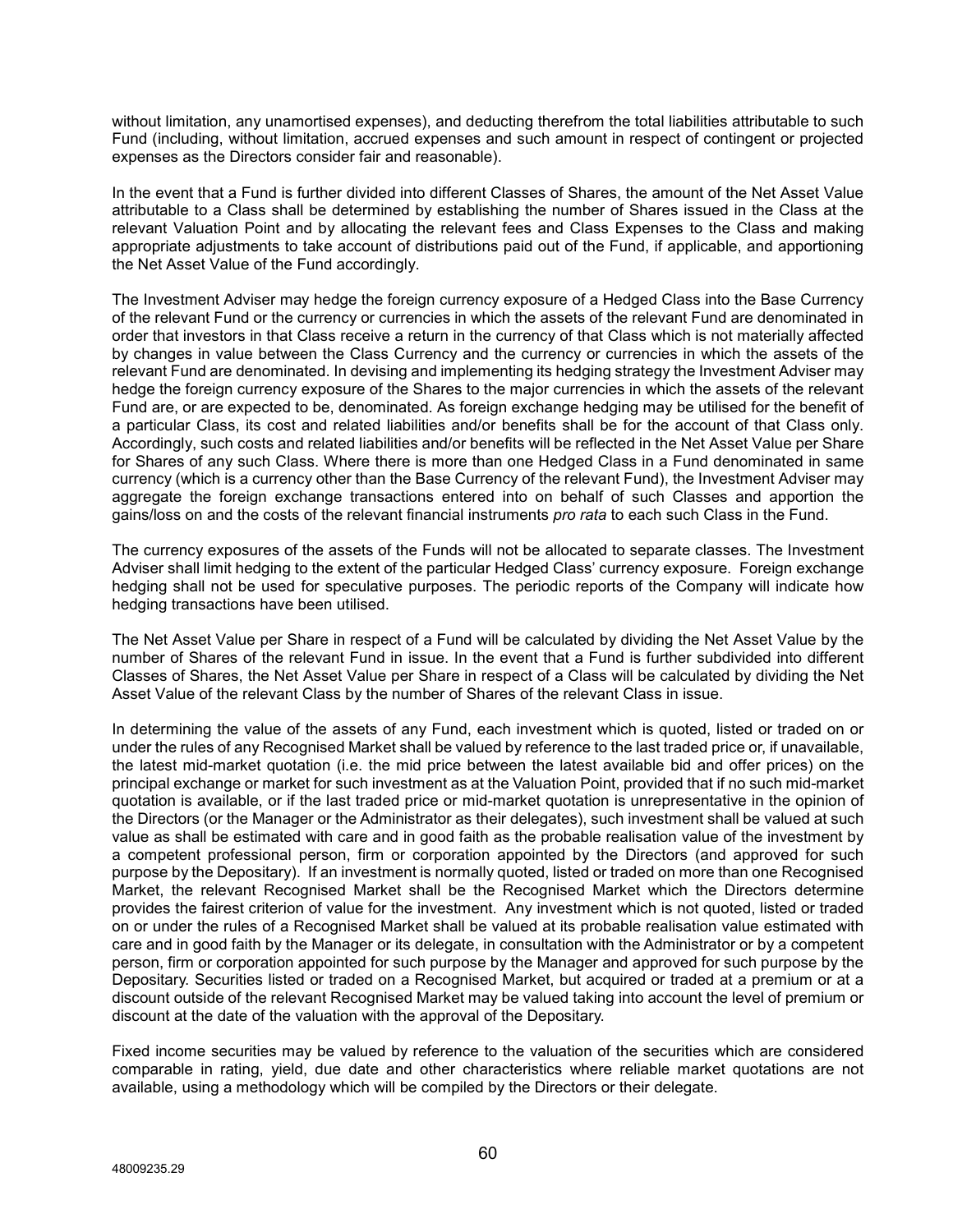Units or shares in collective investment funds which are not valued in accordance with the above provisions will be valued on the basis of the latest published net asset value per unit or share for such fund.

Derivative instruments including swaps, interest rate futures contracts and other financial futures contracts which are traded on a Recognised Market shall be valued at the settlement price as determined by the relevant Recognised Market, or if a settlement price is not available for any reason, such instruments shall be valued at their probable realisation value estimated with care and in good faith by the Manager or by a competent professional person, body, firm or corporation (appointed for such purpose by the Manager in consultation with the Investment Adviser and approved for the purpose by the Depositary), or at such other value as the Manager considers in the circumstances to be the probable realisation value of the investment estimated with care and in good faith.

Over-the-counter ("OTC") derivatives will be valued either using the counterparty's valuation or an alternative valuation, including valuation by an independent pricing vendor, the portfolio manager or the Investment Adviser in each case appointed by the Directors and approved by the Depositary for this purpose. OTC derivatives shall be valued at least daily. If using the counterparty's valuation, such valuation must be approved or verified by a party independent of the counterparty (and approved by the Depositary for this purpose) on a weekly basis. In the event that the Company opts to use an alternative valuation, such alternative valuation will be reconciled with the counterparty's valuation on a weekly basis. Any significant differences to the counterparty valuation will be promptly investigated and explained.

Forward foreign exchange and interest rate swap contracts may be valued in accordance with the preceding provisions or alternatively by reference to freely available market quotations.

Treasury bills and bills of exchange shall be valued by reference to prices ruling in the appropriate market for such instruments of like maturity, amount and credit risk.

Cash deposits and similar property shall be valued at their face value together with accrued interest to the Valuation Point on the relevant Dealing Day unless in the opinion of the Directors (in consultation with the Manager and the Administrator) any adjustment should be made to reflect the true value thereof.

Under the amortised cost method, the Fund's investments are valued at their acquisition cost as adjusted for amortisation of premium or accretion of discount rather than at current market value.

The Directors may also determine that the value of any money market instruments of a Fund which is not a money market fund with a residual maturity not exceeding three months and which has no specific sensitivity to market parameters, including credit risk may be valued on an amortised cost basis, in accordance with the Central Bank's requirements.

Notwithstanding the above provisions, the Manager may: (a) adjust the valuation of any particular asset; or (b) permit some other method of valuation for a specific / particular asset; where such adjustment or other method of valuation is considered necessary to reflect the fair value in the context of currency, applicable rate of interest, maturity, marketability and / or such other considerations which are deemed relevant.

Unless otherwise specified in the Relevant Supplement values expressed in a currency other than the Base Currency will be converted into the Base Currency at an exchange rate whether official or otherwise which the Directors, after consulting with, or in accordance with a method approved by, the Depositary deem appropriate as at the Valuation Point on the relevant Dealing Day.

In the event of it being impossible or impractical to carry out a valuation of an asset in accordance with the valuation rules set out above or if such valuation is not representative of the investment's fair value, then the Manager, subject to the approval of the Depositary and the advice of the Investment Adviser, is entitled to use an alternative method of valuation in order to reach a proper valuation for such assets. Securities listed or traded on a Recognised Market, but acquired or traded at a premium or at a discount outside of the relevant Recognised Market may be valued taking into account the level of premium or discount at the date of valuation with the approval of the Depositary. The Directors may (in consultation with the Administrator and Manager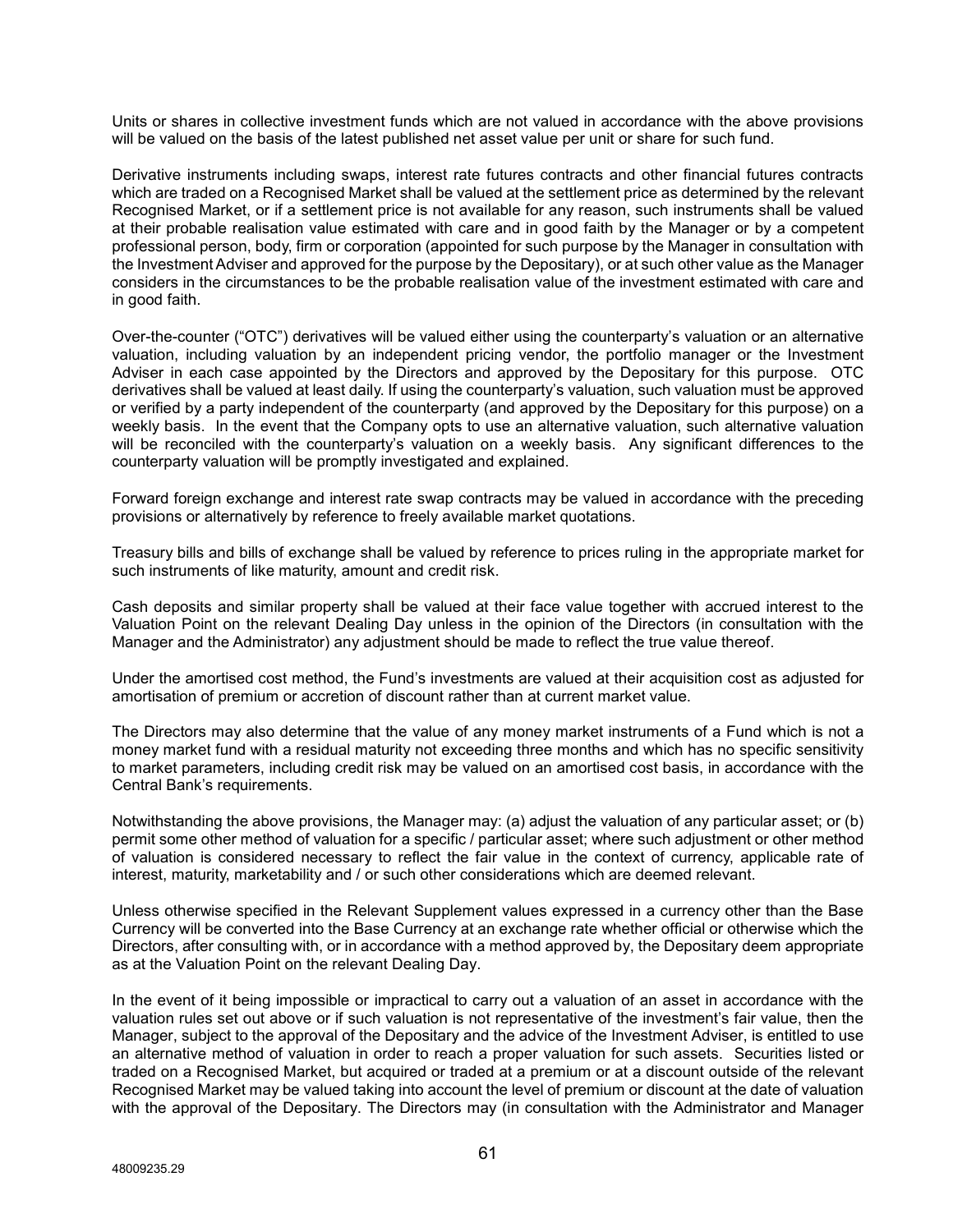and with the prior consent of the Depositary) adjust the value of any of the assets of the Company or permit some other method of valuation to be used if, having regard to currency, applicable rate of interest, maturity, marketability and/or such other consideration as it deems relevant, it considers that such adjustment is required to reflect more fairly the value of each of the relevant assets.

# **CONVERSION OF SHARES**

Shareholders will be entitled to exchange any or all of their Shares of any Series representing a Fund for Shares of any other Series in respect of the same or any other Fund available for issue at that time, except during such period, if any, as the Directors may have temporarily suspended the conversion of Shares in the circumstances described in the "Temporary Suspension of Dealings" section below. The general provisions and procedures relating to redemptions of Shares will apply equally to any conversion of Shares. Conversion of Shares will be effected at the Net Asset Value per Share of the original Series or Class and of the new Series or Class in accordance with the Articles as of the Dealing Day on which the conversion instruction is received by the Administrator on behalf of the Company, or if the instruction is after the Dealing Deadline, as of the next Dealing Day. The Company may issue fractional Shares (rounded to the nearest one hundredth of a Share) provided that any surplus arising in relation thereto shall accrue for the benefit of the Company.

On an exchange of Shares between Funds such charge as may be specified in a Relevant Supplement may be charged by the Company and the Company will also be entitled to deduct from the Net Asset Value of the Shares to be converted any charges or duties payable by the Company in connection with the conversion. In addition, Shareholders may be subject to adverse tax consequences on an exchange of Shares between Funds, e.g. capital gains tax may be payable on an exchange of Shares between Funds.

When requesting the conversion of Shares as an initial investment in a Fund, Shareholders should ensure that the value of the Shares converted is equal to or exceeds any minimum holding for the relevant Fund or Class as specified in the Relevant Supplement. In the case of a conversion of a partial holding only, the value of the remaining holding must also be at least equal to any minimum holding for the relevant Fund or Class.

## **REDEMPTIONS**

Shareholders may redeem any or all of their Shares on any Dealing Day except when dealings have been temporarily suspended in the circumstances described at "Temporary Suspension of Dealings" below at a price per Share equal to the Net Asset Value per Share as of the Valuation Point on the relevant Dealing Day. Redemption requests may not be withdrawn except in circumstances where dealings are suspended. The payment of redemption proceeds is subject to receipt by the Administrator of original subscription documents and compliance with all anti-money laundering procedures.

Redemption requests should be made in writing in such form as the Directors may from time to time determine and should be posted or sent by facsimile to the address and fax number specified in such redemption form. Redemption requests must be received by the Administrator prior to the Dealing Deadline on a Dealing Day so that such redemption can be effected at the Net Asset Value per Share as of the Valuation Point on that Dealing Day. If a redemption request is received after the Dealing Deadline on a Dealing Day, it shall be treated as a request for redemption on the next Dealing Day.

Redemption proceeds will be paid at the expense of the Company and at the risk of the Shareholder by telegraphic transfer to the account designated in the subscription request (as may be amended from time to time by original notice in writing) or by such other method of payment as may be agreed with the Administrator within five Business Days of receipt of an effective redemption request. Redemption proceeds may, with the consent of the Shareholder concerned or at the sole discretion of the Directors if the redemption request represents 5% or more of the Net Asset Value of a Fund*,* be paid by transfer to the Shareholder in question of the assets of the Company, selected in the discretion of the Directors, subject to the approval of the Depositary and taken at their value used in determining the redemption price of the Participating Shares being so repurchased. Such distributions will not materially prejudice the interests of remaining Shareholders. If a Shareholder so requests, the Investment Adviser shall sell the assets to be distributed to that Shareholder and distribute the cash proceeds to the Shareholder.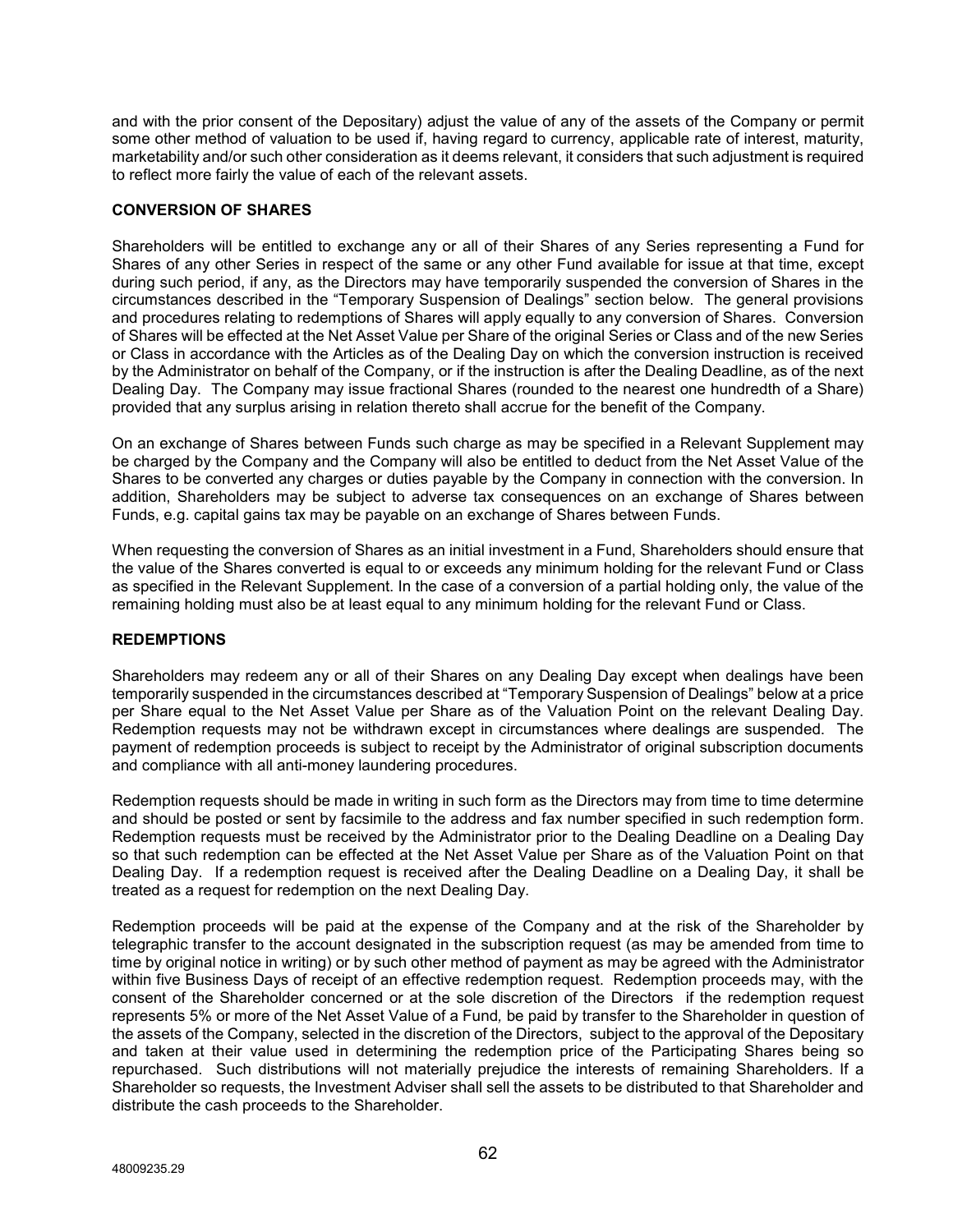Shareholders may be subject to such redemption charges as may be specified below or in a Relevant Supplement provided that such charges shall not exceed 3% of the aggregate of the Net Asset Value per Share of the Shares to be redeemed as may be determined by the Manager with the approval of the Depositary.

If the Shareholder requests the redemption of a number of Shares of any Series equal to 5% or more of the Shares of that Series in issue or deemed to be in issue in any Series on any Dealing Day then the Manager may at its absolute discretion refuse to redeem such number of Shares held by the relevant Shareholder in that Series in excess of 5% of the Shares in issue in that Series on that Dealing Day as the Manager at its absolute discretion shall determine and, if it so refuses, the requests for redemption on such Dealing Day shall be reduced rateably and the Shares to which each request relates which are not redeemed by reason of such refusal shall be treated as if a request for redemption had been made in respect of each subsequent Dealing Day until all the Shares to which the original request related have been repurchased.

If the aggregate redemption requests on any Dealing Day equal or exceed 10% or more of the outstanding Shares of any Series in issue or deemed to be in issue, the Manager may elect to restrict the total number of Shares to be redeemed to 10% of the outstanding Shares in issue in that Series on that Dealing Day, in which case all redemption requests will be reduced pro rata to the size of the request.

The balance of the Shares in respect of which redemption requests have been received shall be treated as if they were redemption requests received on each subsequent Dealing Day, subject to the same 10% restriction.

# **OPERATION OF THE SUBSCRIPTION AND REDEMPTION COLLECTION ACCOUNT**

The Company has established the Umbrella Cash Collection Account and has not established such accounts at Fund level. All subscriptions into the Funds will be paid into the Umbrella Cash Collection Account on receipt. Redemptions and distributions due from the Funds will be paid into the Umbrella Cash Collection Account, from the Funds, on payment/settlement date. Monies in the Umbrella Cash Collection Account, including any early subscription monies received in respect of a Fund, do not qualify for the protections afforded by the Central Bank (Supervision and Enforcement) Act 2013 (Section 48(1)) Investor Money Regulations 2015 for Fund Service Providers.

Pending issue of the Shares and / or payment of subscription proceeds to an account in the name of the relevant Fund, and pending payment of redemption proceeds or distributions, monies in the Umbrella Cash Collection Account are assets of the relevant Funds to which they are attributable, and the relevant investor will be an unsecured creditor of the relevant Fund in respect of amounts paid by or due to it, and will not be a Shareholder of the Fund.

All subscriptions (including subscriptions received in advance of the issue of Shares) attributable to, and all redemptions, dividends or cash distributions payable from, a Fund will be channelled and managed through the Umbrella Cash Collection Account. Subscriptions amounts paid into the Umbrella Cash Collection Account will be paid into an account in the name of the Depositary on behalf of the relevant Fund. Redemption and distribution monies held in the Umbrella Cash Collection Account on the payment due date will then be paid to the relevant redeeming Shareholder.

The Depositary will be responsible for safe-keeping and oversight of the monies in the Umbrella Cash Collection Account, and for ensuring that relevant amounts in the Umbrella Cash Collection Account are attributable to the appropriate Funds. The Depositary is also responsible for the safe-keeping and oversight of a separate "Held Redemptions" account, in the name of the Fund, to hold such redemption or dividend proceeds as are pending remittance to the Shareholder, subject to that Shareholder becoming AML compliant. Investor monies in this account have the same unsecured creditor status as monies held in the Umbrella Collection Accounts.

The Company and the Depositary have agreed an operating procedure in respect of the Umbrella Cash Collection Account, which identifies the participating Funds, the procedures and protocols to be followed in order to transfer monies from the Umbrella Cash Collection Accounts, the daily reconciliation processes, and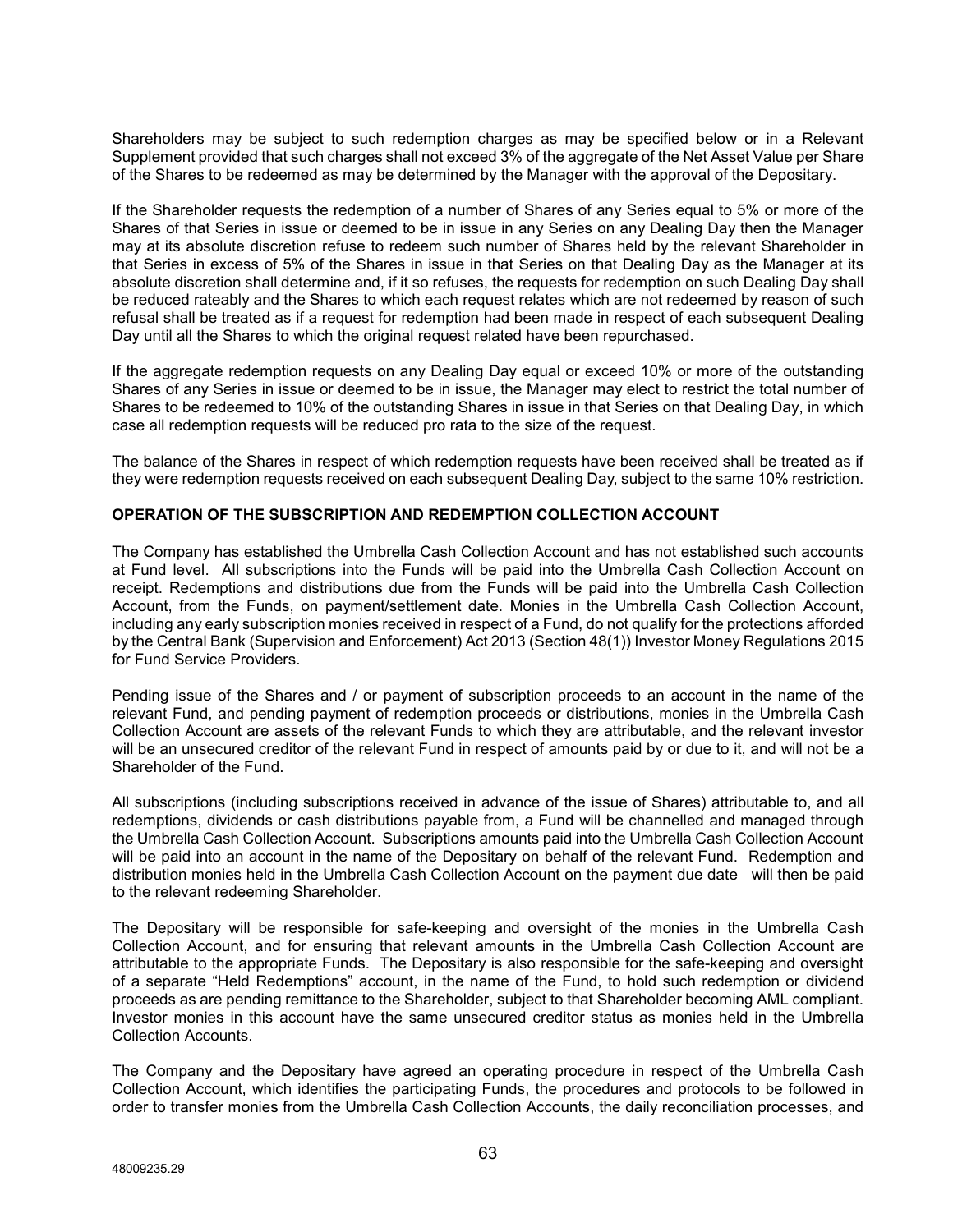the procedures to be followed where there are shortfalls in respect of a Fund due to late payment of subscriptions (including the recovery of any associated costs and the risk to the participating Fund if those costs cannot be recovered), and / or transfers to a Fund of moneys attributable to another Fund due to timing differences.

Where subscription monies are received in the Umbrella Cash Collection Account without sufficient documentation to identify the investor or the relevant Fund, such monies shall be returned to the relevant investor. Failure to provide the necessary complete and accurate documentation is at the investor's risk.

# **TEMPORARY SUSPENSION OF DEALINGS**

The Directors may temporarily suspend the calculation of the Net Asset Value and the Net Asset Value per Share, and the issue, redemption and/or conversion of Shares, during:

- (i) any period when any stock exchange or market on which a substantial portion of the investments for the time being comprised in the relevant Fund are quoted, listed or traded is closed;
- (ii) the existence of any state of affairs which constitutes an emergency or otherwise as a result of which valuation or disposal of a substantial portion of investments for the time being comprised in the relevant Fund is not practically feasible or cannot, in the opinion of the Directors, be effected or completed normally or without prejudicing the interest of the relevant Fund or the Shareholders;
- (iii) any breakdown in the means of communication normally employed in determining the price or value of a substantial portion of investments for the time being comprised in the relevant Fund or during any period when for any other reason the price or value of a substantial portion of investments for the time being comprised in the relevant Fund cannot in the opinion of the Directors be promptly or accurately ascertained;
- (iv) any period when the Company is unable to repatriate funds for the purposes of making redemption payments or during which the acquisition or disposal of a substantial portion of investments for the time being comprised in the relevant Fund, or the transfer or payment of funds involved in connection therewith, cannot, in the opinion of the Directors, be effected at normal prices or normal rates of exchange; or
- (v) any period where the Directors determine it is in the best interests of Shareholders to do so.

In the event of a suspension of the calculation of the Net Asset Value and the Net Asset Value per Share in the above circumstances, subscription, conversion and redemption requests shall be carried forward to the next Dealing Day. Any such suspension shall be notified to Shareholders if in the opinion of the Directors it is likely to exceed thirty days and any such suspension shall be notified immediately (without delay) to the Central Bank and where possible all reasonable steps will be taken to bring any period of suspension to an end as soon as possible.

The Manager shall notify the Central Bank immediately upon the lifting of any such temporary suspension and in circumstances where the temporary suspension has not been lifted within 21 working days of application, the Manager shall provide the Central Bank with an update on the temporary suspension at the expiration of the 21 working day period and each subsequent period of 21 working days where the temporary suspension continues to apply.

## **TRANSFERS**

Any Shareholder may transfer all or any of his Shares by an instrument of transfer in any usual or common form or in any other form which the Directors may approve. The instrument of transfer must be executed by or on behalf of the transferor and the transferor is deemed to remain the holder until the transferee's name is entered in the register.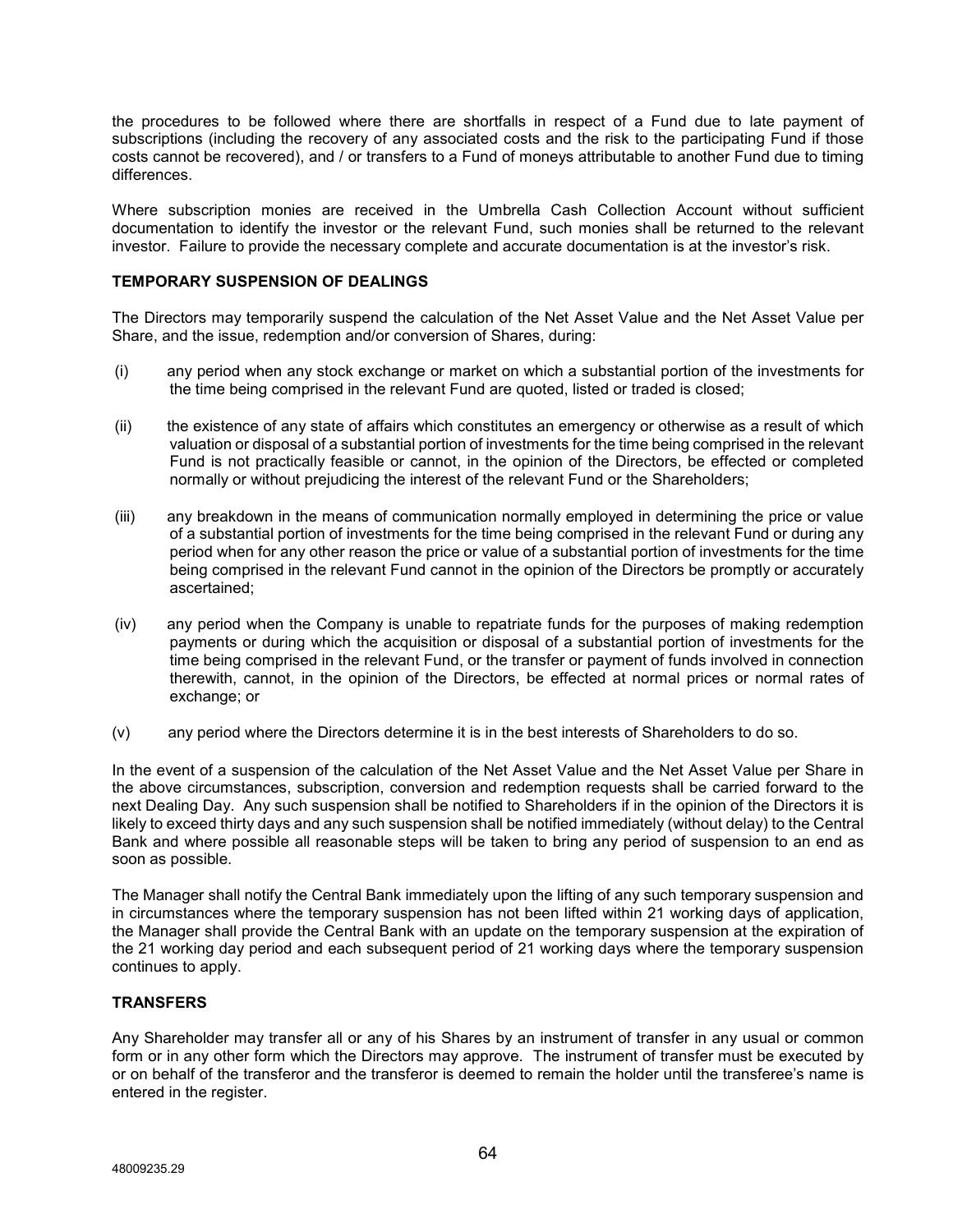The Administrator will only accept a transfer of Shares that it considers clear and complete. Transfers of Shares will be considered complete only if the Administrator has received all information and supporting documentation it deems necessary to process the Share transfer. Transfers of Shares will not be deemed to be complete until all anti-money laundering procedures have been completed on the transferor and the transferee.

The Directors may only decline to register any transfer of Shares to a person where in the sole and conclusive opinion of the Directors, such transfer, either alone or together with others may (i) cause a breach of any applicable law or regulation in any jurisdiction, (ii) prejudice the tax status or residence of the Company or its Shareholders as a whole, (iii) cause the Company or its Shareholders as a whole to suffer any pecuniary, fiscal, legal or regulatory disadvantage, (iv) cause the Company to be required to comply with any registration or filing requirements in any jurisdiction with which it would not otherwise be required to comply, (v) cause Shares to be held by a U.S. Person. The Directors may also decline to register a transfer of Shares in circumstances where the Company is required to redeem appropriate or cancel such number of Shares as are required to meet the appropriate tax of the Shareholder on such transfer.

The Directors may require a transferor to certify that the proposed sale is not being made directly or indirectly in the United States and require a proposed transferee to certify that it is not a U.S. Person and that it is not, nor is it acquiring Shares on behalf or for the benefit of a U.S. Person. In the event that the Company does not receive a valid Relevant Declaration in respect of the transferee, the Company will be required to deduct appropriate tax in respect of any payment to the transferee or any sale, transfer, cancellation, redemption, repurchase or other payment in respect of the Shares as described in the section headed "Taxation" below.

Registrations of transfers may be suspended at such times and for such periods (not exceeding 30 days in any year) as the Directors (in consultation with the Administrator) may determine.

# **MANDATORY TRANSFERS OR REDEMPTIONS**

Shareholders are required to notify the Company immediately when at any time following their initial subscription for Shares in the Company, they become Irish Residents or cease to be Exempt Investors, or the Relevant Declaration made by or on their behalf is no longer valid. Shareholders are also required to notify the Company immediately in the event that they hold Shares for the account or benefit of Irish Residents or Irish Residents who cease to be Exempt Investors and in respect of which the Relevant Declaration made on their behalf is no longer valid or where they hold Shares in the Company in breach of any law or regulation or otherwise in circumstances having or which may have adverse regulatory, tax or fiscal consequences for the Company or its Shareholders.

The Articles entitle the Directors to require the transfer of Shares held by or for the account or benefit of a U.S. Person or where the Shares are owned directly or beneficially by any person or persons where, in the sole and conclusive opinion of the Directors, the holding concerned either alone or together with other Shareholders may (i) give rise to a breach of any applicable law or regulation in any jurisdiction, (ii) prejudice the tax status or residence of the Company or its Shareholders as a whole, or (iii) cause the Company or its Shareholders as a whole to suffer any pecuniary, fiscal, legal or regulatory disadvantage, or (iv) cause the Company to be required to comply with any registration or filing requirements in any jurisdiction with which it would not otherwise be required to comply.

Following receipt of notice of a required transfer and prior to the time such transfer is effected the holder of such Shares shall not be entitled to any voting or other rights or privileges attaching to such Shares. If the required transfer is not effected within 30 days after service of a notice on the Notified Holder to do so the Directors are entitled to either (i) compulsorily redeem the Shares or (ii) as agent of the Notified Holder, execute or authorise some person to execute and deliver on the Notified Holder's behalf an instrument of transfer in respect of the Shares held by the Notified Holder and sell the Shares at such price as is reasonably obtainable in the market (deducting therefrom any fiscal charges, fees and expenses which are incurred by the Company as a result of the compulsory transfer) and receive the purchase money as agent of the Notified Holder and cause the transferee to be registered as the holder of such Shares. The receipt of the Company for the purchase money shall be a good discharge to the transferee (who shall not be bound to see to the application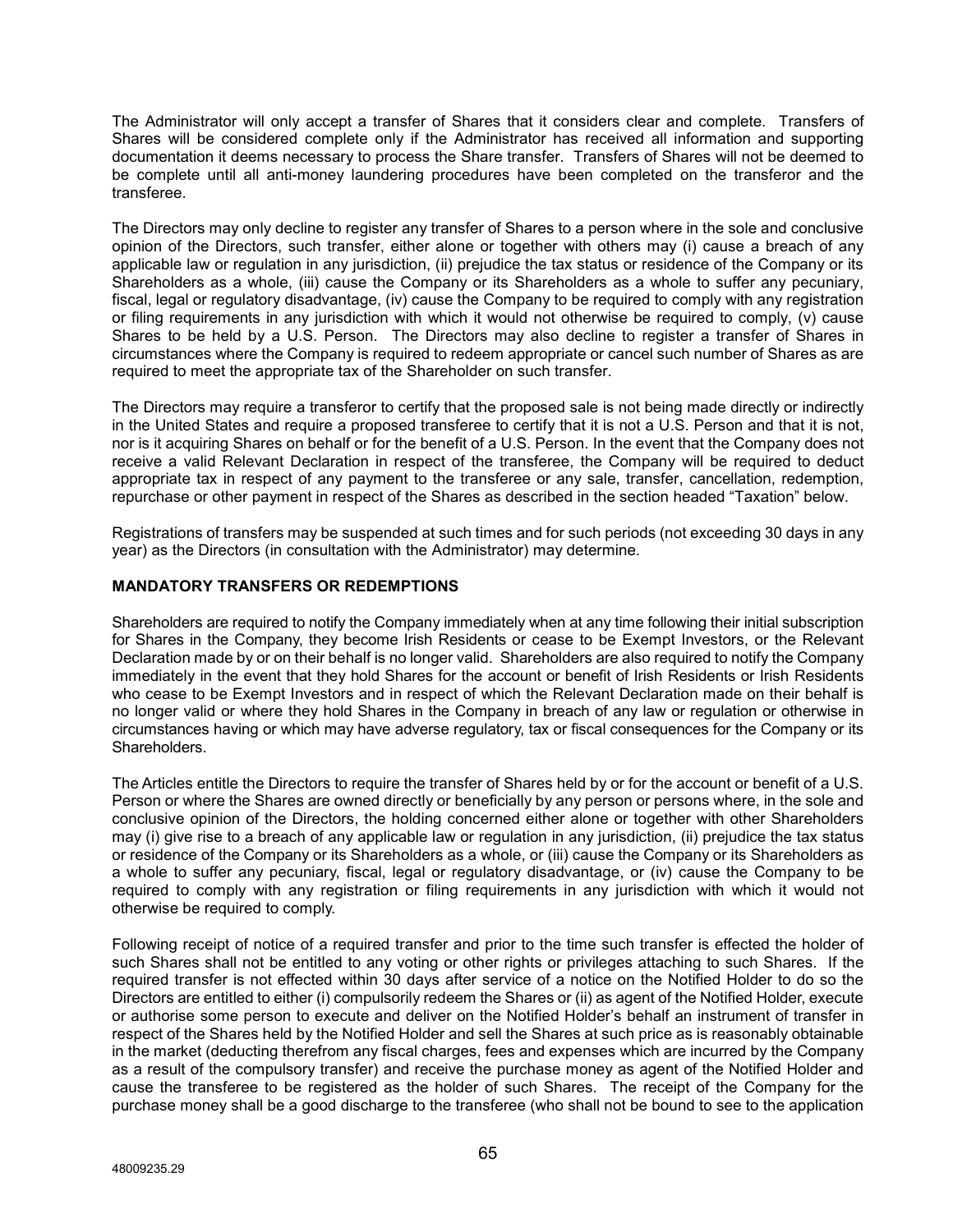thereof) and after the transferee has been registered in exercise or purported exercise of the aforesaid powers the validity of the proceedings shall not be questioned by any person. The redemption provisions described in the "Redemptions" section above shall not apply to any such compulsory redemption. The compulsory redemption price for a Share shall be the Net Asset Value per Share as at the first Dealing Day following the decision of the Directors to redeem such Share compulsorily, less any fiscal charges, fees and expenses incurred by the Company as a result of such compulsory redemption.

In order to give effect to the foregoing restrictions and provisions the Company may require any Shareholder to furnish such information and declarations as the Directors may require and any Shareholder who fails to provide such information or declaration within a reasonable time (not being less than 21 days after service of the request for the same) may be deemed to be holding Shares to which the compulsory transfer and redemption provisions above apply.

The Company may redeem all of the Shares in any Series or Class at any time if: (i) the holders of Shares of that Series or Class pass a special resolution at a general meeting of the Company, or all sign a written resolution, providing for the redemption; or (ii) at the Valuation Point on any Dealing Day the Net Asset Value of the Shares of that Series or Class is less than U.S.\$10 million and has been below that value as at each of the four immediately preceding Dealing Days; (iii) the Net Asset Value of any Fund falls below U.S.\$100 million on any Dealing Day; (iv) the Directors deem it appropriate because of an adverse political, economic or fiscal environment affecting the Company, that Series or Class; or (v) where the Depositary has served notice of its intention to retire and an alternative depositary has not been appointed within 90 days from the date of such notice. The redemption price at which Shares shall be redeemed pursuant to any of the above provisions shall be the Net Asset Value per Share on the relevant Dealing Day on which the Shares are redeemed.

# **PUBLICATION OF SHARE PRICE**

Save where the determination of the Net Asset Value per Share has been temporarily suspended in the circumstances described in "Temporary Suspension of Dealings" above, the Net Asset Value per Share shall be made public at the registered office of the Administrator at 5:00 am (Eastern Time) (or such other time as the Directors may determine and notify to the Shareholders) (the "Official NAV Release Time") on the first Business Day after each Dealing Day. The Net Asset Value per Share will be available on the second Business Day after each Dealing Day from the Administrator and on www.investmentuk.org and on or through such other media as the Directors may from time to time determine in accordance with the requirements of the Central Bank.

A provisional Net Asset Value per Share which is subject to confirmation by the Administrator may be made available to Shareholders following the Valuation Point but prior to the Official NAV Release Time. The provisional Net Asset Value per Share may be subject to change prior to the Official NAV Release Time and should not be relied upon by Shareholders, and Shares will be issued and redeemed on the basis of the official Net Asset Value per Share. None of the Company, the Manager nor the Administrator shall be liable for any loss suffered by any Shareholder as a result of reliance upon any provisional Net Asset Value per Share.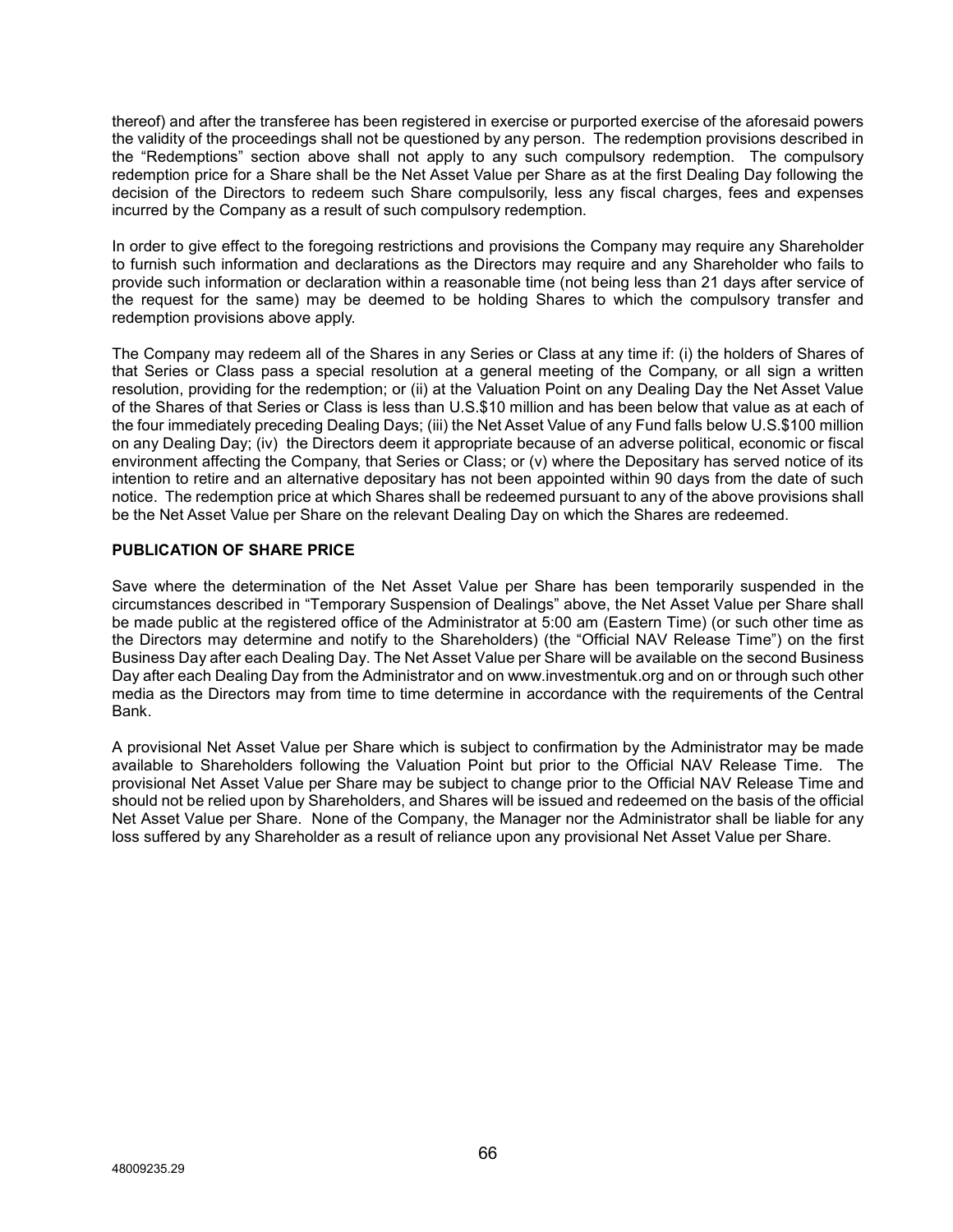# **MANAGEMENT AND ADMINISTRATION**

#### **THE DIRECTORS AND SECRETARY**

The Board of Directors is responsible for managing the business affairs of the Company. Under the Articles, the Directors have delegated certain of their powers, duties, discretions and/or functions in relation to the management and administration of the Company's affairs to the Manager with certain powers of subdelegation. The Manager in turn has delegated certain of these powers to the Administrator and the Investment Adviser, as described below.

The Directors are listed below with their principal occupations. None of the Directors has entered into a service contract with the Company nor is any such contract proposed and none of the Directors is an employee of the Company. Consequently none of the Directors is an executive director. The Company has granted indemnities to the Directors in respect of any loss or damages which they may suffer save generally where this results from each Director's dishonesty, fraud, breach of fiduciary duty, negligence or wilful misconduct. The Articles do not stipulate a retirement age for Directors and do not provide for retirement of Directors by rotation. The address of the Directors is the registered office of the Company.

**Michael Jackson** is managing partner of Matheson, the legal advisors to the Company as to matters of Irish law. He joined Matheson in September 1991 following graduation from University College Cork with a Bachelor of Civil Laws Degree. In 1994 Mr Jackson worked in the investment funds department of a leading international law firm based in the United States returning to Matheson in October 1994. Between September 1998 and January 1999 he was seconded to the private client services division of a major international investment firm based in London. Mr Jackson returned to Matheson in January 1999 and was admitted to partnership in January 2000. He was head of the Asset Management and Investment Funds Group until his appointment as Managing Partner in 2016. He is a member of the Incorporated Law Society of Ireland. He is also a member of the Irish Financial Services Centre Funds Group. Mr Jackson was a member of the Primary Market Committee and Funds Listing Committee of the Irish Stock Exchange and is a former member of the Council and the former Chairman of the Irish Funds Industry Association.

**Norman Jeffrey Klauder**, is the former General Counsel and former Executive Vice President of SEI, roles he carried out from 2004 – 2018. Prior to joining SEI, he was a partner at the law firm of Morgan, Lewis & Bockius LLP, where he served as a partner in the Business and Finance Section of the Firm and as Chair of the Mergers and Acquisitions Practice Group. Mr Klauder has also served as General Counsel and Executive Vice President of Safeguard Scientifics from 2000-2003. Mr Klauder is also a director of SEI Global Investments Fund plc, SEI Global Assets Fund plc, SEI Investments Global, Limited, SEI Investments - Global Fund Services, Limited, SEI Investments (Europe), Ltd, SEI Private Trust Company and SEI Investments – Guernsey Limited.

**Kevin Barr**, is a graduate of Cornell University (B.S.) and Purdue University (M.S.). He has over 15 years' experience with SEI and is the current Executive Vice President of the ultimate parent company, SEI Investments Company. He also serves as President and CEO of SEI Investments Distribution Co. and as President and a member of the board of directors of SEI Investments Management Services. Prior to this he worked with Irwin Union Bank & Trust, Columbus, Indiana as Executive Vice President and CFO from 1994 to 2000. He also worked with Deloitte & Touche Management Consultants from 1988 to 1994 ultimately as a Senior Manager with the National Financial Services Consulting Practice responsible for delivering consulting services including M&A, Strategy and Operations Management.

**Desmond Murray**, is a professional non-executive director for several Irish based and/or listed entities in the insurance, investment funds and media industries. His other interests include property management and coinvestment. Prior to this he was a partner with PricewaterhouseCoopers Hong Kong from 1987 to 2000. He was Honorary Counsel for Ireland in Hong Kong from 1994 until 1998. He was a member of the advisory committee to the Hong Kong Government in relation to Deposit Taking Companies, representing the HKICPA from 1988-1994, serving the two 3 year terms permitted.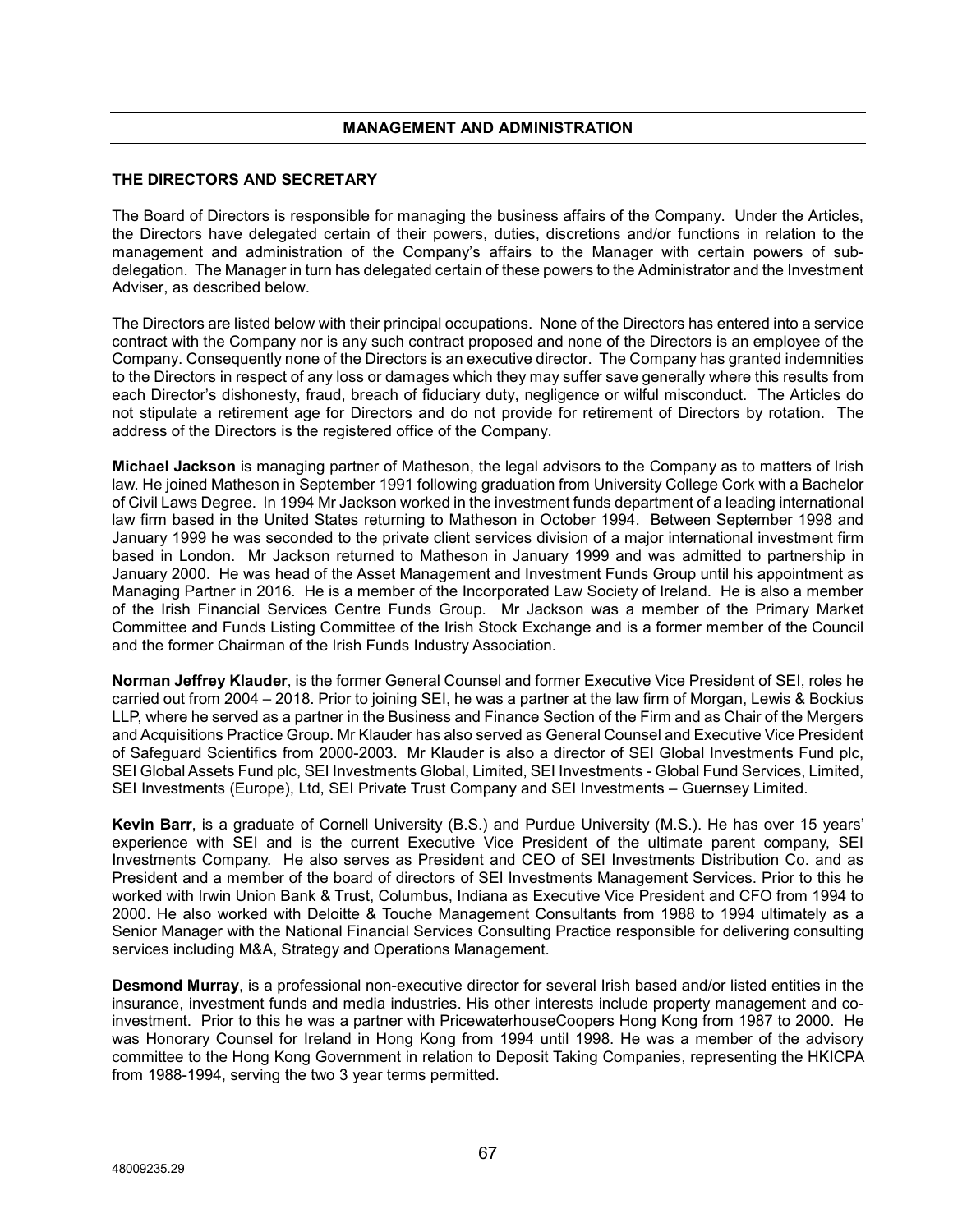**Robert A. Nesher**, has been President, Chairman and Trustee of SEI Mutual Funds since 1989. Mr Nesher is currently the Chairman of the Board of Trustees of The Advisor's Inner Circle Fund, The Advisors' Inner Circle Fund II, Bishop Street Funds and the KP Funds. He is Chairman of the Board of Trustees of SEI Asset Allocation Trust, SEI Daily Income Trust, SEI Institutional International Trust, SEI Institutional Investments Trust, SEI Institutional Managed Trust, SEI Liquid Asset Trust, SEI Tax Exempt Trust, SEI Structured Credit Fund, L.P., Adviser Managed Trust, New Covenant Funds, SEI Insurance Products Trust and SEI Catholic Values Trust. He is Director of SEI Global Master Fund plc, SEI Global Assets Fund plc, SEI Investments Global, Limited, SEI Investments - Global Fund Services, Limited, SEI Investments (Europe), Ltd and SEI Global Nominee Ltd, among other companies. Mr Nesher received a Master's Degree in Computer Science from the University of Pennsylvania and a JD from the University of Pennsylvania Law School.

Matsack Trust Limited, a secretarial company formed and owned by the partners of Matheson, has been appointed as Company Secretary.

# **THE MANAGER**

The Manager of the Company is SEI Investments Global, Limited which was incorporated in Ireland as a private limited liability company on November 3, 1995 under registration number 240371. The authorised share capital of the Manager is US\$100,000,000 and the issued share capital of the Manager is the U.S.\$165,000 which is fully paid up. The Manager is engaged in the business of providing management and administrative services to collective investment vehicles and is a wholly owned subsidiary of SEI Global Investments Corp. ("SEI Global Investments") a U.S. corporation organised under the laws of the State of Delaware. SEI Global Investments is a wholly owned subsidiary of SEI, a U.S. corporation organised under the laws of the State of Pennsylvania. SEI, founded in 1968, is a leading provider of global financial services. SEI provides investment solutions to financial institutions, investment advisers, broker-dealers and insurance companies. The principal business address of SEI is Oaks, Pennsylvania 19456, U.S.A. The company secretary of the Manager is Matsack Trust Limited. The Manager also acts as manager of SEI Global Master Fund plc, SEI Global Assets Fund plc, SEI Global Investments CCF and SEI Institutional CCF.

The directors of the Manager are Norman Jeffrey Klauder, Michael Jackson, Desmond Murray, Kevin Barr, William Doran, Robert Nesher and Joseph Henkel. Biographies for Mr Jackson, Mr Klauder, Mr Murray, Mr Barr and Mr Nesher are set out under the heading "The Directors and Secretary" above. Biographies for Mr Doran and Mr Henkel are set out below.

**William Doran**, is a Trustee of The Advisors' Inner Circle Fund, The Advisors' Inner Circle Fund II, The Advisor's Inner Circle III, Bishop Street Funds, The KP Funds, Winton Series Trust, Winton Diversified Opportunities Fund, Gallery Trust, SEI Asset Allocation Trust, SEI Daily Income Trust, SEI Institutional International Trust, SEI Institutional Investments Trust, SEI Institutional Managed Trust, SEI Liquid Asset Trust, SEI Tax Exempt Trust, Adviser Managed Trust, New Covenant Funds, SEI Catholic Values Trust and SEI Insurance Products Trust. Mr Doran is a Director of SEI since 1974, director of the SEI Investments Distribution Co. since 2003, and also a director of SEI Investments- Global Fund Services, Limited, SEI Investments Global, Limited, SEI Investments (Europe) Limited, SEI Investments (Asia), Limited, SEI Global Nominee Limited. Mr Doran is formerly a partner at Morgan, Lewis & Bockius.

**Joseph Henkel,** is Head of Global Solutions for SEI Investments - Global Fund Services Limited since 2010 and has worked in the financial services industry for over twenty years. He joined SEI in 1993 where he has performed a number of management roles within the funds administration business before assisting in the start-up of SEI Investments – Global Fund Services Limited in 1996. Joseph holds a B.S. in Accounting from Indiana University of Pennsylvania and a Master of Science in Financial Services from St. Joseph's University.

Under the Management Agreement between the Company and the Manager dated July 4, 2001 (the "Management Agreement"), the Manager will provide or procure the provision of management, administrative and distribution and placing agency services to the Company.

The Management Agreement provides that in the absence of negligence, wilful default, fraud or bad faith, the Manager shall not be liable for any loss or damage arising out of the performance of its duties. The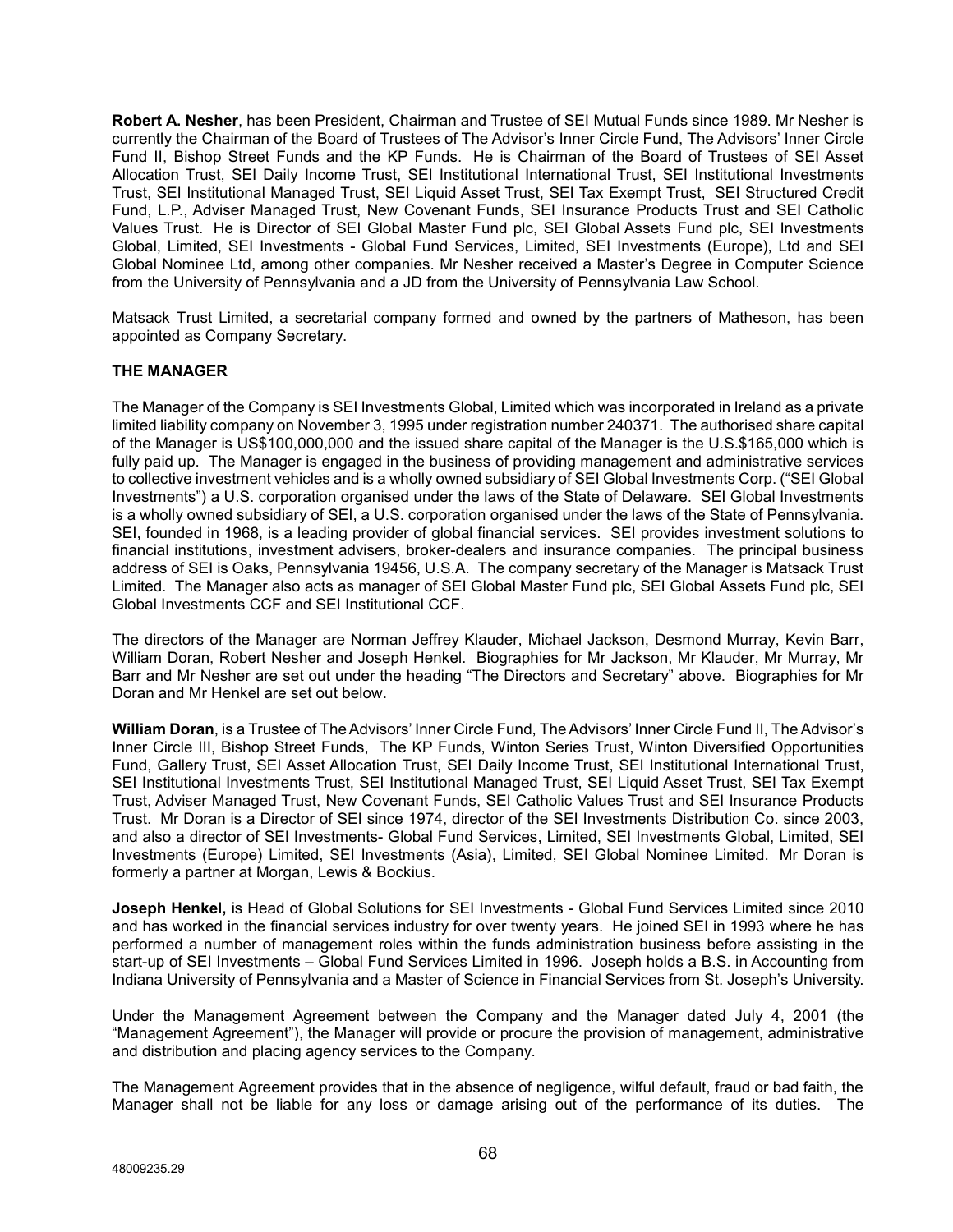Management Agreement provides further that the Company shall indemnify the Manager (and each of its directors, officers, servants, employees and agents) for any proceedings taken or loss or damage suffered (including costs and expenses) in the performance or non-performance of its duties except for such loss as arises out of or in connection with any negligence, wilful default, fraud or bad faith by the Manager in the performance or non-performance of its duties.

Under the Management Agreement, the Manager has also agreed to use all reasonable endeavours to procure subscribers for Shares and to advise the Company of actions which would be advantageous to the Company in selling the Shares. The Manager is prohibited from selling or offering for sale Shares to U.S. Persons (otherwise than pursuant to the exemption from registration under the 1933 Act) and is obliged to carry out its duties in accordance with all applicable laws and regulations.

The Management Agreement shall continue in force until terminated by either party after the third anniversary of its execution on ninety days' notice in writing to the other party or until terminated by either party immediately in the event of the other party (i) committing any material breach at any time which is either incapable of remedy or has not been remedied within thirty days of notice requiring the remedying of the default, (ii) being unable to pay its debts as they fall due or otherwise becoming insolvent or entering into any composition or arrangement with or for the benefit of its creditors, (iii) being the subject of any petition for the appointment of an examiner or similar officer to it, (iv) having a receiver or examiner appointed over all or any substantial part of its undertaking, assets or revenues, (v) being the subject of an effective resolution for its winding up (except in relation to a voluntary winding up for the purposes of reconstruction or amalgamation upon terms previously approved in writing by the other parties), or (vi) being the subject of a court order for its winding up. The Company can terminate the Management Agreement at any time by notice in writing to the Manager in the event that the Manager's tax certificate under Section 39B of the Finance Act, 1980 is revoked or that notice of intention to revoke such tax certificate is received by the Manager or if the Manager is otherwise no longer permitted to perform its obligations under any applicable law.

The Manager is subject to remuneration policies, procedures and practices (together, the "**Remuneration Policy**") which complies with Directive 2014/91/EU (UCITS V). The Remuneration Policy is consistent with and promotes sound and effective risk management. It is designed not to encourage risk-taking which is inconsistent with the risk profile of the Funds. The Remuneration Policy is in line with the business strategy, objectives, values and interests of the Manager, the Company and the Funds, and includes measures to avoid conflicts of interest. The Remuneration Policy applies to staff whose professional activities have a material impact on the risk profile of the Manager, the Company or the Funds, and ensures that no individual will be involved in determining or approving their own remuneration. The Remuneration Policy will be reviewed annually. Details of the up-to-date Remuneration Policy are available at [https://seic.com/en-gb/fund](https://seic.com/en-gb/fund-documents)[documents.](https://seic.com/en-gb/fund-documents) The Remuneration Policy will also be made available for inspection and may be obtained, free of charge, at the registered office of the Manager.

# **THE INVESTMENT ADVISER**

The Manager has appointed SEI Investments Management Corporation ("Investment Adviser") to provide investment management and advisory services to the Company on July 4, 2001 pursuant to an Investment Advisory Agreement dated January 24, 1996 (as amended on February 29, 2000, August 31, 2000 and July 4, 2001) (the "IAA"). SEI Investments Company acts as promoter of the Company. The promoter is a leading global outsourcer of asset management, investment processing and investment operations solutions. The promoter's innovative solutions help corporations, financial institutions, financial advisors, and affluent families create and manage wealth. As of the period ending 31 March 2021 through its subsidiaries and partnerships in which the promoter has a significant interest, the promoter manages or administers \$1.2 trillion in mutual fund and pooled assets or separately managed assets including \$383.7 billion in assets under management and \$836.2 billion in client assets under administration. An affiliate of the promoter manages \$101.6 billion of the assets which are included as assets under management.

The Investment Adviser, a U.S. corporation organised under the laws of the state of Delaware, is a registered investment adviser pursuant to the 1940 Act. It is a wholly-owned subsidiary of SEI. Affiliates of the Investment Adviser have provided investment advisory or consulting services to financial institutions and institutional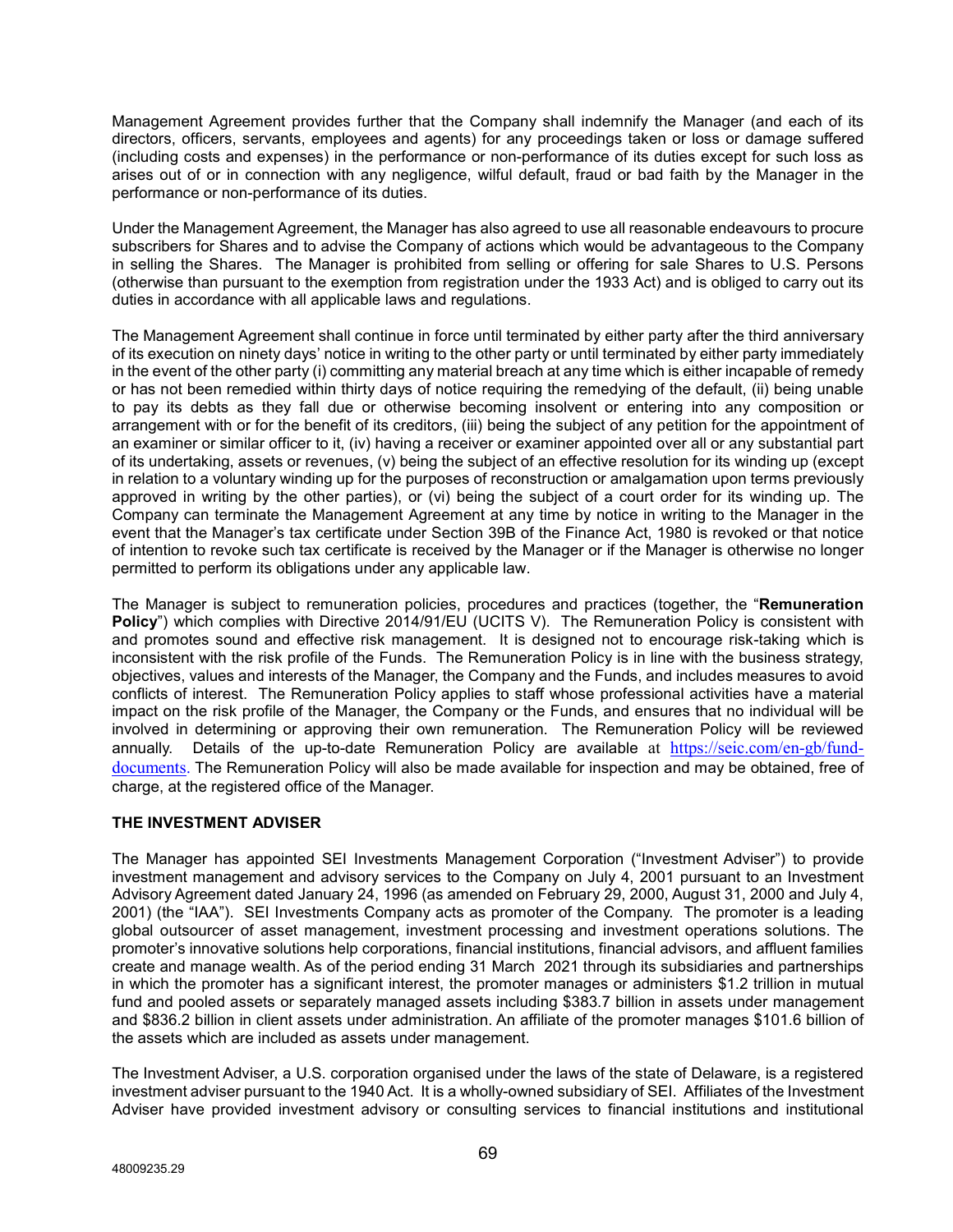investors for more than 20 years including advice regarding selection and evaluation of money managers. As at 31 March 2021, assets for which the Investment Adviser or an affiliate thereof served in an investment advisory capacity totalled approximately U.S.\$ 212 billion.

In the absence of negligence, wilful default, fraud or bad faith, the Investment Adviser shall not be liable for any loss or damage arising out of or in connection with the performance of its duties thereunder, and the Manager shall indemnify the Investment Adviser (and each of its directors, officers, employees and agents) for any loss or damage suffered in the proper performance of its duties, unless this loss arises out of or in connection with any such negligence, wilful default, fraud or bad faith.

The IAA shall continue in force until it is terminated by either party after the fifth anniversary of its execution and ninety days' notice in writing to the other party or until terminated at any time by either party immediately in the event of the other party (i) committing any material breach which is either incapable of remedy or has not been remedied within thirty days of notice requiring the remedying of the default; (ii) being unable to pay its debts as they fall due or otherwise becoming insolvent or entering into any composition or arrangement with or for the benefit of its creditors; (iii) being the subject of any petition for the appointment of an examiner, administrator, trustee, official assignee or similar officer to it; (iv) having a receiver, examiner, administrator, trustee, official assignee or similar officer appointed over all or any substantial part of its undertaking, assets or revenues; (v) being the subject of an effective resolution for its (except in relation to a voluntary winding up for the purposes of reconstruction or amalgamation upon terms previously approved in writing or by the other party; or (iv) being the subject of a court order for its winding up. The IAA shall terminate forthwith on the termination of the Management Agreement. The Investment Adviser may, but is not obliged, to appoint one or more Portfolio Managers in respect of a Fund to provide discretionary investment management and/or advisory services.

Details of the Portfolio Managers appointed by the Investment Adviser in respect of a Fund will be disclosed in the periodic reports of the Company, and may be obtained, on request from the Administrator. In addition, the Investment Adviser may from time to time manage all or a portion of the assets of a Fund in certain circumstances, including, without limitation, pending the appointment of a new Portfolio Manager or the replacement of an existing Portfolio Manager or pending an appropriate investment opportunity for subscription monies.

# **THE ADMINISTRATOR**

The Manager has appointed SEI Investments – Global Fund Services Limited to act as administrator, registrar and transfer agent of the Company and each Fund thereof with responsibility for performing the day to day administration of the Company and each Fund thereof, including the calculation of the Net Asset Value and the Net Asset Value per Share. The Administrator may from time to time delegate or sub-contract any administrative functions it deems necessary, subject to compliance with the requirements of the Central Bank.

The Administrator was incorporated as a limited liability company in Ireland on December 16, 1995 and is engaged in the business of providing administration and accounting services to collective investment schemes. The Administrator has an issued and fully paid up capital of U.S. \$175,000 and is a wholly owned subsidiary of the Manager which in turn is a wholly owned indirect subsidiary of SEI.

The administration agreement between the Manager and the Administrator, as amended and restated on 1 May 2003 and as amended on 13 April 2005, 7 August 2013, 8 December 2015 and 1 March 2017 (the "Administration Agreement") shall continue in force for a period of one year and thereafter shall automatically renew for successive one (1) year terms unless it is terminated by any party on the last day of the initial term or on the last day of any renewal term by giving prior written notice of non-renewal to the other party hereto at least three (3) months prior to the then-current term's expiration. The Administration Agreement may be terminated by either party by notice in writing to the other party if such other party (i) shall commit any material breach of the provisions of the agreement, and shall not have remedied the same within forty five (45) days of the service of notice requiring it to be remedied; or (ii) shall (a) go into liquidation or receivership (except for a voluntary liquidation for the purposes of reconstruction or amalgamation upon terms previously approved in writing by the notifying party); (b) have an examiner appointed pursuant to the Companies Act 2014; (c) on the happening of a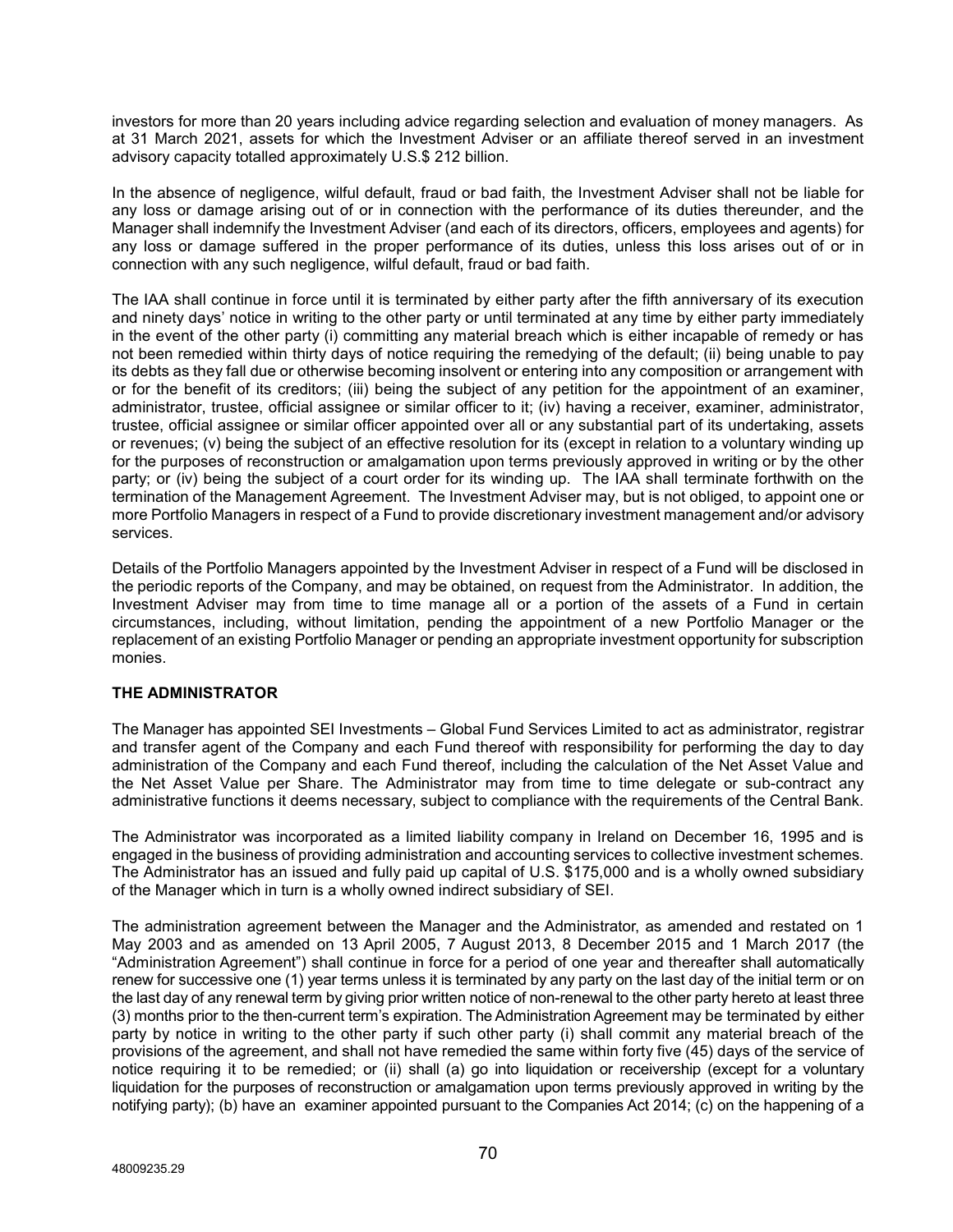like event at the direction of an appropriate regulatory agency or court of competent jurisdiction or be unable to pay its debts as they fall due; or (iii) it becomes unlawful for the Manager or the Administrator to carry out its duties under the Administration Agreement. The Administration Agreement shall terminate forthwith on the termination of the Management Agreement.

In the absence of negligence, wilful default, bad faith or fraud the Administrator will not be liable for any loss or damage arising out of the performance of its duties under the Administration Agreement. The Administration Agreement provides further that the Manager shall indemnify the Administrator (and each of its directors, officers and employees) against all actions, proceedings and claims (including claims of any person purporting to be the beneficial owner of any part of the Investments or Shares) and against all liabilities, damages, costs, demands and expenses (including legal expenses) arising therefrom which may be brought against, directly suffered or incurred by the Administrator (including its respective delegates, servants or agents) in the performance of its obligations and duties under the Administration Agreement and against all taxes on profits or gains of the Company which may be assessed upon or become payable by the Administrator (including its delegates, servants or agents), provided that such indemnity shall only be given in the absence of the Administrator's (including its delegates', servants' or agents') negligence, bad faith, fraud or wilful default.

# **THE DEPOSITARY**

The Depositary was incorporated in Ireland as a limited liability company on 29 March 1995. The Depositary is a subsidiary of Brown Brothers Harriman & Co. and has shareholder equity in excess of US\$1,500,000. The principal activity of the Depositary is to act as depositary of collective investment schemes.

Pursuant to the agreement dated 6 May 2016 between, *inter alia*, the Company and the Depositary (the "**Depositary Agreement**"), the Depositary was appointed as depositary of the Company's assets.

The Depositary has been entrusted with the following main functions:

- (i) ensuring that the sale, issue, repurchase, redemption and cancellation of Shares are carried out in accordance with the UCITS Regulations and the Articles;
- (ii) ensuring that the value of the Shares is calculated in accordance with the UCITS Regulations and the Articles;
- (iii) carrying out the instructions of the Company unless they conflict with the UCITS Regulations and the Articles;
- (iv) ensuring that in transactions involving the assets of the Company any consideration is remitted within the usual time limits;
- (v) ensuring that the income of the Company is applied in accordance with the UCITS Regulations and the Articles;
- (vi) monitoring the Company's cash and cash flows; and
- (vii) safe-keeping of the Company's assets, including the safekeeping of financial instruments to be held in custody and ownership verification and record keeping in relation to other assets.

#### *Terms of Appointment*

The Depositary Agreement contains provisions governing the responsibilities of the Depositary, including its functions referred to above. The Depositary is obliged to enquire into the conduct of the Company in each financial year and to report thereon to Shareholders whether, in the Depositary's opinion, the Company and each Fund have been managed in that period in accordance with the limitations imposed on the investment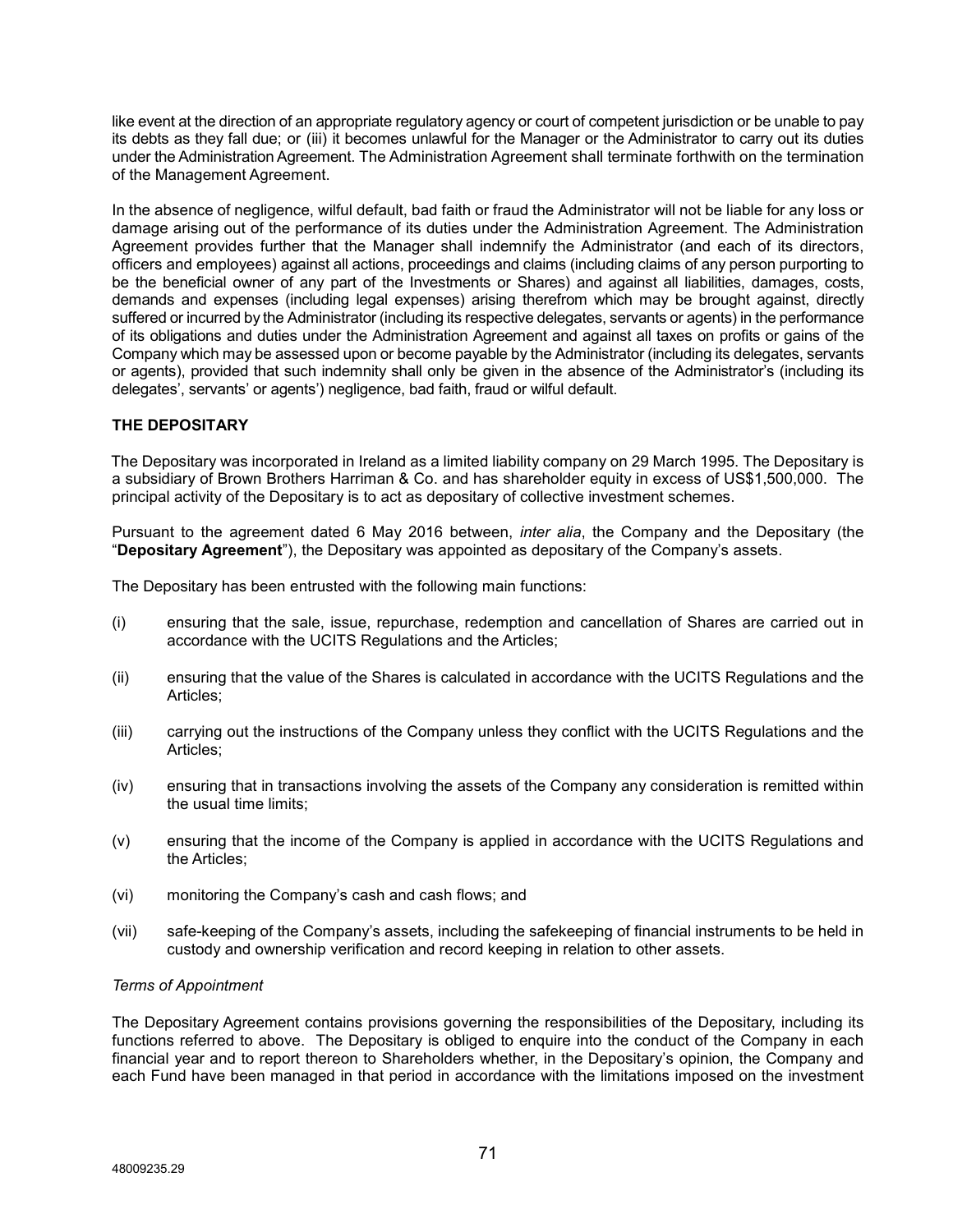and borrowing powers of the Company and each Fund and the Depositary by the UCITS Regulations and the Articles and otherwise in accordance with the UCITS Regulations and the Articles;

In carrying out its duties the Depositary shall act honestly, fairly, professionally, independently and solely in the interests of the Company and its Shareholders.

In the event of a loss of a financial instrument held in custody, determined in accordance with the UCITS Regulations, the Depositary shall return financial instruments of identical type or the corresponding amount to the Company without undue delay. The Depositary shall not be liable if it can prove that the loss of a financial instrument held in custody has arisen as a result of an external event beyond its reasonable control, the consequences of which would have been unavoidable despite all reasonable efforts to the contrary, pursuant to the UCITS Regulations. In case of a loss of a financial instrument held in custody, the Shareholders may invoke the liability of the Depositary directly or indirectly through the Company provided that this does not lead to a duplication of redress or to unequal treatment of the Shareholders.

The Depositary will be liable to the Company and the Shareholders for all other losses suffered by them as a result of the Depositary's negligent or intentional failure to properly fulfil its obligations pursuant to the UCITS Regulations.

The Depositary shall not be liable for special or indirect or consequential or punitive damages, pursuant to the terms of the Depositary Agreement.

The Depositary has full power to delegate the whole or any part of its safe-keeping functions but its liability will not be affected by the fact that it has entrusted to a third party some or all of the assets in its safekeeping. The Depositary has delegated safekeeping of the Company's assets to Brown Brothers Harriman & Co. ("**BBH&Co.**"), its global sub-custodian, through which it has access to BBH&Co.'s global network of subcustodians (the "**Global Custody Network**"). BBH&Co.'s Global Custody Network covers more than 100 markets worldwide. The entities to whom safekeeping of the Company's assets have been sub-delegated as at the date of this Prospectus are set out at Appendix IV. The Depositary does not anticipate that there would be any specific conflicts of interest arising as a result of any such delegation. The Depositary will notify the Directors of any such conflict should it so arise. Up-to-date information in relation to the Depositary, its duties, the safe-keeping functions delegated by the Depositary, the list of delegates and sub-delegates to whom safekeeping functions have been delegated and any relevant conflicts of interest that may arise will be made available to Shareholders upon request to the Manager.

The Depositary Agreement may be terminated by either of the parties on giving ninety (90) days' prior written notice to the other party. Either party may also terminate the Depositary Agreement by notice in writing to the other party if:

- (i) a receiver or examiner is appointed to the other party or upon the happening of a like event whether at the direction of an appropriate regulatory agency or court of competent jurisdiction or otherwise; or
- (ii) the other party shall commit any material breach of the provisions of the Depositary Agreement which, if capable of remedy, shall not have been remedied within thirty (30) calendar days after the service of written notice requiring it to be remedied; or
- (iii) the Depositary ceases to be permitted to act as a depositary of collective investment schemes authorised by the Central Bank under Irish law; or
- (iv) a force majeure event as outlined in the Depositary Agreement occurs.

# **THE DISTRIBUTOR AND UK FACILITIES AGENT**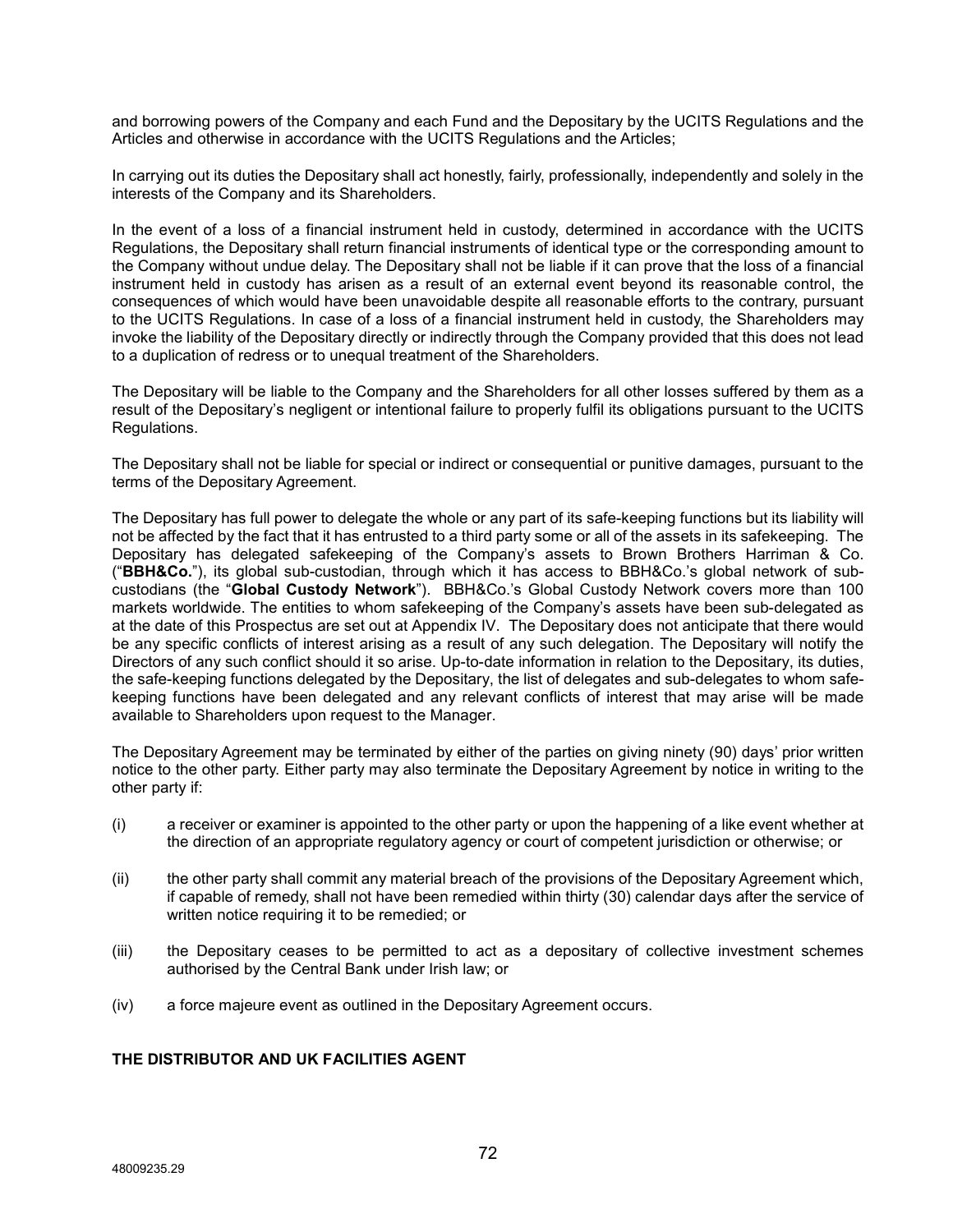The Manager has appointed SEI Investments (Europe) Limited (the "Distributor") to provide distribution and placing agency services to the Company. The Manager, from time to time in its sole discretion, may appoint other distributors or placement agents, on such terms as the Manager may determine and in accordance with the requirements of the Central Bank.

The Distribution Agreement between the Manager and the Distributor, dated July 19, 2002 (the "Distribution Agreement"), as amended, shall continue in force for a period of three years from July 19, 2002, and for each successive one year period commencing on July 19, 2005 and each anniversary thereof (each a "Renewal Date") unless terminated on a Renewal Date by either party by ninety (90) days' notice in writing to the other party expiring on or before such Renewal Date. The Distribution Agreement may also be terminated by either party immediately by notice in writing to the other party if the other party (a) commits any breach of the provisions of the Distribution Agreement which is either incapable of remedy or, being capable of remedy, has not been remedied within thirty days after the service of written notice by the other party requiring it to be remedied; (b) becomes incapable of performing its obligations or duties under the Distribution Agreement (c) becomes unable to pay its debts as they fall due or otherwise becomes insolvent or enters into any composition or arrangement for the benefit of or with its creditors or any class thereof (d) is the subject of any petition for the appointment of an examiner or similar officer; (e) has a receiver appointed over all or any substantial part of its undertaking, assets or revenues; (f) is the subject of an effective resolution for its winding up except in relation to a voluntary winding up for the purposes of reconstruction or amalgamation upon terms previously approved in writing by the other party; or (g) is the subject of a resolution or court order for its winding up.

Under the Distribution Agreement, in the absence of negligence, wilful default, bad faith or fraud the Distributor shall not be liable to the Manager for any loss or damage arising directly or indirectly out of the performance of their duties and obligations. The Manager is obligated under the Distribution Agreement to indemnify, keep indemnified and hold harmless the Distributor and each of its directors against any losses, claims, damages or liabilities (including legal and professional expenses arising therefrom or incidental thereto) which may be made or brought against or directly suffered or incurred by the Distributor arising out of or in connection with the performance by the Distributor of its duties and obligations under the Distribution Agreement other than due to the negligence, wilful default, bad faith or fraud of or by the Distributor in the performance of its duties and obligations.

This Prospectus has been approved solely for the purposes of section 21 of the Financial Services and Markets Act 2000 (the "Act") by SEI Investments (Europe) Limited, which is authorised and regulated by the Financial Conduct Authority ("FCA") in the United Kingdom. The Company is a recognised scheme for the purposes of Section 264 of the Act. Accordingly, the Company may be marketed to the general public in the United Kingdom. Certain rules made under the Act for the protection of private customers will not apply to investments in the Company. Compensation under the Financial Services Compensation Scheme will generally not be available.

Shares in the Company confer the rights set out on page 15 of the Prospectus. The voting rights attached to Shares in the Company may be exercised at general meetings. Other than Shareholders and Subscriber Shareholders, no other persons have the right to attend and vote at general meetings.

In connection with the Company's recognition under section 264 of the Act, the Manager has also appointed SEI Investments (Europe) Limited as UK Facilities Agent for the Company. The offices of the UK Facilities Agent are located at 1st Floor, Alphabeta, 14-18 Finsbury Square, London EC2A 1BR.

The following documents related to the Company will be available for inspection and for the obtaining of copies in English (free of charge) during regular business hours at the offices of the Facilities Agent:

- (1) the Memorandum and Articles of Association of the Company;
- (2) the Prospectus of the Company;
- (4) the latest Key Investor Information Documents;
- (5) the latest annual and half-yearly reports.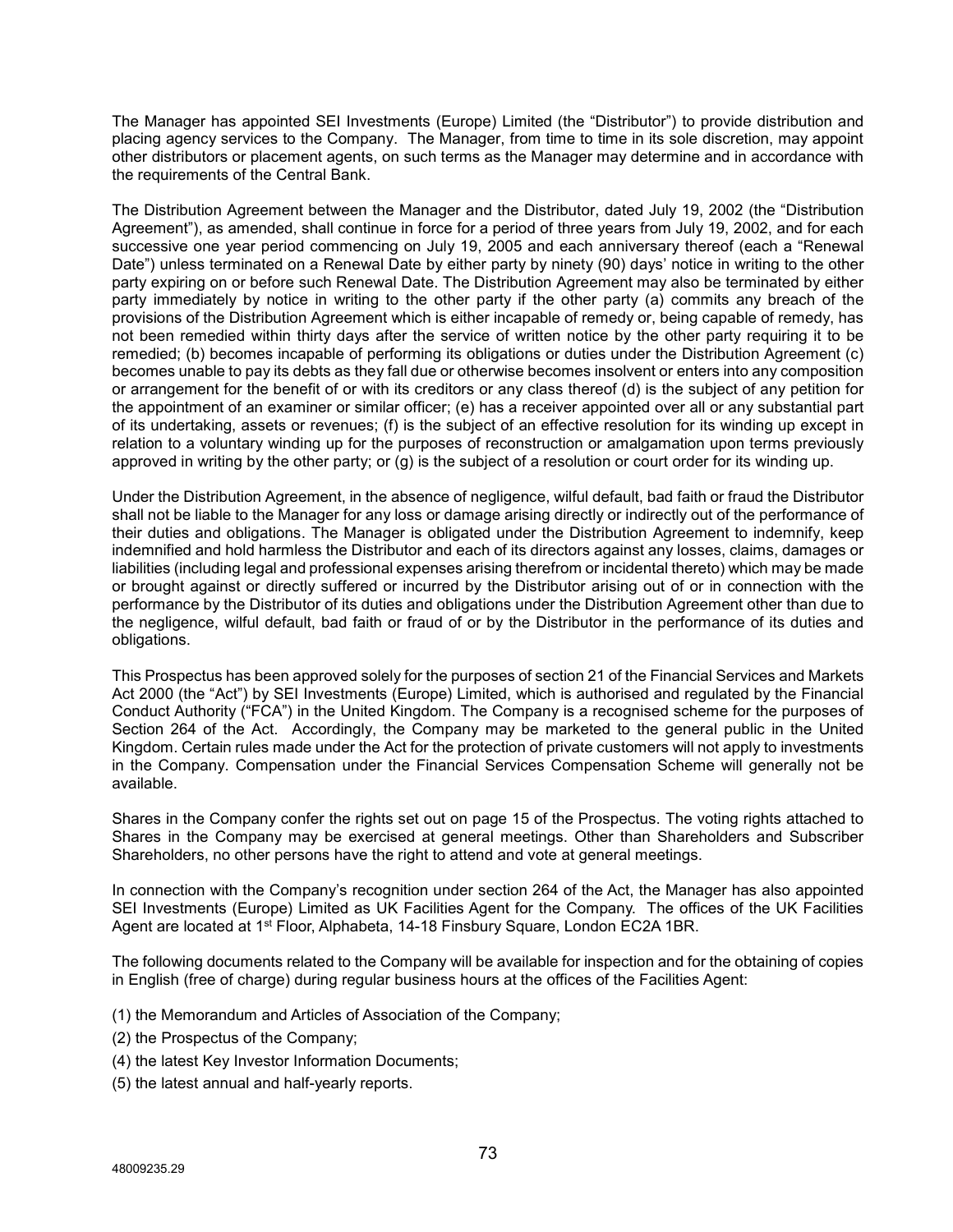Shareholders and prospective investors can obtain the Net Asset Values of the Shares at the offices of the UK Facilities Agent. Shareholders may redeem or arrange for redemption of Shares and obtain payment at the offices of the UK Facilities Agent.

Any Shareholder wishing to make complaint about the operation of the Company can submit a complaint to the UK Facilities Agent at the address set out above for transmission to the Company.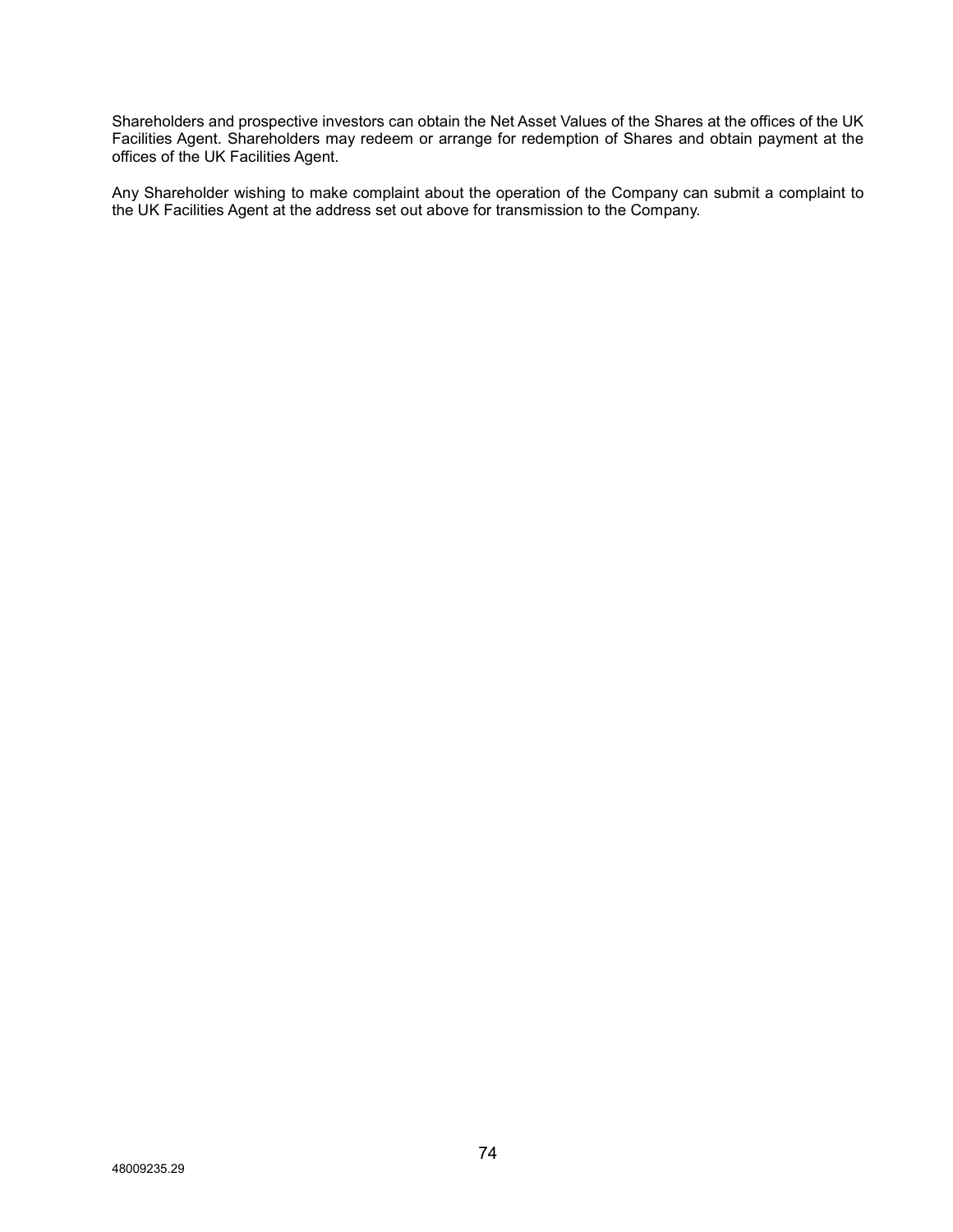## **IRELAND**

**The following is a summary of certain Irish tax consequences of the purchase, ownership and disposal of Shares. The summary does not purport to be a comprehensive description of all of the Irish tax considerations that may be relevant. The summary relates only to the position of persons who are the absolute beneficial owners of Shares (other than dealers in securities) and may not apply to certain other classes of persons.**

The summary is based on Irish tax laws, the practice of the Irish Revenue Commissioners and official interpretations in effect on the date of this Prospectus (and is subject to any prospective or retroactive change). Prospective Shareholders should familiarise themselves with and, where appropriate, take advice on the laws and regulations (such as those relating to taxation and exchange controls) applicable to the subscription for, and the holding and realisation of, Shares in the places of their citizenship, residence and domicile.

# **TAXATION OF THE COMPANY**

The Directors have been advised that the Company qualifies as an 'investment undertaking' within the meaning of Section 739B TCA for Irish tax purposes on its relevant income or relevant gains. The Company will be resident for tax purposes in Ireland if it is centrally managed and controlled in Ireland. It is intended that the Directors of the Company will conduct the affairs of the Company in a manner that will allow for this.

Under current Irish law and practice, the Company is not liable to Irish tax on its relevant income and relevant gains. However, Tax may arise for the Company on the happening of a "Chargeable Event" in the Company.

A Chargeable Event includes:

- (i) any payment to a Shareholder by the Company in respect of their Shares;
- (ii) any transfer, cancellation, encashment, redemption or repurchase of Shares; and or appropriation or cancellation of Shares of a Shareholder by the Company for the purposes of meeting the amount of tax payable on a again arising on a transfer; or
- (iii) any deemed disposal by a Shareholder of their Shares at the end of a "relevant period" (a "Deemed Disposal").

A "relevant period" is a period of 8 years beginning with the acquisition of Shares by a Shareholder and each subsequent period of 8 years beginning immediately after the preceding relevant period.

A Chargeable Event does not include:

- (i) any transaction (which might otherwise be a chargeable event) in relation to Shares held in a recognised clearing system as designated by order of the Irish Revenue Commissioners;
- (ii) any exchange by a Shareholder effected by way of a bargain made at arm's length by the Company where no payment is made to the Shareholder, of Shares in the Company for other Shares in the Company;
- (iii) any exchange by a Shareholder effected by way of a bargain made at arm's length where no payment is made to the Shareholder, of Shares in the Fund for other Shares in the Fund;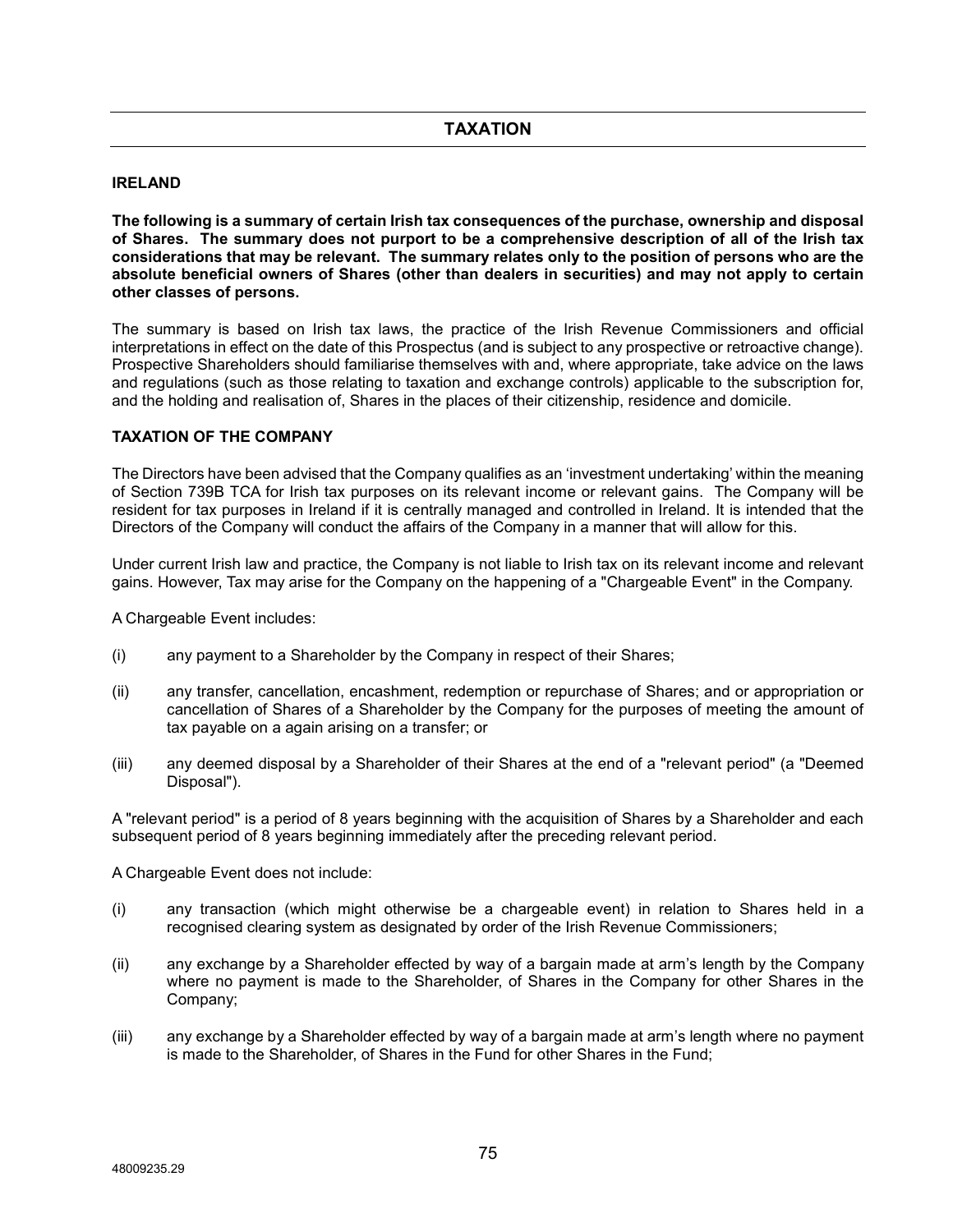- (iv) certain transfers of Shares between spouses or civil partners and former spouses or former civil partners a transfer by a Shareholder of the entitlement to a Share where the transfer is between spouses and former spouses, subject to certain conditions;
- (v) an exchange of Shares arising on a qualifying amalgamation or reconstruction (within the meaning of Section 739H of the TCA) of the Company with another Irish investment undertaking; or
- (vi) the cancellation of Shares in the Company arising from an exchange in relation to a scheme of amalgamation (as defined in Section 739HA of the TCA).

On the happening of a Chargeable Event, the Company shall be entitled to deduct the appropriate amount of tax on any payment made to a Shareholder in respect of the Chargeable Event. On the occurrence of a Chargeable Event where no payment is made by the Company to the Shareholder, the Company may appropriate or cancel the required number of Shares to meet the tax liability.

Where the Chargeable Event is a Deemed Disposal and the value of Shares held by Irish Resident Shareholders in the Company is less than 10% of the total value of Shares in the Company (or a sub-fund) and the Company has made an election to the Irish Revenue Commissioners to report annually certain details for each Irish Resident Shareholder to Revenue, the Company will not be required to deduct the appropriate tax and the Irish Resident Shareholder (and not the Company) must pay the tax on the Deemed Disposal on a self-assessment basis. Credit is available against the appropriate tax deducted relating to a Chargeable Event on the eventual disposal by the Shareholder. In addition, a refund of any unutilised credit will be repayable to the Shareholder. Should an excess payment of appropriate tax arise on the redemption of Shares as a result of tax paid on an earlier deemed chargeable event, the Company, on election, is not obliged to process the refund arising on behalf of a relevant Shareholder provided the value of the Shares held by nonexempt Irish Shareholders does not exceed 15% of the total value of the Shares in the Company. Instead the Shareholder should seek such a repayment directly from the Irish Revenue Commissioners. An irrevocable election by the Company can be made to value the Shares on 30 June or 31 December immediately prior to the end of the relevant period, rather than on the date of the end of the relevant period itself.

Dividends received by the Company from investment in Irish equities may be subject to Irish dividend withholding tax at the standard rate of income tax (currently 20%). However, the Company can make a declaration to the payer that it is an investment undertaking beneficially entitled to the dividends which will entitle the Company to receive such dividends without deduction of Irish dividend withholding tax.

# **THE SHAREHOLDERS**

### **Taxation of Shareholders**

Where a Shareholder is neither Irish Resident nor Ordinary Irish Resident, the Company will not deduct any Irish tax in respect of the Shareholder's Shares on the happening of a Chargeable Event provided that either:

(i) the Company is in possession of a completed Relevant Declaration to the effect that the Shareholder is not an Irish Resident, or

(ii) the Company is in possession of written notice of approval from the Irish Revenue Commissioners to the effect that the requirement to provide a Relevant Declaration is deemed to have been complied with in respect of that Shareholder and the written notice of approval has not been withdrawn by the Irish Revenue Commissioners ("Equivalent Measures").If this declaration is not received by the Company, the Company will deduct Irish tax in respect of the Shareholder's Shares as if the Shareholder was a non-exempt Irish resident Shareholder (see below). The Company will also deduct Irish tax if the Company is in possession of information which would reasonably suggest that the Relevant Declaration is materially incorrect and the Company has not received approval from the Irish Revenue Commissioners that appropriate equivalent measures are in place, A Shareholder will generally have no entitlement to recover such Irish tax, unless the Shareholder is a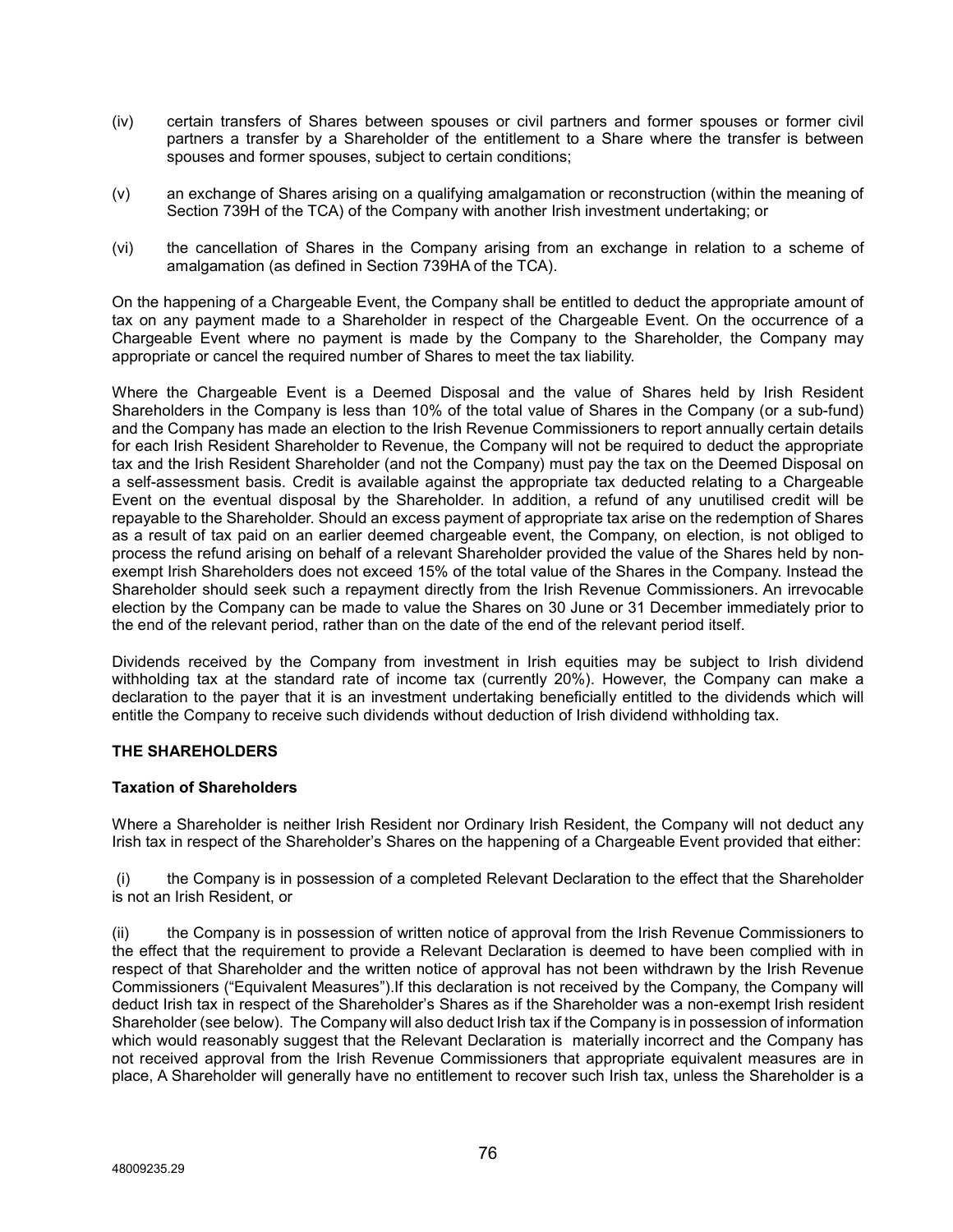company and holds the Shares through an Irish branch and in certain other limited circumstances. The Company must be informed if a Shareholder becomes Irish tax resident.

Intermediaries acting on behalf of non-Irish Resident Shareholders can claim the same exemption on behalf of the Shareholders for whom they are acting. No tax will have to be deducted by the Company on the occasion of a chargeable event provided, the intermediary has completed a Relevant Declaration stating that it is acting on behalf of a non-Irish Resident Shareholder and the Company is not in possession of any information which would reasonably suggest that the information contained therein is no longer materially correct, or if the Company has received approval from the Irish Revenue Commissioners that appropriate Equivalent Measures are in place and this approval has not been withdrawn.

Generally, Shareholders who are not Irish tax resident will have no other Irish tax liability with respect to their Shares. However, if a Shareholder is a company which holds its Shares through an Irish branch or agency, the Shareholder may be liable to Irish corporation tax in respect of profits and gains arising in respect of the Shares (on a self-assessment basis).

Where shares are held in a Recognised Clearing System (such as CREST), the obligation falls on the Shareholder to self-account for any tax arising on a Chargeable Event.

### **Taxation of Exempt Shareholders**

The Company will not deduct Irish tax in respect of the Shareholder's Shares once the Relevant Declaration has been received by the Company confirming the Shareholder's exempt status and the Company has no reason to believe that the Relevant Declaration is materially incorrect. Exempt Irish Investors in respect of whom the Company is not in possession of a Relevant Declaration will be treated by the Company as if they are not Exempt Irish Investors.

The categories of exempt investors ("Exempt Investors") listed in section 739D (6) TCA can be summarised as follows:

- 1. Pension schemes (within the meaning of section 774, section 784 or section 785 TCA).
- 2. Companies carrying on life assurance business (within the meaning of section 706 TCA).
- 3. Investment undertakings (within the meaning of section 739B TCA).
- 4. Investment limited partnerships within the meaning of section 739J which has made a declaration to the investment undertaking in accordance with paragraph 4A of Schedule 2B of the Taxes Acts.
- 5. Special investment schemes (within the meaning of section 737 TCA).
- 6. Unauthorised unit trust schemes (to which section 731(5) (a) TCA applies).
- 7. Charities (within the meaning of section 739D (6)(f)(i) TCA).
- 8. Qualifying managing companies (within the meaning of section 734(1) TCA).
- 9. Qualifying fund and savings managers (within the meaning of section 739D (6)(h) TCA).
- 10. Personal Retirement Savings Account (PRSA) administrators (within the meaning of section 739D (6)(i) TCA).
- 11. Irish credit unions (within the meaning of section 2 of the Credit Union Act 1997).
- 12. The National Asset Management Agency.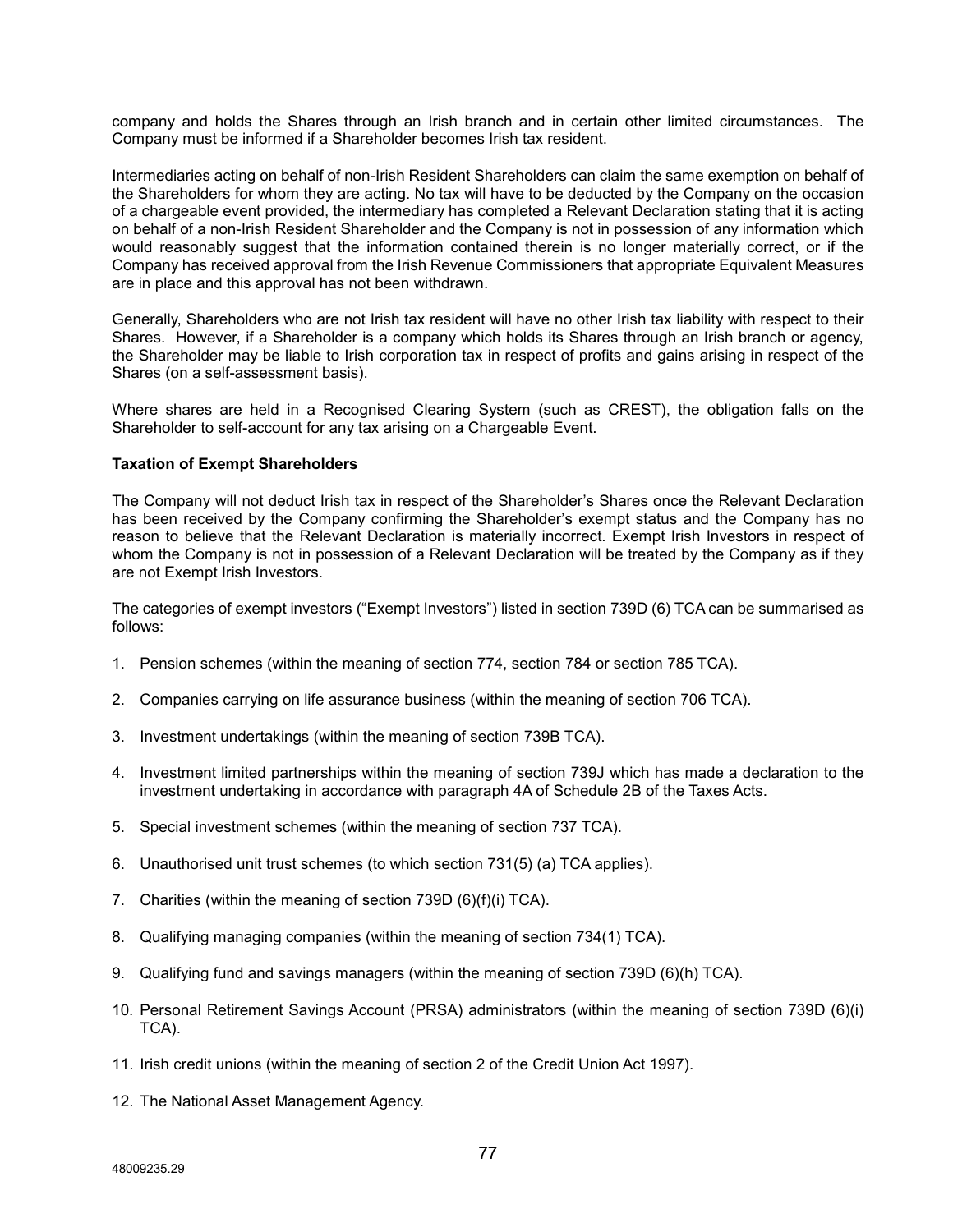- 13. the National Treasury Management Agency or a Fund Investment Vehicle (within the meaning of section 37 of the National Treasury Management Agency (Amendment) Act 2014) of which the Minister for Finance is the sole beneficial owner, or Ireland acting through the National Treasury Management Agency Qualifying companies (within the meaning of section 110 TCA).
- 14. Any other person resident in Ireland who is permitted (whether by legislation or by the practice or concession of the Irish Revenue Commissioners) to hold Shares in the Company without requiring the Company to deduct or account for Irish tax.

Irish resident Shareholders who claim exempt status will be obliged to account for any Irish tax due in respect of Shares on a self-assessment basis.

The Exempt Irish Investor must notify the Company if it ceases to be an Exempt Irish Investor. Exempt Irish Investors in respect of whom the Company is not in possession of a Relevant Declaration will be treated by the Company as if they are not Exempt Irish Investors

Exempt Irish Investors may be liable to Irish tax on their income, profits and gains in relation to any sale, transfer, repurchase, redemption or cancellation of Shares or dividends or distributions or other payments in respect of their Shares. It is the obligation of the Exempt Irish Investor to account for tax to the Irish Revenue Commissioners.

Where tax is withheld by the Company on the basis that no Relevant Declaration has been filed with the Company by the Shareholder, Irish legislation provides for a refund of tax only to companies within the charge to Irish corporation tax, to certain incapacitated persons and in certain other limited circumstances.

# **TAXATION OF OTHER SHAREHOLDERS**

Unless a Shareholder is an Exempt Irish Investor, makes a Relevant Declaration to that effect or unless the Shares are purchased by the Courts Service, Irish Resident Shareholders (who are not companies) will be liable to tax on the happening of a Chargeable Event. *Distributions by the Company*

Tax at the rate of 41% will be deducted by the Company on payments made to the Shareholder in respect of the Shares or in relation to the sale, transfer, Deemed Disposal (subject to the 10% threshold outlined above), cancellation, redemption or repurchase of Shares or the making of any other payment in respect of the Shares.

Generally, a Shareholder will have no further Irish tax liability in respect of the distribution. However, if the Shareholder is a company, the gross distribution (including the Irish tax deducted) will form part of its taxable income for self-assessment purposes and the Shareholder may set off the deducted tax against its corporation tax liability.

Tax, currently at the rate of 25%, will be required to be deducted by the Company in respect of Chargeable Events where the Shareholder is a company.

Where the Irish Resident Shareholder is a company which is not an Exempt Irish Investor, and the payment is not taxable as trading income under Schedule D Case I, the amount received will be treated as the net amount of an annual payment chargeable to tax under Schedule D Case IV from the gross amount of which income tax has been deducted at the rate of 25%.

### **Return of Values**

The Company is obliged to report certain details in relation to Shares held by investors to the Irish Revenue Commissioners on an annual basis. The details to be reported include the name, address and date of birth (if on record), and the value of the Shares held by, a Shareholder. In respect of Shares acquired on or after 1 January 2014, the details to be reported also include the tax reference number of the Shareholder (being an Irish tax reference number or VAT registration number, or in the case of an individual, the individual's PPS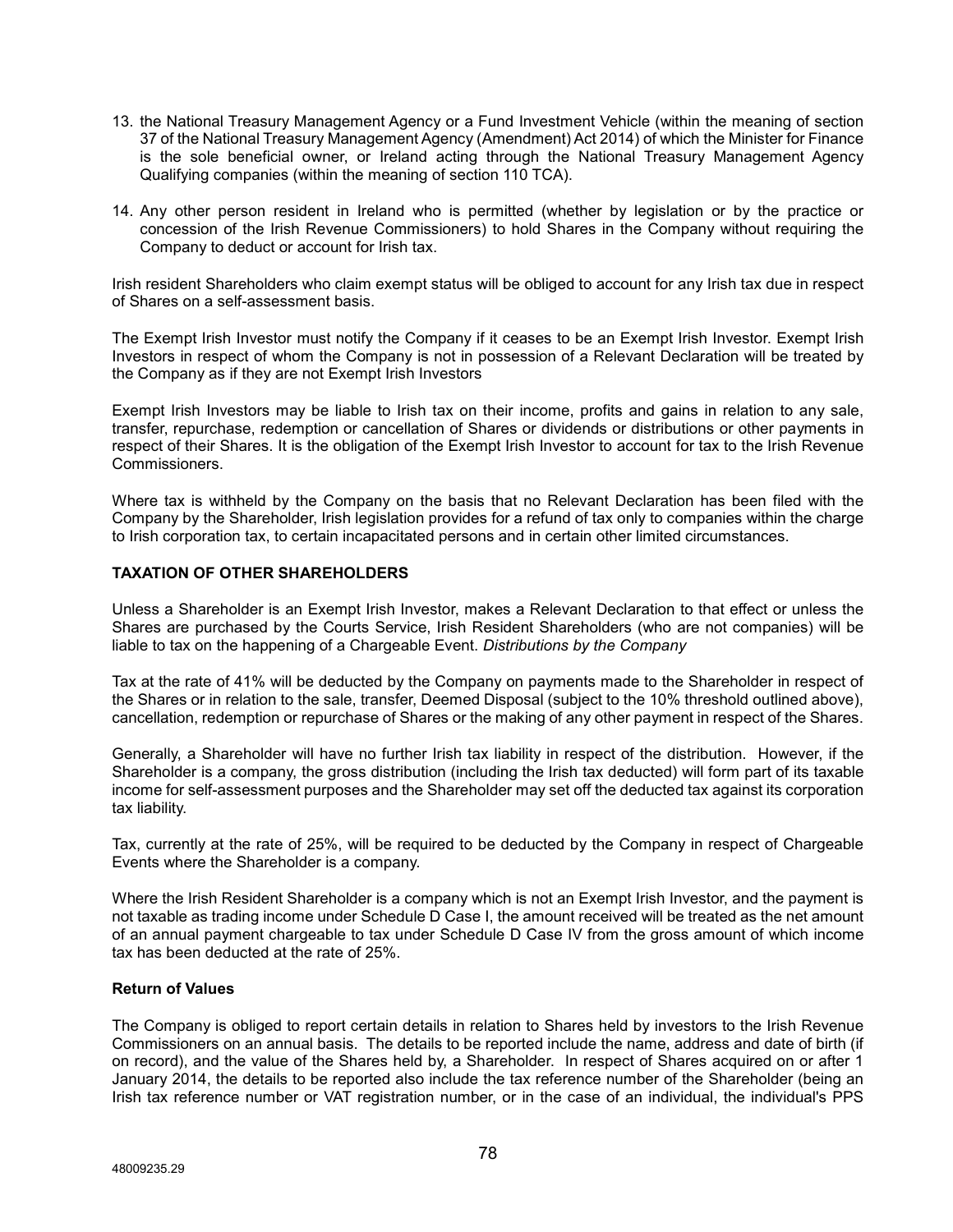number) or, in the absence of a tax reference number, a marker indicating that this was not provided. No details are to be reported in respect of Shareholders who are:

- Exempted Investors (provided a Relevant Declaration has been made) (as defined above);
- Shareholders who are neither Irish Resident nor Irish Ordinarily Resident (provided a Relevant Declaration has been made); or
- Shareholders whose Shares are held in a recognised clearing system.

## **STAMP DUTY**

Generally, no Irish stamp duty (or other Irish transfer tax) will apply to the issue, subscription, holding, switching, transfer or redemption of Shares. If a Shareholder receives a distribution *in specie* of assets from the Company, a charge to Irish stamp duty could potentially arise.

No Irish stamp duty will be payable by the Company on the conveyance or transfer of stock or marketable securities provided that the stock or marketable securities in question have not been issued by a company registered in Ireland and provided that the conveyance or transfer does not relate to any immovable property situated in Ireland or any right over or interest in such property or to any stocks or marketable securities of a company (other than a company which is an investment undertaking within the meaning of Section 739B TCA) which is registered in Ireland.

### **CAPITAL ACQUISITIONS TAX**

Irish capital acquisitions tax (can apply to gifts or inheritances of Irish situate assets or where either the person from whom the gift or inheritance is taken is Irish domiciled, resident or ordinarily resident or the person taking the gift or inheritance is Irish resident or ordinarily resident.

The Shares could be treated as Irish situate assets because they have been issued by an Irish company. However, any gift or inheritance of Shares will be exempt from Irish gift or inheritance tax once:

- 1. the Shares are comprised in the gift or inheritance both at the date of the gift or inheritance and at the "valuation date" (as defined for Irish capital acquisitions tax purposes);
- 2. the person from whom the gift or inheritance is taken is neither domiciled nor ordinarily resident in Ireland at the date of the disposition; and
- 3. the person taking the gift or inheritance is neither domiciled nor ordinarily resident in Ireland at the date of the gift or inheritance.

For the purposes of Irish Capital Acquisitions Tax only, a non-Irish domiciled person will not be treated as Resident in Ireland or Ordinarily Resident in Ireland except where that person has been resident in Ireland for 5 consecutive years of assessment immediately preceding the year of assessment in which the date of the gift or inheritance falls.

# **MEANING OF TERMS**

### *Meaning of "Residence" for Companies*

A company which has its central management and control in Ireland is tax resident in Ireland irrespective of where it is incorporated. A company which does not have its central management and control in Ireland but which is incorporated in Ireland is tax resident in Ireland except where:

1. the company (or a related company) carries on a trade in Ireland and either the company is ultimately controlled by persons resident in EU member states or countries with which Ireland has a double tax treaty,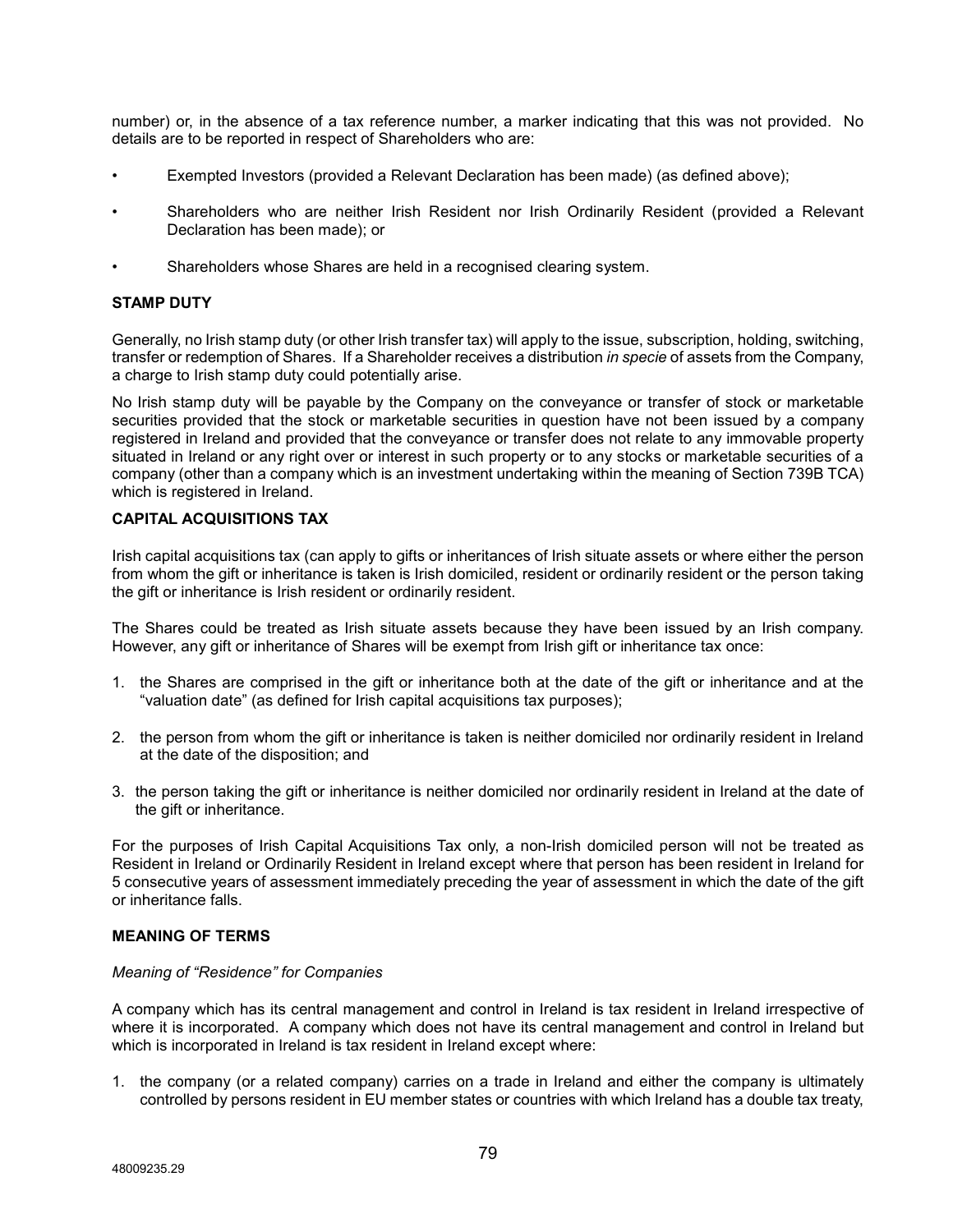or the company (or a related company) are quoted companies on a recognised stock exchange in the EU or in a tax treaty country; or

2. the company is regarded as not resident in Ireland under a double tax treaty between Ireland and another country.

## *Meaning of "Residence" for Individuals*

An individual will be regarded as being tax resident in Ireland for a calendar year if the individual:

- 1. is present for 183 days or more in Ireland in that calendar year; or
- 2. has a combined presence of 280 days in Ireland, taking into account the number of days spent in Ireland in that calendar year together with the number of days spent in Ireland in the preceding year. Presence in Ireland by an individual of not more than 30 days in a calendar year will not be reckoned for the purposes of applying this "two year" test.

An individual is treated as present in Ireland for a day if that individual is personally present in Ireland at any time during that day.

### *Meaning of "Ordinary Residence" for Individuals*

The term "ordinary residence" (as distinct from 'residence') relates to a person's normal pattern of life and denotes residence in a place with some degree of continuity. An individual who has been resident in Ireland for three consecutive tax years becomes ordinarily resident with effect from the commencement of the fourth tax year. An individual who has been ordinarily resident in Ireland ceases to be ordinarily resident at the end of the third consecutive tax year in which the individual is not resident. For example, an individual who is resident and ordinarily resident in Ireland in 2021 and departs Ireland in that year will remain ordinarily resident in Ireland up to the end of the tax year in 2024.

*For the purposes of Irish Capital Acquisitions Tax an individual is ordinarily resident in Ireland if they have been resident in Ireland for 5 consecutive tax years.*

### *Meaning of "Ireland"*

"Ireland" means the Republic of Ireland/the State.

### *Meaning of "Intermediary*

An "intermediary" means a person who:

- 1. carries on a business which consists of, or includes, the receipt of payments from a regulated investment undertaking resident in Ireland on behalf of other persons; or
- 2. holds units in such an investment undertaking on behalf of other persons.

### **EUSD**

On 10 November 2015, the Council of European Union adopted the Directive repealing the European Union Savings Tax Directive (EUSD). As a result of the repeal of the EUSD, Irish paying agents will no longer be required to report interest payment information to the Irish Revenue Commissioners on payments made to individuals resident in another EU Member State under the EUSD. The final period for which information is required to be exchanged under the EUSD for Irish paying agents is the period to 31 December 2015. The EU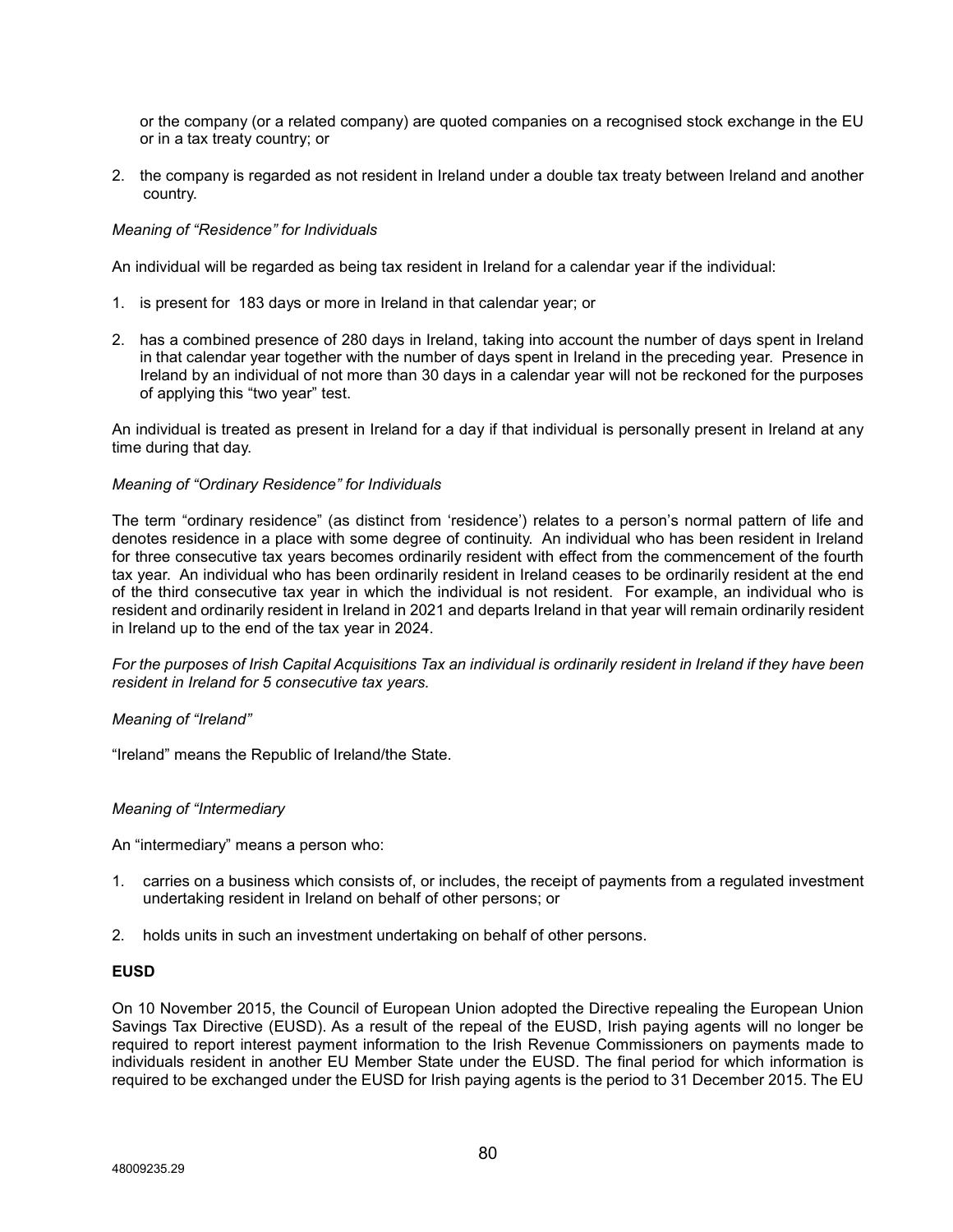has adopted the Common Reporting Standard (see below) as the standard for automatic exchange of financial information for member states from 1 January 2016

# **FATCA**

The foreign account tax compliance provisions contained in Sections 1471 to 1474 of the United States Internal Revenue Code and the regulations promulgated thereunder ("FATCA") impose a reporting regime on non-US financial institutions ("FFIs"). The Company expects that it will constitute a FFI. In accordance with FATCA the IRS may impose a 30 per cent withholding tax on certain U.S. source payments, including interest (and original issue discounts), dividends, other fixed or determinable annual or periodical gains, profits and income, made on or after 1 July 2014 and the gross proceeds from a disposition of property of a type which can produce U.S. source interest or dividends made on or after 1 January 2017 (collectively " Withholdable Payments "), if paid to a FFI that fails to enter into, or fails to comply with once entered into, an agreement with the U.S. Internal Revenue Service to provide certain information about their U.S. accountholders, including direct and indirect holdings. This withholding tax will not be imposed on payments made under obligations that constitute debt (for U.S. federal income tax purposes) outstanding on 1 July 2014 unless such obligations are deemed reissued as a result of a "significant modification" on or after 1 July 2014.

The United States and the Government of Ireland have entered into an intergovernmental agreement to facilitate the implementation of FATCA (the "IGA"). A FFI (such as the Company) that complies with the terms of the IGA, as well as applicable local law requirements will not be subject to withholding under FATCA with respect to U.S. source income. Further, a FFI that complies with the terms of the IGA will not be required to withhold under FATCA on payments it makes to accountholders of such FFI (unless it has agreed to do so under the U.S. "qualified intermediary," "withholding foreign partnership" or " withholding foreign trust" regimes). Pursuant to the IGA, a FFI is required to report certain information in respect of certain accountholders to its home tax authority, whereupon such information will be provided to the U.S. Internal Revenue Service. The Company undertakes to comply with the IGA and any local implementing legislation, but there is no assurance it will be able to do so.

The first reporting to the Irish Revenue Commissioners under FATCA was required by 31 July 2015 in respect of 2014. Going forward reporting will be required by 30 June of the year following the calendar year being reported.

# **COMMON REPORTING STANDARD**

The Common Reporting Standard (CRS) was implemented within the EU under Council Directive 2014/107/EU ("DAC2") and came into effect in Ireland on 1 January 2016, pursuant to Section 891F of the TCA/Taxes Acts and implementing regulations. The aim of the CRS is to provide for the annual automatic exchange between governments of financial account information reported to them by local financial institutions relating to account holders who are tax resident in other CRS participating jurisdictions. The Company is expected to fall under the definition of financial institution and is required to comply with CRS. The OECD leveraged the FATCA Model 1 IGA to design the CRS and, as such, it is broadly similar to the FATCA requirements, albeit with numerous differences. It should result in a significantly higher number of reportable persons due to the increased instances of potentially in-scope accounts and the inclusion of multiple jurisdictions to which accounts must be reported. To date, more than 90 jurisdictions have publically committed to the implementation of CRS.

The CRS contains the due diligence and reporting that underpins the automatic exchange of financial account information. Ireland has provided for the implementation of CRS through Section 891F of the TCA/Taxes Acts and the Returns of Certain Information by Reporting Financial Institutions Regulations 2015. From 1 January 2016, Irish Financial Institutions, such as the Company, are required to obtain certain tax information and undertake due diligence procedures in respect of pre-existing and new investors, including ensuring appropriate self-certifications are obtained from new investors at account opening stage. Reporting to the Irish Revenue Commissioners is required on an annual basis.

The information to be reported with respect to reportable accounts includes details of the name, address, taxpayer identification number(s) ("TIN"), place of residence and, in the case of investors who are individuals,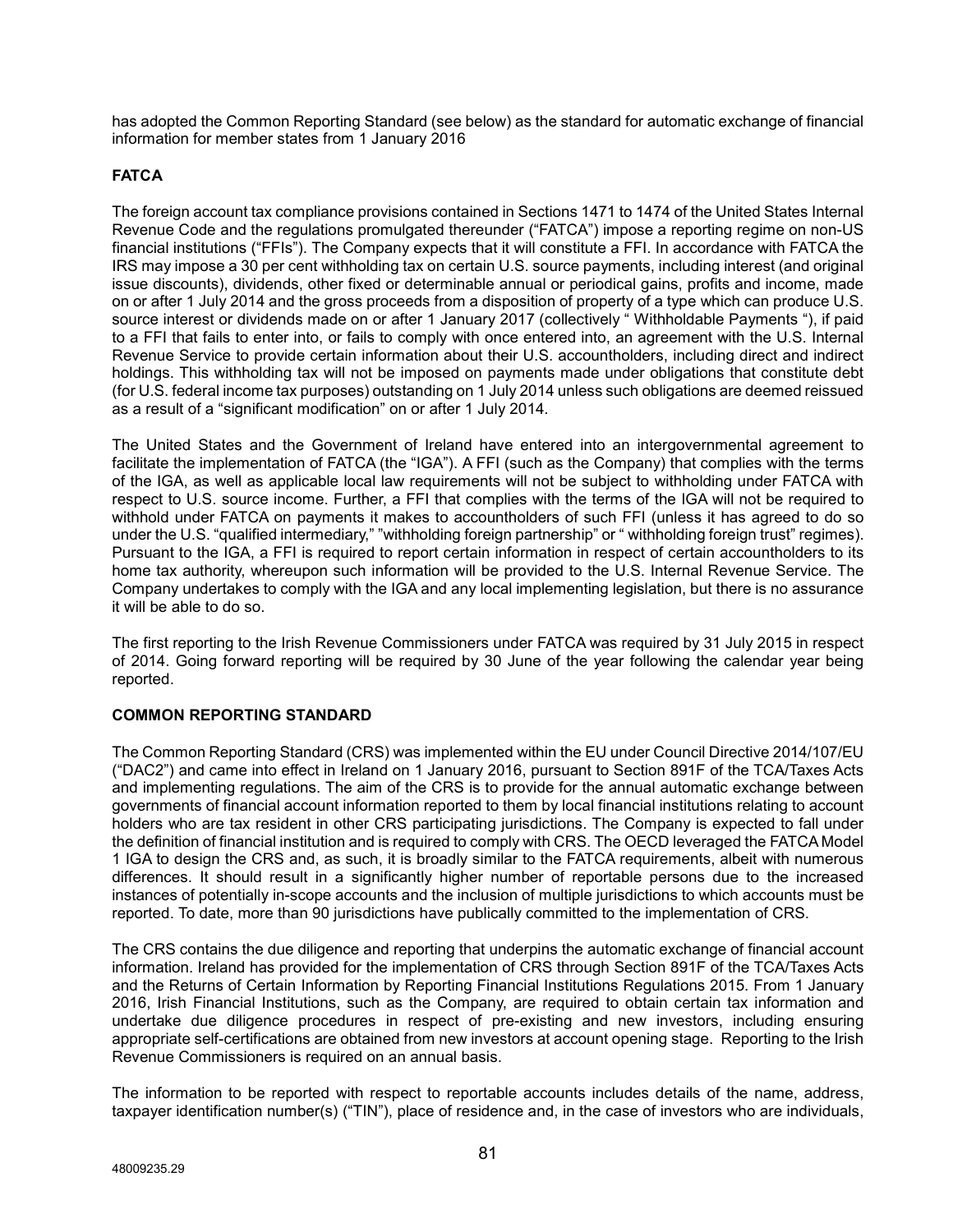the date and place of birth, together with financial details relating to the investment in the Company, such as account balance or value, sales proceeds and other income payments. Reportable accounts include accounts held by individuals and entities (which includes trusts and foundations), and the CRS includes a requirement to look through passive entities to report on the relevant controlling persons.

## **FATCA AND CRS SHAREHOLDER/ UNITHOLDER INFORMATION REQUIREMENTS**

The Company (or any nominated service provider) shall be entitled to require Shareholders/Unitholders to provide any information regarding their tax status, identity or residency in order to satisfy any reporting requirements which the Company may have as a result of its FATCA and CRS obligations. Investors will be deemed, by their shareholding/unitholding to have authorized the automatic disclosure of such information by the Company (or any nominated service provider) or any other person to the relevant tax authorities.

The Company (or any nominated service provider) agree that information (including the identity of any Shareholders/Unitholders) supplied for the purposes of FATCA and CRS compliance is intended for the Company's (or any nominated service provider) use for the purposes of satisfying its requirements under FATCA and CRS and the Company (or any nominated service provider) agree, to the extent permitted by applicable law that it will take reasonable steps to treat such information in a confidential manner, except that the Company may disclose such information (i) to officers, directors, agents and advisors, (ii) to the extent reasonably necessary or advisable in connection with tax matters, including achieving FATCA and CRS compliance, (iii) to any person with the consent of the applicable Shareholders/Unitholders, or (iv) as otherwise required by law or court order.

Prospective investors should consult their tax advisors about the potential application of FATCA and CRS.

# **UNITED STATES**

Section 864(b) of the United States Internal Revenue Code of 1986, as amended (the "Code") and the Regulations of the Department of Treasury, provide that a foreign corporation (other than a dealer in securities) that engages in the United States in trading securities (including contracts or options to buy or sell securities) for its own account is not deemed to be engaged in a United States trade or business if it does not have its principal office in the United States any time during the taxable year, among other requirements relating to the conduct of its business. A foreign corporation that trades in securities for its own account in the United States (other than a dealer in securities) but, among other things, maintains a general business office outside the United States in which its management is located, will not be considered to have its principal office in the United States if all or a substantial portion of certain enumerated business functions are carried out at an office outside of the United States.

The Company maintains and intends to maintain its principal office outside the United States and to conduct its business in a manner so as to prevent it being considered to be engaged in trade or business in the United States, to the extent practicable. If the Company's office outside of the United States meets the standards described above the Company's securities trading activities in the United States should not constitute a United States trade or business and the Company should not be subject to the regular United States income tax on any of its trading profits except as noted below. However, if the Company's principal office were deemed to be in the United States, the Company's activities likely would constitute a United States trade or business and the Company would be subject to United States income and branch profits tax.

Any United States source dividend income derived by the Company and certain limited categories of United States source interest income, which are not expected to be material in amount, will be subject to a nonrecoverable United States federal withholding tax at a rate of 30%. Investments by the Company in the securities of certain United States issuers doing business outside of the United States may not be subject to this withholding tax.

Any distribution by a Real Estate Investment Trust ("REIT") to the Company will, to the extent attributable to gain from sales or exchanges by the REIT of United States real property interests (as opposed to income from certain real estate related loans), be treated as gain recognised by the Company from the sale of a United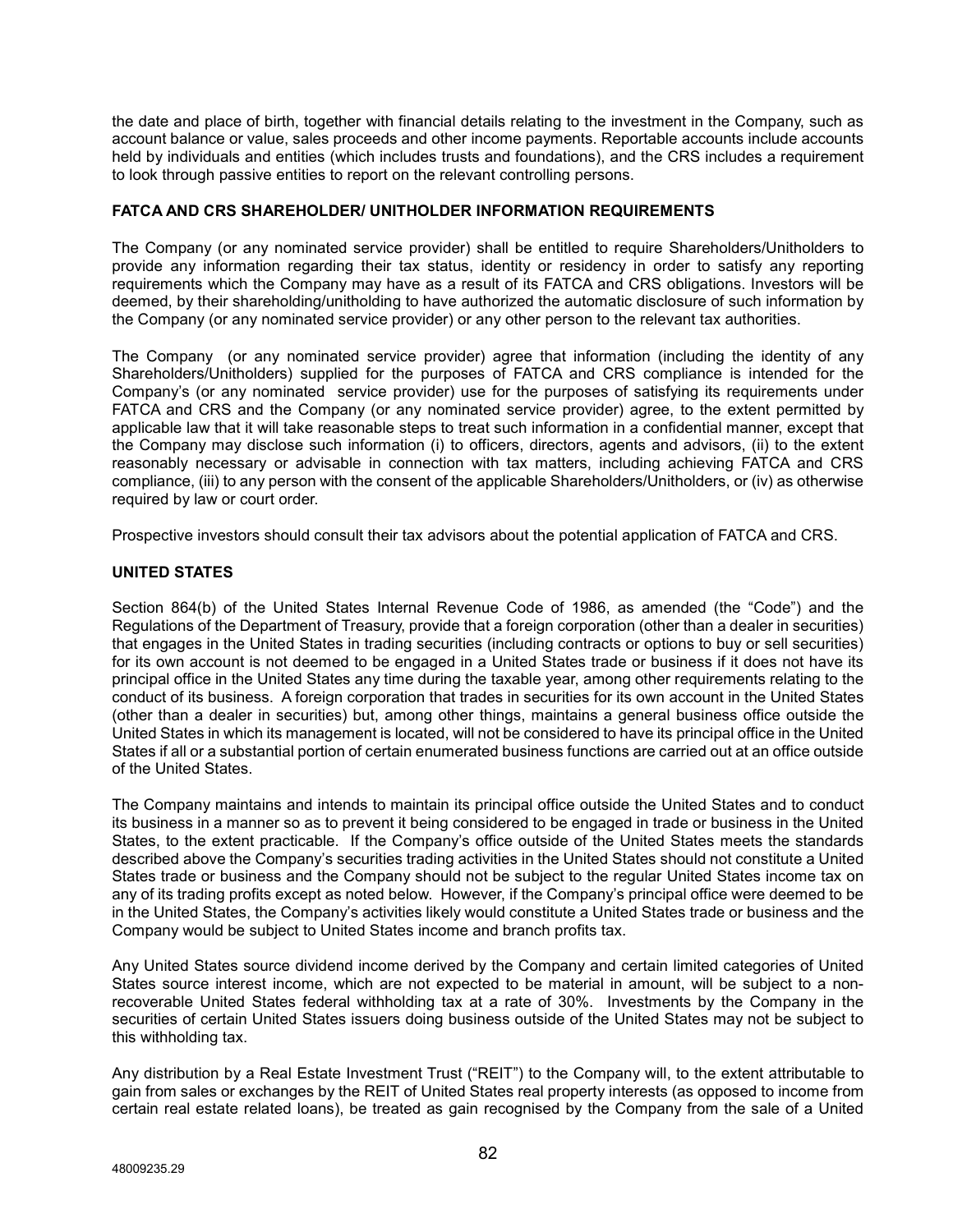States real property interest. Consequently, such amount will be subject to United States income and branch profits tax.

# **UNITED KINGDOM**

The following is a summary of various aspects of the United Kingdom ("UK") taxation regime which may apply to United Kingdom resident or ordinarily resident persons acquiring Shares in the classes of the Fund, and where such persons are individuals only to those domiciled in the United Kingdom. It is intended as a general summary only, based on current law and practice in force as of the date of this Prospectus. Such law and practice may be subject to change, and the below summary is not exhaustive. Further, it will apply only to those UK Shareholders holding Shares as an investment rather than those which hold Shares as part of a financial trade; and does not cover UK Shareholders which are tax exempt or subject to special taxation regimes.

This summary should not be taken to constitute legal or tax advice and any prospective Shareholder should consult their own professional advisers as to the UK tax treatment of returns from the holding of Shares in the Company.

# **The Company**

The Shares of the Company shall be widely available. The Directors confirm that the intended categories of investors are not "restricted" for the purposes of the Offshore Fund (Tax) Regulations 2009. Shares shall be marketed and made sufficiently available so as to reach the intended categories of investors, and in a manner appropriate to attract those categories of investors.

It is intended that the Company will be resident for tax purposes outside the UK. Accordingly, and provided that the Company does not carry on a trade in the UK through a permanent establishment situated, the Company should not be subject to UK corporation tax on income and capital gains arising to it, other than on certain UK source income. The Directors and the Investment Advisers each intend that the respective affairs of the Company and the Investment Advisers are conducted so that no such permanent establishment should arise insofar as this is within their respective control, but it cannot be guaranteed that the conditions necessary to prevent this will at all times be satisfied.

Interest and other income received by the Company which has a UK source may be subject to withholding taxes in the UK.

*Income and gains received by the Fund may be subject to withholding or similar taxes imposed by the country in which such returns arise.*

### **Shareholders**

Subject to their personal tax position, dividends or other distributions (including redemption dividends and any dividends funded out of realised capital profits of the Company) received by UK resident Shareholders may be liable to UK income tax or corporation tax annually, whether or not reinvested. In addition, UK Shareholders holding Shares at the end of each 'reporting period' (as defined for UK tax purposes) will potentially be subject to UK income tax or corporation tax on their share of a class's 'reported income', to the extent that this amount exceeds dividends received. The terms 'reported income', 'reporting period' and their implications are discussed in more detail below.

From 22 April 2009, individual Shareholders resident or ordinarily resident in the UK under certain circumstances may benefit from a non-refundable tax credit in respect of dividends or reported income received from corporate offshore funds invested largely in equities. However, where the offshore fund invests more than 60% of its assets in "qualifying investments", broadly interest-bearing (or economically similar) assets, distributions or reported income will be treated and taxed as interest in the hands of the individual, with no tax credit.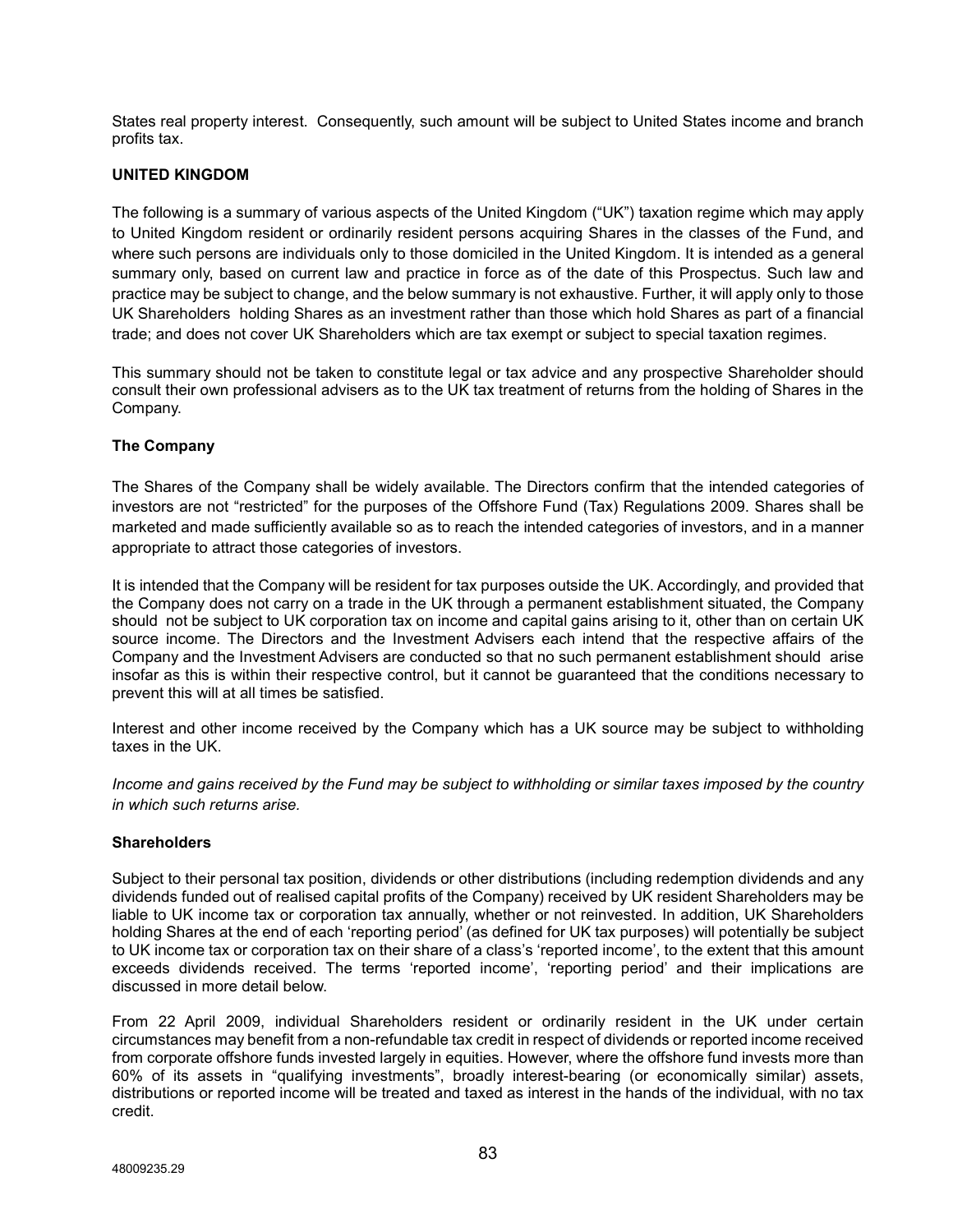Under Part 9A of the Corporation Tax Act 2009, from 1 July 2009 dividend distributions from an offshore fund structured as a company made to companies resident in the UK are likely to fall within one of a number of exemptions from UK corporation tax provided that it falls within a specified exempt class. For example, if the UK corporate investor holds less than a 10% shareholding in the company making the distribution then the dividends received by the U.K. corporate investor will fall within the exempt class for portfolio holdings. In addition, distributions to non-UK companies carrying on a trade in the UK through a permanent establishment in the UK should also fall within the exemption from UK corporation tax on dividends to the extent that the shares held by that company are used by, or held for, that permanent establishment. Reported income will be treated in the same way as a dividend distribution for these purposes.

Shareholdings in the Company are likely to constitute interests in an "offshore fund", as defined for the purposes of Part 8 of the Taxation (International etc.) Act 2010, with each class of the Fund treated as a separate 'offshore fund' for these purposes. Under this legislation, any gain arising on the sale, disposal or redemption of shares in an offshore fund (or on conversion from one fund to another within an umbrella fund) held by persons who are resident or ordinarily resident in the UK for tax purposes will be taxed at the time of such sale, disposal, redemption or conversion as income and not as a capital gain. This does not apply, however, where a fund is certified by the HM Revenue & Customs as a "distributing fund" under the UK Distributor Status Regime or a "reporting fund" under the new UK Reporting Fund Regime, throughout the period during which the shares have been held.

### **The UK offshore fund regime: Reporting status**

The Offshore Funds (Tax) Regulations 2009 introduced a regime for the taxation of investments in "offshore funds" that operates by reference to whether a fund opts into a reporting regime ("reporting funds") or not ("non reporting funds"). The Tax Regulations provide that if an investor resident or ordinarily resident in the United Kingdom for taxation purposes holds an interest in an offshore fund and that offshore fund is a 'non-reporting fund', any gain accruing to that investor upon the sale or other disposal of that interest will be charged to UK tax as income rather than a capital gain. Alternatively, where an investor resident or ordinarily resident in the United Kingdom holds an interest in an offshore fund that has been a 'reporting fund' (and previously "distributing fund" prior to 1 January 2011 if an existing fund) for all periods of account for which they hold their interest, any gain accruing upon sale or other disposal of the interest will be subject to tax as a capital gain rather than income; with relief for any accumulated or reinvested profits which have already been subject to UK income tax or corporation tax on income (even where such profits are exempt from UK corporation tax). Investors in non-reporting funds would not be subject to income tax on income retained by the non-reporting fund.

Where an offshore fund has been a non-reporting fund for part of time during which the UK Shareholder held their interest and a reporting fund for the remainder of that time, there are elections which can potentially be made by the Shareholder in order to pro-rate any gain made upon disposal; the impact being that the portion of the gain made during the time when the offshore fund was a reporting fund would be taxed as a capital gain. Such elections have specified time limits in which they can be made. Investors should refer to their tax advisors for further information.

In broad terms, a 'reporting fund' is an offshore fund that meets certain upfront and annual reporting requirements to HM Revenue & Customs and its Shareholders. From the accounting period commencing 1 January 2011, the Directors intend to manage the affairs of the Company and the Fund so that these upfront and annual duties are met and continue to be met on an ongoing basis for each of the classes within the Company, which intend to seek UK reporting fund status with effect from inception. Such annual duties will include calculating and reporting the income returns of the offshore fund for each reporting period (as defined for UK tax purposes) on a per-Share basis to all relevant Shareholders (as defined for these purposes). UK Shareholders which hold their interests at the end of the reporting period to which the reported income relates, will be subject to income tax or corporation tax on the higher of any cash distribution paid and the full reported amount. The reported income will be deemed to arise to UK Shareholders on the date the report is issued by the Directors.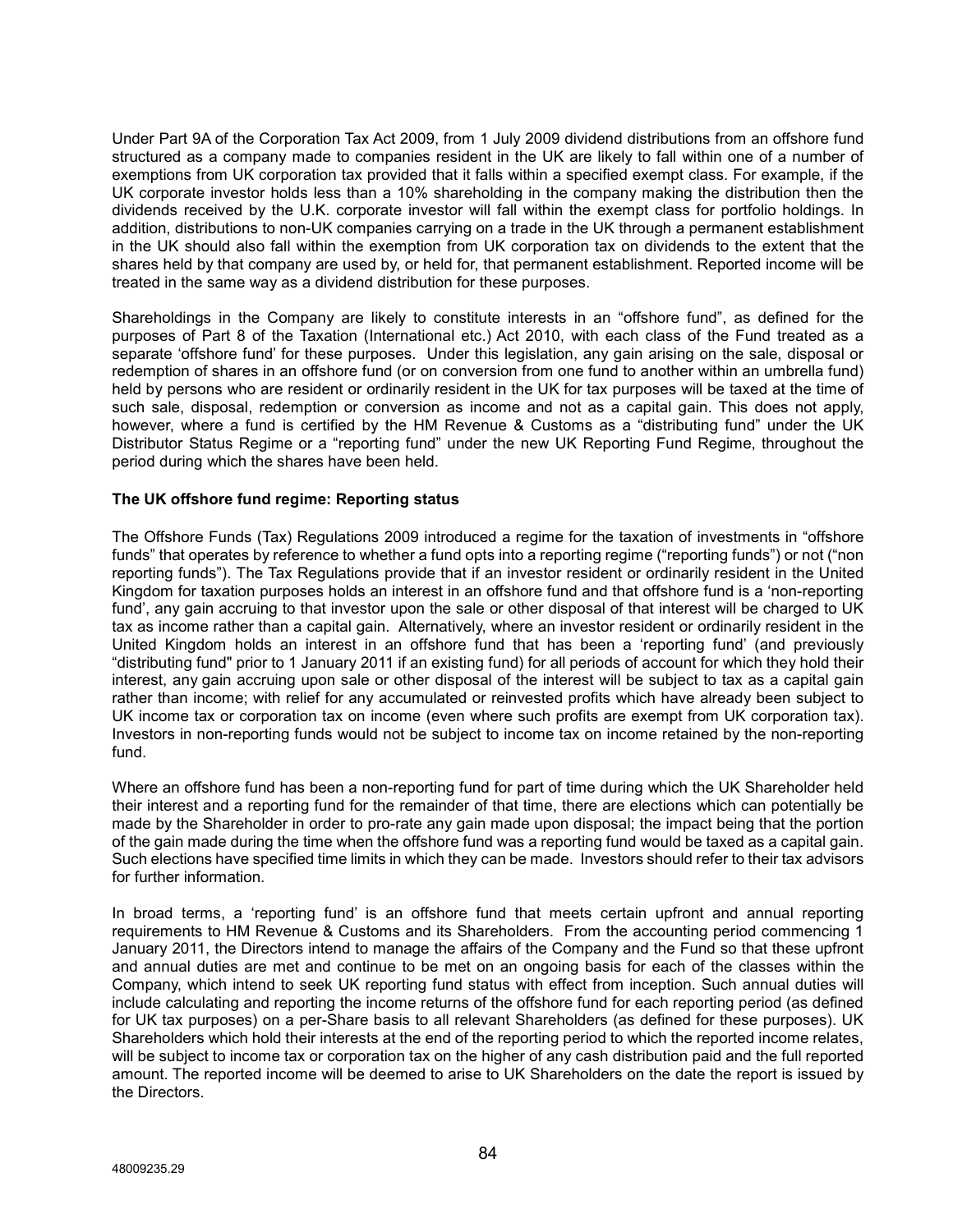A list of Classes of Shares which have applied for and obtained reporting status can be found at the following link:https://www.gov.uk/government/publications/offshore-funds-list-of-reporting-funds

The Fund will publish details of Reportable Income under the Reporting Fund Status regime, broken down by sub fund, share class and amount per share, on its public website and Shareholders can access this Investor Reporting Document at the following link:

### [www.seic.com/DublinFundDocs](http://www.seic.com/DublinFundDocs)

This information is also available, upon request, by post. Please contact the Fund at the Registered Office if you wish to request such information by post.

Once reporting fund status is obtained from HM Revenue & Customs for the relevant classes, it will remain in place permanently so long as the annual requirements are undertaken. Investors should refer to their tax advisors in relation to the implications of the Funds obtaining such status.

The attention of UK resident corporate Shareholders is drawn to Chapter 3 of Part 6 of the Corporation Tax Act 2009, whereby interests of UK companies in offshore funds may be deemed to constitute a loan relationship; These provisions apply to offshore funds more than 60% invested in "qualifying investments" (generally investments which yield a return in the form of interest) at any point in the relevant reporting period. In such cases, these shares in such funds will be taxed as loan relationships with any distributions taxed as interest and, in most cases, any increases/decreases in value of the shareholding taxed/relieved annually on a mark to market basis. Please note that special rules apply to insurance companies, investment trusts, authorised unit trusts and open ended investment companies.

Corporate Shareholders resident in the UK should note the provisions of Chapter 4 of Part 17 of the Income and Corporation Taxes Act 1988 ("ICTA"). These provisions may subject UK resident companies to corporation tax on profits of non-resident companies, controlled by persons resident in the UK, in which they have an interest. These provisions affect UK resident companies who have an interest of at least 25% in the profits of a non-UK resident company, where that non-UK resident company is controlled by residents of the UK and is resident in a low tax jurisdiction. This legislation is not presently directed towards the taxation of capital gains. It is currently under review.

The attention of Shareholders resident or ordinarily resident in the United Kingdom for taxation purposes is drawn to the provisions of section 13 of the Taxation of Chargeable Gains Act 1992 ("Section 13"). Under these provisions, where a chargeable gain accrues to a company that is not resident in the UK, but which would be a close company if it were resident in the UK, a person may be treated as though a proportional part of that chargeable gain, calculated by reference to their interest in the company, has accrued to them. No liability under Section 13 can be incurred by such a person, however, where such a proportion does not exceed onetenth of the gain.

The attention of individual Shareholders ordinarily resident in the UK is drawn to the provisions of Chapter 2 of Part 13 of the Income Tax Act 2007. These provisions are aimed at preventing the avoidance of income tax by individuals through transactions resulting in the transfer of assets or income to persons (including companies) resident or domiciled outside the UK and may render them liable to income tax in respect of undistributed income of the Company on an annual basis. The legislation is not directed towards the taxation of capital gains.

Any individual shareholder domiciled or deemed to be domiciled in the UK for UK tax purposes may be liable to UK inheritance tax on their Shares in the event of death or on making certain categories of lifetime transfer.

### **Stamp Duty and Stamp Duty Reserve Tax**

Liability to UK stamp duty will not arise provided that any instrument in writing, transferring Shares in the Company, or shares acquired by the Company, is executed and retained at all times outside the UK. However, the Fund may be liable to transfer taxes in the UK on acquisitions and disposals of investments. In the UK,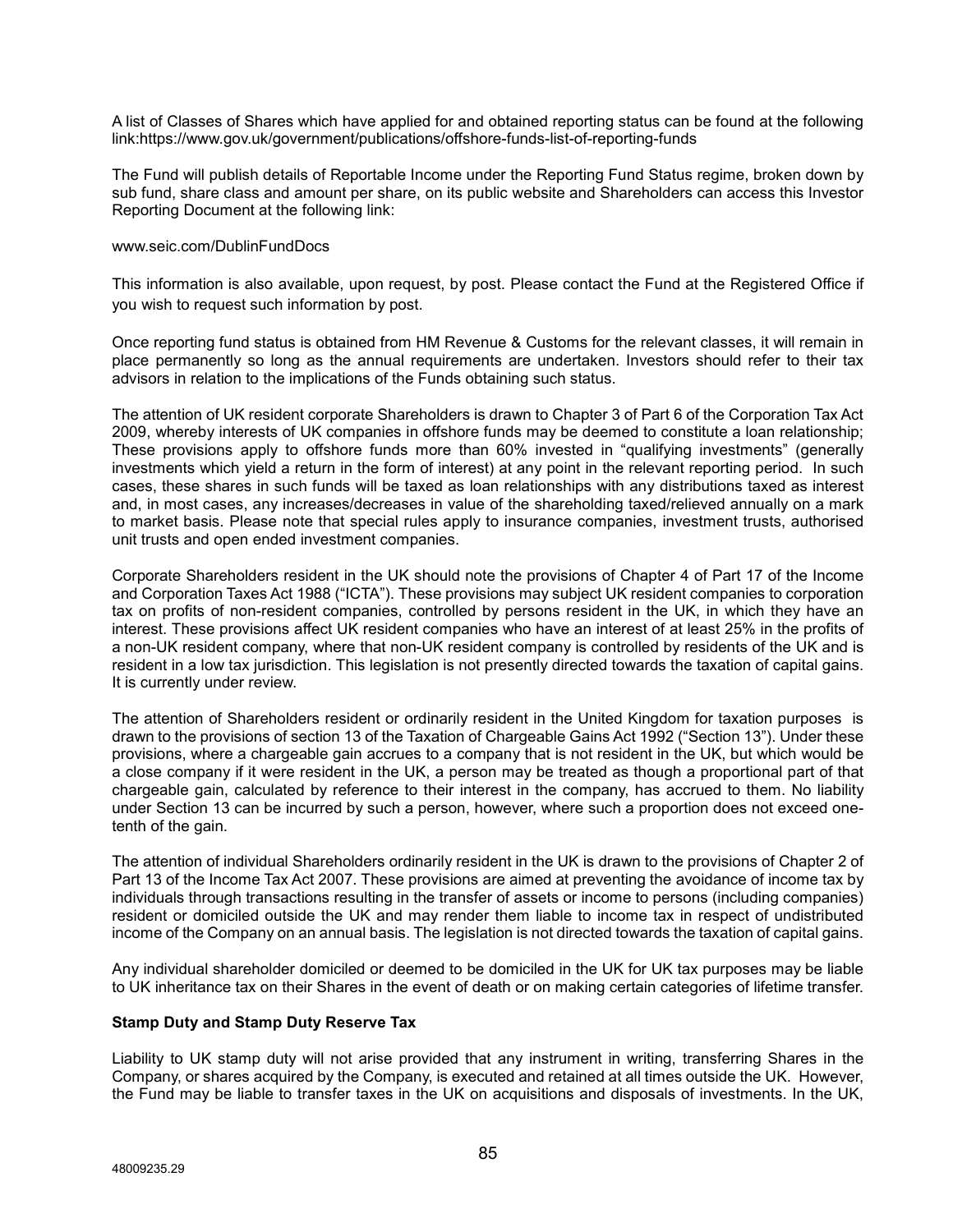stamp duty or Stamp Duty Reserve Tax at a rate of 0.5% will be payable by the Company on the acquisition of shares in companies that are either incorporated in the UK or that maintain a share register there. This liability will arise in the course of the Company's normal investment activity and on the acquisition of investments from subscribers on subscription for Shares.

In the absence of an exemption applicable to a prospective Shareholder, stamp duty reserve tax (or stamp duty) at the same rate as above will also be payable by prospective Shareholders on the acquisition of shares in companies incorporates in the United Kingdom or which maintain a share register in the United Kingdom for the purpose of subsequent subscription for shares, and may arise on the transfer of investments to Shareholders on redemption.

Because the Company is not incorporated in the UK and the register of Shareholders will be kept outside the UK, no liability to stamp duty reserve tax will arise by the reason of the transfer, subscription for and or redemption of shares except as stated above.

Shareholders should note that other aspects of UK taxation legislation may also be relevant to their investment in the Company.

# **TAXATION CONSIDERATIONS ARISING FROM POOLING ARRANGEMENTS**

A review of the tax impact of the pooling arrangements has been undertaken in Ireland and in the UK. The proposed pooling arrangements are an administrative device designed to reduce operational and other expenses and do not change the legal rights and obligations of the Company's investors. Accordingly, it is not anticipated that any material Irish or UK tax will arise due to the implementation of the pooling arrangements as described in this Prospectus. There may be a risk of taxation impact in other jurisdictions where securities located in those countries are pooled as described in this Prospectus, though any additional taxes arising may not be material.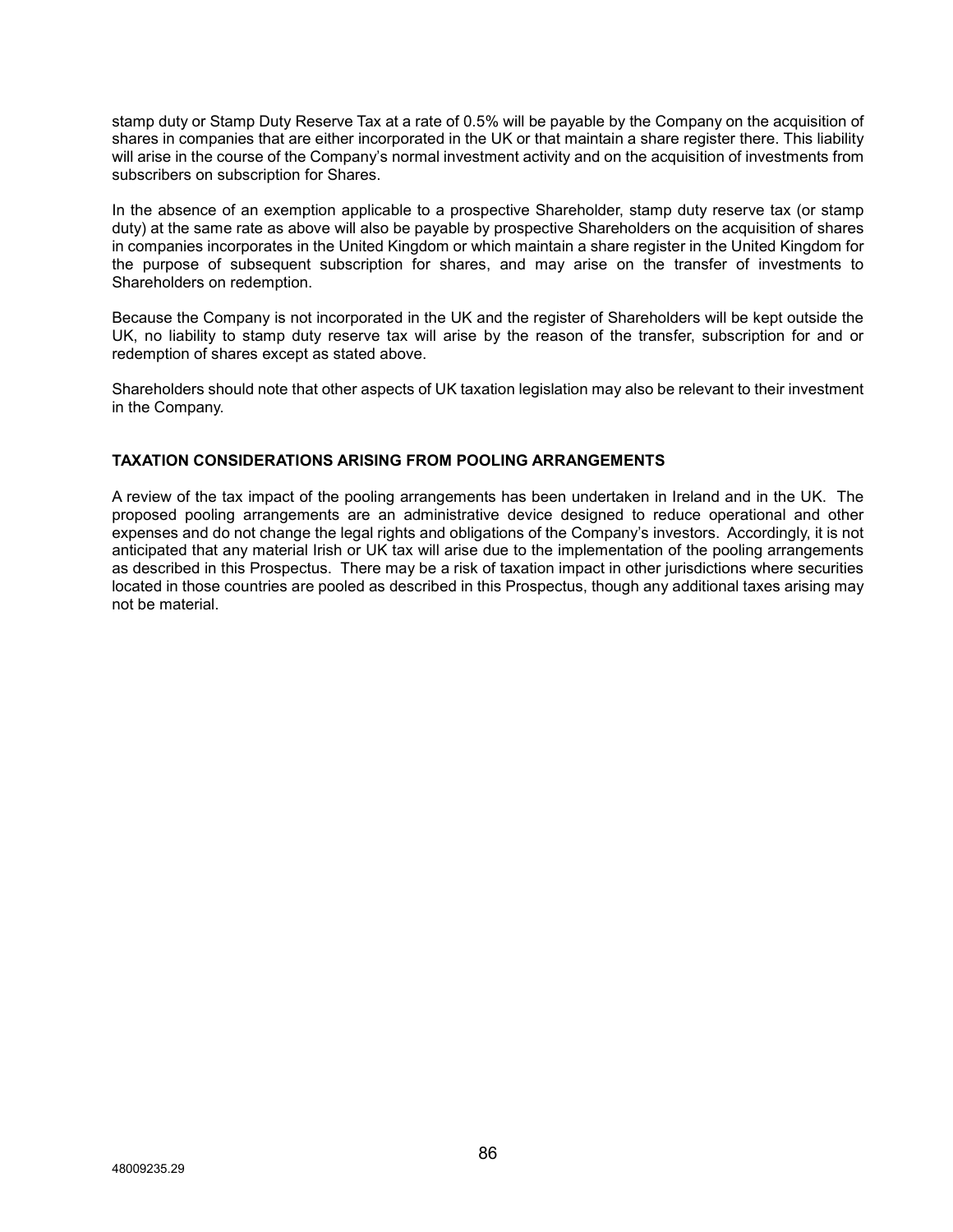# **ADVISORY, ADMINISTRATION AND CUSTODY FEES**

The Manager shall be entitled to receive such advisory, administration and custody fees (plus value added tax, if any, thereon) out of the assets of a Fund up to such percentage per annum of the Net Asset Value of the relevant Fund attributable to the Shares as may be specified below or in a Relevant Supplement. The advisory, administration and custody fees will be accrued daily and payable monthly in arrears on the last Dealing Day of each month. The Manager shall also be entitled to reimbursement of all out-of-pocket, including sub-custody, charges and expenses (plus value added tax, if any, thereon) incurred for the benefit of the Company. The Manager will be responsible for paying the fees and expenses (plus value added tax, if any, thereon) of, the Distributor, the Administrator, and the Depositary out of its own fees and in this regard may, at its sole discretion, direct the Company to make payments directly to the Distributor, the Administrator or the Depositary, provided however, that any such payments, together with fees paid directly to the Manager by the Company, shall not exceed the amounts disclosed below. The Manager will also be responsible for paying the fees of the Investment Adviser out of its own fees in relation to the Sterling Investor Distributing Class, the Sterling Institutional C Class, the Sterling Institutional C Distributing Class Shares the US\$ Institutional C Class and the US\$ Institutional C Distributing Class.

The Manager will not be responsible for payment of the fees of the Investment Adviser in relation to any Hedged US\$ Institutional Class Shares, US\$ Institutional Class Shares, Sterling Institutional Class Shares, Euro Institutional Class Shares, Euro Institutional Distributing Class Shares, Hedged Euro Institutional Class Shares, Hedged Euro Institutional Distributing Class Shares, Hedged Sterling Institutional Class Shares, Hedged Sterling Institutional Distributing Class Shares, US\$ Institutional Distributing Class Shares, Sterling Institutional Distributing Class Shares and Sterling Investor Distributing B Class Shares. Shareholders in these Classes will be responsible for paying the fees of the Investment Adviser directly under their individual investment management agreement with the Investment Adviser or an affiliate of the Investment Adviser. The Investment Adviser or its affiliates will be responsible for paying the Portfolio Managers. The Depositary shall also be entitled to reimbursement of reasonable vouched out-of-pocket expenses incurred for the benefit of the Company. The Company shall reimburse the Depositary for the fees, transaction charges and customary agents' charges paid by the Depositary to any sub-custodian appointed with the consent of the Company which will be charged at normal commercial rates.

Classes within a Fund may be subject to different fees, which may be higher or lower than other Classes, as more particularly described below.

Where a Fund invests in shares of another Fund of the Company, there will be no duplication of advisory, administration or custody fees. The Funds will only invest in classes of SEI Global Master Fund plc or SEI Global Assets Fund plc that are not subject to any investment advisory fees, however, such classes will be subject to administration and custody fees.

The fees payable for each Share Class are outlined below:

### **The SEI Global Select Equity Fund**

Base Currency for Fund: U.S.\$

| <b>Class</b>                                 | <b>Custody Fee</b> | <b>Advisory Fee</b> Administration/ Total Expense Ratio |
|----------------------------------------------|--------------------|---------------------------------------------------------|
| <b>Euro Denominated Classes</b>              |                    |                                                         |
| Euro Institutional Class                     | $0.10\%$           |                                                         |
| Euro Institutional Distributing Class        | 0.10%              |                                                         |
| <b>Hedged Euro Institutional Class</b>       | 0.15%              |                                                         |
| Hedged Euro Institutional Distributing Class | 0.15%              |                                                         |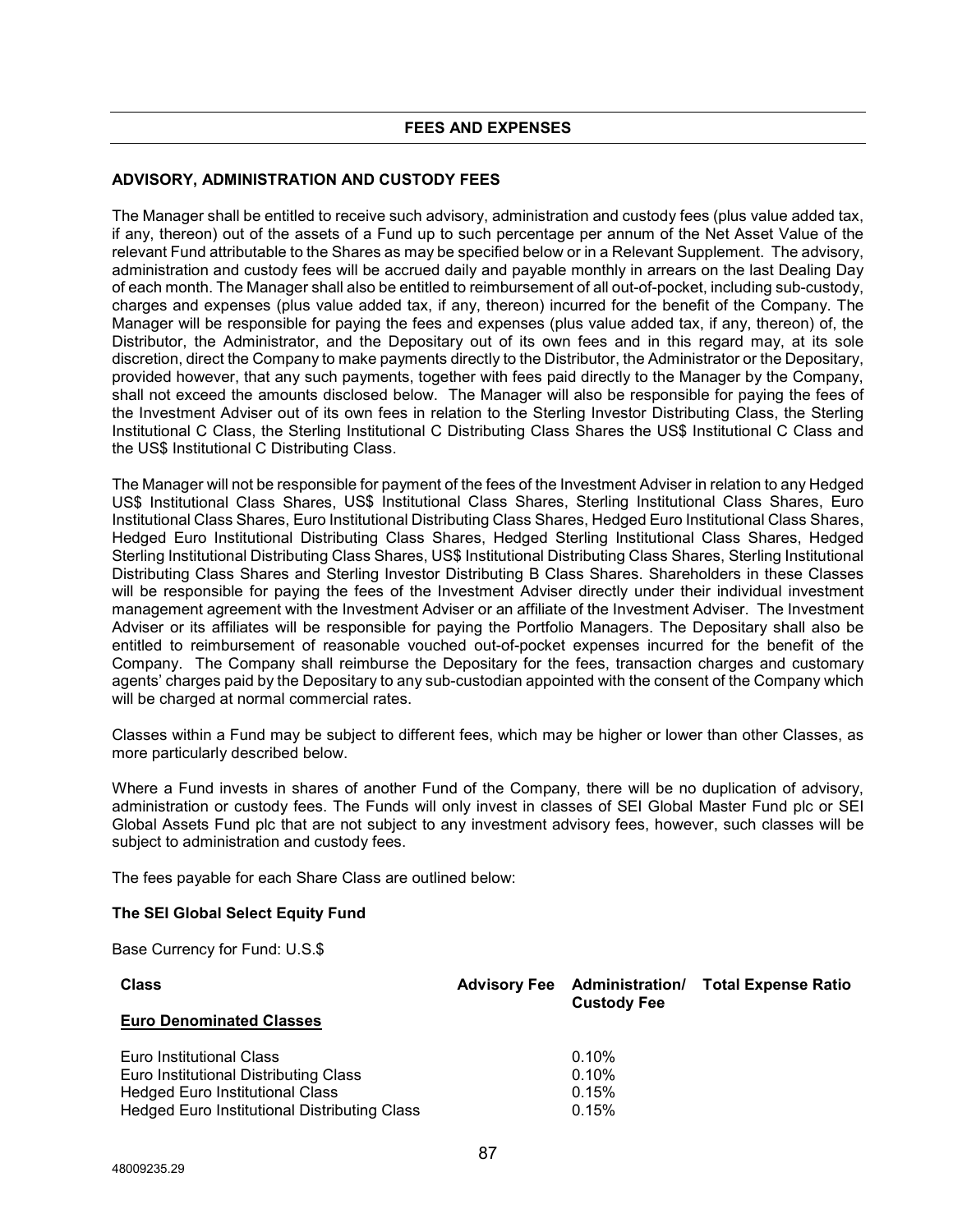# **UK Pound Sterling Denominated Classes**

| <b>Hedged Sterling Institutional Class</b><br>Hedged Sterling Institutional Distributing Class<br><b>Sterling Institutional Class</b><br>Sterling Institutional Distributing Class<br>Sterling Institutional C Class<br>Sterling Institutional C Distributing Class<br><b>Sterling Investor Distributing Class</b><br>Sterling Investor Distributing B Class<br><b>US Dollar Denominated Classes</b> | 0.75%<br>0.75%<br>1.80% | 0.15%<br>0.15%<br>0.10%<br>0.10%<br>0.10%<br>0.10%<br>0.10%<br>0.25% | 0.85%<br>0.85%<br>1.90% |
|------------------------------------------------------------------------------------------------------------------------------------------------------------------------------------------------------------------------------------------------------------------------------------------------------------------------------------------------------------------------------------------------------|-------------------------|----------------------------------------------------------------------|-------------------------|
| Hedged U.S.\$ Institutional Class<br>U.S.\$ Institutional Class<br>U.S.\$ Institutional Distributing Class<br>U.S.\$ Institutional C Class<br>U.S.\$ Institutional C Distributing Class                                                                                                                                                                                                              | $0.85\%$<br>0.85%       | 0.15%<br>0.10%<br>0.10%<br>0.10%<br>0.10%                            | 0.95%<br>0.95%          |

### **SALES CHARGES**

There are no sales charges payable on subscription for Shares. However, the Company may authorise the Manager to, charge a sales charge on subscription monies in relation to other Classes of Shares in such amount as may be specified in a Relevant Supplement, subject to a maximum of 5% of the subscription monies.

#### **SWITCHING BETWEEN FUNDS**

On a conversion of Shares from one Series representing a Fund, to Shares of a different Series representing a different Fund, the Company may impose a charge of up to the amount of the initial sales charge payable in respect of the new Fund and disclosed in a Relevant Supplement.

#### **REDEMPTION CHARGES**

The Manager shall be entitled to impose a redemption fee of up to 3% of the Net Asset Value of the Shares to be redeemed in circumstances where the value of the Shares being redeemed equals 5% or more of the Net Asset Value of the relevant Fund, or where the value of the Shares being redeemed on a Dealing Day, when aggregated with the value of any Shares redeemed by the Shareholder from the same Fund within the prior two (2) month period from the relevant Dealing Day equals 5% or more of the Net Asset Value of the relevant Fund.

The Manager will not impose a redemption fee on the redemption of Shares which were issued prior to 18 June 2003.

# **RESEARCH PAYMENT ACCOUNTS**

To assist in the pursuit of the investment strategies and objectives of a Fund, the Investment Adviser and the Company may agree that Portfolio Manager(s) can establish a research payment mechanism in respect of such Fund in order to provide for the payment of certain types of third party materials and services (referred to as "**Research**") which are not funded by the Portfolio Manager in accordance with the terms of its appointment.

In such circumstances, the Company will pay such charges, out of the assets of the relevant Fund, into a research payment account (a "**Research Payment Account**"), which will be operated by the Portfolio Manager and used to purchase such Research on behalf of the Fund. Research will be provided by relevant third party research providers at normal commercial rates and no payments shall be made out of the Research Payment Account to the Portfolio Manager in respect of services it provides to the Company and the relevant Fund.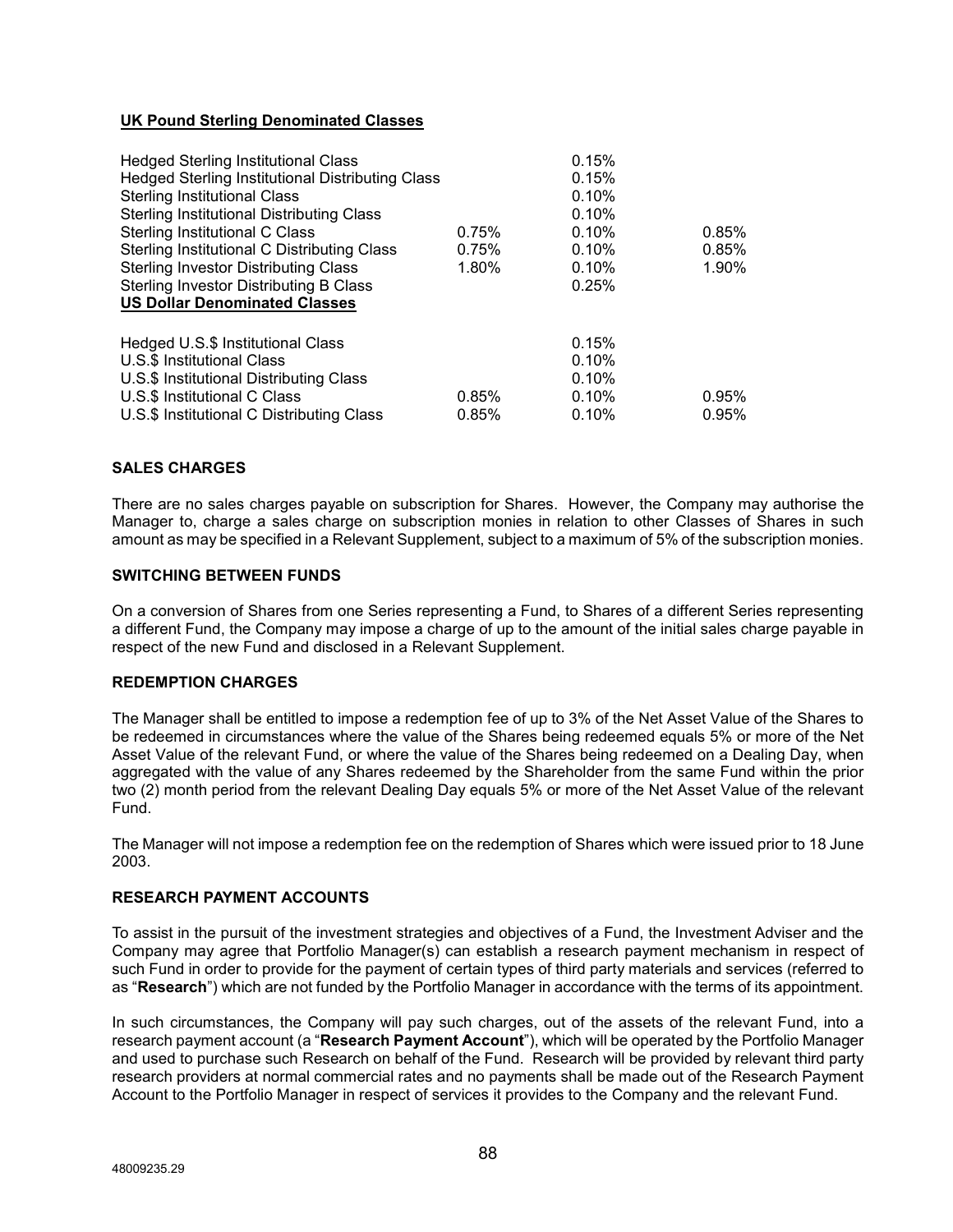## **ESTABLISHMENT AND OPERATING EXPENSES**

The Company's initial establishment and organisational expenses (including, without limitation, expenses relating to the drafting of the Prospectus and Supplements, the authorisation of the Company by the Central Bank, the negotiation and preparation of the material contracts referred to herein, printing and translating the Prospectus and the Supplements and the fees and expenses of its professional advisers), were borne by the Company. Such expenses were amortised over the first five accounting periods of the Company. The Manager shall be entitled to be reimbursed by the Company for any and all expenses which it discharges for or on behalf of the Company. The establishment and organisational costs of The SEI Global Select Equity Fund amounted to U.S.\$40,000 and were amortised over the first five accounting periods of the Fund.

The Company will also pay certain other costs and expenses in connection with its operation, including without limitation, sub-custody charges at normal commercial rates, withholding taxes that may arise on investments, registration fees and expenses due to regulatory, supervisory or fiscal authorities in various jurisdictions, insurance, interest (including overdraft charges), brokerage costs (including costs in respect of currency execution services), research (specifically with respect to the operation of Research Payment Accounts as set out above), promotional and marketing expenses, the costs of obtaining quotations from pricing services and all professional and other fees and expenses in connection therewith and the cost of publication of the Net Asset Value of the Shares.

Under the Articles, the Directors are entitled to a fee in remuneration for their services at a rate to be determined from time to time by the Directors, but so that the aggregate amount of Directors' remuneration in any one year shall not exceed U.S.\$40,000 or such other amount as the Directors may from time to time determine and disclose to the Shareholders. The Directors and any alternate Directors may also be paid all travelling, hotel and other expenses properly incurred by them in attending and returning from meetings of the Directors or any other meetings in connection with the business of the Company.

Any expenses borne by the Company will be allotted to the Fund or Funds to which, in the opinion of the Directors, they relate, or to the Class or Classes of Shares of a Fund or Funds to which, in the opinion of the Directors, they relate. If an expense is not readily attributable to any particular Fund the Directors shall have discretion to determine the basis on which the expense shall be allocated between the Funds or Classes of Shares of the Funds. In such cases the expense will normally be allocated to all Funds and all Classes of Shares of all Funds pro rata to the value of the net assets of the relevant Fund or Class of Shares of that Fund.

The Manager may at its discretion contribute directly towards the expenses attributable to the Company or any Fund or any Class of Shares of any Fund and may from time to time waive part of the management fee in respect of any particular payment period on such terms as it may agree with the Company.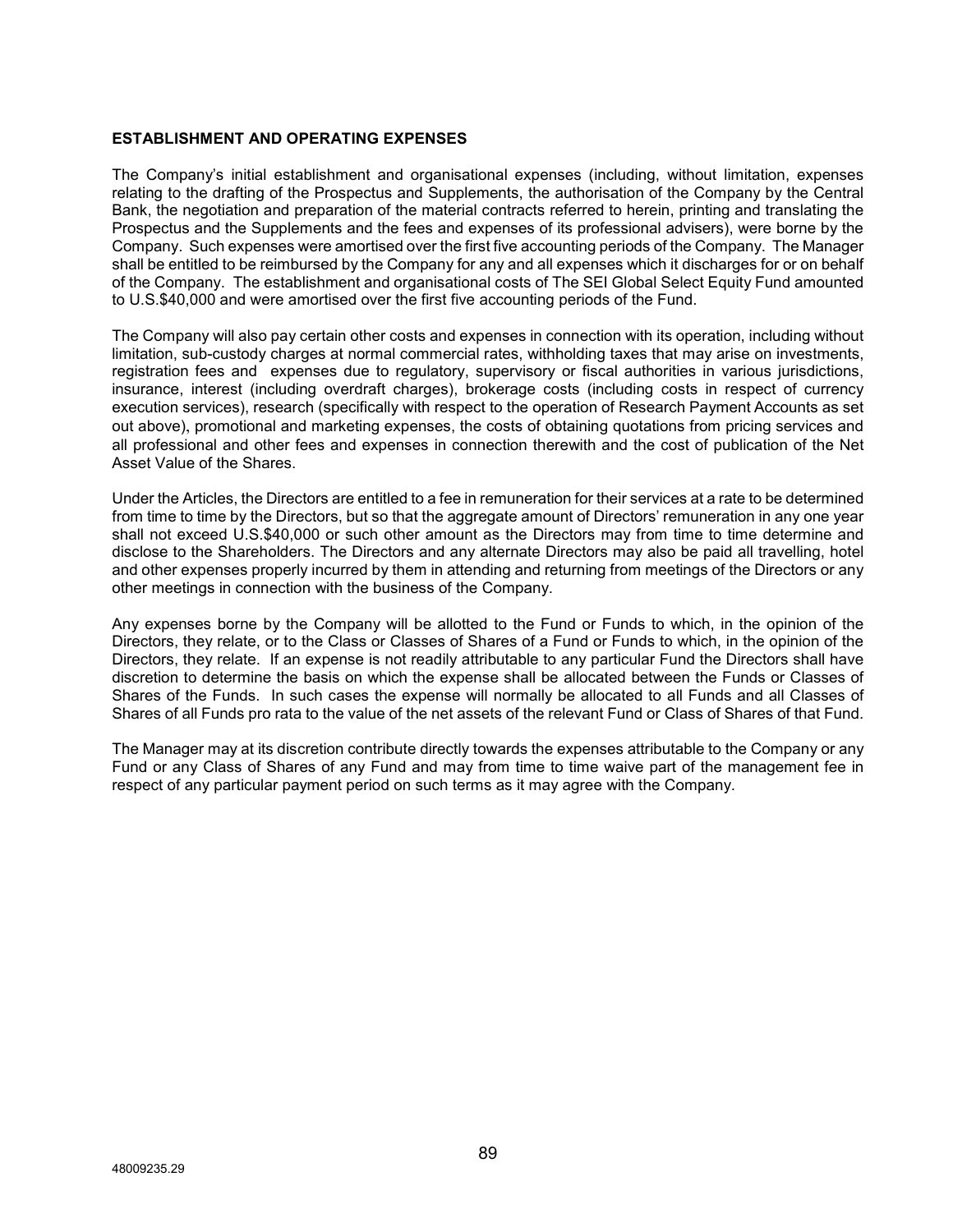# **GENERAL**

### **CONFLICTS OF INTEREST**

The Directors, Manager, the Depositary, the Administrator, the Distributor and the Investment Adviser or their delegates, may from time to time act as director, manager, registrar, administrator, trustee, depositary, investment adviser, distributor or adviser in relation to, or be otherwise involved in, other portfolios or collective investment funds which have similar investment objectives to those of the Company or any Fund. It is, therefore, possible that any of them may, in the due course of their business, have potential conflicts of interest with the Company or any Fund. Each will at all times have regard in such event to its obligations under the Memorandum and Articles of Association and/or any agreements to which it is party or by which it is bound in relation to the Company or any Fund and, in particular, but without limitation to its obligations to act in the best interests of the Shareholders, when undertaking any investments where conflicts of interest may arise and they will each respectively endeavour to ensure that such conflicts are resolved fairly and, in particular, the Investment Adviser has agreed to act in a manner which the Investment Adviser in good faith considers fair and equitable in allocating investment opportunities to the Company. The Articles provide that the Administrator may accept the estimate of a competent person when determining the probable realisation value of unlisted securities. The Administrator may accept an estimate provided by the Investment Adviser or the Portfolio Managers for these purposes and investors should be aware that in these circumstances a possible conflict of interest may arise as the higher the estimated probable realisation value of the security, the higher the fees payable to the Investment Adviser and the Portfolio Managers.

There is no prohibition on dealing in assets of the Company by the Depositary, the Administrator, the Manager, the Investment Adviser, the Distributor, the Portfolio Managers or any of their affiliates provided that such transactions are negotiated at arm's length and in the best interests of the Shareholders. Permitted transactions are subject to: (i) certified valuation of a transaction by a person approved by the Depositary as independent and competent; or (ii) execution of a transaction on best terms on organised investment exchanges under their rules; or (iii) where (i) and (ii) are not practical, a transaction executed on terms the Depositary is satisfied conform to the principles set out above, will deem the relevant transaction to be carried out as if negotiated at arm's length and in the best interest of the Shareholders. The Depositary (or the Directors in the case of a transaction involving the Depositary or an affiliate of the Depositary) shall document how it has complied with (i), (ii), or (iii) above. Where transactions are conducted in accordance with (iii), the Depositary (or the Directors in the case of a transaction involving the Depositary or an affiliate of the Depositary) shall document its rationale for being satisfied that the transaction conformed to the principles outlined in this paragraph.

Without limitation however, the Depositary may hold funds for the Company subject to the provisions of the Central Bank Acts 1942 to 1998, as amended.

A Director may be a party to, or otherwise interested in, any transaction or arrangement with the Company or in which the Company is interested, provided that he has disclosed to the Directors prior to the conclusion of any such transaction or arrangement the nature and extent of any material interest of his therein. A Director shall not be accountable, by reason of his office, to the Company for any benefit which he derives from any such transaction or arrangement and no such transaction or arrangement shall be liable to be avoided on the ground of any such interest or benefit. Unless the Directors determine otherwise, a Director may vote in respect of any contract or arrangement or any proposal whatsoever in which he has a material interest, having first disclosed such interest. At the date of this Prospectus other than as disclosed below, no Director has any interest, beneficial or non-beneficial, in the share capital of the Company or any material interest in the Company or in any agreement or arrangement with the Company. The Directors shall endeavour to ensure that any conflict of interest is resolved fairly.

Directors may be directors or officers of the Manager, Investment Adviser and the Administrator. Michael Jackson, a Director, is the managing partner of Matheson, the legal advisers to the Company.

In selecting brokers to make purchases and sales for the Company, the Portfolio Managers will choose those brokers who provide best execution to the Company. In determining what constitutes best execution, the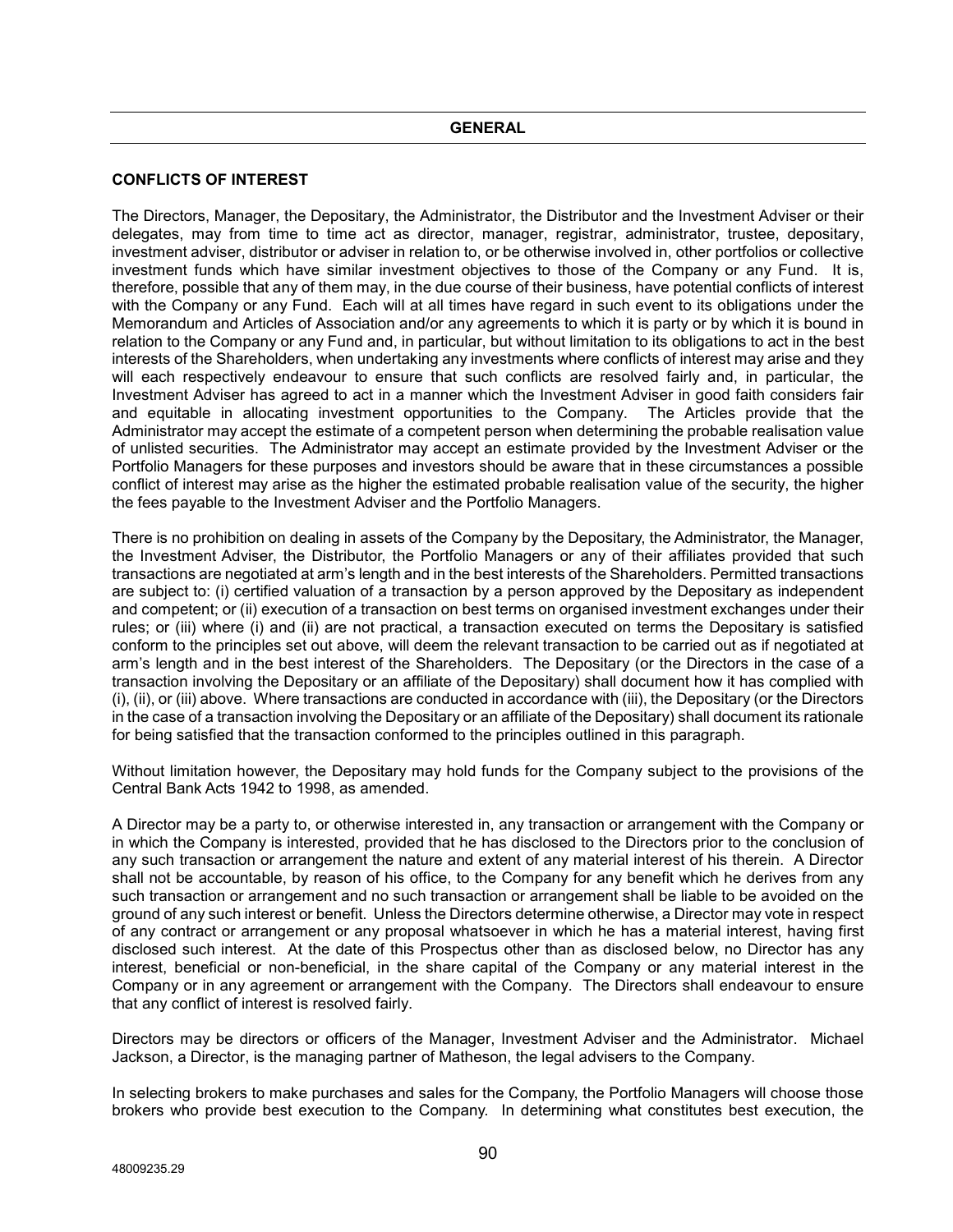Portfolio Managers may consider the over-all economic result of the Company, (price of commission plus other costs), the efficiency of the transaction, the broker's ability to effect the transaction if a large block is involved, availability of the broker for difficult transactions in the future, other services provided by the broker such as research and the provision of statistical and other information and the financial strength and stability of the broker. In managing the assets of the Company, the Portfolio Managers may receive certain research and statistical and other information and assistance from brokers who may in some cases be an affiliate of the Investment Adviser or a Portfolio Manager. The Portfolio Managers may allocate brokerage business to brokers who have provided such research and assistance to the Company and/or other accounts for which the Portfolio Managers exercise investment discretion. The benefits provided under any soft commission arrangements must assist in the provision of investment services to the Company and any such soft commission arrangements will be disclosed in the periodic reports of the Company.

Subject to compliance with the above requirements or any such further requirements as may be imposed on the Company by the Central Bank, the Investment Adviser and Portfolio Managers, in managing the assets of the Funds, may direct a substantial portion of a Fund's brokerage to an affiliate of the Investment Adviser.

# **MEETINGS**

All general meetings of the Company shall be held in Ireland and at least one general meeting of the Company shall be held in each year as the Company's annual general meeting. At least 21 days' notice (exclusive of the day on which the notice is served or deemed to be served and of the day for which the notice is given) shall be given to Shareholders, unless a shorter notice period is agreed by the Directors, the Auditors and the Shareholders. The notice shall specify the place, day and hour of the meeting and the terms of the resolutions to be proposed. A proxy may attend on behalf of any Shareholder. The voting rights attached to the Shares are described in the "Voting Rights" section.

# **REPORTS AND ACCOUNTS**

The Directors shall cause to be prepared an annual report and audited annual accounts for the Company and each Fund for the period ending on 30 June in each year. These will be provided to Shareholders within four months of the end of the relevant accounting period end and at least twenty-one days before the annual general meeting. In addition, the Manager shall prepare and circulate to Shareholders a half-yearly report which shall include unaudited half-yearly accounts for the Company and each Fund for the period ending on December 31, each year. The unaudited half-yearly report will be sent to Shareholders within two months of the end of the relevant accounting period. A copy of the most recent audited financial statements will be sent to prospective Shareholders on request.

The annual report and the half-yearly report together with all circulars and notices issued to Shareholders may be sent to Shareholders by electronic mail or other electronic means of communication where Shareholders have elected to receive the reports and other circulars and notices by such methods. Shareholders are also entitled to receive reports and other circulars and notices by hard copy mail on request.

# **THE SHARE CAPITAL**

The authorised share capital of the Company is 500,000,030,000 Shares of no par value divided into 30,000 Subscriber Shares of no par value and 500,000,000,000 Shares of no par value. For the period of five years from the date of incorporation, the Directors are empowered to issue up to 500,000,030,000 Shares of no par value in the Company on such terms as they think fit. On the expiry of five years, the Directors' authority to issue Shares may be renewed by the Shareholders in a general meeting successively for further periods each of which must not exceed five years.

The Company has issued the 30,000 Subscriber Shares to the Manager and its nominees at a price of €1.269738 each. All but seven of the Subscriber Shares were redeemed by the Company at a price of €1.269738 per Subscriber Share. It is proposed that the seven remaining Subscriber Shares will not be redeemed by the Company. The Subscriber Shares entitle the Subscriber Shareholders to attend and vote at general meetings of the Company but do not entitle the Subscriber Shareholders to participate in the profits or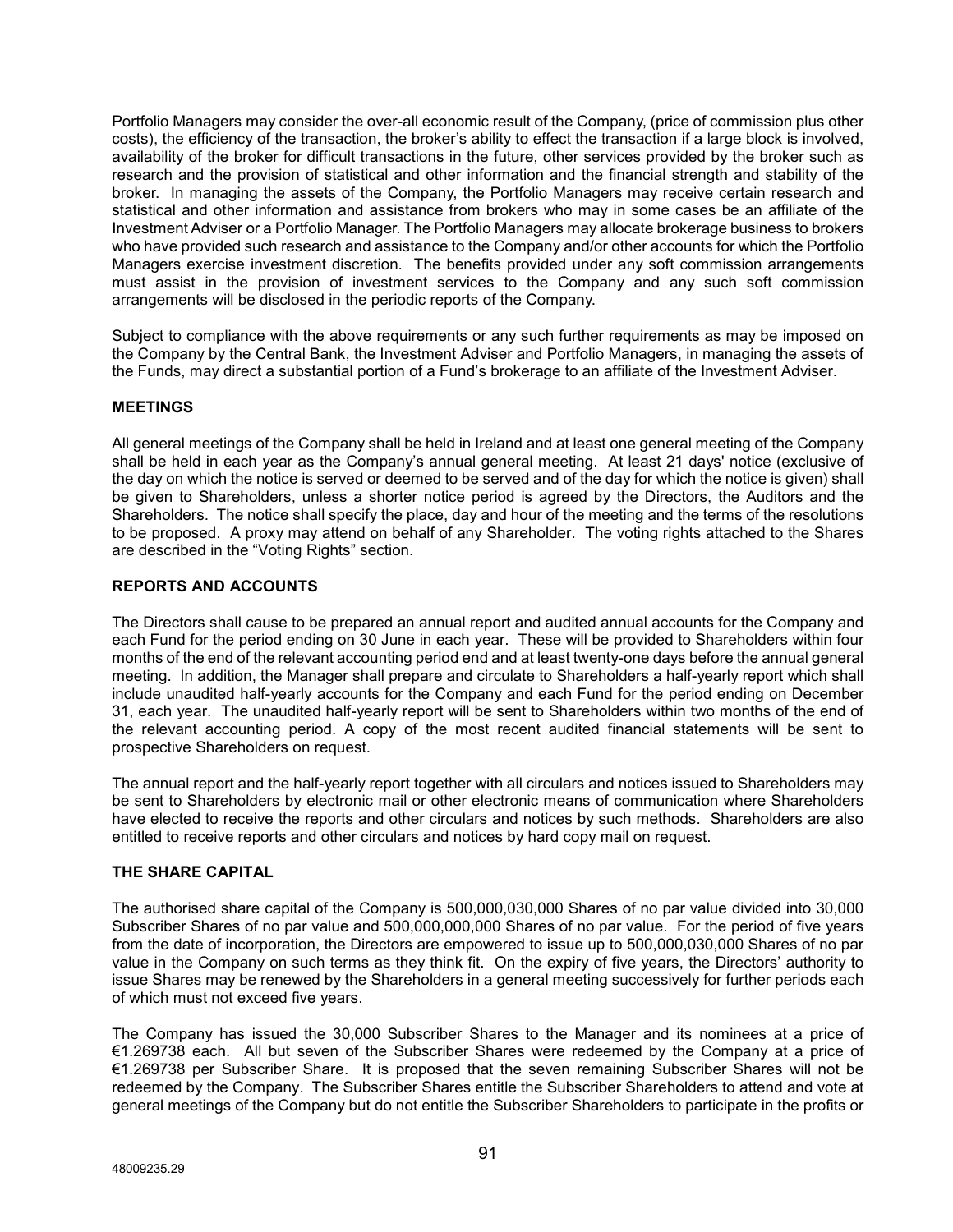assets of the Company except for a return of capital and any interest earned thereon by the Company on a winding-up. The Shares entitle the Shareholders to attend and vote at general meetings of the Company and to participate in the profits and assets of the Company. There are no pre-emption rights attaching to the Shares.

### **SUBSIDIARIES**

The Directors, on behalf of the Company may, with the prior approval of the Central Bank, and subject to the UCITS Regulations form one or more wholly-owned companies (a "Subsidiary" or "Subsidiaries") in relation to a Fund:

- (a) to invest its assets mainly in the securities of issuing bodies having their registered offices in a State which is not an EU Member State, where under the legislation of that State such a holding represents the only way in which the Company can invest in the securities of issuing bodies of that State. This derogation, however, shall apply only if the Subsidiary is incorporated in that State and its investment policy complies with the limits laid down in the UCITS Regulations; or
- (b) to carry on only the business of management, advice or marketing in the country where the subsidiary is located, in regard to the redemption of units at unit-holders' request exclusively on their behalf.

All of the shares of a Subsidiary shall be held by the Depositary or its nominee for the Company for the account of the relevant Fund with the intention that transactions for a particular Fund (including, without limitation, futures and options transactions) should be carried out by the Subsidiary, with all assets being held by the Depositary or its nominee for the account of a Subsidiary. The investment and borrowing restrictions applicable to the relevant Fund will take effect as if all the assets of, and all the liabilities of, any Subsidiary were held or owned directly by the Company. In addition, each Subsidiary so formed must itself invest in compliance with the investment restrictions applicable to the relevant Fund.

# **FUNDS**

Under the Articles, the Directors are required to establish a separate Fund, with separate records, for each Series of Shares in the following manner:

- (a) For each Series of Shares the Company shall keep separate books in which all transactions relating to the relevant Fund shall be recorded and, in particular, the proceeds from the allotment and issue of Shares of each such Series, the Investments and liabilities and income and expenditure attributable thereto shall be applied or charged to such Fund subject to the below;
- (b) Any assets derived from any other assets (whether cash or otherwise) comprised in any Fund shall be applied in the books of the Company to the same Fund as the asset from which it was derived and any increase or diminution in the value of such an asset shall be applied to the relevant Fund;
- (c) In the event that there are any assets of the Company which the Directors do not consider are readily attributable to a particular Fund or Funds, the Directors shall allocate such assets to and among any one or more of the Funds in such manner and on such basis as they, in their discretion, deem fair and equitable; and the Directors shall have the power to and may at any time and from time to time vary such basis in respect of assets not previously allocated;
- (d) Each Fund shall be charged with the liabilities, expenses, costs, charges or reserves of the Company in respect of or attributable to that Fund and any such liabilities, expenses, costs, charges or reserves of the Company not readily attributable to any particular Fund or Funds shall be allocated and charged by the Directors in such manner and on such basis as the Directors in their discretion deem fair and equitable, and the Directors shall have the power to and may at any time and from time to time vary such basis;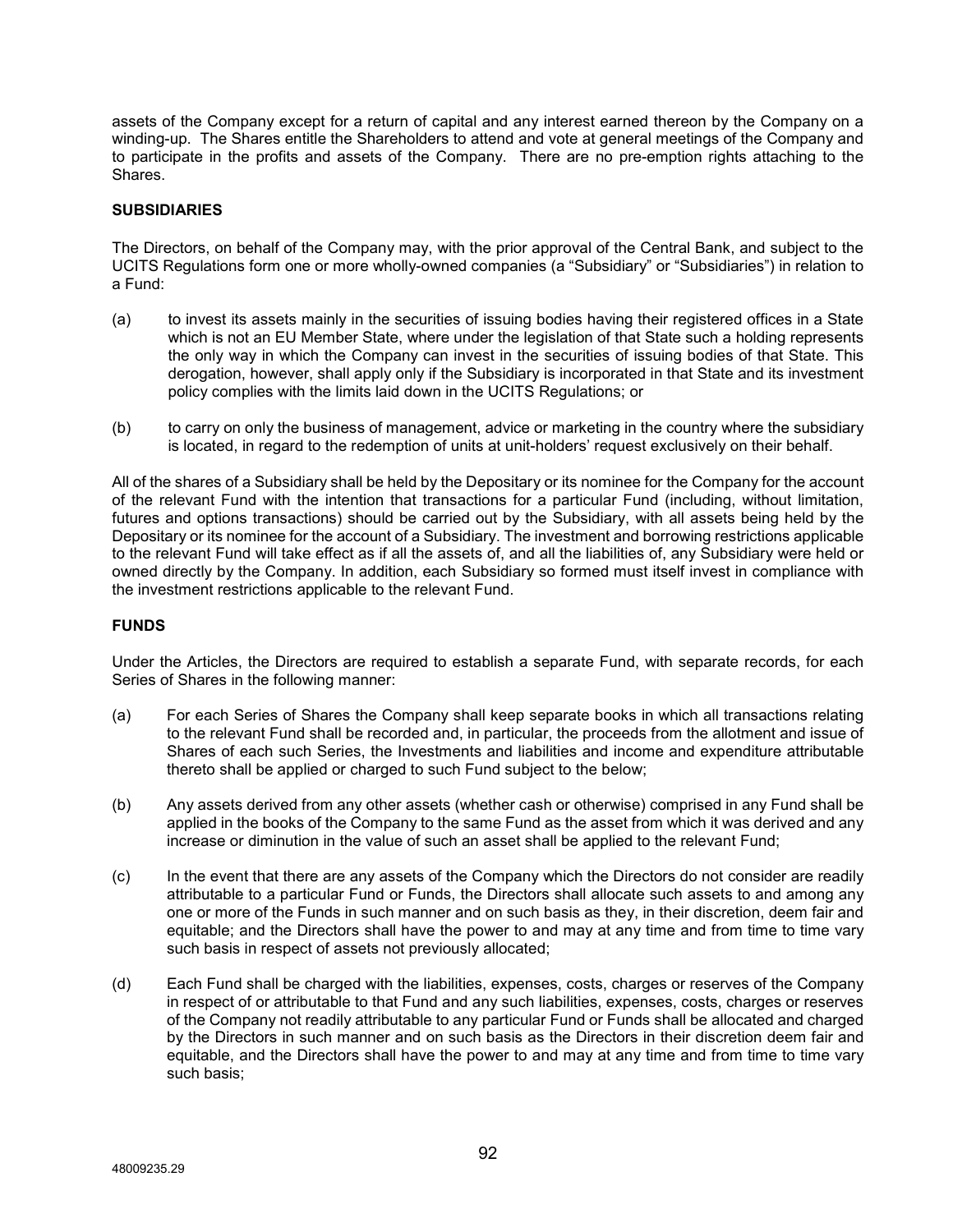- (e) If, as a result of a creditor proceeding against certain of the assets of the Company or otherwise, a liability, expense, cost, charge or reserve would be borne in a different manner from that in which it has been borne under paragraph (d) above, or in any similar circumstances, the Directors may, with the consent of the Depositary, transfer in the books and records of the Company any assets to and from any of the Funds;
- (f) Subject as otherwise in the Articles provided, the assets held in each Fund shall be applied solely in respect of the Shares of the Series to which such Fund appertains and shall belong exclusively to the relevant Fund and shall not be used to discharge directly or indirectly the liabilities of or claims against any other Fund and shall not be available for any such purpose.

# **WINDING UP**

The Articles contain provisions to the following effect:

- (a) if the Company shall be wound up the liquidator shall apply the assets of the Company in such manner and order as he thinks fit in satisfaction of creditors' claims.
- (b) the assets available for distribution among the members shall then be applied in the following priority:
	- (1) First, in the payment to the holders of the Subscriber Shares of sums up to the nominal amount paid thereon, together with any interest which the Company has earned thereon, out of the assets of the Company not comprised within any Funds. In the event that there are insufficient assets as aforesaid to enable such payment in full to be made, no recourse shall be had to the assets comprised within any of the Funds.
	- (2) Secondly, in the payment to the holders of the Shares of each Series or Class of a sum in the currency in which that Series or Class is designated (or in any other currency selected by the liquidator) as nearly as possible equal (at a rate of exchange determined by the liquidator) to the net asset value of the Shares of such Series or Class held by such holders respectively as at the date of commencement to wind up provided that there are sufficient assets available in the relevant Fund to enable such payment to be made.
	- (3) Thirdly, in the payment to the holders of each Series or Class of Shares of any balance then remaining in the relevant Fund, such payment being made in proportion to the number of Shares of that Series or Class held.
	- (4) Fourthly, in the payment to the holders of the Shares of any balance then remaining and not comprised within any of the Funds, such payment being made in proportion to the number of Shares held.
- (c) If the Company shall be wound up (whether the liquidation is voluntary, under supervision or by the Court) the liquidator may, with the authority of a Special Resolution and any other sanction required by the Irish Companies Act 2014, divide among the members in specie the whole or any part of the assets of the Company, and whether or not the assets shall consist of property of a single kind, and may for such purposes set such value as he deems fair upon any one or more type or types of property, and may determine how such division shall be carried out as between the Shareholders or different classes of Shareholders. The liquidator shall, if any Shareholder so requests, liquidate or otherwise dispose of sufficient assets in order to enable the liquidator to distribute the cash proceeds thereof, net of all fiscal duties and charges incurred in connection with the sale of such underlying investments, to the Shareholders in question. The liquidator may, with the like authority, vest any part of the assets in trustees upon such trusts for the benefit of members as the liquidator, with the like authority, shall think fit, and the liquidation of the Company may be closed and the Company dissolved, but so that no member shall be compelled to accept any assets in respect of which there is liability.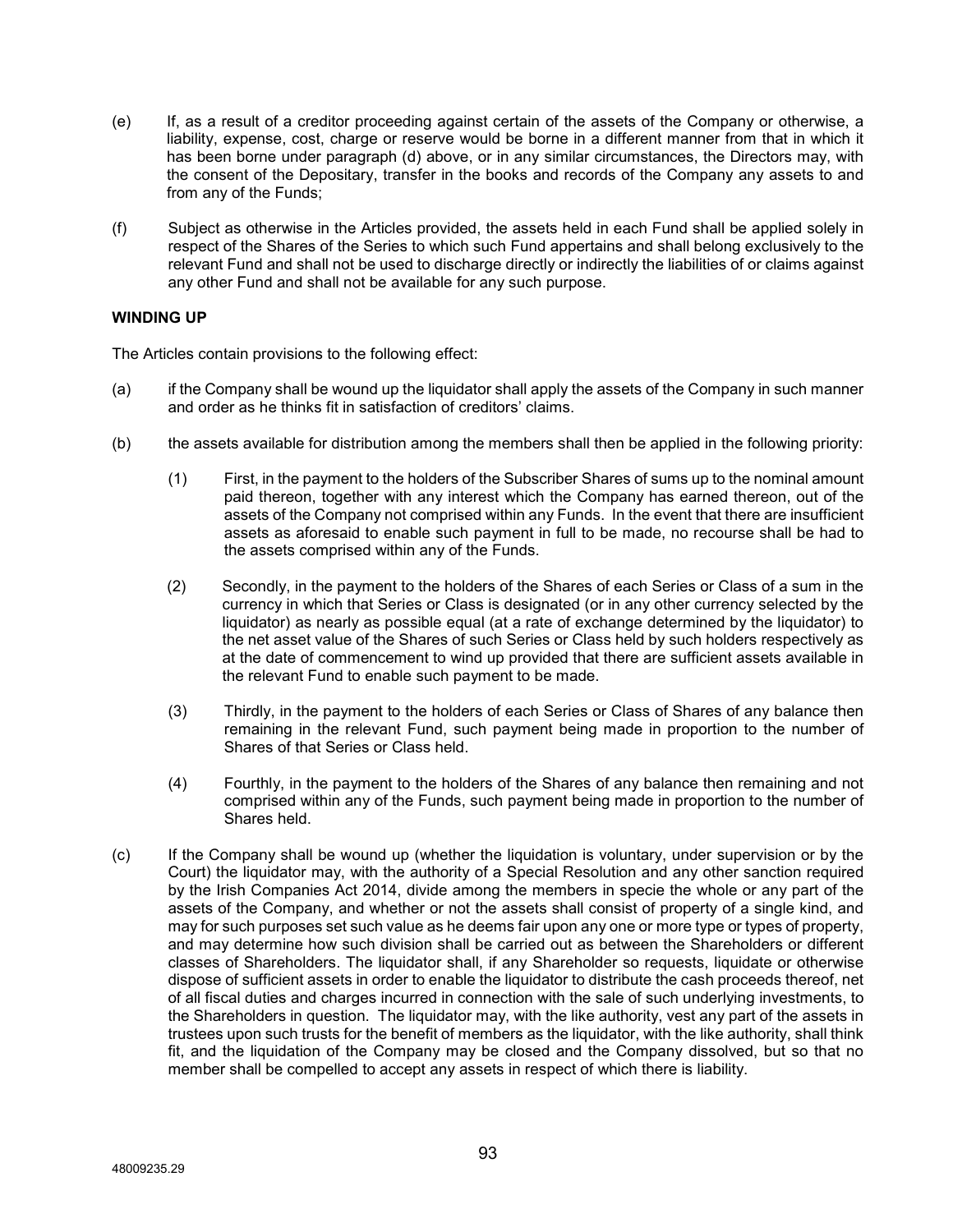## **MATERIAL CONTRACTS**

The following contracts, which are summarised in the sections headed "Management and Administration" and "Fees and Expenses" above, have been entered into and are, or may be, material:

- (i) Management Agreement dated July 4, 2001 (as amended on April 13, 2005) between the Company and the Manager pursuant to which the Manager was appointed as manager of the Company;
- (ii) Investment Advisory Agreement dated January 24, 1996 (as amended on February 29, 2000, August 31, 2000, July 4, 2001 and April 13, 2005) between the Manager and the Investment Adviser, pursuant to which the Investment Adviser was appointed as investment adviser of the Company;
- (iii) Amended and Restated Administration Agreement dated May 1, 2003 (as amended on April 13, 2005, August 7, 2013, December 8, 2015 and March 1, 2017 respectively) between the Manager and the Administrator pursuant to which the Administrator was appointed to provide portfolio accounting, administration, registration and transfer agency services to the Company;
- (iv) Depositary Agreement as amended and restated on May 6, 2016 between, *inter alia*, the Company and the Depositary pursuant to which the Depositary was appointed as depositary of the Company's assets; and
- (v) Distribution Agreement dated July 19, 2002, as amended, between the Manager and the Distributor pursuant to which the Distributor was appointed as distributor of the Shares.

# **DATA PROTECTION**

Prospective investors should note that by completing the application form when subscribing for Shares in a Fund, they will provide the Company with personal information, which may constitute personal data within the meaning of the Data Protection Legislation. This data will be used for the purposes of administration, transfer agency, statistical analysis and research, and will be disclosed to the Company, its delegates and agents. The personal data of prospective investors and registered Shareholders shall be processed in accordance with the Privacy Statement.

Pursuant to applicable data protection legislation, investors have a right of access to their personal data kept by the Company and the right to amend and rectify any inaccuracies in their personal data held by the Company by making a request in writing to the Company.

The Company is a Data Controller within the meaning of the Data Protection Legislation and undertakes to hold any personal information provided by investors in confidence and in accordance with the Data Protection Legislation.

# **DOCUMENTS FOR INSPECTION**

Copies of the following documents may be inspected at the registered office of the Manager at Styne House, Upper Hatch Street, Dublin 2, Ireland during normal business hours on any Business Day:

- (a) the Memorandum and Articles of Association of the Company;
- (b) any Relevant Supplements and any material contracts referred to therein; and
- (c) the latest yearly or half-yearly reports (as the case may be).

Copies of the Memorandum and Articles of Association and of any yearly or half-yearly reports may be obtained from the Administrator free of charge.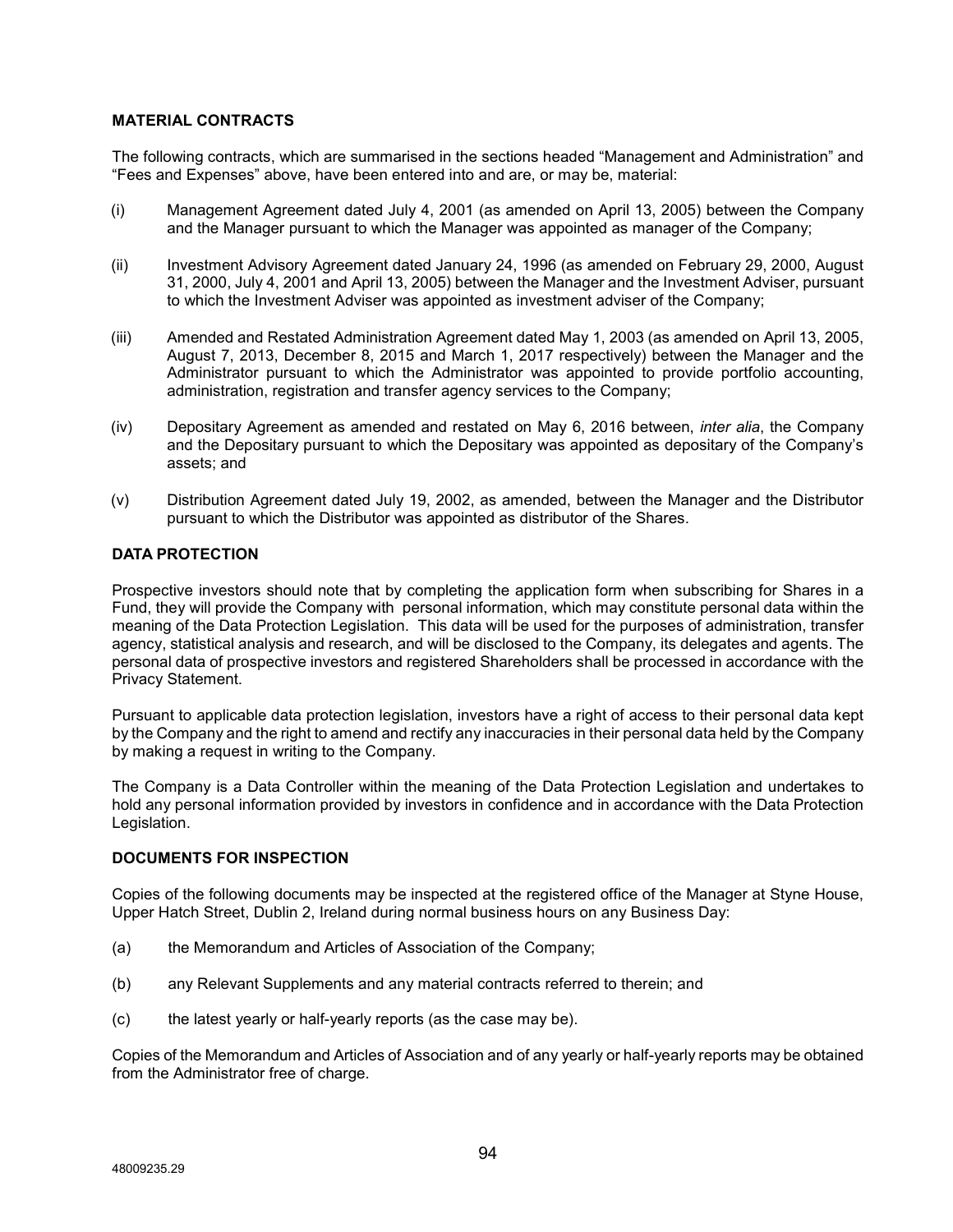The above mentioned documents may also be inspected free of charge in the U.K. at the registered office of the U.K. Facilities Agent.

General Fund information may also be found on the SEI website at the following link:

[www.seic.com/DublinFundDocs](http://www.seic.com/DublinFundDocs)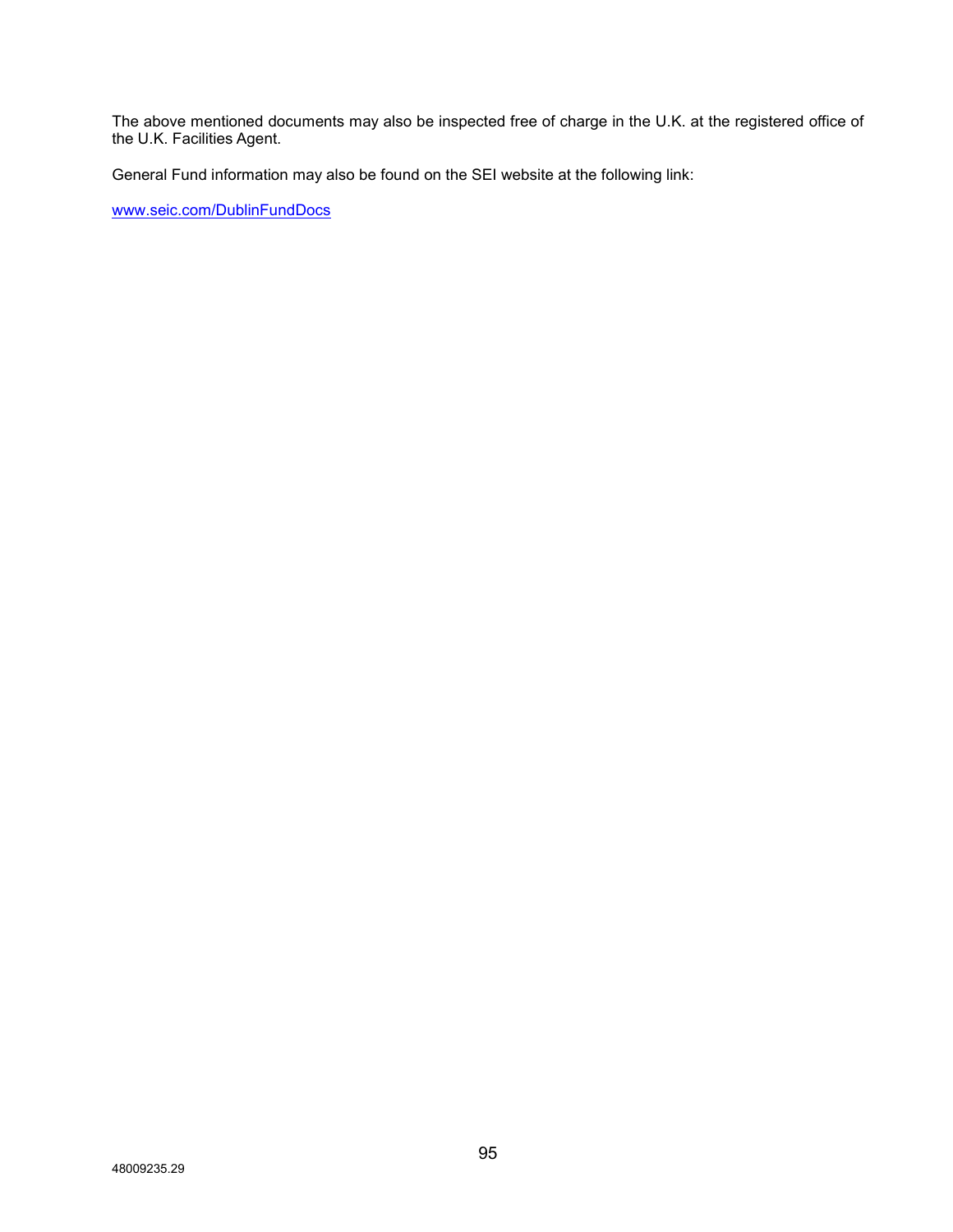# **APPENDIX I**

### **RECOGNISED MARKETS**

The exchanges/markets are set out below in accordance with the requirements of the Central Bank which does not issue a list of approved markets.

With the exception of permitted investment in unlisted securities, investment will be limited to the following stock exchanges and regulated markets:

- (i) Any stock exchange or market in any EU Member State (except Cyprus) or in any of the following member countries of the OECD: Australia, Canada, Japan, New Zealand, Norway, Switzerland, the United Kingdom and the United States of America.
- (ii) Any of the following exchanges or markets:

|                              | Argentina       | Buenos Aires Stock Exchange*                   |
|------------------------------|-----------------|------------------------------------------------|
|                              |                 | Cordoba Stock Exchange                         |
|                              |                 | La Plata Stock Exchange                        |
|                              |                 | Mendoza Stock Exchange                         |
|                              |                 | Rosario Stock Exchange                         |
|                              | <b>Bahrain</b>  | Bahrain Stock Exchange*                        |
|                              | Bangladesh      | Dhaka Stock Exchange                           |
|                              | <b>Botswana</b> | Serowe Stock Exchange                          |
|                              | <b>Brazil</b>   | Bahia-Sergipe-Alagoas Stock Exchange           |
|                              |                 | <b>Brasilia Stock Exchange</b>                 |
|                              |                 | Extremo Sul Porto Allegre Stock Exchange       |
|                              |                 | Minas Esperito Santo Stock Exchange            |
|                              |                 | Parana Curitiba Stock Exchange                 |
|                              |                 | Pernambuco e Paraiba Recife Stock Exchange     |
|                              |                 | Regional Fortaleza Stock Exchange              |
|                              |                 | Rio de Janeiro Stock Exchange                  |
|                              |                 | Santos Stock Exchange                          |
|                              |                 | BM&Fbovespa*                                   |
|                              | <b>Bulgaria</b> | The Stock Exchange of Bulgaria - Sofia         |
|                              | Chile           | Chile Stock Exchange                           |
|                              |                 | Santiago Stock Exchange                        |
|                              |                 | Valparaiso Stock Exchange                      |
|                              | China           | Shanghai Stock Exchange* (SSE)                 |
|                              |                 | Shenzhen Stock Exchange*                       |
|                              |                 | Hong Kong Stock Exchange*                      |
|                              | Colombia        | Colombia Stock Exchange*                       |
|                              |                 |                                                |
|                              | Croatia         | Zagreb Stock Exchange                          |
| $\qquad \qquad \blacksquare$ | Cyprus          | Cyprus Stock Exchange*                         |
| $\qquad \qquad \blacksquare$ | Egypt           | Cairo Stock Exchange*                          |
|                              |                 | Alexandria Stock Exchange*                     |
|                              | Eswatini        | Eswatini Stock Exchange                        |
|                              | Finland         | Helsinki Stock Exchange                        |
|                              | Ghana           | Accra Stock Exchange                           |
| $\qquad \qquad \blacksquare$ | Hong Kong       | The Stock Exchange of Hong Kong Stock * (SEHK) |
|                              |                 |                                                |
|                              | Iceland         | Reykjavik Stock Exchange                       |
|                              | India           | The National Stock Exchange of India*          |
|                              |                 | Bombay Stock Exchange*                         |
|                              |                 |                                                |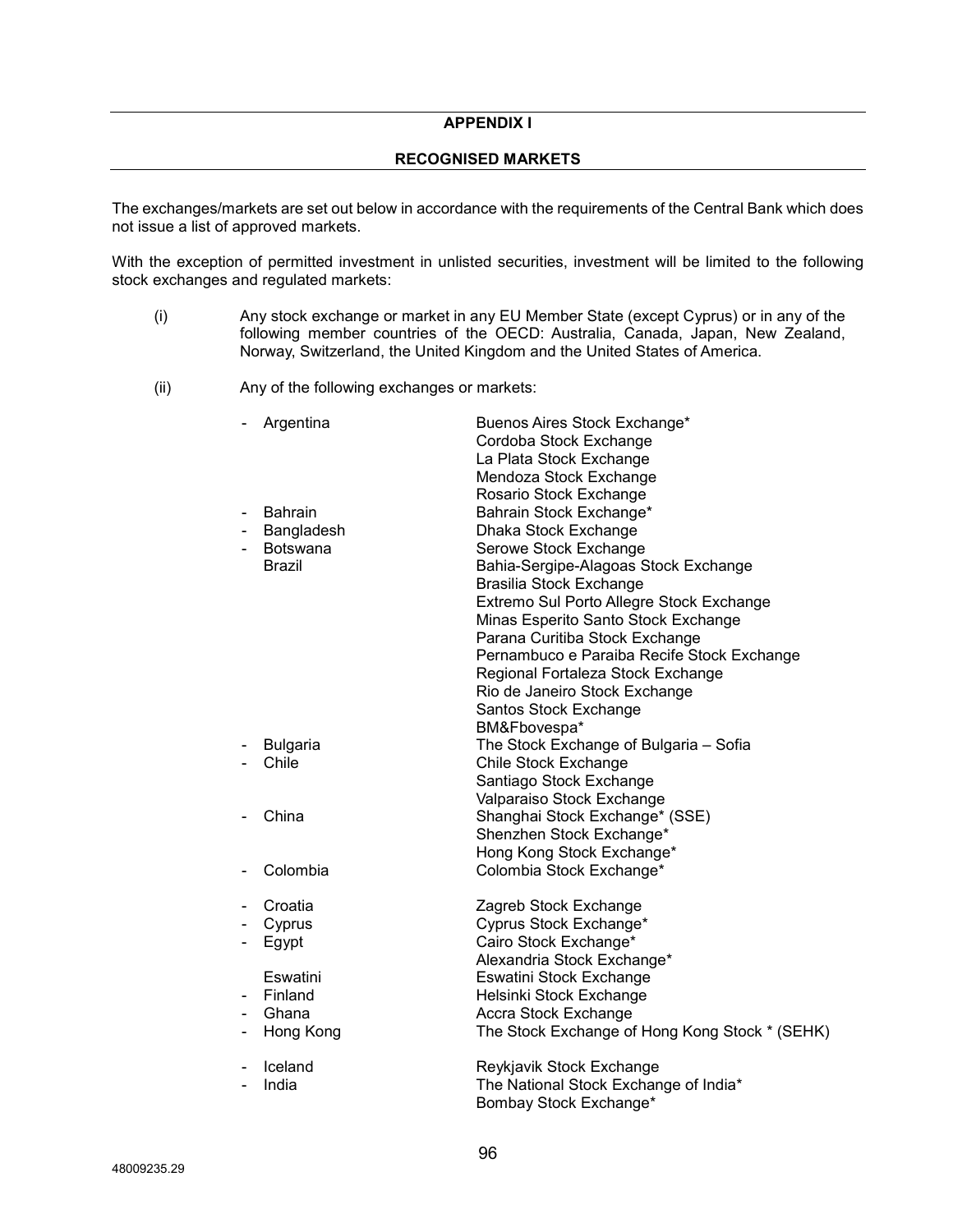Madras Stock Exchange Delhi Stock Exchange Ahmedabad Stock Exchange Bangalore Stock Exchange Cochin Stock Exchange Gauhati Stock Exchange Mugadh Stock Exchange Pune Stock Exchange Hyderabad Stock Exchange Ludhiana Stock Exchange Uttar Pradesh Stock Exchange Calcutta Stock Exchange Indonesia **Indonesia Stock Exchange\*** 

Israel **Islaming** Tel Aviv Stock Exchange\* - Kenya **Nairobi Stock Exchange** Korea  $\blacksquare$  Korea Stock Exchange\* Kuwait **Kuwait Kuwait Stock Exchange** Lebanon **Beirut Stock Exchange** Malaysia **Malaysia** Bursa Malaysia\* Bumiputra Stock Exchange Mauritius **Mauritius** Stock Exchange of Mauritius\* - Morocco Casablanca Stock Exchange\* Mexico Mexico Stock Exchange\* Namibia **Namibian** Stock Exchange Nigeria **Nigeria** The Nigerian Stock Exchange\* - Oman Muscat Securities Market\* - Peru Lima Stock Exchange\* Pakistan Karachi Stock Exchange Lahore Stock Exchange Philippines Philippine Stock Exchange\*

- Qatar Qatar Stock Exchange\* Bucharest Stock Exchange Russia Moscow Exchange\* Serbia **Belgrade Stock Exchange** Singapore Singapore Exchange\* SESDAQ Slovenia **Liubliana Stock Exchange** South Africa **Contains Tomakia Stock Exchange\*** South Korea **Manual Exchange\*** Sri Lanka **Colombo Stock Exchange\*** 

Taiwan Taiwan Stock Exchange\* Thailand **Stock Exchange of Thailand\***<br>Turkey **Stock Borsa Istanbul \*** Borsa Istanbul \* United Arab Emirates Abu Dhabi Securities Exchange\* Dubai Financial Market\* NASDAQ Dubai Ukraine **Crimean Stock Exchange** Donetsk Stock Exchange Kiev International Stock Exchange OSJC Perspektiva Stock Exchange Pridneprovska Stock Exchange Ukrainian Interbank Currency Exchange Ukrainian International Stock Exchange

- 
- 
- 
- 
- 
- 
- 
- 
- 
- 
- 
- 
- 
- 
- 
- 
- 
- 
- 
- 
- 
- 
- 
- -
- 
- 
-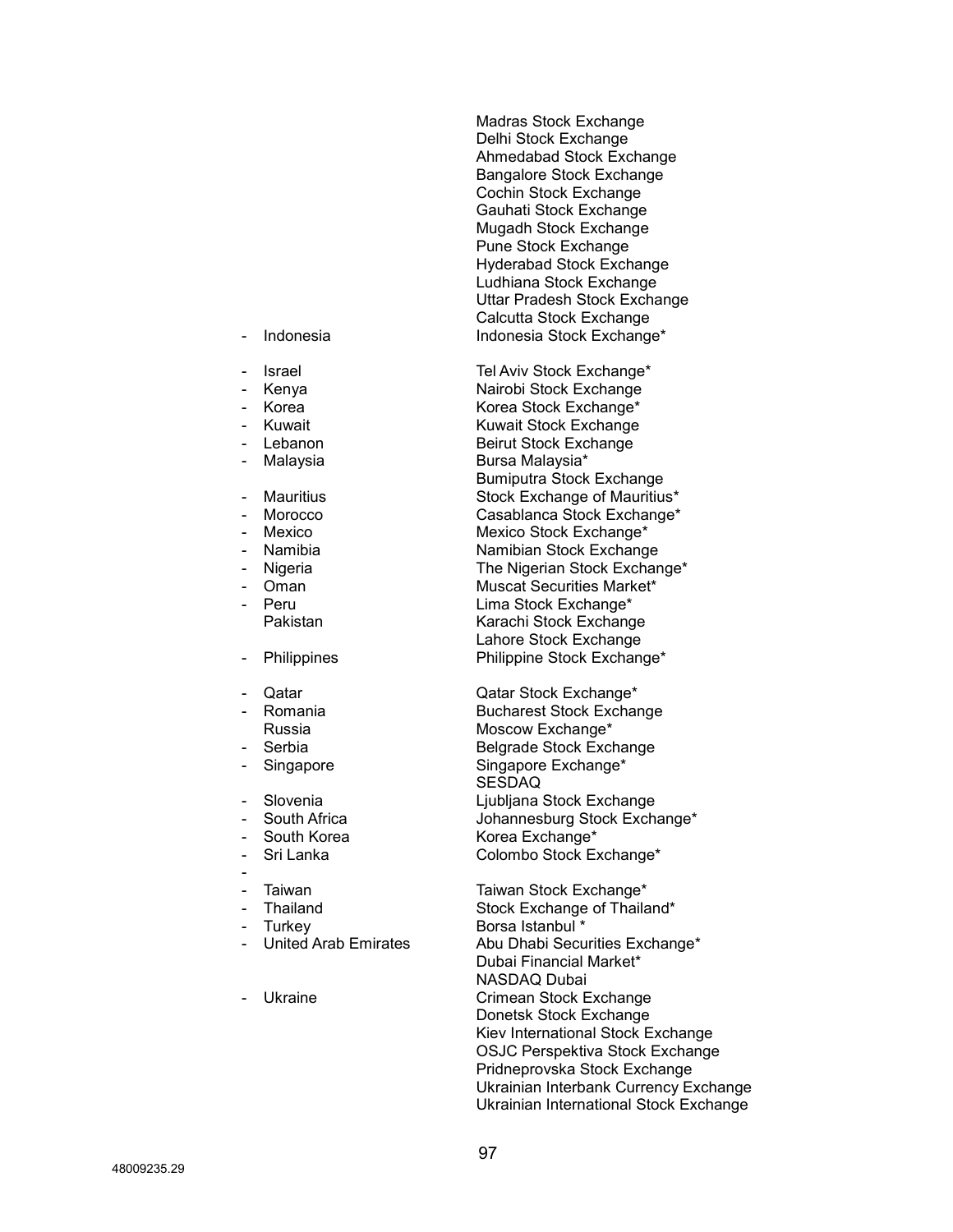|             | Ukrainian Stock Exchange    |
|-------------|-----------------------------|
| - Uruguay   | Montevideo Stock Exchange   |
| - Venezuela | Caracas Stock Exchange      |
|             | Maracaibo Stock Exchange    |
| Vietnam     | Ho Chi Minh Stock Exchange* |
| - Zambia    | Lusaka Stock Exchange       |
| - Zimbabwe  | Harare Stock Exchange       |
|             |                             |

- \* Indicates stock exchange is a member of the World Federation of Exchanges
- (iii) The following exchanges or markets:
	- the market organised by the members of the International Capital Market Association;<sup>\*</sup>
	- the market conducted by the "listed money market institutions" as described in the Bank of England publication "The Regulations of the Wholesale Cash and OTC Derivatives Markets in Sterling, Foreign Exchange and Bullion" dated April 1988, (as amended from time to time);
	- (a) NASDAQ in the United States, (b) the market in the U.S. government securities conducted by the primary dealers regulated by the Federal Reserve Bank of New York;\* and (c) the over-the-counter market in the United States conducted by primary dealers and secondary dealers regulated by the Securities and Exchange Commission and by the Financial Industry Regulatory Authority and by banking institutions regulated by the US Comptroller of Currency, the Federal Reserve System or Federal Deposit Insurance Corporation;
	- the over-the-counter market in Japan regulated by the Securities Dealers Association of Japan;
	- the alternative investment market in the United Kingdom regulated and operated by the London Stock Exchange.
	- the over-the-counter market in Canadian Government Bonds, regulated by the Investment Dealers Association of Canada;
	- the French Market for "Titres des Creance Negotiable" (over-the-counter market in negotiable debt instruments);
	- The UK market (i) conducted by banks and other institutions regulated by the Financial Conduct Authority (FCA) or the Bank of England Prudential Regulation Authority (PRA) and subject to the provisions of the FCA's Market Conduct Sourcebook and (ii) in non-investment products which are subject to the guidance contained in the "Non-Investment Products Code" drawn up by the participants in the London market, including the FCA and the Bank of England;
	- the alternative investment market in the United Kingdom regulated and operated by the London stock exchange.\*
- (iv) any organised exchange or market in the European Economic Area (with the exception of Cyprus and Liechtenstein) on which futures or options contracts are regularly traded.
- (v) any stock exchange approved in a member state of the European Economic Area (with the exception of Cyprus and Liechtenstein).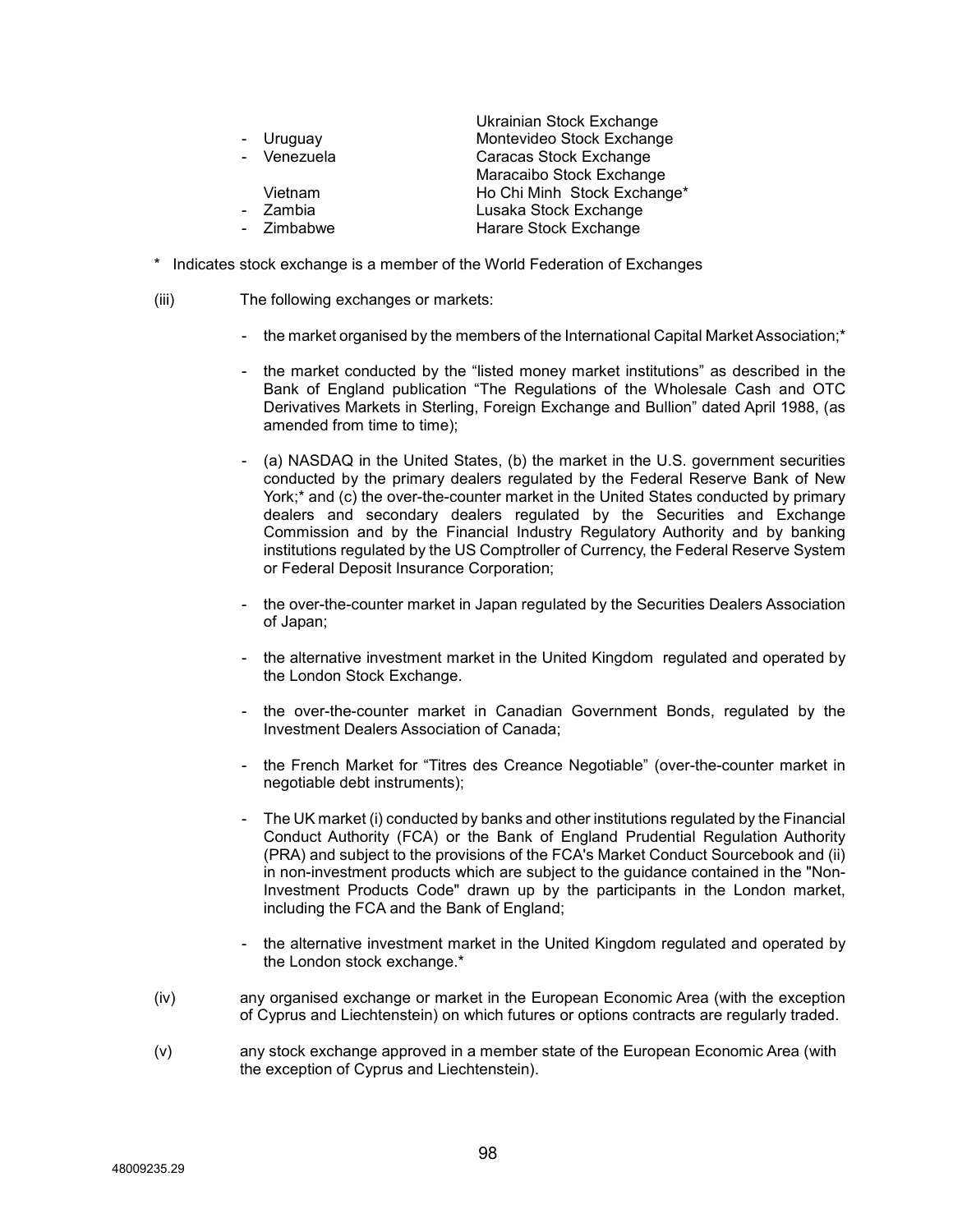## **Financial Derivative Instruments**

In the case of an investment in financial derivative instruments, in any derivative market approved in a member state of the European Economic Area (with the exception of Cyprus and Liechtenstein), the United Kingdom and the following exchanges or markets:

| Americas    | Nasdaq<br>The Chicago Mercantile Exchange<br>American Stock Exchange<br>Chicago Board of Trade<br>Chicago Board of Options Exchange<br>Coffee, Sugar and Cocoa Exchange<br>Iowa Electronic Markets<br>Kansas City Board of Trade<br>Mid-American Commodity Exchange<br>Minneapolis Grain Exchange<br>New York Cotton Exchange<br>Twin Cities Board of Trade<br>New York Futures Exchange<br>New York Board of Trade<br>New York Mercantile Exchange<br><b>CME Group</b><br><b>Montreal Derivatives Exchange</b><br><b>BMF Bovespa</b>                                                                                                                                                                               |
|-------------|---------------------------------------------------------------------------------------------------------------------------------------------------------------------------------------------------------------------------------------------------------------------------------------------------------------------------------------------------------------------------------------------------------------------------------------------------------------------------------------------------------------------------------------------------------------------------------------------------------------------------------------------------------------------------------------------------------------------|
| Asia        | China Financial Futures Exchange<br>Dalian Commodity Exchange<br>Shanghai Futures Exchange,<br>Zhengzhou Commodity Exchange<br>China Interbank Bond Market<br>Hong Kong Futures Exchange<br>Ace Derivatives & Commodity Exchange<br>Indonesia Commodity and Derivatives Exchange<br>Korea Exchange<br>Bursa Malaysia Derivatives Berhad<br>Singapore International Monetary Exchange<br><b>Singapore Commodity Exchange</b><br>Osaka/Tokyo Stock Exchange<br><b>Tokyo Financial Exchange</b><br><b>Tokyo Commodity Exchange</b><br>Taiwan Futures Exchange<br><b>Thailand Futures Exchange</b><br>Agricultural Futures Exchange of Thailand<br><b>Singapore Commodity Exchange</b><br>Singapore Mercantile Exchange |
| Australasia | New Zealand Exchange<br>Sydney Exchange                                                                                                                                                                                                                                                                                                                                                                                                                                                                                                                                                                                                                                                                             |
| Europe      | <b>EUREX Zurich</b><br>Ukranian Interbank Currency Exchange                                                                                                                                                                                                                                                                                                                                                                                                                                                                                                                                                                                                                                                         |
| Africa      | South African Futures Exchange                                                                                                                                                                                                                                                                                                                                                                                                                                                                                                                                                                                                                                                                                      |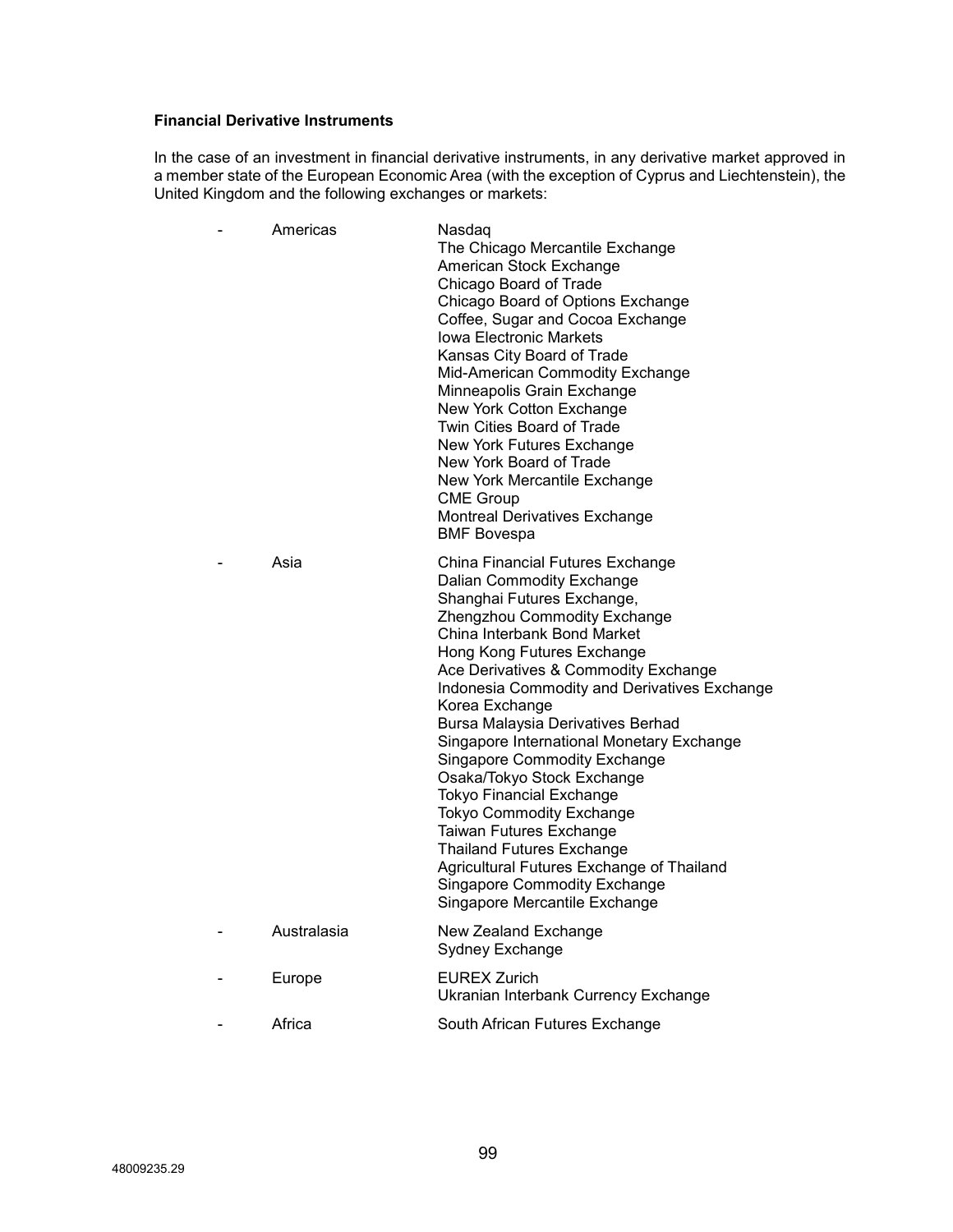## **APPENDIX II**

### **OECD MEMBER STATES**

- 1. Australia \*
- 2. Austria \*
- 3. Belgium \*
- 4. Canada \*
- 5. Chile \*
- 6. Columbia
- 7. Czech Republic \*
- 8. Denmark \*
- 9. Estonia \*<br>10. Finland \*
- Finland \*
- 11. France \*
- 12. Germany \*<br>13. Greece \*
- 13. Greece \*<br>14. Hungary
- Hungary \*
- 15. Iceland \*<br>16. Ireland \*
- Ireland \*
- 17. Israel \*
- 
- 18. Italy \*<br>19. Japan
- 19. Japan \*<br>20. Korea \* Korea \*
- 21. Latvia \*<br>22. Lithuani
- Lithuania \*
- 23. Luxembourg \*<br>24. Mexico
- 24. Mexico<br>25. The Net
- The Netherlands \*
- 26. New Zealand \*
- 27. Norway \*
- 28. Poland \*
- 29. Portugal \*
- 30. Slovak Republic \*<br>31. Slovenia \*
- Slovenia \*
- 
- 32. Spain \*<br>33. Sweder Sweden \*
- 34. Switzerland \*
- 35. Turkey
- 36. United Kingdom \*
- 37. United States \*
- The States marked with an asterisk are defined by the World Bank as High Income OECD Member States.
- \* In order to comply with the requirements of the South African Financial Services Board, for Funds offered in South Africa which invest in equity securities, 90% of the market value of the equity securities held by each Fund must be invested in securities that are listed on exchanges having a full membership of the World Federation of Exchanges or are exchanges that are deemed to be exempt from that requirement by the South African Financial Services Board (as is the case for investments that are listed on the New York Stock Exchange or the London Stock Exchange). If the requirements of the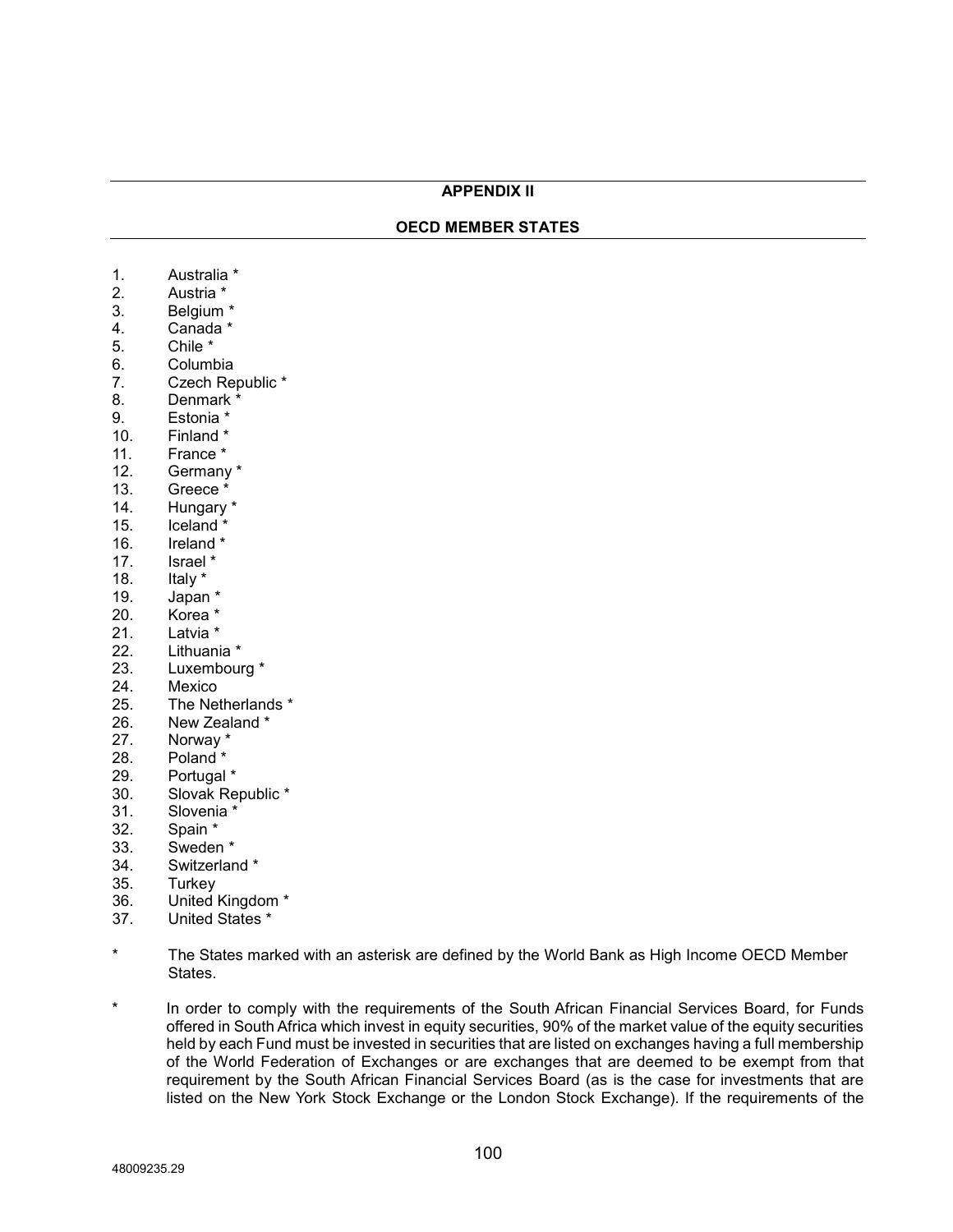South African Financial Services Board are amended in respect of Funds offered in South Africa or a Fund is no longer offered in South Africa, the requirement that 90% of the market value of the equity securities held by each Fund must be invested in securities that are listed on exchanges having a full membership of the World Federation of Exchanges may be varied or disapplied with respect to a particular Fund or Funds, in which case appropriate details will be disclosed in any Prospectus, Supplement or addendum issued in relation to the relevant Fund(s). Shareholder approval will not be required for any such variation or disapplication.

# **APPENDIX III**

# **VAR METHODOLOGY AND OTHER INFORMATION IN RELATION TO DERIVATIVES**

The Investment Adviser employs a risk management process in respect of the Company which enables it to accurately measure, monitor and manage the various risks associated with derivative instruments. A statement of this risk management process has been submitted to the Central Bank. The Fund will only utilise those derivatives that are listed in the risk management process and cleared by the Central Bank.

VaR is a statistical methodology that predicts, using historical data, the likely maximum daily loss that a Fund could suffer calculated to a 99% probability level. Accordingly, there is a 1% probability that the daily VaR number may be exceeded. In accordance with the requirements of the Central Bank, a Fund may utilise either a "relative VaR" calculation methodology or an "absolute VaR" calculation methodology. The current risk management process specifies that each Fund has adopted a relative VaR calculation methodology as set out below. In compliance with the UCITS Regulations, the Fund's risk management process aims to ensure that on any day the relative VaR of a Fund will be no greater than twice the VaR of a comparable benchmark portfolio as set out below, calculated daily using a one-tailed confidence interval of 99%, a holding period of one month and a historical observation period of at least 1 year.

For a detailed analysis of the VaR limits applicable to each Fund please see the table below.

| Name of Fund                                | <b>VaR</b><br>Methodology | <b>Reference</b><br><b>Portfolio for</b><br>analysis of risk | <b>Description of Reference Portfolio</b>                                                                                                                                                           |
|---------------------------------------------|---------------------------|--------------------------------------------------------------|-----------------------------------------------------------------------------------------------------------------------------------------------------------------------------------------------------|
| The SEI Global Select<br><b>Equity Fund</b> | <b>Relative VaR</b>       | <b>MSCI World Net</b><br>TR Index                            | The MSCI World Net Total Return*<br>Index is a free float-adjusted market<br>capitalization weighted index that is<br>designed to measure the equity<br>market performance of developed<br>markets. |

\*Total Return Indices measure the price performance of markets with the income from constituent dividend payments. Net total return indices reinvest dividends after the deduction of withholding taxes, using (for international indices) a tax rate applicable to non-resident institutional investors who do not benefit from double taxation treaties.

The Investment Adviser may alter the benchmark portfolio from time to time to any other benchmark which the Investment Adviser determines, in its sole discretion, is generally representative of the investment policy of the Fund. Shareholders will not be notified in advance of any change in the benchmark portfolio. However, such change will be notified to Shareholders in the periodic reports of the Fund following such change.

Where there is no comparable benchmark portfolio or where the Fund adopts an absolute VaR calculation methodology, the VaR of the Fund shall not exceed 4.47% of the Net Asset Value of the Fund calculated daily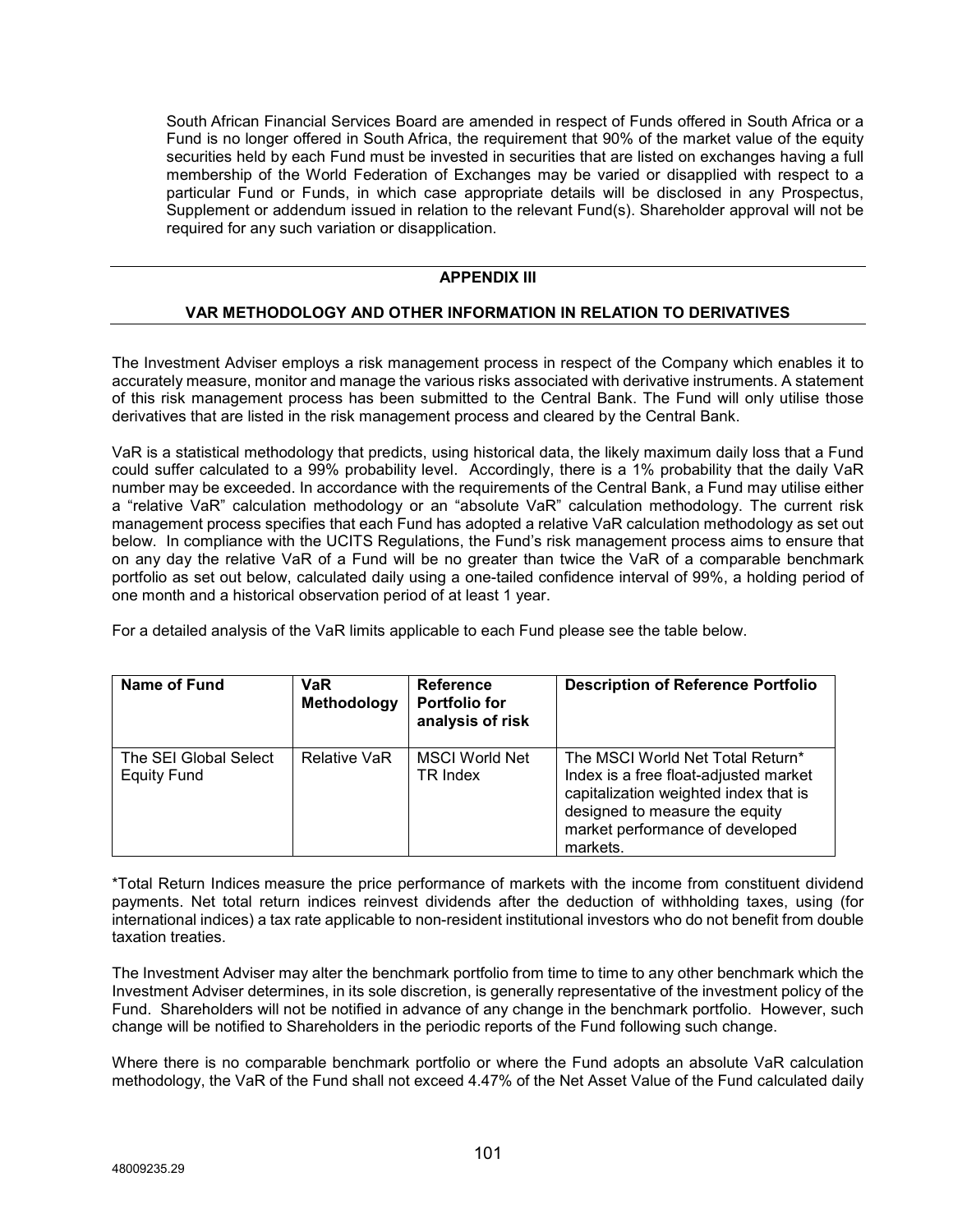using a one-tailed confidence interval of 99%, a holding period of one month and a historical observation period of at least 1 year.

# **Leverage Levels and Long / Short Positions**

The historical range of leverage of the Fund over the last year in addition to the maximum expected level of leverage in the Fund (where leverage is measured by the sum of the notional of derivative positions or "sum of notionals"), together with the expected long/short net range are set out below. The level of leverage in the Fund may exceed this range in certain market conditions or where the Investment Adviser or Portfolio Manager believes that the use of additional derivatives is appropriate to achieve the investment objectives of the Fund. However, in such circumstances the level of leverage is not expected to exceed the maximum % stated below.

The "sum of the notionals" methodology required to be used in the leverage calculations does not allow for the offset of derivatives which reference the same underlying asset or hedging transactions and other risk mitigation strategies involving derivatives, such as currency hedging, duration management and macro hedging. Consequently, the reported level of leverage based on the "sum of notionals" methodology may exceed, at times considerably, the net economic leverage assumed by the Fund.

| <b>Fund</b>                                           | <b>Expected Net Range of Long /</b><br><b>Short Derivative Positions</b> | 1 Year Historical Sum of<br><b>Notional Derivative Range</b> |                | <b>Maximum</b><br><b>Expected</b><br>Leverage<br>Level |
|-------------------------------------------------------|--------------------------------------------------------------------------|--------------------------------------------------------------|----------------|--------------------------------------------------------|
|                                                       |                                                                          | <b>Minimum</b>                                               | <b>Maximum</b> |                                                        |
| The SEI Global<br><b>Select Equity</b><br><b>Fund</b> | $-80\%$ to 80%                                                           | 55%                                                          | 170%           | 300%                                                   |

# **Exposure to Securities Financing Transactions**

The Fund's expected and maximum permitted exposure to total return swaps, repurchase / reverse repurchase agreements and stocklending transactions is as set out below (in each case as a percentage of Net Asset Value):

|                                      | <b>Expected</b> | <b>Maximum</b> |
|--------------------------------------|-----------------|----------------|
| The SEI Global Select Equity Fund    |                 |                |
| <b>Total Return Swaps</b>            | 30%             | 300%           |
| Repurchase / Reverse                 |                 | 30%            |
| Repurchase Agreements                | $0\%$           |                |
| <b>Securities Lending Agreements</b> | 5%              | 50%            |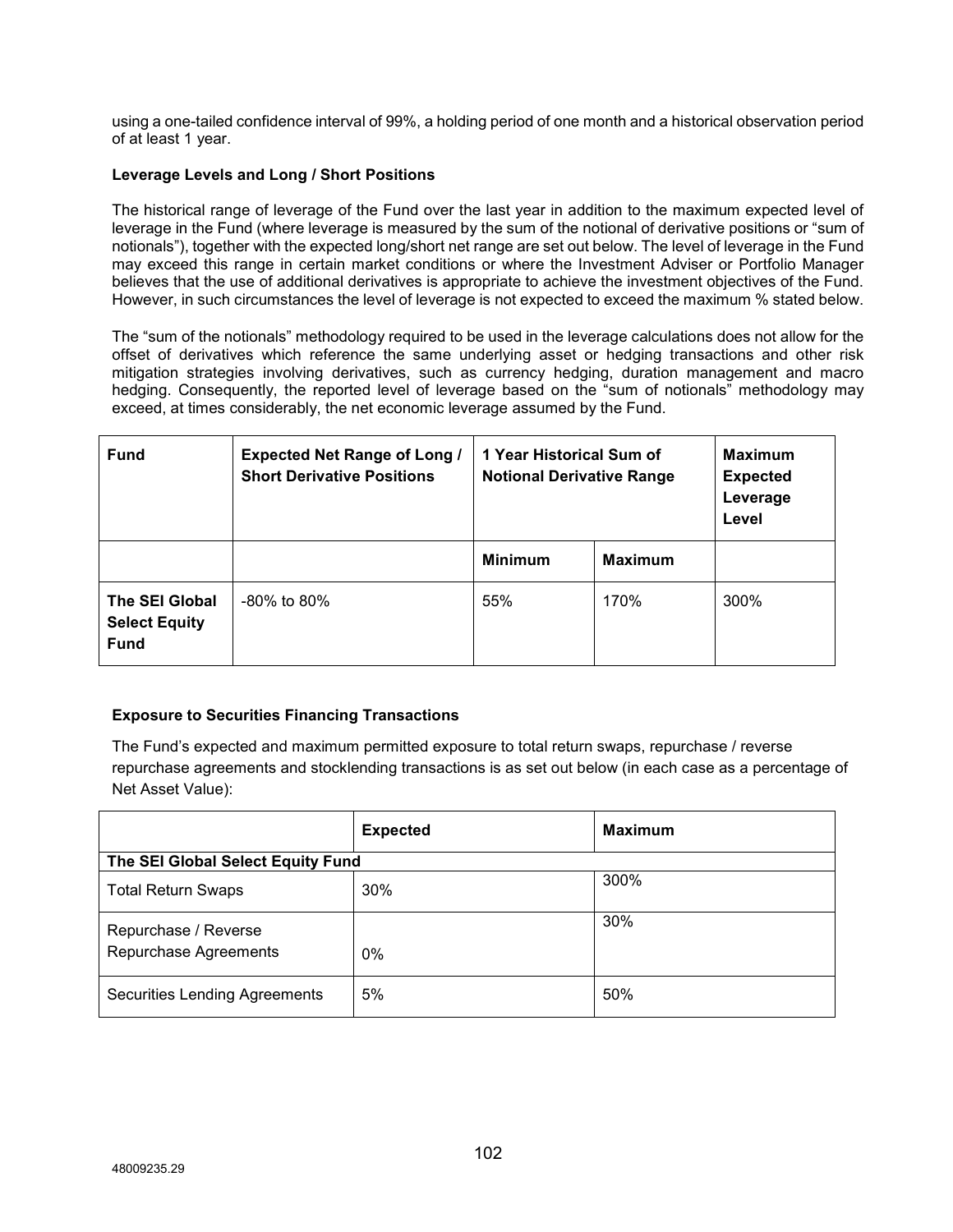# **APPENDIX IV**

## **DEPOSITARY'S DELEGATES**

The Depositary has delegated custody and safekeeping of the Company's assets to Brown Brothers Harriman & Co. ("**BBH&Co.**"), its global sub-custodian. BBH&Co has in turn appointed the following thirdparty delegates in the referenced markets as sub-custodians of the Company's assets:

| <b>COUNTRY</b>     | <b>SUBCUSTODIAN</b>                                                                                                                  |
|--------------------|--------------------------------------------------------------------------------------------------------------------------------------|
| <b>ARGENTINA</b>   | CITIBANK, N.A. BUENOS AIRES BRANCH                                                                                                   |
| <b>AUSTRALIA</b>   | HSBC BANK AUSTRALIA LIMITED FOR THE HONGKONG AND<br>SHANGHAI BANKING CORPORATION LIMITED (HSBC)                                      |
| <b>AUSTRIA</b>     | DEUTSCHE BANK AG, VIENNA BRANCH                                                                                                      |
| <b>AUSTRIA</b>     | UNICREDIT BANK AUSTRIA AG                                                                                                            |
| <b>BAHRAIN*</b>    | HSBC BANK MIDDLE EAST LIMITED, BAHRAIN BRANCH FOR<br>THE HONGKONG AND SHANGHAI BANKING CORPORATION<br>LIMITED (HSBC)                 |
| <b>BANGLADESH*</b> | STANDARD CHARTERED BANK, BANGLADESH BRANCH                                                                                           |
| <b>BELGIUM</b>     | <b>BNP PARIBAS SECURITIES SERVICES</b>                                                                                               |
| <b>BELGIUM</b>     | DEUTSCHE BANK AG, AMSTERDAM BRANCH                                                                                                   |
| <b>BERMUDA*</b>    | HSBC BANK BERMUDA LIMITED FOR THE HONGKONG AND<br>SHANGHAI BANKING CORPORATION LIMITED (HSBC)                                        |
| <b>BOSNIA*</b>     | UNICREDIT BANK D.D. FOR UNICREDIT BANK AUSTRIA AG                                                                                    |
| <b>BOTSWANA*</b>   | STANDARD CHARTERED BANK BOTSWANA LIMITED FOR<br>STANDARD CHARTERED BANK                                                              |
| <b>BRAZIL*</b>     | CITIBANK, N.A. SÃO PAULO                                                                                                             |
| <b>BRAZIL</b>      | ITAÚ UNIBANCO S.A.                                                                                                                   |
| <b>BULGARIA*</b>   | CITIBANK EUROPE PLC, BULGARIA BRANCH FOR CITIBANK,                                                                                   |
| <b>CANADA</b>      | CIBC MELLON TRUST COMPANY FOR CIBC MELLON TRUST<br>COMPANY, CANADIAN IMPERIAL BANK OF COMMERCE AND<br><b>BANK OF NEW YORK MELLON</b> |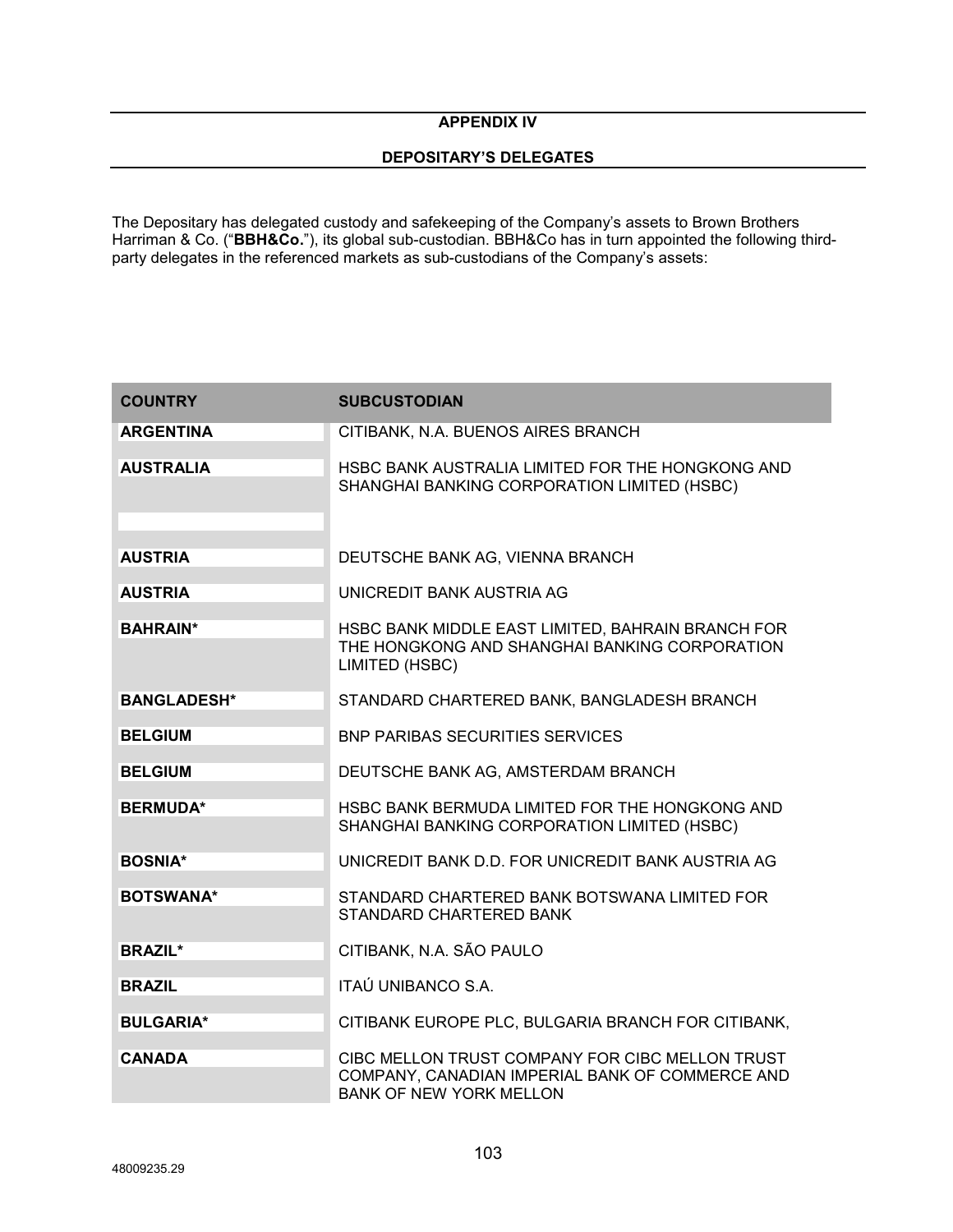| <b>COUNTRY</b>        | <b>SUBCUSTODIAN</b>                                                                                   |
|-----------------------|-------------------------------------------------------------------------------------------------------|
| <b>CANADA</b>         | RBC INVESTOR SERVICES TRUST FOR ROYAL BANK OF<br><b>CANADA</b><br>(RBC)                               |
| <b>CHILE*</b>         | BANCO DE CHILE FOR CITIBANK, N.A.                                                                     |
| <b>CHINA*</b>         | CHINA CONSTRUCTION BANK CORPORATION                                                                   |
|                       |                                                                                                       |
| <b>CHINA*</b>         | HSBC BANK (CHINA) COMPANY LIMITED FOR THE HONGKONG<br>AND SHANGHAI BANKING CORPORATION LIMITED (HSBC) |
| <b>CHINA*</b>         | INDUSTRIAL AND COMMERCIAL BANK OF CHINA LIMITED                                                       |
| <b>CHINA*</b>         | STANDARD CHARTERED BANK (CHINA) LIMITED FOR<br>STANDARD CHARTERED BANK                                |
| <b>COLOMBIA*</b>      | CITITRUST COLOMBIA S.A., SOCIEDAD FIDUCIARIA FOR<br>CITIBANK, N.A.                                    |
| <b>CROATIA*</b>       | ZAGREBACKA BANKA D.D. FOR UNICREDIT BANK AUSTRIA AG                                                   |
| <b>CYPRUS</b>         | <b>BNP PARIBAS SECURITIES SERVICES</b>                                                                |
| <b>CZECH REPUBLIC</b> | CITIBANK EUROPE PLC, ORGANIZAČNÍ SLOZKA FOR CITIBANK,<br>N.A.                                         |
| <b>DENMARK</b>        | NORDEA BANK DANMARK A/S FOR NORDEA BANK DANMARK<br>A/S AND NORDEA BANK AB (PUBL)                      |
| <b>DENMARK</b>        | SKANDINAVISKA ENSKILDA BANKEN AB (PUBL), DANMARK<br><b>BRANCH</b>                                     |
| <b>EGYPT*</b>         | CITIBANK, N.A. - CAIRO BRANCH                                                                         |
| EGYPT*                | HSBC BANK EGYPT S.A.E. FOR THE HONGKONG AND<br><b>SHANGHAI</b><br>BANKING CORPORATION LIMITED (HSBC)  |
| <b>ESTONIA</b>        | SWEDBANK AS FOR NORDEA BANK FINLAND PLC AND NORDEA<br><b>BANK AB (PUBL)</b>                           |
| <b>ESWATINI</b> *     | STANDARD BANK SWAZILAND LTD. FOR STANDARD BANK OF<br>SOUTH AFRICA LIMITED.                            |
| <b>FINLAND</b>        | NORDEA BANK FINLAND PLC FOR NORDEA BANK FINLAND PLC<br>AND NORDEA BANK AB (PUBL)                      |
| <b>FINLAND</b>        | SKANDINAVISKA ENSKILDA BANKEN AB (PUBL), HELSINKI<br><b>BRANCH</b>                                    |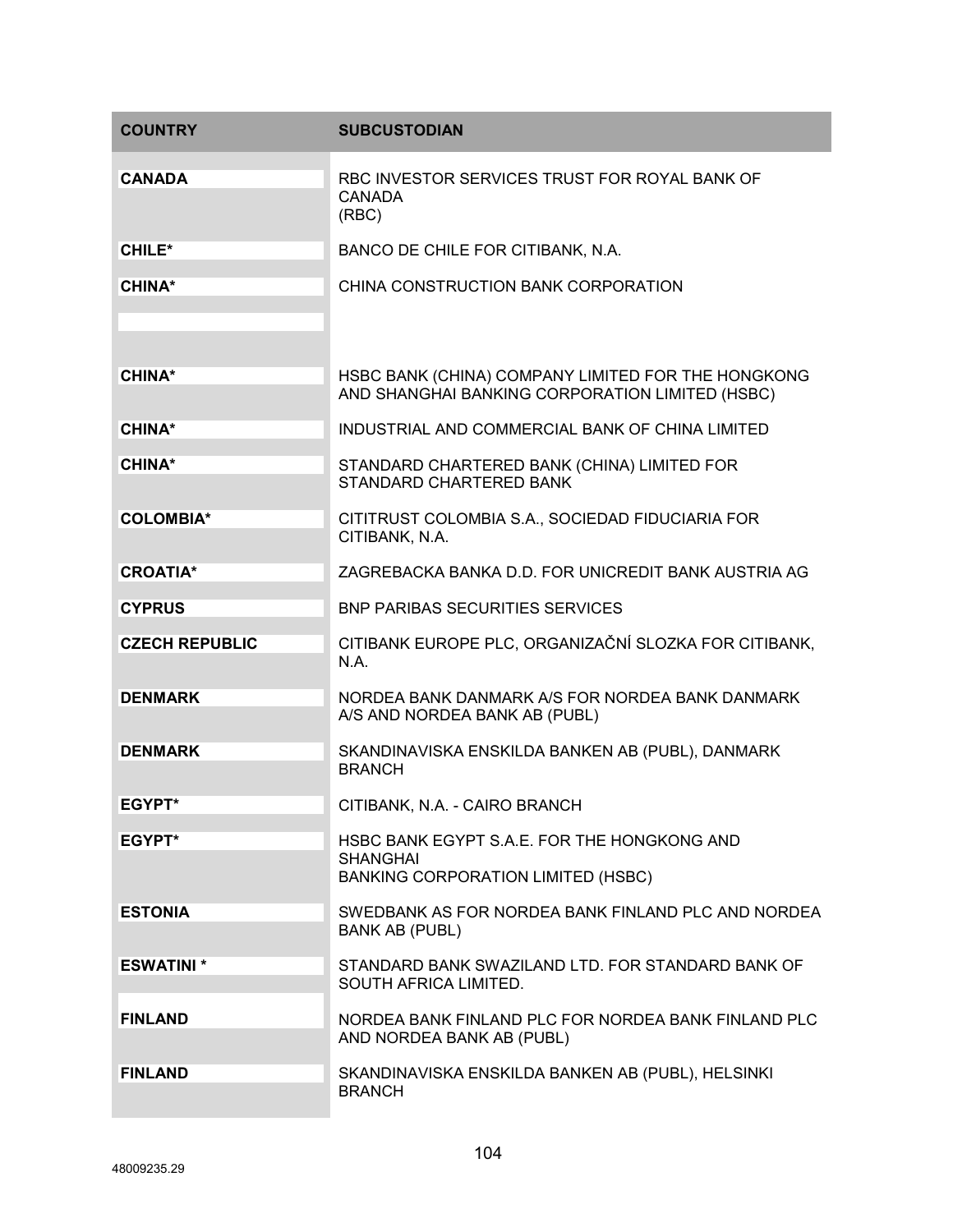| <b>COUNTRY</b>      | <b>SUBCUSTODIAN</b>                                                                               |
|---------------------|---------------------------------------------------------------------------------------------------|
| <b>FRANCE</b>       | <b>BNP PARABIS SECURITES SERVICES</b>                                                             |
| <b>FRANCE</b>       | <b>CACEIS BANK FRANCE</b>                                                                         |
| <b>FRANCE</b>       | DEUTSCHE BANK AG, AMSTERDAM BRANCH                                                                |
| <b>GERMANY</b>      | <b>BNP PARIBAS SECURITIES SERVICES - FRANKFURT BRANCH</b>                                         |
| <b>GERMANY</b>      | DEUTSCHE BANK AG - FRANKFURT                                                                      |
| <b>GHANA*</b>       | STANDARD CHARTERED BANK GHANA LIMITED FOR<br>STANDARD CHARTERED BANK                              |
| <b>GREECE</b>       | HSBC BANK PLC - ATHENS BRANCH FOR THE HONGKONG AND<br>SHANGHAI BANKING CORPORATION LIMITED (HSBC) |
| <b>HONG KONG</b>    | STANDARD CHARTERED BANK (HONG KONG) LIMITED FOR<br>STANDARD CHARTERED BANK                        |
| <b>HONG KONG</b>    | THE HONGKONG AND SHANGHAI BANKING CORPORATION<br>LIMITED (HSBC)                                   |
| <b>HUNGARY</b>      | CITIBANK EUROPE PLC, HUNGARIAN BRANCH OFFICE FOR<br>CITIBANK, N.A.                                |
| <b>HUNGARY</b>      | UNICREDIT BANK HUNGARY ZRT FOR UNICREDIT BANK<br>HUNGARY ZRT AND UNICREDIT BANK AUSTRIA AG        |
| <b>ICELAND*</b>     | LANDSBANKINN HF.                                                                                  |
| <b>INDIA*</b>       | CITIBANK, N.A. - MUMBAI BRANCH                                                                    |
| <b>INDIA*</b>       | THE HONGKONG AND SHANGHAI BANKING CORPORATION<br>LIMITED (HSBC) - INDIA BRANCH                    |
| <b>INDONESIA</b>    | CITIBANK, N.A. - JAKARTA BRANCH                                                                   |
| <b>INDONESIA</b>    | STANDARD CHARTERED BANK, INDONESIA BRANCH                                                         |
| <b>IRELAND</b>      | CITIBANK, N.A. - LONDON BRANCH                                                                    |
| <b>ISRAEL</b>       | <b>BANK HAPOALIM BM</b>                                                                           |
| <b>ISREAL</b>       | CITIBANK, N.A., ISRAEL BRANCH                                                                     |
| <b>ITALY</b>        | <b>BNP PARIBAS SECURITIES SERVICES - MILAN BRANCH</b>                                             |
| <b>ITALY</b>        | SOCIÉTÉ GÉNÉRALE SECURITIES SERVICES S.P.A. (SGSS<br>S.P.A.                                       |
| <b>IVORY COAST*</b> | STANDARD CHARTERED BANK COTE D'IVOIRE FOR STANDARD<br><b>CHARTERED BANK</b>                       |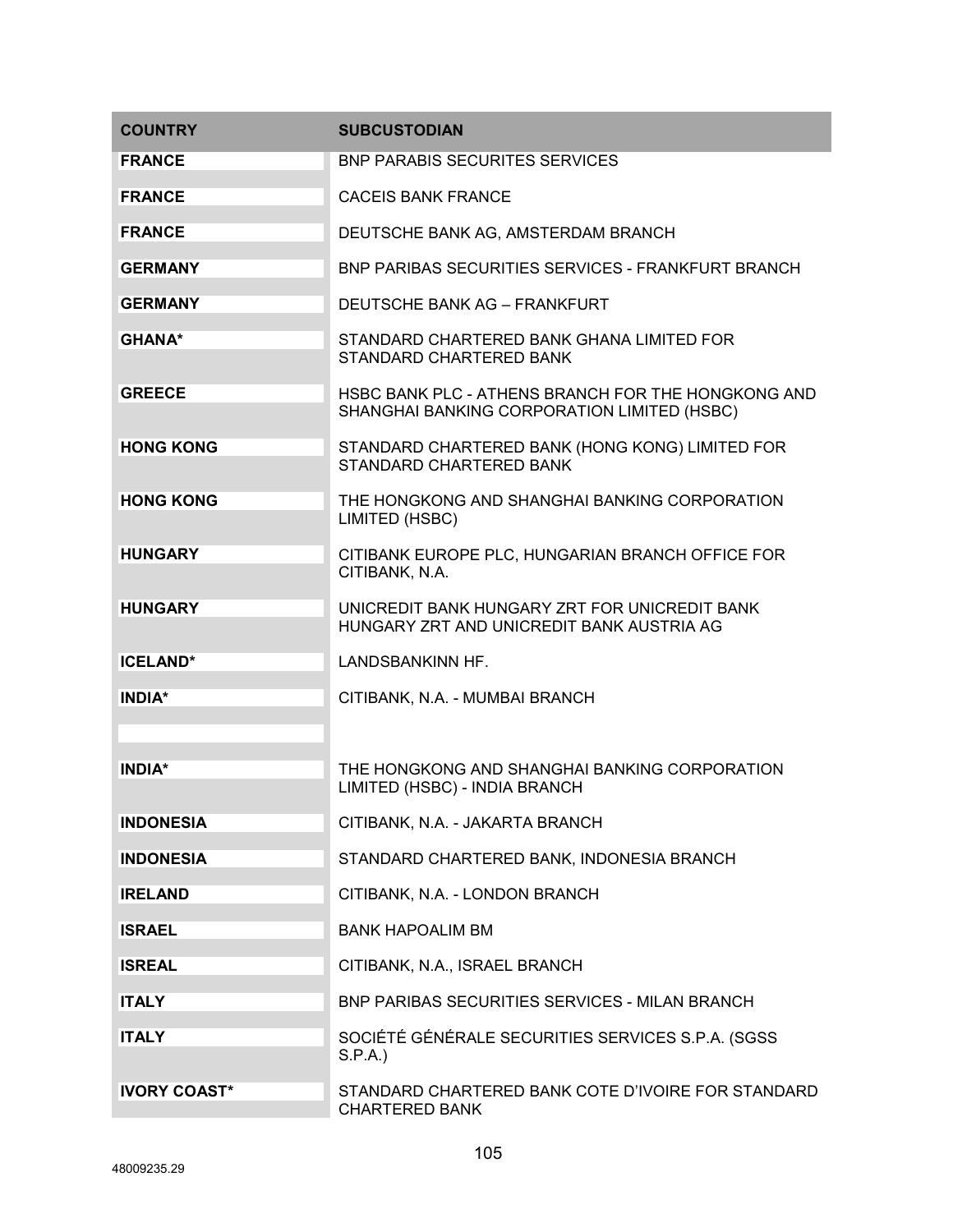| <b>COUNTRY</b>     | <b>SUBCUSTODIAN</b>                                                                                               |
|--------------------|-------------------------------------------------------------------------------------------------------------------|
| <b>JAPAN</b>       | <b>MIZUHO BANK LTD</b>                                                                                            |
| <b>JAPAN</b>       | SUMITOMO MITSUI BANKING CORPORATION                                                                               |
| <b>JAPAN</b>       | THE BANK OF TOKYO-MITSUBISHI UFJ LTD.                                                                             |
|                    |                                                                                                                   |
| <b>KAZAKHSTAN*</b> | JSC CITIBANK KAZAKHSTAN FOR CITIBANK, N.A.                                                                        |
| <b>KENYA*</b>      | STANDARD CHARTERED BANK KENYA LIMITED FOR<br>STANDARD CHARTERED BANK                                              |
| <b>KUWAIT*</b>     | HSBC BANK MIDDLE EAST LIMITED - KUWAIT BRANCH FOR<br>THE HONGKONG AND SHANGHAI BANKING CORPORATION<br>LTD. (HSBC) |
| <b>LATVIA</b>      | "SWEDBANK" AS FOR NORDEA BANK FINLAND PLC AND<br>NORDEA BANK AB (PUBL)                                            |
|                    |                                                                                                                   |
| <b>LITHUANIA</b>   | "SWEDBANK" AB FOR NORDEA BANK FINLAND PLC AND<br><b>NORDEA BANK AB (PUBL)</b>                                     |
| <b>LUXEMBOURG</b>  | BNP PARIBAS SECURITIES SERVICES, LUXEMBOURG BRANCH<br>*** Utilized for mutual funds holdings only. ***            |
| <b>LUXEMBOURG</b>  | KBL EUROPEAN PRIVATE BANKERS S.A.                                                                                 |
| <b>MALAYSIA*</b>   | HSBC BANK MALAYSIA BERHAD (HBMB) FOR THE HONGKONG<br>AND SHANGHAI BANKING CORPORATION LTD. (HSBC)                 |
| <b>MALAYSIA*</b>   | STANDARD CHARTERED BANK MALAYSIA BERHAD FOR<br>STANDARD CHARTERED BANK                                            |
| <b>MAURITIUS*</b>  | THE HONGKONG AND SHANGHAI BANKING CORPORATION<br>LIMITED (HSBC) - MAURITIUS BRANCH                                |
| <b>MEXICO</b>      | BANCO NACIONAL DE MEXICO, SA (BANAMEX) FOR CITIBANK,<br>N.A.                                                      |
| <b>MEXICO</b>      | BANCO SANTANDER (MEXICO) S.A. FOR BANCO SANTANDER,<br>S.A. AND BANCO SANTANDER (MEXICO) S.A.                      |
| <b>MOROCCO</b>     | CITIBANK MAGHREB FOR CITIBANK, N.A.                                                                               |
| <b>NAMIBIA*</b>    | STANDARD BANK NAMIBIA LTD. FOR STANDARD BANK OF<br><b>SOUTH AFRICA LIMITED</b>                                    |
| <b>NETHERLANDS</b> | <b>BNP PARIBAS SECURITIES SERVICES</b>                                                                            |
| <b>NETHERLANDS</b> | DEUTSCHE BANK AG, AMSTERDAM BRANCH                                                                                |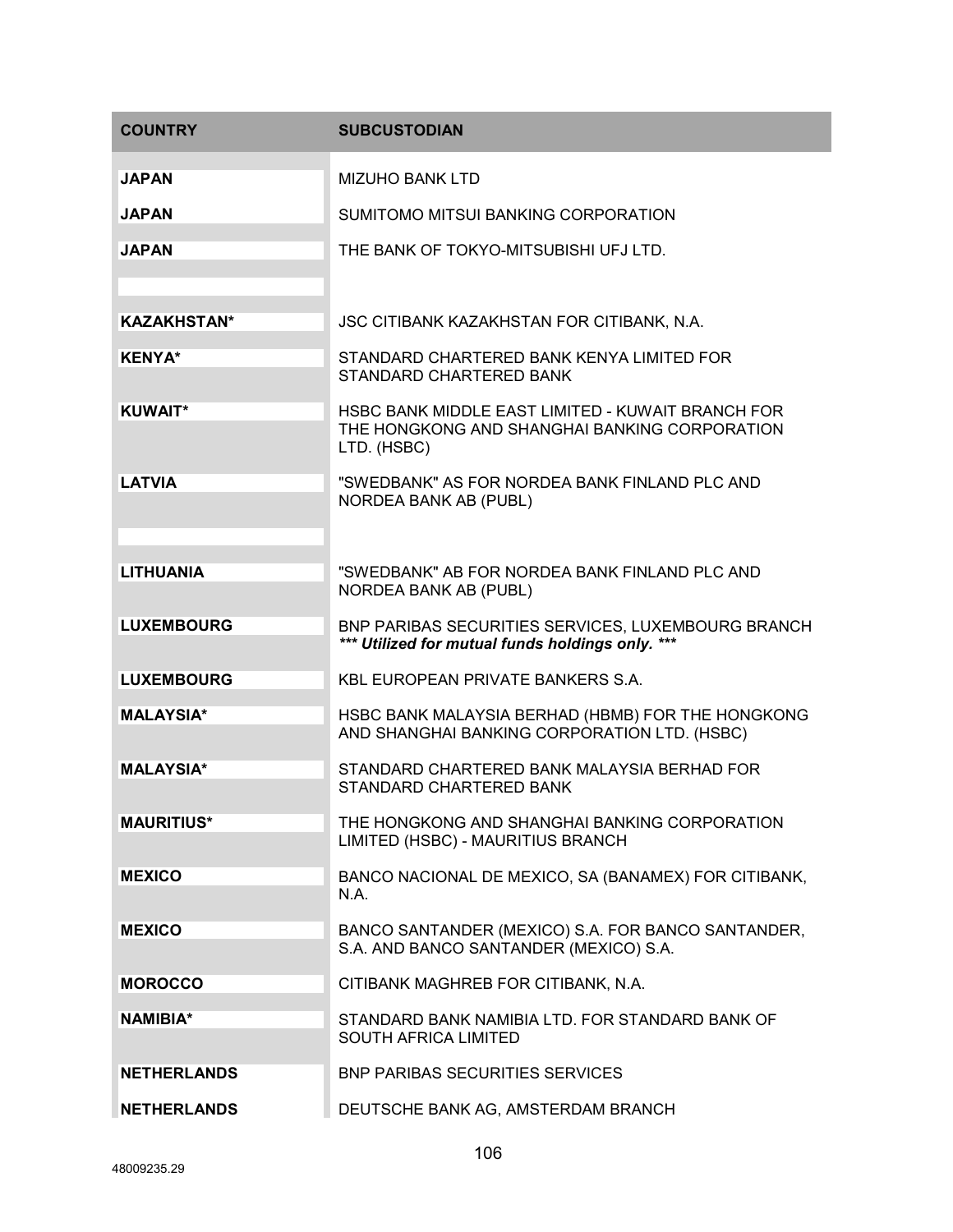| <b>COUNTRY</b>       | <b>SUBCUSTODIAN</b>                                                                                             |
|----------------------|-----------------------------------------------------------------------------------------------------------------|
| <b>NEW ZEALAND</b>   | THE HONGKONG AND SHANGHAI BANKING CORPORATON<br>LIMITED (HSBC) - NEW ZEALAND BRANCH                             |
| NIGERIA*             | STANBIC IBTC BANK PLC FOR STANDARD BANK OF SOUTH<br><b>AFRICA LIMITED</b>                                       |
| <b>NORWAY</b>        | NORDEA BANK NORGE ASA FOR NORDEA BANK NORGE ASA<br>AND NORDEA BANK AB (PUBL)                                    |
| <b>NORWAY</b>        | SKANDINAVISKA ENSKILDA BANKEN AB (PUBL), OSLO                                                                   |
| <b>OMAN*</b>         | HSBC BANK OMAN SAOG FOR THE HONGKONG AND SHANGHAI<br>BANKING CORPORATION LIMITED (HSBC)                         |
| <b>PAKISTAN*</b>     | STANDARD CHARTERED BANK (PAKISTAN) LIMITED FOR<br>STANDARD CHARTERED BANK                                       |
| PERU*                | CITIBANK DEL PERÚ S.A. FOR CITIBANK, N.A.                                                                       |
| <b>PHILIPPINES*</b>  | STANDARD CHARTERED BANK - PHILIPPINES BRANCH                                                                    |
| <b>PHILIPPINES*</b>  | THE HONGKONG AND SHANGHAI BANKING CORPORATION<br>LIMITED (HSBC) - PHILIPPINE BRANCH                             |
| <b>POLAND</b>        | BANK HANDLOWY W WARSZAWIE SA (BHW) FOR CITIBANK NA                                                              |
| <b>POLAND</b>        | <b>BANK POLSKA KASA OPIEKI SA</b>                                                                               |
| <b>PORTUGAL</b>      | <b>BNP PARIBAS SECURITIES SERVICES</b>                                                                          |
| OATAR*               | HSBC BANK MIDDLE EAST LTD - QATAR BRANCH FOR THE<br>HONGKONG AND SHANGHAI BANKING CORPORATION<br>LIMITED (HSBC) |
| <b>ROMANIA</b>       | CITIBANK EUROPE PLC, DUBLIN - SUCURSALA ROMANIA FOR<br>CITIBANK, N.A.                                           |
| <b>RUSSIA*</b>       | AO CITIBANK FOR CITIBANK, N.A.                                                                                  |
| <b>SAUDI ARABIA*</b> | HSBC SAUDI ARABIA LIMITED FOR THE HONGKONG AND<br><b>SHANGHAI BANKING</b><br><b>CORPORATION LIMITED (HSBC)</b>  |
| <b>SERBIA*</b>       | UNICREDIT BANK SERBIA JSC FOR UNICREDIT BANK AUSTRIA<br>AG                                                      |
| <b>SINGAPORE</b>     | DBS BANK LTD (DBS)                                                                                              |
| <b>SINGAPORE</b>     | STANDARD CHARTERED BANK - SINGAPORE BRANCH                                                                      |
| <b>SINGAPORE</b>     | THE HONGKONG AND SHANGHAI BANKING CORPORATION                                                                   |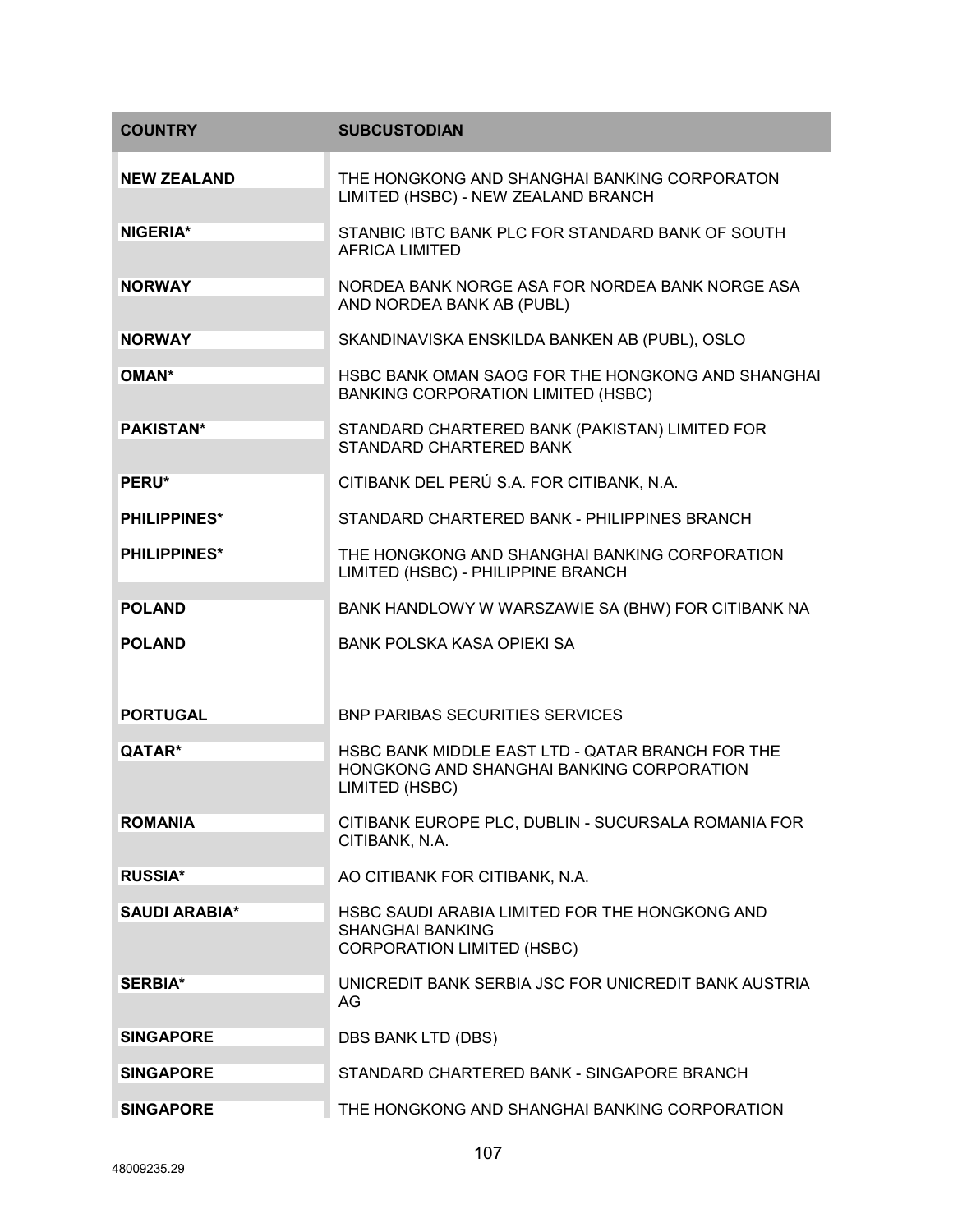| <b>COUNTRY</b>      | <b>SUBCUSTODIAN</b>                                                                                                        |
|---------------------|----------------------------------------------------------------------------------------------------------------------------|
|                     | LIMITED (HSBC) - SINGAPORE BRANCH                                                                                          |
| <b>SLOVAKIA</b>     | CITIBANK EUROPE PLC, POBOČKA ZAHRANIČNEJ BANKY FOR<br>CITIBANK, N.A.                                                       |
| <b>SLOVENIA</b>     | UNICREDIT BANKA SLOVENIJA DD FOR UNICREDIT BANKA<br>SLOVENIJA DD & UNICREDIT BANK AUSTRIA AG                               |
| <b>SOUTH AFRICA</b> |                                                                                                                            |
|                     | STANDARD BANK OF SOUTH AFRICA LIMITED (SBSA)                                                                               |
| <b>SOUTH AFRICA</b> | STANDARD CHARTERED BANK, JOHANNESBURG BRANCH                                                                               |
| <b>SOUTH KOREA*</b> | CITIBANK KOREA INC. FOR CITIBANK, N.A.                                                                                     |
| <b>SOUTH KOREA*</b> | <b>KEB HANA BANK</b>                                                                                                       |
| <b>SOUTH KOREA*</b> | THE HONGKONG AND SHANGHAI BANKING CORPORATION<br><b>LIMITED - KOREA BRANCH</b>                                             |
| <b>SPAIN</b>        | BANCO BILBAO VIZCAYA ARGENTARIA SA                                                                                         |
| <b>SPAIN</b>        | BNP PARIBAS SECURITIES SERVICES, SUCURSAL EN ESPAÑA                                                                        |
| <b>SPAIN</b>        | SOCIÉTÉ GÉNÉRALE SUCURSAL EN ESPAÑA                                                                                        |
| <b>SRI LANKA*</b>   | THE HONGKONG AND SHANGHAI BANKING CORPORATION<br>LIMITED (HSBC) - SRI LANKA BRANCH                                         |
|                     |                                                                                                                            |
| <b>SWEDEN</b>       | <b>NORDEA BANK AB (PUBL)</b>                                                                                               |
| <b>SWEDEN</b>       | SKANDINAVISKA ENSKILDA BANKEN AB (PUBL)                                                                                    |
| <b>SWITZERLAND</b>  | <b>CREDIT SUISSE AG</b>                                                                                                    |
| <b>SWITZERLAND</b>  | UBS SWITZERLAND AG                                                                                                         |
| <b>TAIWAN*</b>      | <b>BANK OF TAIWAN</b>                                                                                                      |
| <b>TAIWAN*</b>      | STANDARD CHARTERED BANK (TAIWAN) LTD FOR STANDARD<br><b>CHARTERED BANK</b>                                                 |
| <b>TANZANIA*</b>    | STANDARD CHARTERED BANK TANZANIA LIMITED AND<br>STANDARD CHARTERED BANK (MAURITIUS) LIMITED FOR<br>STANDARD CHARTERED BANK |
| <b>THAILAND</b>     | THE HONGKONG AND SHANGHAI BANKING CORPORATION<br>LIMITED (HSBC) - THAILAND BRANCH                                          |